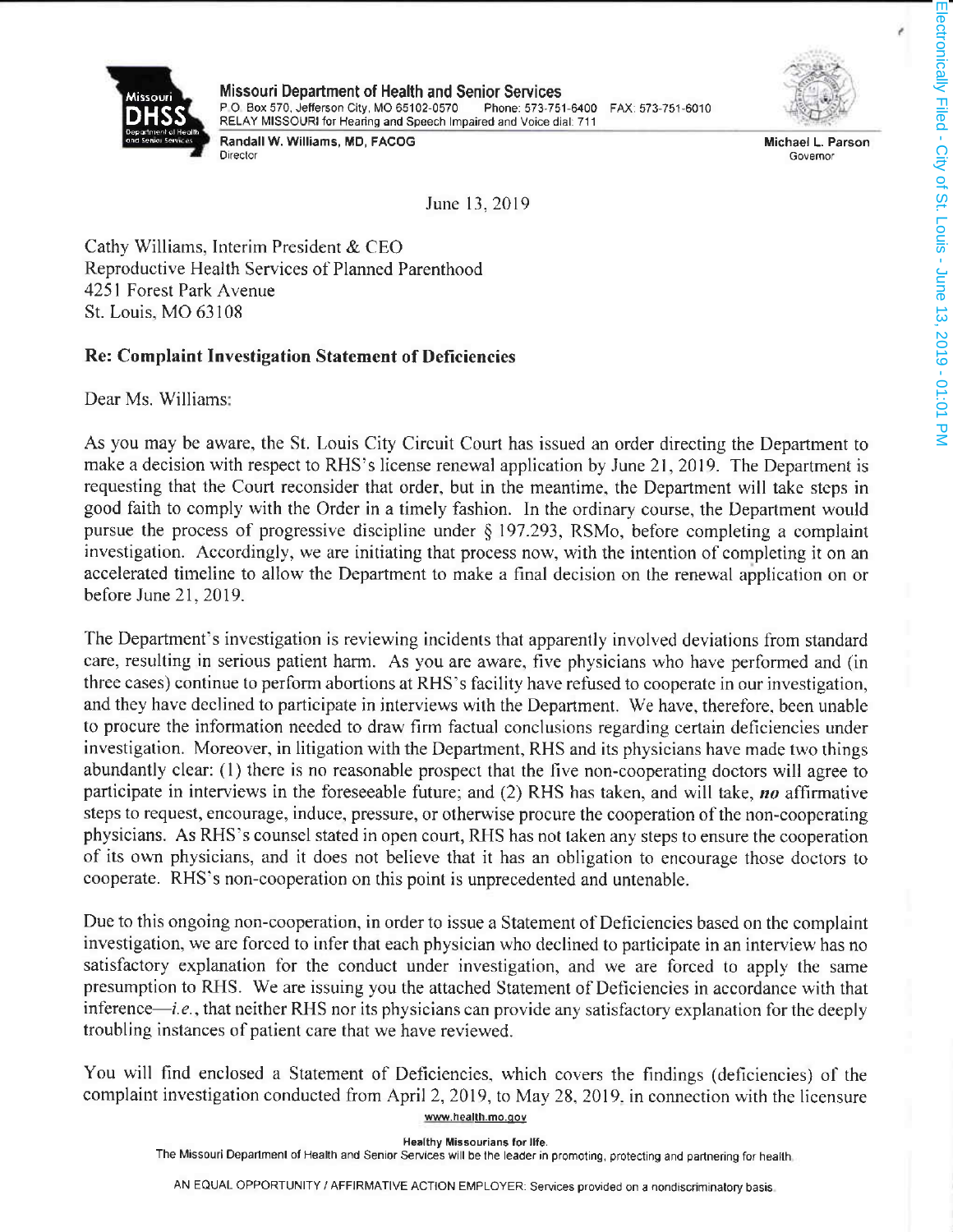requirements as they pertain to abortion facilities in Missouri. The enclosed Statement of Deficiencies identifies at least 30 deficient practices arising from our complaint investigation. In this letter, we highlight several of the most serious deficiencies as raising particular concerns, and we insist that any Plan of Correction must clearly and specifically address these deficiencies with a remedial plan that is feasible and readily implemented:

- A pelvic exam was perfbrmed by a medical resident on "Patient 1" prior to a surgical abortion that failed to detect that the uterus was severely retroflexed. increasing the risk of the proccdure, including the risk of failed abortion. A physician fellow then attempted a surgical abortion, which failed. RHS then attempted a medication abortion on the same patient, which also failed. A physician then performed a third attempted abortion—a second attempt at surgical abortion which succeeded. The Department never received a timely complication report for either of the two tailed abortions, though RHS claims it prepared one for the failed medication abortion, which the Department first received while onsite for the investigation at RHS on April 2 and 3, 2019. Two of the three physicians involved in this incident—including all those with direct knowledge of the initial failed procedure—have refused to be interviewed. This incident raises a series of grave concerns, including but not limited to:
	- a. It appears clear that the resident who performed the failed pelvic exam was inadequately supervised. If a pelvic exam had been completed by the physician who ultimately performed the successful surgical abortion after the two abortions that failed. the patient likely would not have undergone the two prior abortions. This is a reason why the Department enforces statutes and rules consistent with the standard care as practiced by other physicians to prevent harm to patients. The rule requires a pelvic exam before the procedure is scheduled to help determine what type of procedure to be done and the best way to perform that procedure based on these preoperative findings, including in this case a pelvic exam. This also guides the preoperative counseling provided to the patient regarding risks and benefits for her particular clinical situation.
	- b. Both the failed surgical abortion and the failed medication abortion plainly constituted complications requiring the submission of a complication report. yet the Department never received a complication report as required by law for either failed abortion.
	- c. The physician fellow who performed the failed surgical abortion had another failed surgical abortion within a close timefiame. yet no issue was raised with RHS's quality assurance.
	- d. As discussed in our prior Statements of Deficiencies, RHS did not comply with the samephysician requirement as to this patient. as well as several other patients.
- 2. A surgical abortion was performed on "Patient 2" by a physician. The fetus was at 10 weeks' development. The physician who performed the abortion noted in the medical records that he or she identified some fetal parts to contirm the success of the abortion. The pathology lab also confirmed the presence of fetal parts. Yet the surgical abortion had failed, resulting in a continuing pregnancy. The patient contacted RHS approximately three weeks later, reporting the continuing pregnancy. RHS did not schedule a second attempt at abortion for over two weeks, during which time the pregnancy progressed from first trimester to second trimester. RHS performed the second abortion attempt without providing any additional informed consent. even though the five weeks' delay resulted in material changes, both in the degree of risk to the patient, and in fetal development. RHS's quality assurance process reported that the first failed attempt was likely to the presence of a "twin," even though no twin was detected in a pre-abortion ultrasound. In a peer-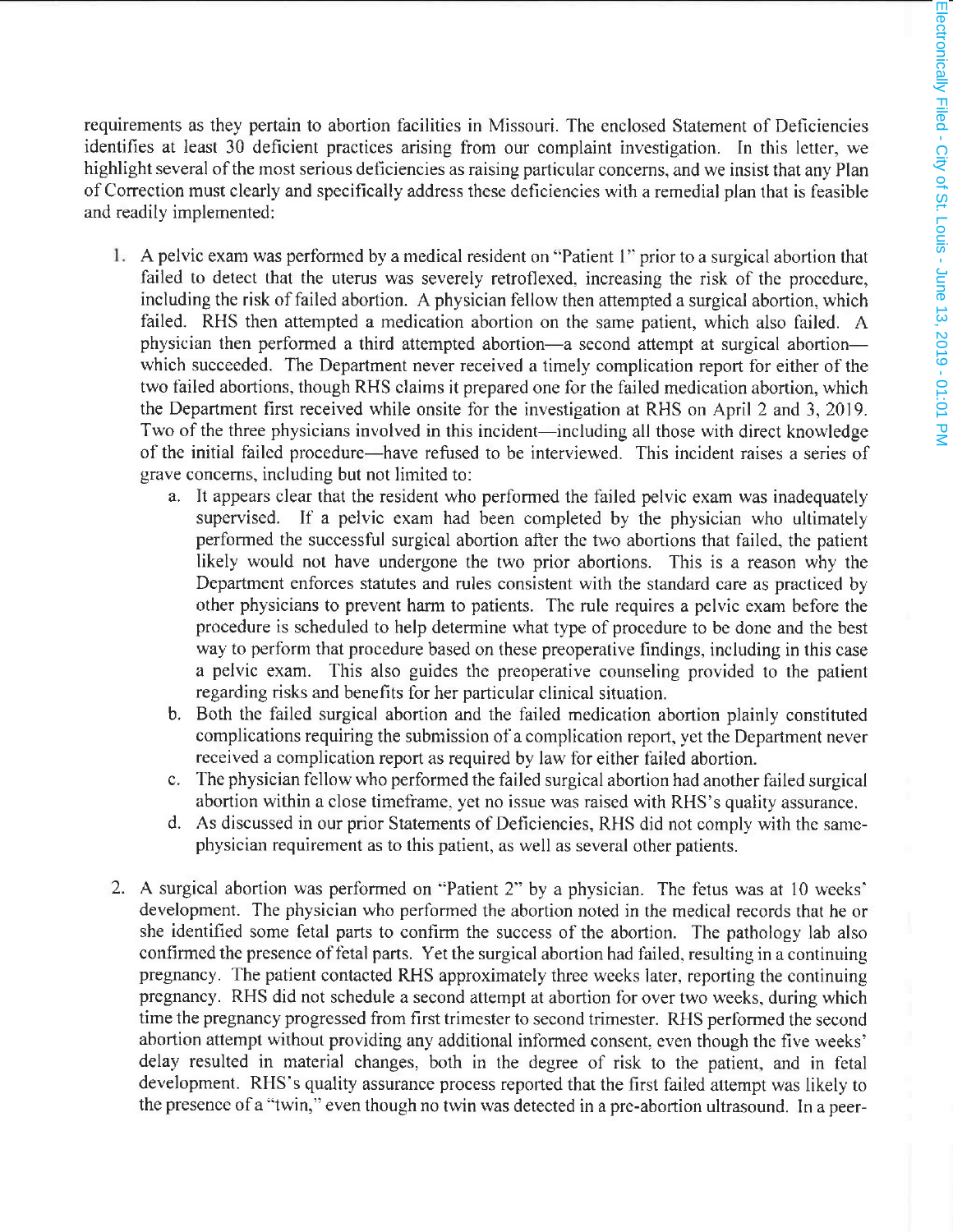reviewed study of 65,045 first-trimester surgical abortions, there were 46 failed abortions, a rare complication, reviewed, in which none were cited as twin pregnancies. There was no evidence of quality control to assess the multiple failed abortions at RHS, limiting the opportunity to prevent failed abortions from occurring in the future. Two days after the second abortion attempt, the patient was admitted to the hospital via the Emergency Department and became septic because of complications that arose subsequent to the second abortion after the previous failed abortion. The physician involved in this incident has refused to be interviewed. This incident raises a series of grave concerns, including but not limited to the following:

- a. The affirmative but incorrect report by the physician that fetal parts were identified raises grave concerns about the accuracy of reporting.
- b. The same concern is raised by the pathology lab's affirmative but incorrect report.
- c. There was no communication with the pathology lab whatsoever after the continuing pregnancy was identified.
- d. Because this physician travels to St. Louis fiom out of town, the delay in scheduling the second attempt appears to have been driven by the physician's convenience. rather than the patient's best interest.
- e. The failure to provide an updated infbrmed consent before the second attempt at surgical abortion violates both Missouri law and basic medical standards.
- t. The quality assurance review of this incident by RHS lailed to provide a satisfactory explanation of the incident.
- 3. A similar series of events happened with respect to "Patient 3" after a failed surgical abortion. Both the physician who performed the failed abortion—who was the same fellow who performed the failed abortion on Patient 1—and the pathology lab incorrectly reported that the abortion had been successful after reviewing the products of conception. The patient returned to RHS with a continuing pregnancy about 5 weeks later. No updated intbrmed consent process was provided to the patient prior to the second surgical abortion. No communication occurred with the pathology lab to seek an explanation for this second failure to detect a failed abortion. The physician fellow involved in this incident has refused to be interviewed. This incident raises several grave concerns similar to those discussed above with respect to "Patient 2." In addition, as discussed in our prior Statements of Deficiencies, RHS also violated the same-physician requirement in this incident.
- 4. The treatment provided to "Patient 12" raises particularly grave concerns. Patient 12 was recommended to have a therapeutic abortion after 21 weeks' gestation. The patient was examined by an RHS physician at a hospital, who concluded that the patient had placenta previa-which in the majority of cases resolves as the uterus grows and the placenta moves up-and/or placenta accreta, along with a history of C-section. An ultrasound was performed which did not have findings to completely exclude or confirm placenta accreta. If a surgical abortion is to be performed, given the high risks of such a procedure. an ACOG Committee Opinion states that a second-trimester abortion on such a patient should be performed at a facility with blood products and the capacity fbr interventional radiology and/or hysterectomy; RHS lacks all three. For unexplained reasons, the physician nevertheless referred the patient to RHS's facility for the second-trimester abortion, where that physician attempted the abortion at a gestational age of 21 weeks and five days. The abortion attempt failed, and it resulted in massive uncontrolled bleeding and an emergency transfer of the patient to the hospital. The patient lost over two liters of blood, underwent a uterine artery embolization, and was described in hospital records as "critically ill."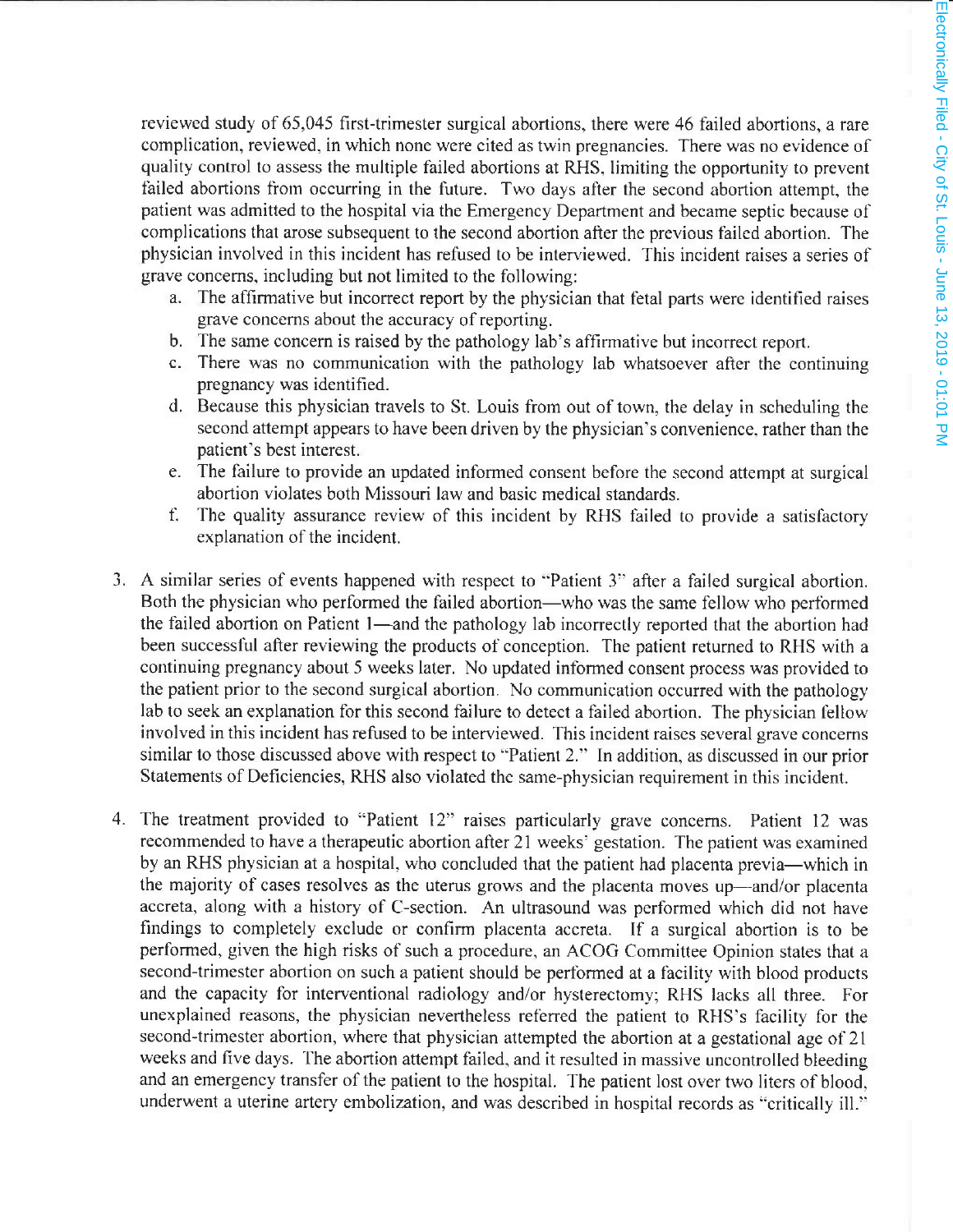This complication was both life-threatening and potentially preventable, and the physician's conduct appears to have potentially deviated from standard care in a manner that inflicted serious patient harm. 'fhe physician involved in this incident has refused to be interviewed. and no other physician has first-hand knowledge of the treatment.

In addition to these deficiencies in patient care, it is *imperative* that your Plan of Correction must address the failure of RHS and its physicians to cooperate in this investigation, which is unprecedented and unacceptable. Refusal of health care providers to cooperate in the Department's investigations thwarts the Department's ability to conduct meaningful review of troubling instances of patient care, and obstructs the Department's ability to ensure that problems will not be repeated.

We expect that your Plan of Correction will provide specific, detailed, and feasible remedial measures to address each of these grave concerns, as well as all other deficiencies identified in the Statement of Deticiencies. I have included detailed instructions for the Plan of Correction for your review. Because of the accelerated timeline imposed by the Court's order, we request that you provide a complete Plan of Correction no later than close of business on Tuesday, June 18, 2019.

Sincerely,

n )<br>Administrator

William Koebel, Administrator Section for Health Standards and Licensure Missouri Department of Health and Senior Services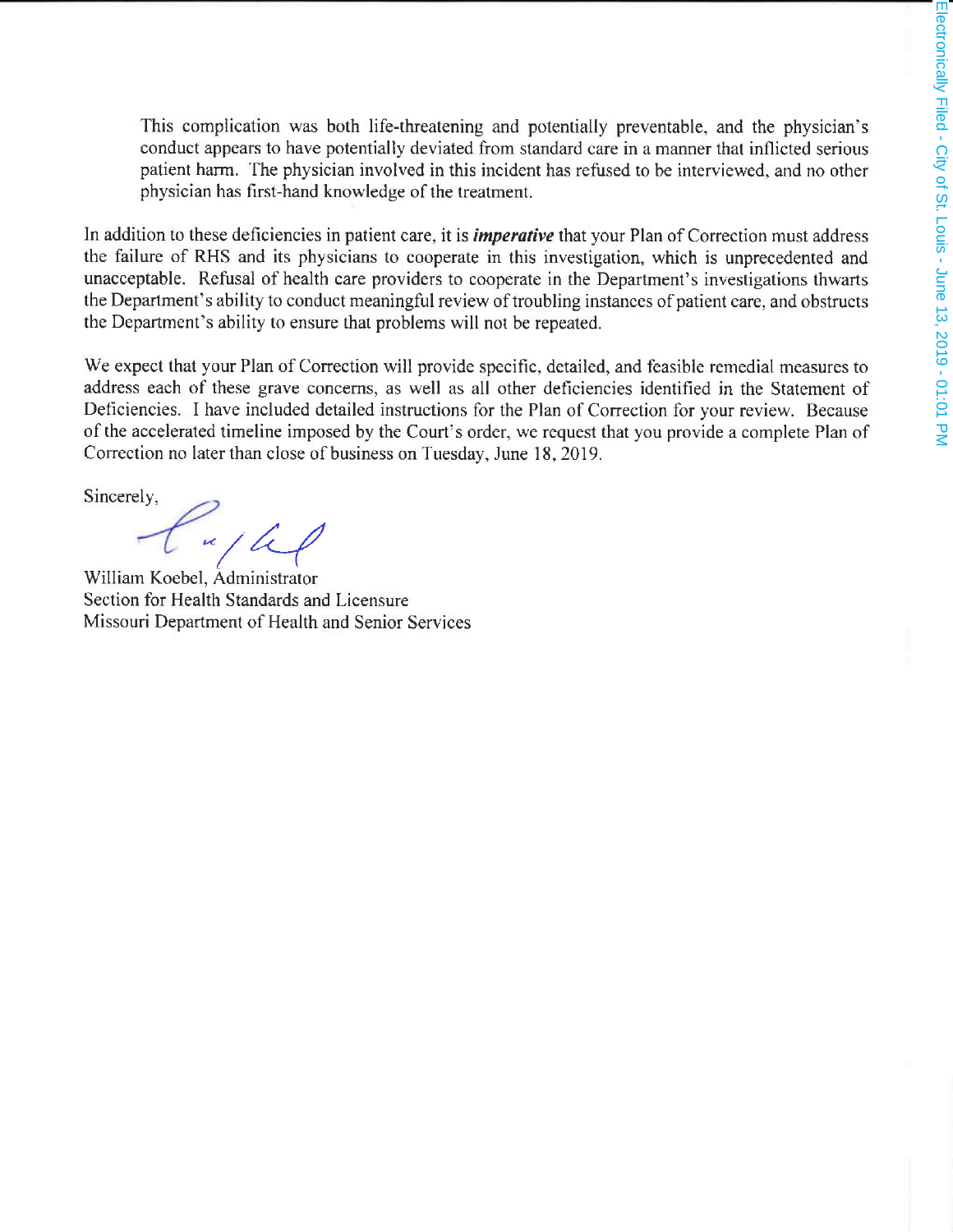|                                   |                                                                                                                                                                           | Missouri Department of Health and Senior Services                                                                                                                                                                                                                                                                                                                                                                                                                                                                                                                                                                                                                                                                                                                                                                                                                                                                                                                                                                                                                                                                                                                                                                                                                                                                                                                                                                                                  |                                   |                                                                                                                          |                  |                          |
|-----------------------------------|---------------------------------------------------------------------------------------------------------------------------------------------------------------------------|----------------------------------------------------------------------------------------------------------------------------------------------------------------------------------------------------------------------------------------------------------------------------------------------------------------------------------------------------------------------------------------------------------------------------------------------------------------------------------------------------------------------------------------------------------------------------------------------------------------------------------------------------------------------------------------------------------------------------------------------------------------------------------------------------------------------------------------------------------------------------------------------------------------------------------------------------------------------------------------------------------------------------------------------------------------------------------------------------------------------------------------------------------------------------------------------------------------------------------------------------------------------------------------------------------------------------------------------------------------------------------------------------------------------------------------------------|-----------------------------------|--------------------------------------------------------------------------------------------------------------------------|------------------|--------------------------|
|                                   | <b>STATEMENT OF DEFICIENCIES</b><br>AND PLAN OF CORRECTION                                                                                                                | (X1) PROVIDER/SUPPLIER/CLIA<br><b>IDENTIFICATION NUMBER:</b>                                                                                                                                                                                                                                                                                                                                                                                                                                                                                                                                                                                                                                                                                                                                                                                                                                                                                                                                                                                                                                                                                                                                                                                                                                                                                                                                                                                       |                                   | (X2) MULTIPLE CONSTRUCTION                                                                                               | (X3) DATE SURVEY | <b>COMPLETED</b>         |
|                                   |                                                                                                                                                                           | <b>MOA-0014</b>                                                                                                                                                                                                                                                                                                                                                                                                                                                                                                                                                                                                                                                                                                                                                                                                                                                                                                                                                                                                                                                                                                                                                                                                                                                                                                                                                                                                                                    | <b>B. WING</b>                    |                                                                                                                          |                  | C<br>05/28/2019          |
|                                   | NAME OF PROVIDER OR SUPPLIER                                                                                                                                              |                                                                                                                                                                                                                                                                                                                                                                                                                                                                                                                                                                                                                                                                                                                                                                                                                                                                                                                                                                                                                                                                                                                                                                                                                                                                                                                                                                                                                                                    |                                   | STREET ADDRESS, CITY, STATE, ZIP CODE                                                                                    |                  |                          |
|                                   |                                                                                                                                                                           |                                                                                                                                                                                                                                                                                                                                                                                                                                                                                                                                                                                                                                                                                                                                                                                                                                                                                                                                                                                                                                                                                                                                                                                                                                                                                                                                                                                                                                                    | <b>4251 FOREST PARK AVENUE</b>    |                                                                                                                          |                  |                          |
|                                   | <b>REPRODUCTIVE HEALTH SERVICES / PLANNI</b>                                                                                                                              |                                                                                                                                                                                                                                                                                                                                                                                                                                                                                                                                                                                                                                                                                                                                                                                                                                                                                                                                                                                                                                                                                                                                                                                                                                                                                                                                                                                                                                                    | SAINT LOUIS, MO 63108             |                                                                                                                          |                  |                          |
| $(X4)$ ID<br><b>PREFIX</b><br>TAG |                                                                                                                                                                           | SUMMARY STATEMENT OF DEFICIENCIES<br>(EACH DEFICIENCY MUST BE PRECEDED BY FULL<br>REGULATORY OR LSC IDENTIFYING INFORMATION)                                                                                                                                                                                                                                                                                                                                                                                                                                                                                                                                                                                                                                                                                                                                                                                                                                                                                                                                                                                                                                                                                                                                                                                                                                                                                                                       | ID<br><b>PREFIX</b><br><b>TAG</b> | PROVIDER'S PLAN OF CORRECTION<br>(EACH CORRECTIVE ACTION SHOULD BE<br>CROSS-REFERENCED TO THE APPROPRIATE<br>DEFICIENCY) |                  | (X5)<br>COMPLETE<br>DATE |
| L 000                             | <b>Initial Comments</b>                                                                                                                                                   |                                                                                                                                                                                                                                                                                                                                                                                                                                                                                                                                                                                                                                                                                                                                                                                                                                                                                                                                                                                                                                                                                                                                                                                                                                                                                                                                                                                                                                                    | L 000                             |                                                                                                                          |                  |                          |
|                                   | been subsequently provided.<br>Investigation findings include:<br>failure to:<br>collection of relevant medical records;<br>188.027.6 RSMo;<br>by Chapter 188.052.2 RSMo. | An on-site, unannounced state complaint<br>investigation (MO00154375) was conducted from<br>April 2, 2019, to May 28, 2019, in order to<br>determine compliance with applicable statutes<br>and regulations governing abortion facilities,<br>including 19 CSR 30-30.050, 060, and 061 and<br>Chapter 188, RSMo (Regulation of Abortions).<br>The complaint investigation was unable to be<br>completed, due to RHS' refusal to fully cooperate<br>with an ongoing investigation. To date, some<br>physicians who provided the care documented<br>within the medical records reviewed have refused<br>to submit to interviews and requests for copies of<br>patient medical records and relevant policies<br>were initially refused. Requested records have<br>RHS violated applicable regulation, 19 CSR<br>$30-30.060(1)(A)(8)$ and state law evidenced by a<br>-ensure the Department of Health and Senior<br>Services was able to complete an investigation,<br>as required by Chapter 197.230 RSMo, to include<br>failing to induce, encourage, compel, or motivate<br>the physicians who provide patient care at RHS to<br>submit to interviews and failure to ensure the<br>-ensure the physician performing the informed<br>consent was the same physician performing the<br>abortion, for 8 patients, as required by Chapter<br>-ensure a complication report was completed and<br>filed for a failed abortion for 1 patient, as required |                                   |                                                                                                                          |                  |                          |
|                                   |                                                                                                                                                                           | RHS violated applicable regulation, 19 CSR                                                                                                                                                                                                                                                                                                                                                                                                                                                                                                                                                                                                                                                                                                                                                                                                                                                                                                                                                                                                                                                                                                                                                                                                                                                                                                                                                                                                         |                                   |                                                                                                                          |                  |                          |
|                                   | Missouri Department of Health and Senior Services                                                                                                                         | LABORATORY DIRECTOR'S OR PROVIDER/SUPPLIER REPRESENTATIVE'S SIGNATURE                                                                                                                                                                                                                                                                                                                                                                                                                                                                                                                                                                                                                                                                                                                                                                                                                                                                                                                                                                                                                                                                                                                                                                                                                                                                                                                                                                              |                                   | TITLE                                                                                                                    |                  | (X6) DATE                |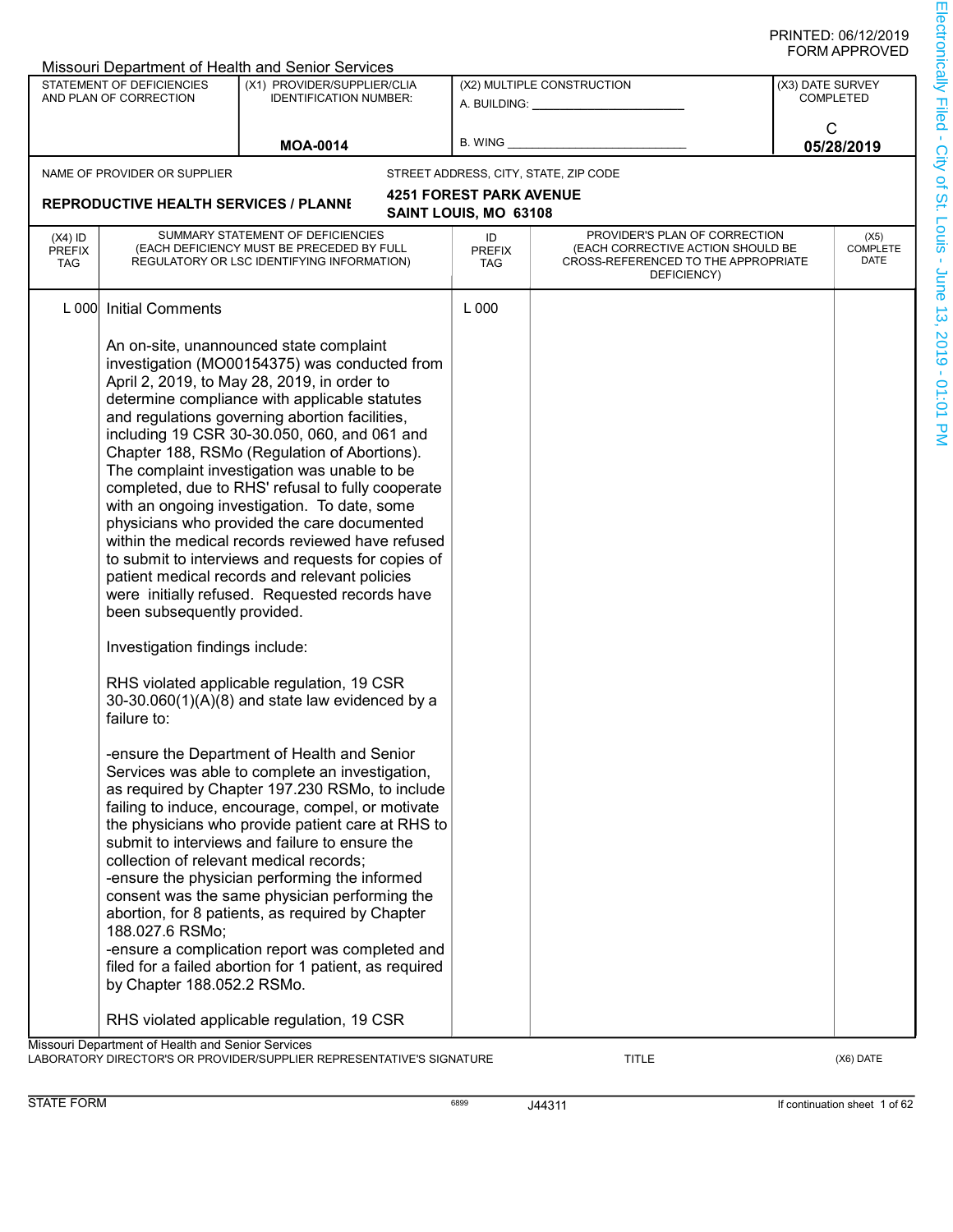|                                          |                                                                                                                                                          | Missouri Department of Health and Senior Services                                                                                                                                                                                                                                                                                                                                                                                                                                                                                                                                                                                                                                                                                                                                                                                                                                                                  |                                                         |                                                                                                                          |                  |                                 |
|------------------------------------------|----------------------------------------------------------------------------------------------------------------------------------------------------------|--------------------------------------------------------------------------------------------------------------------------------------------------------------------------------------------------------------------------------------------------------------------------------------------------------------------------------------------------------------------------------------------------------------------------------------------------------------------------------------------------------------------------------------------------------------------------------------------------------------------------------------------------------------------------------------------------------------------------------------------------------------------------------------------------------------------------------------------------------------------------------------------------------------------|---------------------------------------------------------|--------------------------------------------------------------------------------------------------------------------------|------------------|---------------------------------|
|                                          | STATEMENT OF DEFICIENCIES<br>AND PLAN OF CORRECTION                                                                                                      | (X1) PROVIDER/SUPPLIER/CLIA<br><b>IDENTIFICATION NUMBER:</b>                                                                                                                                                                                                                                                                                                                                                                                                                                                                                                                                                                                                                                                                                                                                                                                                                                                       | A. BUILDING: ___                                        | (X2) MULTIPLE CONSTRUCTION                                                                                               | (X3) DATE SURVEY | <b>COMPLETED</b>                |
|                                          |                                                                                                                                                          | <b>MOA-0014</b>                                                                                                                                                                                                                                                                                                                                                                                                                                                                                                                                                                                                                                                                                                                                                                                                                                                                                                    | <b>B. WING</b>                                          |                                                                                                                          | C                | 05/28/2019                      |
|                                          | NAME OF PROVIDER OR SUPPLIER                                                                                                                             |                                                                                                                                                                                                                                                                                                                                                                                                                                                                                                                                                                                                                                                                                                                                                                                                                                                                                                                    |                                                         | STREET ADDRESS, CITY, STATE, ZIP CODE                                                                                    |                  |                                 |
|                                          | <b>REPRODUCTIVE HEALTH SERVICES / PLANNI</b>                                                                                                             |                                                                                                                                                                                                                                                                                                                                                                                                                                                                                                                                                                                                                                                                                                                                                                                                                                                                                                                    | <b>4251 FOREST PARK AVENUE</b><br>SAINT LOUIS, MO 63108 |                                                                                                                          |                  |                                 |
| $(X4)$ ID<br><b>PREFIX</b><br><b>TAG</b> |                                                                                                                                                          | SUMMARY STATEMENT OF DEFICIENCIES<br>(EACH DEFICIENCY MUST BE PRECEDED BY FULL<br>REGULATORY OR LSC IDENTIFYING INFORMATION)                                                                                                                                                                                                                                                                                                                                                                                                                                                                                                                                                                                                                                                                                                                                                                                       | ID<br><b>PREFIX</b><br><b>TAG</b>                       | PROVIDER'S PLAN OF CORRECTION<br>(EACH CORRECTIVE ACTION SHOULD BE<br>CROSS-REFERENCED TO THE APPROPRIATE<br>DEFICIENCY) |                  | (X5)<br><b>COMPLETE</b><br>DATE |
| L 000                                    | Continued From page 1                                                                                                                                    |                                                                                                                                                                                                                                                                                                                                                                                                                                                                                                                                                                                                                                                                                                                                                                                                                                                                                                                    | L 000                                                   |                                                                                                                          |                  |                                 |
|                                          | care, evidenced by a failure to:                                                                                                                         | $30-30.060(1)(A)(1)$ pertaining to providing care in<br>a safe environment and following standards of                                                                                                                                                                                                                                                                                                                                                                                                                                                                                                                                                                                                                                                                                                                                                                                                              |                                                         |                                                                                                                          |                  |                                 |
|                                          | patients;<br>abortions for 2 patients;<br>for 1 patient;<br>abortions following failed abortions;<br>for 2 patients;<br>weeks and 1 day gestational age; | -ensure the pelvic examination was completed at<br>the time of the health assessment and in a<br>manner to accurately document the size and<br>orientation of 1 patient's uterus prior to a surgical<br>abortion, which contributed to a failed abortion;<br>-ensure the accuracy of a gross examination of<br>fetal tissue to ensure a completed abortion for 2<br>-ensure there was communication with the<br>pathology lab after the discovery of failed<br>-ensure prompt follow up with a patient<br>complaining of continuing pregnancy symptoms<br>-ensure informed consent was provided to 2<br>patients prior to the performance of new surgical<br>-ensure the informed consent process included<br>the seventy-two (72) hour required waiting period<br>-ensure the appropriateness of nursing care for 1<br>patient who was instructed to perform a<br>self-fundal massage for post-abortion care at 7 |                                                         |                                                                                                                          |                  |                                 |
|                                          | blood loss (2L);<br>Missouri Denartment of Health and Senior Services                                                                                    | -ensure an abortion was planned in a safe<br>environment for 1 patient presenting for a<br>therapeutic abortion at 21 weeks and 5 days with<br>a previous history of a C-section and a diagnosis<br>of placenta previa, resulting in an emergency<br>transfer to a hospital, where the patient was<br>described as critically ill and suffering from shock,<br>on pressors (drug for treating hypotension) and<br>suffering massive blood loss. The patient<br>underwent emergency surgery (bilateral uterine<br>artery embolization) to control life-threatening                                                                                                                                                                                                                                                                                                                                                  |                                                         |                                                                                                                          |                  |                                 |

Missouri Department of Health and Senior Services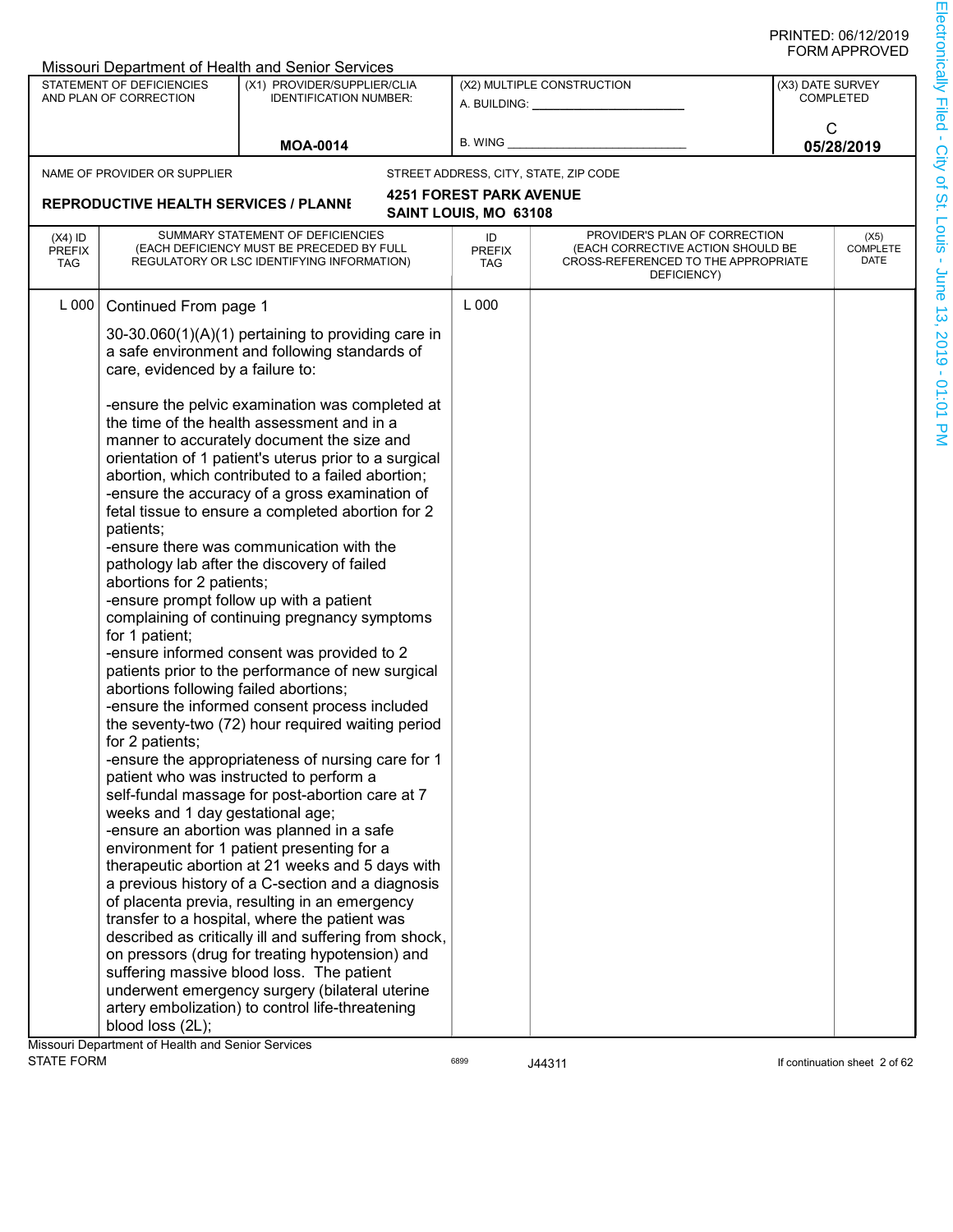|                                          |                                                                                                                                                        | <b>Missouri Department of Health and Senior Services</b>                                                                                                                                                                                                                                                                                                                                                                                                                                                                                                                                                                                                                                                                                                                                                                                                                                                                                                                                                                                                                                                                                                                                                                                                                                                                                                                                                                                                                       |                                   |                                                                                                                          |                  |                               |
|------------------------------------------|--------------------------------------------------------------------------------------------------------------------------------------------------------|--------------------------------------------------------------------------------------------------------------------------------------------------------------------------------------------------------------------------------------------------------------------------------------------------------------------------------------------------------------------------------------------------------------------------------------------------------------------------------------------------------------------------------------------------------------------------------------------------------------------------------------------------------------------------------------------------------------------------------------------------------------------------------------------------------------------------------------------------------------------------------------------------------------------------------------------------------------------------------------------------------------------------------------------------------------------------------------------------------------------------------------------------------------------------------------------------------------------------------------------------------------------------------------------------------------------------------------------------------------------------------------------------------------------------------------------------------------------------------|-----------------------------------|--------------------------------------------------------------------------------------------------------------------------|------------------|-------------------------------|
|                                          | STATEMENT OF DEFICIENCIES<br>AND PLAN OF CORRECTION                                                                                                    | (X1) PROVIDER/SUPPLIER/CLIA<br><b>IDENTIFICATION NUMBER:</b>                                                                                                                                                                                                                                                                                                                                                                                                                                                                                                                                                                                                                                                                                                                                                                                                                                                                                                                                                                                                                                                                                                                                                                                                                                                                                                                                                                                                                   |                                   | (X2) MULTIPLE CONSTRUCTION<br>A. BUILDING:                                                                               | (X3) DATE SURVEY | <b>COMPLETED</b>              |
|                                          |                                                                                                                                                        | <b>MOA-0014</b>                                                                                                                                                                                                                                                                                                                                                                                                                                                                                                                                                                                                                                                                                                                                                                                                                                                                                                                                                                                                                                                                                                                                                                                                                                                                                                                                                                                                                                                                | <b>B. WING</b>                    |                                                                                                                          |                  | C<br>05/28/2019               |
|                                          | NAME OF PROVIDER OR SUPPLIER                                                                                                                           |                                                                                                                                                                                                                                                                                                                                                                                                                                                                                                                                                                                                                                                                                                                                                                                                                                                                                                                                                                                                                                                                                                                                                                                                                                                                                                                                                                                                                                                                                |                                   | STREET ADDRESS, CITY, STATE, ZIP CODE                                                                                    |                  |                               |
|                                          |                                                                                                                                                        |                                                                                                                                                                                                                                                                                                                                                                                                                                                                                                                                                                                                                                                                                                                                                                                                                                                                                                                                                                                                                                                                                                                                                                                                                                                                                                                                                                                                                                                                                | <b>4251 FOREST PARK AVENUE</b>    |                                                                                                                          |                  |                               |
|                                          | <b>REPRODUCTIVE HEALTH SERVICES / PLANNI</b>                                                                                                           |                                                                                                                                                                                                                                                                                                                                                                                                                                                                                                                                                                                                                                                                                                                                                                                                                                                                                                                                                                                                                                                                                                                                                                                                                                                                                                                                                                                                                                                                                | SAINT LOUIS, MO 63108             |                                                                                                                          |                  |                               |
| $(X4)$ ID<br><b>PREFIX</b><br><b>TAG</b> |                                                                                                                                                        | SUMMARY STATEMENT OF DEFICIENCIES<br>(EACH DEFICIENCY MUST BE PRECEDED BY FULL<br>REGULATORY OR LSC IDENTIFYING INFORMATION)                                                                                                                                                                                                                                                                                                                                                                                                                                                                                                                                                                                                                                                                                                                                                                                                                                                                                                                                                                                                                                                                                                                                                                                                                                                                                                                                                   | ID<br><b>PREFIX</b><br><b>TAG</b> | PROVIDER'S PLAN OF CORRECTION<br>(EACH CORRECTIVE ACTION SHOULD BE<br>CROSS-REFERENCED TO THE APPROPRIATE<br>DEFICIENCY) |                  | (X5)<br>COMPLETE<br>DATE      |
| L 000                                    | Continued From page 2<br>showing evidence of an accreta.<br>abortion for 1 record;<br>department, as required.<br>provided, evidenced by a failure to: | -ensure the appropriate risks and benefits were<br>conveyed to 1 patient of the likelihood of a<br>diagnosis of placenta accreta (a serious<br>pregnancy condition that occurs when the<br>placenta grows too deeply into the uterine wall) at<br>21 weeks and at term with an ultrasound not<br>RHS violated applicable regulation, 19 CSR<br>30-30.060(3)(B), pertaining to the accuracy of<br>patient medical records, evidenced by a failure to:<br>-ensure medical records were maintained in a<br>manner that accurately documents the time and<br>date a record was created or amended and any<br>specific amendments made to the record;<br>-ensure the medical record accurately identified<br>the identity of the physician inducing a medication<br>-ensure the medical record accurately documents<br>a record of supervision for residents and fellows<br>performing abortions at the facility for 2 records.<br>RHS violated applicable regulation, 19 CSR<br>30-30.060(3)(H) pertaining to the submission of<br>complication reports, evidenced by a failure to:<br>-ensure a complication report for 1 failed<br>medication abortion was submitted to the<br>RHS violated applicable regulation, 19 CSR<br>30-30.060(8)(C) pertaining to the lack of action<br>taken regarding identified problems with care<br>- ensure the appropriateness of the care provided<br>at the facility was reviewed regarding the<br>occurrence of 3 failed abortions documented | L 000                             |                                                                                                                          |                  |                               |
|                                          | Missouri Department of Health and Senior Services                                                                                                      | within the medical records from May 26, 2018                                                                                                                                                                                                                                                                                                                                                                                                                                                                                                                                                                                                                                                                                                                                                                                                                                                                                                                                                                                                                                                                                                                                                                                                                                                                                                                                                                                                                                   |                                   |                                                                                                                          |                  |                               |
| <b>STATE FORM</b>                        |                                                                                                                                                        |                                                                                                                                                                                                                                                                                                                                                                                                                                                                                                                                                                                                                                                                                                                                                                                                                                                                                                                                                                                                                                                                                                                                                                                                                                                                                                                                                                                                                                                                                | 6899                              | J44311                                                                                                                   |                  | If continuation sheet 3 of 62 |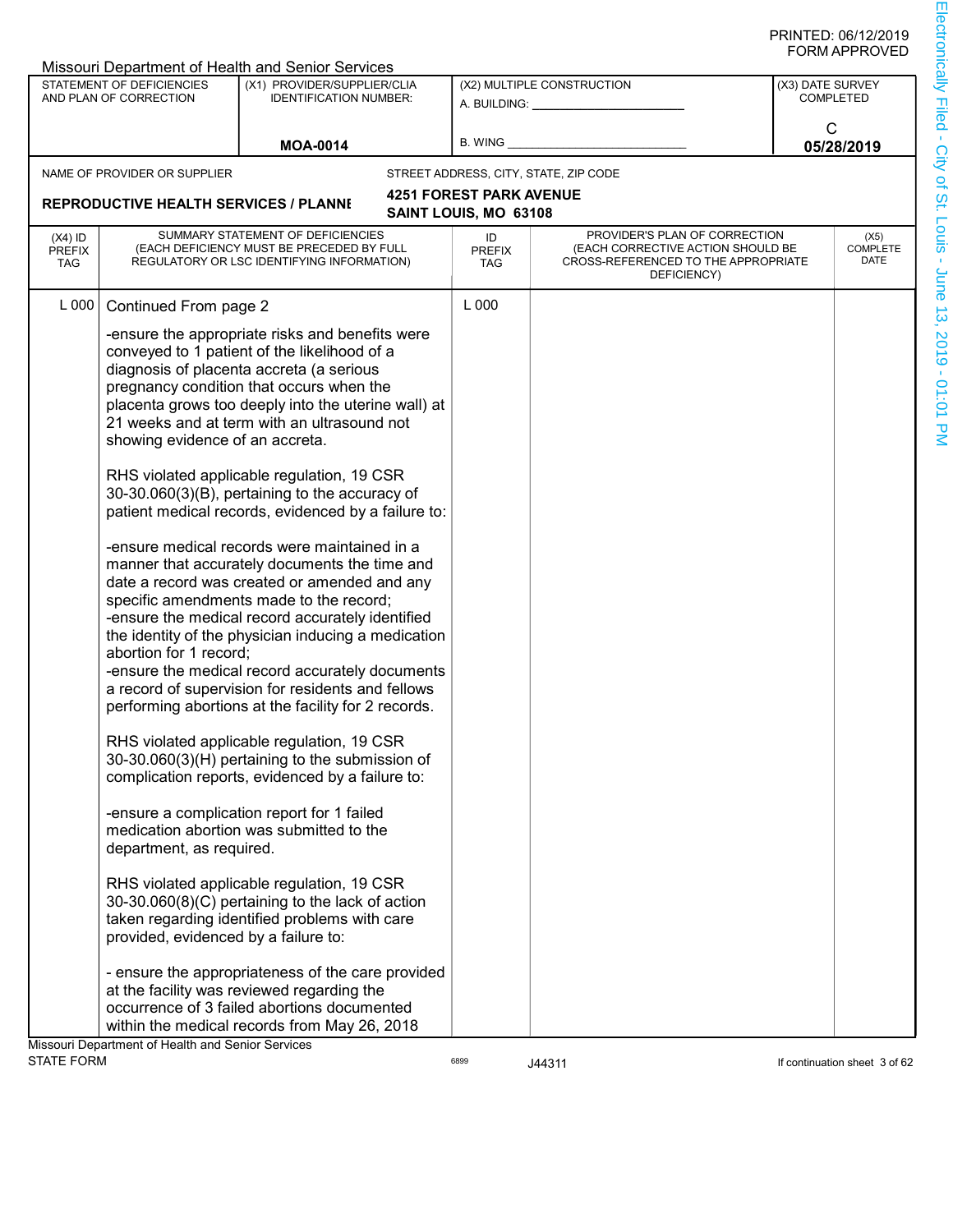|                                          |                                                                             | Missouri Department of Health and Senior Services                                                                                                                                                                                                                                                                                                               |                                   |                                                                                                                          |                  |                                 |
|------------------------------------------|-----------------------------------------------------------------------------|-----------------------------------------------------------------------------------------------------------------------------------------------------------------------------------------------------------------------------------------------------------------------------------------------------------------------------------------------------------------|-----------------------------------|--------------------------------------------------------------------------------------------------------------------------|------------------|---------------------------------|
|                                          | STATEMENT OF DEFICIENCIES<br>AND PLAN OF CORRECTION                         | (X1) PROVIDER/SUPPLIER/CLIA<br><b>IDENTIFICATION NUMBER:</b>                                                                                                                                                                                                                                                                                                    |                                   | (X2) MULTIPLE CONSTRUCTION                                                                                               | (X3) DATE SURVEY | <b>COMPLETED</b>                |
|                                          |                                                                             | <b>MOA-0014</b>                                                                                                                                                                                                                                                                                                                                                 | B. WING                           |                                                                                                                          | С                | 05/28/2019                      |
|                                          | NAME OF PROVIDER OR SUPPLIER                                                |                                                                                                                                                                                                                                                                                                                                                                 |                                   | STREET ADDRESS, CITY, STATE, ZIP CODE                                                                                    |                  |                                 |
|                                          |                                                                             |                                                                                                                                                                                                                                                                                                                                                                 | <b>4251 FOREST PARK AVENUE</b>    |                                                                                                                          |                  |                                 |
|                                          | <b>REPRODUCTIVE HEALTH SERVICES / PLANNI</b>                                |                                                                                                                                                                                                                                                                                                                                                                 | SAINT LOUIS, MO 63108             |                                                                                                                          |                  |                                 |
| $(X4)$ ID<br><b>PREFIX</b><br><b>TAG</b> |                                                                             | SUMMARY STATEMENT OF DEFICIENCIES<br>(EACH DEFICIENCY MUST BE PRECEDED BY FULL<br>REGULATORY OR LSC IDENTIFYING INFORMATION)                                                                                                                                                                                                                                    | ID<br><b>PREFIX</b><br><b>TAG</b> | PROVIDER'S PLAN OF CORRECTION<br>(EACH CORRECTIVE ACTION SHOULD BE<br>CROSS-REFERENCED TO THE APPROPRIATE<br>DEFICIENCY) |                  | (X5)<br><b>COMPLETE</b><br>DATE |
| L 000                                    | Continued From page 3                                                       |                                                                                                                                                                                                                                                                                                                                                                 | L 000                             |                                                                                                                          |                  |                                 |
|                                          | through September 5, 2018;<br>facility, regarding the failed abortions.     | -ensure that action was taken regarding problems<br>identified in the medical care provided at the                                                                                                                                                                                                                                                              |                                   |                                                                                                                          |                  |                                 |
|                                          | pelvic examination during the 72-hour<br>preoperative assessment and 19 CSR | (Note: The Statement of Deficiencies issued to<br>RHS pursuant to the March 13, 2019 annual<br>inspection showed violations of 19 CSR<br>30-30.060(D) (L1103) for failure to perform a<br>30-30.060(1)(A)(8) (L1076) for failure of the<br>facility to ensure the same physician performing<br>the informed consent performs the abortion.)                     |                                   |                                                                                                                          |                  |                                 |
|                                          | shall have full legal                                                       | L1069 19 CSR 30-30.060(1)(A)(1) The governing body                                                                                                                                                                                                                                                                                                              | L1069                             |                                                                                                                          |                  |                                 |
|                                          |                                                                             | The governing body shall have full legal<br>responsibility for determining, implementing, and<br>monitoring policies governing a facility's total<br>operation and for ensuring that the policies are<br>administered in a manner to provide acceptable<br>care in a safe environment and in accordance<br>with all legal requirements and standards of care.   |                                   |                                                                                                                          |                  |                                 |
|                                          | ensure:                                                                     | This regulation is not met as evidenced by:<br>Based on facility record review and review of the<br>standards of medical care, the facility failed to                                                                                                                                                                                                           |                                   |                                                                                                                          |                  |                                 |
|                                          | Missouri Department of Health and Senior Services                           | -the pelvic examination was completed at the<br>time of the health assessment and in a manner<br>to accurately document the size and orientation of<br>1 patient's (Patient #1) uterus prior to a surgical<br>abortion, which contributed to a failed abortion;<br>-the accuracy of a gross examination of fetal<br>tissue to ensure a completed abortion for 2 |                                   |                                                                                                                          |                  |                                 |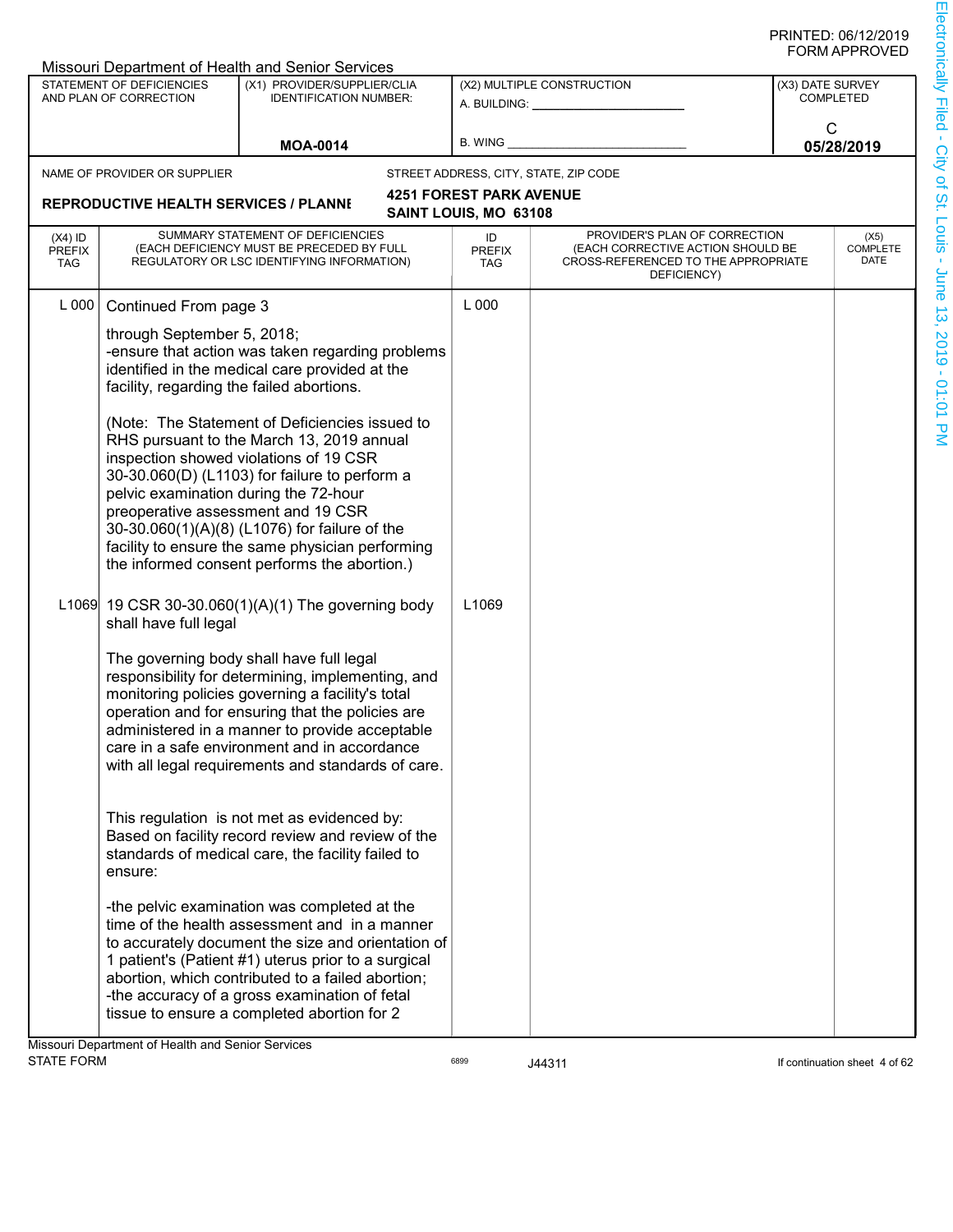|                                   |                                                                                                                                                                                                                                                              | Missouri Department of Health and Senior Services                                                                                                                                                                                                                                                                                                                                                                                                                                                                                                                                                                                                                                                                                                                                                                                                                                                                                                                                                                                                                                                                                                                                                                                                                                                                                                                                                                                                                                                                                                                 |                                   |                                                                                                                          |                  |                               |
|-----------------------------------|--------------------------------------------------------------------------------------------------------------------------------------------------------------------------------------------------------------------------------------------------------------|-------------------------------------------------------------------------------------------------------------------------------------------------------------------------------------------------------------------------------------------------------------------------------------------------------------------------------------------------------------------------------------------------------------------------------------------------------------------------------------------------------------------------------------------------------------------------------------------------------------------------------------------------------------------------------------------------------------------------------------------------------------------------------------------------------------------------------------------------------------------------------------------------------------------------------------------------------------------------------------------------------------------------------------------------------------------------------------------------------------------------------------------------------------------------------------------------------------------------------------------------------------------------------------------------------------------------------------------------------------------------------------------------------------------------------------------------------------------------------------------------------------------------------------------------------------------|-----------------------------------|--------------------------------------------------------------------------------------------------------------------------|------------------|-------------------------------|
|                                   | <b>STATEMENT OF DEFICIENCIES</b><br>AND PLAN OF CORRECTION                                                                                                                                                                                                   | (X1) PROVIDER/SUPPLIER/CLIA<br><b>IDENTIFICATION NUMBER:</b>                                                                                                                                                                                                                                                                                                                                                                                                                                                                                                                                                                                                                                                                                                                                                                                                                                                                                                                                                                                                                                                                                                                                                                                                                                                                                                                                                                                                                                                                                                      | A. BUILDING: _______              | (X2) MULTIPLE CONSTRUCTION                                                                                               | (X3) DATE SURVEY | <b>COMPLETED</b>              |
|                                   |                                                                                                                                                                                                                                                              | <b>MOA-0014</b>                                                                                                                                                                                                                                                                                                                                                                                                                                                                                                                                                                                                                                                                                                                                                                                                                                                                                                                                                                                                                                                                                                                                                                                                                                                                                                                                                                                                                                                                                                                                                   | <b>B. WING</b>                    |                                                                                                                          | C                | 05/28/2019                    |
|                                   | NAME OF PROVIDER OR SUPPLIER                                                                                                                                                                                                                                 |                                                                                                                                                                                                                                                                                                                                                                                                                                                                                                                                                                                                                                                                                                                                                                                                                                                                                                                                                                                                                                                                                                                                                                                                                                                                                                                                                                                                                                                                                                                                                                   |                                   | STREET ADDRESS, CITY, STATE, ZIP CODE                                                                                    |                  |                               |
|                                   |                                                                                                                                                                                                                                                              |                                                                                                                                                                                                                                                                                                                                                                                                                                                                                                                                                                                                                                                                                                                                                                                                                                                                                                                                                                                                                                                                                                                                                                                                                                                                                                                                                                                                                                                                                                                                                                   | <b>4251 FOREST PARK AVENUE</b>    |                                                                                                                          |                  |                               |
|                                   | <b>REPRODUCTIVE HEALTH SERVICES / PLANNI</b>                                                                                                                                                                                                                 |                                                                                                                                                                                                                                                                                                                                                                                                                                                                                                                                                                                                                                                                                                                                                                                                                                                                                                                                                                                                                                                                                                                                                                                                                                                                                                                                                                                                                                                                                                                                                                   | SAINT LOUIS, MO 63108             |                                                                                                                          |                  |                               |
| $(X4)$ ID<br><b>PREFIX</b><br>TAG |                                                                                                                                                                                                                                                              | SUMMARY STATEMENT OF DEFICIENCIES<br>(EACH DEFICIENCY MUST BE PRECEDED BY FULL<br>REGULATORY OR LSC IDENTIFYING INFORMATION)                                                                                                                                                                                                                                                                                                                                                                                                                                                                                                                                                                                                                                                                                                                                                                                                                                                                                                                                                                                                                                                                                                                                                                                                                                                                                                                                                                                                                                      | ID<br><b>PREFIX</b><br><b>TAG</b> | PROVIDER'S PLAN OF CORRECTION<br>(EACH CORRECTIVE ACTION SHOULD BE<br>CROSS-REFERENCED TO THE APPROPRIATE<br>DEFICIENCY) |                  | (X5)<br>COMPLETE<br>DATE      |
| L <sub>1069</sub>                 | Continued From page 4<br>patients (Patient #2 and #3);<br>patients (Patient #2 and #3);<br>(Patient #2);<br>2 patients (Patient #2 and #3);<br>weeks and 1 day gestational age;<br>blood loss (2L);<br>showing evidence of an accreta.<br>Findings included: | -there was communication with the pathology lab<br>after the discovery of failed abortions for 2<br>-the prompt follow up with a patient complaining<br>of continuing pregnancy symptoms for 1 patient<br>-informed consent was provided to 2 patients<br>(Patient #2 and #3) prior to the performance of<br>new surgical abortions following failed abortions;<br>-the informed consent process included the<br>seventy-two (72) hour required waiting period for<br>-the appropriateness of nursing care for 1 patient<br>(Patient #4) who was instructed to perform a<br>self-fundal massage for post-abortion care at 7<br>-an abortion was planned in a safe environment<br>for 1 patient (Patient #12) presenting for a<br>therapeutic abortion at 21 weeks and 5 days with<br>a previous history of a C-section and a diagnosis<br>of placenta previa, resulting in an emergency<br>transfer to a hospital, where the patient was<br>described as critically ill and suffering from shock,<br>on pressors (drug for treating hypotension) and<br>suffering massive blood loss. The patient<br>underwent emergency surgery (bilateral uterine<br>artery embolization) to control life-threatening<br>-the appropriate risks and benefits were<br>conveyed to 1 patient (Patient #12) of the<br>likelihood of a diagnosis of placenta accreta (a<br>serious pregnancy condition that occurs when the<br>placenta grows too deeply into the uterine wall) at<br>21 weeks and at term with an ultrasound not<br>1. Review of the medical record for Patient #1 | L1069                             |                                                                                                                          |                  |                               |
|                                   | Missouri Department of Health and Senior Services                                                                                                                                                                                                            |                                                                                                                                                                                                                                                                                                                                                                                                                                                                                                                                                                                                                                                                                                                                                                                                                                                                                                                                                                                                                                                                                                                                                                                                                                                                                                                                                                                                                                                                                                                                                                   |                                   |                                                                                                                          |                  |                               |
| <b>STATE FORM</b>                 |                                                                                                                                                                                                                                                              |                                                                                                                                                                                                                                                                                                                                                                                                                                                                                                                                                                                                                                                                                                                                                                                                                                                                                                                                                                                                                                                                                                                                                                                                                                                                                                                                                                                                                                                                                                                                                                   | 6899                              | J44311                                                                                                                   |                  | If continuation sheet 5 of 62 |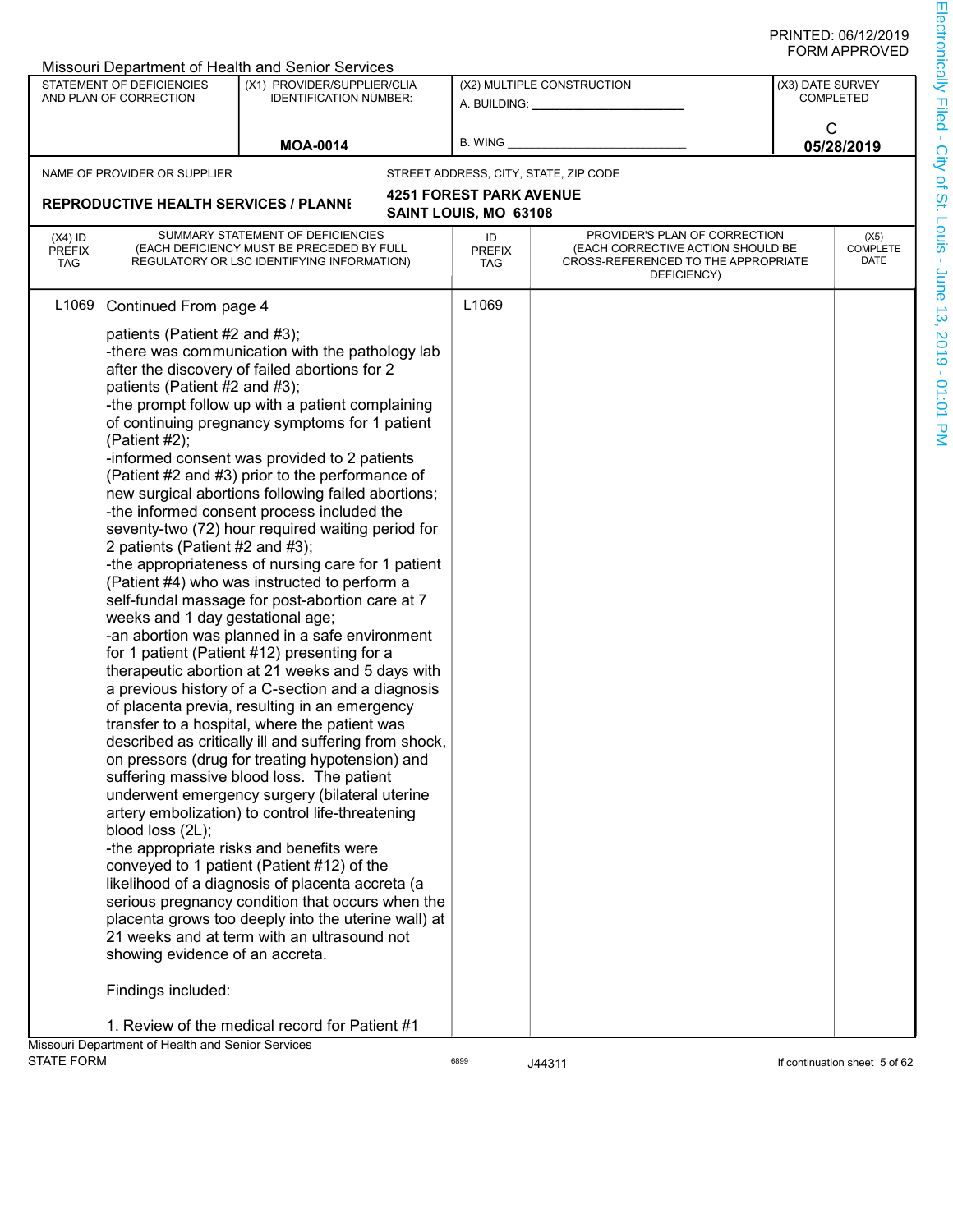|                                          |                                                               | Missouri Department of Health and Senior Services                                                                                                                                                                                                                                                                                                                                                                                                                                                                                                                                                                                                                                                                                                                                                                                                                                                                                                                                                                                                                                                                                                                                                                                                                                                                                                                                                                                                                                                                                                                                                                                                                                                                                                                                                                                                                           |                                                    |                                                                                                                          |                                      |                               |
|------------------------------------------|---------------------------------------------------------------|-----------------------------------------------------------------------------------------------------------------------------------------------------------------------------------------------------------------------------------------------------------------------------------------------------------------------------------------------------------------------------------------------------------------------------------------------------------------------------------------------------------------------------------------------------------------------------------------------------------------------------------------------------------------------------------------------------------------------------------------------------------------------------------------------------------------------------------------------------------------------------------------------------------------------------------------------------------------------------------------------------------------------------------------------------------------------------------------------------------------------------------------------------------------------------------------------------------------------------------------------------------------------------------------------------------------------------------------------------------------------------------------------------------------------------------------------------------------------------------------------------------------------------------------------------------------------------------------------------------------------------------------------------------------------------------------------------------------------------------------------------------------------------------------------------------------------------------------------------------------------------|----------------------------------------------------|--------------------------------------------------------------------------------------------------------------------------|--------------------------------------|-------------------------------|
|                                          | STATEMENT OF DEFICIENCIES<br>AND PLAN OF CORRECTION           | (X1) PROVIDER/SUPPLIER/CLIA<br><b>IDENTIFICATION NUMBER:</b>                                                                                                                                                                                                                                                                                                                                                                                                                                                                                                                                                                                                                                                                                                                                                                                                                                                                                                                                                                                                                                                                                                                                                                                                                                                                                                                                                                                                                                                                                                                                                                                                                                                                                                                                                                                                                | A. BUILDING: <b>William Street, Street, Theory</b> | (X2) MULTIPLE CONSTRUCTION                                                                                               | (X3) DATE SURVEY<br><b>COMPLETED</b> |                               |
|                                          |                                                               |                                                                                                                                                                                                                                                                                                                                                                                                                                                                                                                                                                                                                                                                                                                                                                                                                                                                                                                                                                                                                                                                                                                                                                                                                                                                                                                                                                                                                                                                                                                                                                                                                                                                                                                                                                                                                                                                             |                                                    |                                                                                                                          | С                                    |                               |
|                                          |                                                               | <b>MOA-0014</b>                                                                                                                                                                                                                                                                                                                                                                                                                                                                                                                                                                                                                                                                                                                                                                                                                                                                                                                                                                                                                                                                                                                                                                                                                                                                                                                                                                                                                                                                                                                                                                                                                                                                                                                                                                                                                                                             | <b>B. WING</b>                                     |                                                                                                                          |                                      | 05/28/2019                    |
|                                          | NAME OF PROVIDER OR SUPPLIER                                  |                                                                                                                                                                                                                                                                                                                                                                                                                                                                                                                                                                                                                                                                                                                                                                                                                                                                                                                                                                                                                                                                                                                                                                                                                                                                                                                                                                                                                                                                                                                                                                                                                                                                                                                                                                                                                                                                             |                                                    | STREET ADDRESS, CITY, STATE, ZIP CODE                                                                                    |                                      |                               |
|                                          |                                                               |                                                                                                                                                                                                                                                                                                                                                                                                                                                                                                                                                                                                                                                                                                                                                                                                                                                                                                                                                                                                                                                                                                                                                                                                                                                                                                                                                                                                                                                                                                                                                                                                                                                                                                                                                                                                                                                                             | <b>4251 FOREST PARK AVENUE</b>                     |                                                                                                                          |                                      |                               |
|                                          | <b>REPRODUCTIVE HEALTH SERVICES / PLANNI</b>                  |                                                                                                                                                                                                                                                                                                                                                                                                                                                                                                                                                                                                                                                                                                                                                                                                                                                                                                                                                                                                                                                                                                                                                                                                                                                                                                                                                                                                                                                                                                                                                                                                                                                                                                                                                                                                                                                                             | SAINT LOUIS, MO 63108                              |                                                                                                                          |                                      |                               |
| $(X4)$ ID<br><b>PREFIX</b><br><b>TAG</b> |                                                               | SUMMARY STATEMENT OF DEFICIENCIES<br>(EACH DEFICIENCY MUST BE PRECEDED BY FULL<br>REGULATORY OR LSC IDENTIFYING INFORMATION)                                                                                                                                                                                                                                                                                                                                                                                                                                                                                                                                                                                                                                                                                                                                                                                                                                                                                                                                                                                                                                                                                                                                                                                                                                                                                                                                                                                                                                                                                                                                                                                                                                                                                                                                                | ID<br><b>PREFIX</b><br><b>TAG</b>                  | PROVIDER'S PLAN OF CORRECTION<br>(EACH CORRECTIVE ACTION SHOULD BE<br>CROSS-REFERENCED TO THE APPROPRIATE<br>DEFICIENCY) |                                      | (X5)<br>COMPLETE<br>DATE      |
| L1069                                    | Continued From page 5<br>abortion" as a result of that event. | showed she presented to RHS on August 29,<br>2018, to provide informed consent for a surgical<br>abortion. The informed consent document is<br>present in the file and is signed by the patient and<br>Staff E. The document is dated August 29, 2018.<br>A transabdominal ultrasound was performed on<br>the patient and gestational age was determined<br>to be 7 weeks and 4 days. The patient agreed to<br>have a vacuum aspiration. The record notes the<br>patient underwent a prior surgical abortion in<br>2016 and encountered "abnormal bleeding after<br>Patient #1 presented to RHS for a surgical<br>abortion on September 5, 2018. A physical and<br>pelvic examination is documented in the record<br>as conducted by physician resident, Staff F. Staff<br>F documented the uterine orientation as "Ant"<br>and the uterine size as "less than 6 weeks". The<br>procedure was performed at 11:35 a.m. by<br>physician fellow, Staff A. The abortion was not<br>performed under ultrasound. The patient's cervix<br>was dilated to 21 and a 7mm cannula was used<br>for the aspiration. The physician notes that<br>"procedure completed with difficulty MVA<br>activated with no tissue returned." Additional<br>visit comments, entered into the record and dated<br>September 5, 2018, at 12:00 p.m., state, "Uterus<br>anteverted but retroflexed. Dilated to 21Fr and<br>7mm cannula passed. MVA deployed with no<br>tissue or blood returned. Ultrasound brought to<br>room. Attempted again to pass dilator with<br>visualization with both transvaginal and<br>transabdominal ultrasound views utilized.<br>Unsuccessful in attempt to visualize dilator on US<br>so procedure abandoned. Will plan for<br>medication abortion." A note in the record dated<br>September 5, 2018 at 12:45 p.m., states,<br>"Medication AB teaching completed and HCG | L1069                                              |                                                                                                                          |                                      |                               |
|                                          | Missouri Department of Health and Senior Services             | drawn. Follow up apt scheduled." The recorded                                                                                                                                                                                                                                                                                                                                                                                                                                                                                                                                                                                                                                                                                                                                                                                                                                                                                                                                                                                                                                                                                                                                                                                                                                                                                                                                                                                                                                                                                                                                                                                                                                                                                                                                                                                                                               |                                                    |                                                                                                                          |                                      |                               |
| <b>STATE FORM</b>                        |                                                               |                                                                                                                                                                                                                                                                                                                                                                                                                                                                                                                                                                                                                                                                                                                                                                                                                                                                                                                                                                                                                                                                                                                                                                                                                                                                                                                                                                                                                                                                                                                                                                                                                                                                                                                                                                                                                                                                             | 6899                                               | J44311                                                                                                                   |                                      | If continuation sheet 6 of 62 |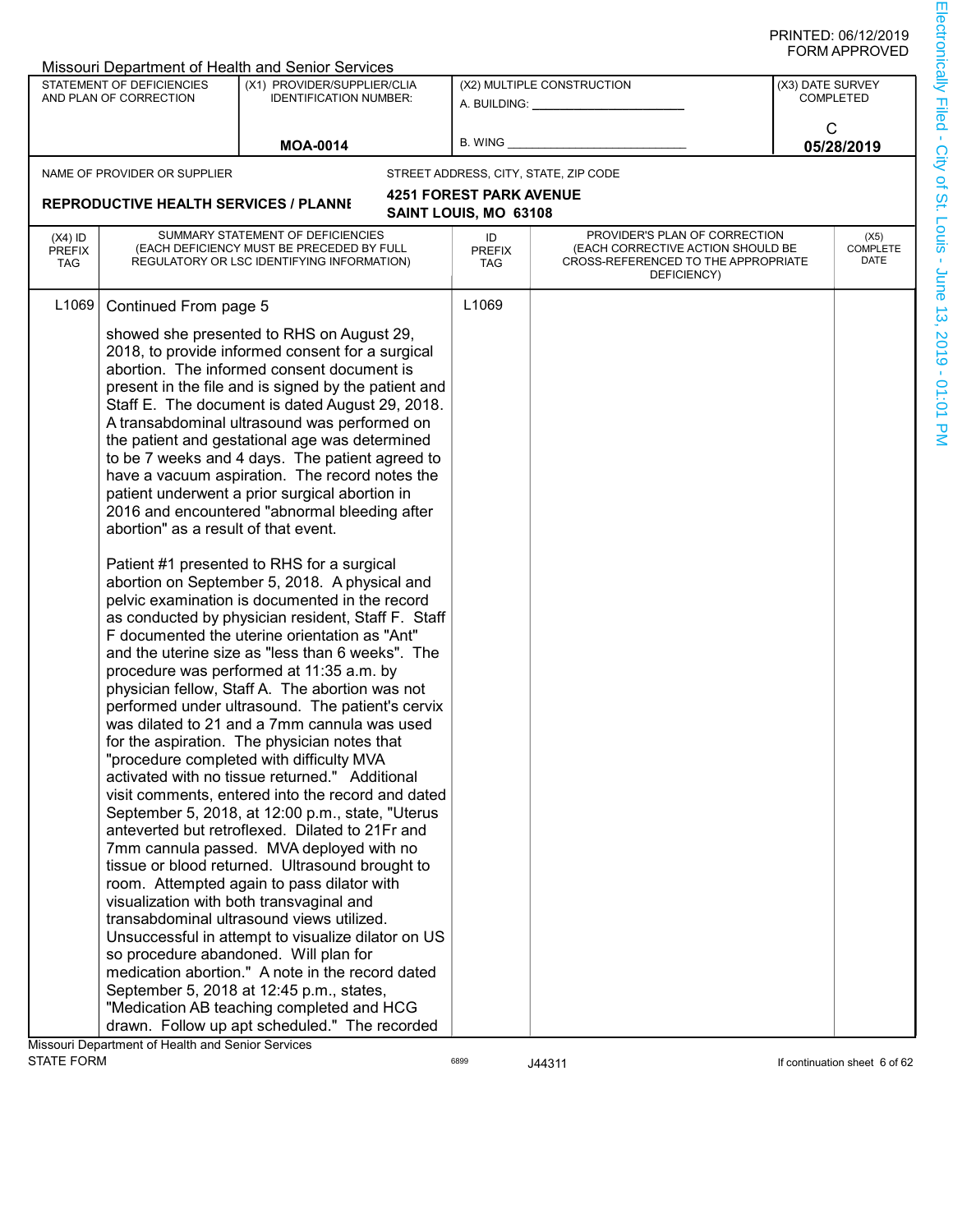|                                   |                                                                 | Missouri Department of Health and Senior Services                                                                                                                                                                                                                                                                                                                                                                                                                                                                                                                                                                                                                                                                                                                                                                                                                                                                                                                              |                                   |                                                                                                                          |                  |                                 |
|-----------------------------------|-----------------------------------------------------------------|--------------------------------------------------------------------------------------------------------------------------------------------------------------------------------------------------------------------------------------------------------------------------------------------------------------------------------------------------------------------------------------------------------------------------------------------------------------------------------------------------------------------------------------------------------------------------------------------------------------------------------------------------------------------------------------------------------------------------------------------------------------------------------------------------------------------------------------------------------------------------------------------------------------------------------------------------------------------------------|-----------------------------------|--------------------------------------------------------------------------------------------------------------------------|------------------|---------------------------------|
|                                   | <b>STATEMENT OF DEFICIENCIES</b><br>AND PLAN OF CORRECTION      | (X1) PROVIDER/SUPPLIER/CLIA<br><b>IDENTIFICATION NUMBER:</b>                                                                                                                                                                                                                                                                                                                                                                                                                                                                                                                                                                                                                                                                                                                                                                                                                                                                                                                   | A. BUILDING: _________            | (X2) MULTIPLE CONSTRUCTION                                                                                               | (X3) DATE SURVEY | <b>COMPLETED</b>                |
|                                   |                                                                 | <b>MOA-0014</b>                                                                                                                                                                                                                                                                                                                                                                                                                                                                                                                                                                                                                                                                                                                                                                                                                                                                                                                                                                | B. WING                           |                                                                                                                          |                  | С<br>05/28/2019                 |
|                                   | NAME OF PROVIDER OR SUPPLIER                                    |                                                                                                                                                                                                                                                                                                                                                                                                                                                                                                                                                                                                                                                                                                                                                                                                                                                                                                                                                                                |                                   | STREET ADDRESS, CITY, STATE, ZIP CODE                                                                                    |                  |                                 |
|                                   |                                                                 |                                                                                                                                                                                                                                                                                                                                                                                                                                                                                                                                                                                                                                                                                                                                                                                                                                                                                                                                                                                | <b>4251 FOREST PARK AVENUE</b>    |                                                                                                                          |                  |                                 |
|                                   | <b>REPRODUCTIVE HEALTH SERVICES / PLANNI</b>                    |                                                                                                                                                                                                                                                                                                                                                                                                                                                                                                                                                                                                                                                                                                                                                                                                                                                                                                                                                                                | SAINT LOUIS, MO 63108             |                                                                                                                          |                  |                                 |
| $(X4)$ ID<br><b>PREFIX</b><br>TAG |                                                                 | SUMMARY STATEMENT OF DEFICIENCIES<br>(EACH DEFICIENCY MUST BE PRECEDED BY FULL<br>REGULATORY OR LSC IDENTIFYING INFORMATION)                                                                                                                                                                                                                                                                                                                                                                                                                                                                                                                                                                                                                                                                                                                                                                                                                                                   | ID<br><b>PREFIX</b><br><b>TAG</b> | PROVIDER'S PLAN OF CORRECTION<br>(EACH CORRECTIVE ACTION SHOULD BE<br>CROSS-REFERENCED TO THE APPROPRIATE<br>DEFICIENCY) |                  | (X5)<br><b>COMPLETE</b><br>DATE |
| L1069                             | Continued From page 6                                           |                                                                                                                                                                                                                                                                                                                                                                                                                                                                                                                                                                                                                                                                                                                                                                                                                                                                                                                                                                                | L1069                             |                                                                                                                          |                  |                                 |
|                                   | made by Staff J, nurse.<br>and traction on the cervix was quite | entry was made by Staff J, nurse. The record<br>includes a "patient agreement" form for the<br>administration of Mifeprex. The agreement is<br>signed by the patient and Staff E and is dated<br>September 5, 2018 at 12:00p.m. An additional<br>note in the September 5, 2018 record states, "Pt<br>had unsuccessful in clinic procedure. Medication<br>AB initiated. HCG drawn. Pt scheduled for apt<br>for 9-12-2018 for repeat HCG." The entry was<br>An untitled document, referenced to patient #1,<br>generated by Staff E, dated September 5, 2018,<br>at 9:20 a.m., states in part, "Supervising provider<br>review for encounter on 09/05/2018 9:20 AM I<br>was present for the procedure and agree with the<br>treatment and follow up plan(s)." Further, the<br>document noted, "pt. with an very acutely<br>retroflexed uterus and the pregnancy at the<br>fundus. Although the canal and path was able to<br>be appreciated with eth17F Pratt dilator, the angle |                                   |                                                                                                                          |                  |                                 |
|                                   |                                                                 | uncomfortable for the patient. The position of the<br>uterus made TA u/S ineffective. TV U/S was<br>able to confirm the path, but given the unique<br>position of the uterus and pts discomfort, coupled<br>with early gestational age, we opted to stop the<br>Sab and proceed with MAB. Discussed and<br>explained with patient. Questions answered."                                                                                                                                                                                                                                                                                                                                                                                                                                                                                                                                                                                                                        |                                   |                                                                                                                          |                  |                                 |
|                                   |                                                                 | The record indicates Patient #1 contacted RHS<br>on September 7, 2018 at 12:05 p.m., and spoke<br>to Staff J, nurse. The record documents the<br>patient contact as follows, "Spoke with pt who<br>reports only mild cramping and scant bleeding<br>since taking misoprostol at 530pm last evening.<br>Encouraged pt to wait thru tonight to give<br>misoprostol the full 24 hrs to work and if she still<br>thinks she has not passed the pregnancy                                                                                                                                                                                                                                                                                                                                                                                                                                                                                                                           |                                   |                                                                                                                          |                  |                                 |
|                                   | Missouri Department of Health and Senior Services               | tomorrow morning to return to clinic. Pt                                                                                                                                                                                                                                                                                                                                                                                                                                                                                                                                                                                                                                                                                                                                                                                                                                                                                                                                       |                                   |                                                                                                                          |                  |                                 |
|                                   |                                                                 |                                                                                                                                                                                                                                                                                                                                                                                                                                                                                                                                                                                                                                                                                                                                                                                                                                                                                                                                                                                |                                   |                                                                                                                          |                  |                                 |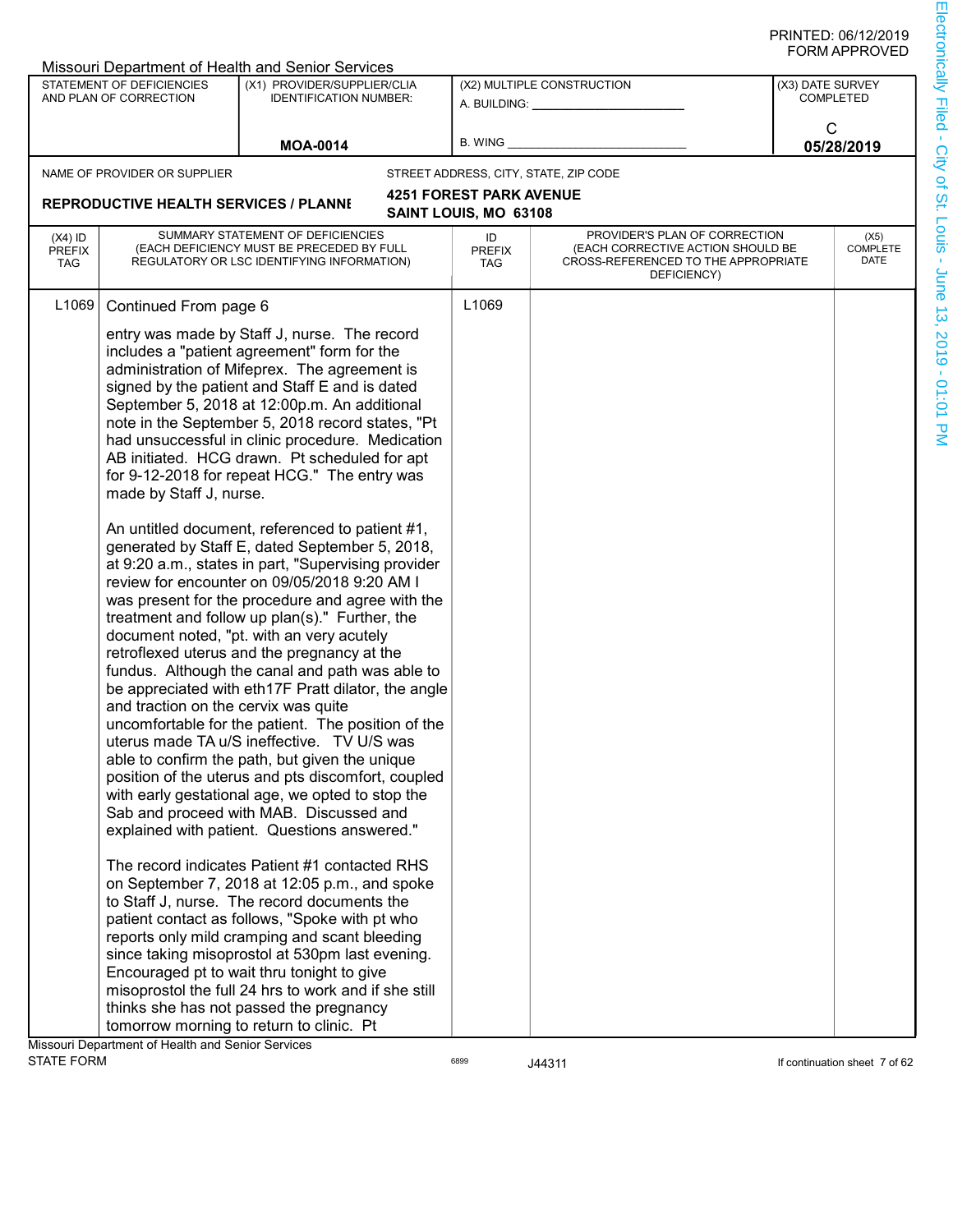|                                          |                                                                                     | Missouri Department of Health and Senior Services                                                                                                                                                                                                                                                                                                                                                                                                                                                                                                                                                                                                                                                                                                                                                                                                                                                                                                                                                                                                                                                                                                                                                                                                                                                                                                                                                                                                                                                                                                                                                                                                                                                                                                                                                               |                                                         |                                                                                                                          |                  |                                 |
|------------------------------------------|-------------------------------------------------------------------------------------|-----------------------------------------------------------------------------------------------------------------------------------------------------------------------------------------------------------------------------------------------------------------------------------------------------------------------------------------------------------------------------------------------------------------------------------------------------------------------------------------------------------------------------------------------------------------------------------------------------------------------------------------------------------------------------------------------------------------------------------------------------------------------------------------------------------------------------------------------------------------------------------------------------------------------------------------------------------------------------------------------------------------------------------------------------------------------------------------------------------------------------------------------------------------------------------------------------------------------------------------------------------------------------------------------------------------------------------------------------------------------------------------------------------------------------------------------------------------------------------------------------------------------------------------------------------------------------------------------------------------------------------------------------------------------------------------------------------------------------------------------------------------------------------------------------------------|---------------------------------------------------------|--------------------------------------------------------------------------------------------------------------------------|------------------|---------------------------------|
|                                          | STATEMENT OF DEFICIENCIES<br>AND PLAN OF CORRECTION                                 | (X1) PROVIDER/SUPPLIER/CLIA<br><b>IDENTIFICATION NUMBER:</b>                                                                                                                                                                                                                                                                                                                                                                                                                                                                                                                                                                                                                                                                                                                                                                                                                                                                                                                                                                                                                                                                                                                                                                                                                                                                                                                                                                                                                                                                                                                                                                                                                                                                                                                                                    |                                                         | (X2) MULTIPLE CONSTRUCTION                                                                                               | (X3) DATE SURVEY | <b>COMPLETED</b>                |
|                                          |                                                                                     | <b>MOA-0014</b>                                                                                                                                                                                                                                                                                                                                                                                                                                                                                                                                                                                                                                                                                                                                                                                                                                                                                                                                                                                                                                                                                                                                                                                                                                                                                                                                                                                                                                                                                                                                                                                                                                                                                                                                                                                                 | B. WING                                                 |                                                                                                                          | C                | 05/28/2019                      |
|                                          |                                                                                     |                                                                                                                                                                                                                                                                                                                                                                                                                                                                                                                                                                                                                                                                                                                                                                                                                                                                                                                                                                                                                                                                                                                                                                                                                                                                                                                                                                                                                                                                                                                                                                                                                                                                                                                                                                                                                 |                                                         |                                                                                                                          |                  |                                 |
|                                          | NAME OF PROVIDER OR SUPPLIER                                                        |                                                                                                                                                                                                                                                                                                                                                                                                                                                                                                                                                                                                                                                                                                                                                                                                                                                                                                                                                                                                                                                                                                                                                                                                                                                                                                                                                                                                                                                                                                                                                                                                                                                                                                                                                                                                                 |                                                         | STREET ADDRESS, CITY, STATE, ZIP CODE                                                                                    |                  |                                 |
|                                          | <b>REPRODUCTIVE HEALTH SERVICES / PLANNI</b>                                        |                                                                                                                                                                                                                                                                                                                                                                                                                                                                                                                                                                                                                                                                                                                                                                                                                                                                                                                                                                                                                                                                                                                                                                                                                                                                                                                                                                                                                                                                                                                                                                                                                                                                                                                                                                                                                 | <b>4251 FOREST PARK AVENUE</b><br>SAINT LOUIS, MO 63108 |                                                                                                                          |                  |                                 |
| $(X4)$ ID<br><b>PREFIX</b><br><b>TAG</b> |                                                                                     | SUMMARY STATEMENT OF DEFICIENCIES<br>(EACH DEFICIENCY MUST BE PRECEDED BY FULL<br>REGULATORY OR LSC IDENTIFYING INFORMATION)                                                                                                                                                                                                                                                                                                                                                                                                                                                                                                                                                                                                                                                                                                                                                                                                                                                                                                                                                                                                                                                                                                                                                                                                                                                                                                                                                                                                                                                                                                                                                                                                                                                                                    | ID<br><b>PREFIX</b><br><b>TAG</b>                       | PROVIDER'S PLAN OF CORRECTION<br>(EACH CORRECTIVE ACTION SHOULD BE<br>CROSS-REFERENCED TO THE APPROPRIATE<br>DEFICIENCY) |                  | (X5)<br><b>COMPLETE</b><br>DATE |
| L <sub>1069</sub>                        | Continued From page 7<br>plan."                                                     | verbalized an understanding of plan and states<br>she will comply. [Staff E] aware and agrees with<br>Patient #1 presented to RHS on September 8,<br>2018, for post-abortion care. The record, dated<br>September 8, 2018, documents an ultrasound<br>conducted by physician, Staff M. The fetal<br>gestational age was found to be 9 weeks and 0<br>days. Findings included are identified as, "yolk<br>sac, cardiac motion, fetal pole, gestational sac<br>with double ring sign, single". Staff E performed<br>a physical examination on Patient #1 and<br>determined the uterine orientation to be "post"<br>and a uterine size of "9-10 weeks". (This finding<br>is inconsistent with the findings of Staff F on<br>September 5, 2018.) The visit comment in the<br>record states, "Pt reutrned [sic] to clinic with<br>continuing pregnancy confirmed on sono. Pt<br>desires to have evacuation today if possible. Pt<br>reports only spotting and mild cramping after<br>taking misoprostol at home at 530pm on<br>9-6-2018 (more than 24 hrs ago). Discussed with<br>[Staff E] who ordered pt receive misoprostol and<br>IV sedation and will attempt in clinic procedure.<br>Discussed with pt who is in agreement. The visit<br>comment is recorded by Staff J, nurse at 11:00<br>a.m. on September 8, 2018. The procedure was<br>performed at 12:56 p.m. by Staff E. The abortion<br>was performed under ultrasound. The patient's<br>cervix was dilated to 25 and a 9mm cannula was<br>used for the aspiration. The physician notes that<br>the procedure was completed without difficulty<br>[sic]. An additional comment in the record, dated<br>September 8, 2018, 1:05 p.m., from an unknown<br>author, states, "S/p failed Sab 2/2 dicomfotr<br>[sic]and uterune [sic] position. Attempted MAB | L1069                                                   |                                                                                                                          |                  |                                 |
|                                          | Extremely RV and Retroflexed".<br>Missouri Department of Health and Senior Services | without success. USe of IVS and U/S guidance<br>was able to evacuate without diffciluty [sic].                                                                                                                                                                                                                                                                                                                                                                                                                                                                                                                                                                                                                                                                                                                                                                                                                                                                                                                                                                                                                                                                                                                                                                                                                                                                                                                                                                                                                                                                                                                                                                                                                                                                                                                  |                                                         |                                                                                                                          |                  |                                 |
| <b>STATE FORM</b>                        |                                                                                     |                                                                                                                                                                                                                                                                                                                                                                                                                                                                                                                                                                                                                                                                                                                                                                                                                                                                                                                                                                                                                                                                                                                                                                                                                                                                                                                                                                                                                                                                                                                                                                                                                                                                                                                                                                                                                 | 6899                                                    | J44311                                                                                                                   |                  | If continuation sheet 8 of 62   |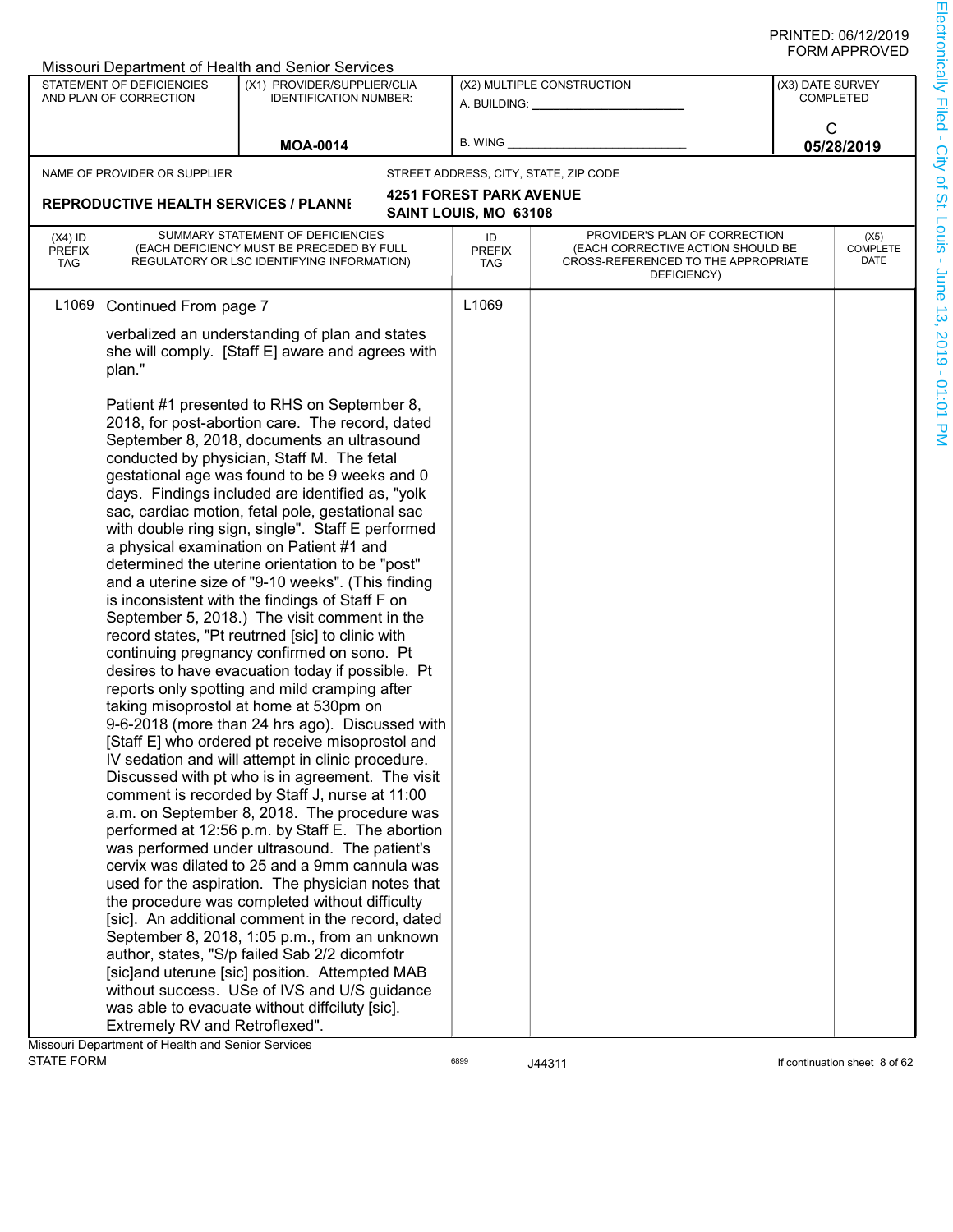|                                          |                                                            | Missouri Department of Health and Senior Services                                                                                                                                                                                                                                                                                                                                                                                                                                                                                                                                                                                                                                                                                                                                                                                                                                                                                                                          |                                   |                                                                                                                          |                  |                                 |
|------------------------------------------|------------------------------------------------------------|----------------------------------------------------------------------------------------------------------------------------------------------------------------------------------------------------------------------------------------------------------------------------------------------------------------------------------------------------------------------------------------------------------------------------------------------------------------------------------------------------------------------------------------------------------------------------------------------------------------------------------------------------------------------------------------------------------------------------------------------------------------------------------------------------------------------------------------------------------------------------------------------------------------------------------------------------------------------------|-----------------------------------|--------------------------------------------------------------------------------------------------------------------------|------------------|---------------------------------|
|                                          | <b>STATEMENT OF DEFICIENCIES</b><br>AND PLAN OF CORRECTION | (X1) PROVIDER/SUPPLIER/CLIA<br><b>IDENTIFICATION NUMBER:</b>                                                                                                                                                                                                                                                                                                                                                                                                                                                                                                                                                                                                                                                                                                                                                                                                                                                                                                               | A. BUILDING:                      | (X2) MULTIPLE CONSTRUCTION                                                                                               | (X3) DATE SURVEY | <b>COMPLETED</b>                |
|                                          |                                                            | <b>MOA-0014</b>                                                                                                                                                                                                                                                                                                                                                                                                                                                                                                                                                                                                                                                                                                                                                                                                                                                                                                                                                            | <b>B. WING</b>                    |                                                                                                                          | С                | 05/28/2019                      |
|                                          | NAME OF PROVIDER OR SUPPLIER                               |                                                                                                                                                                                                                                                                                                                                                                                                                                                                                                                                                                                                                                                                                                                                                                                                                                                                                                                                                                            |                                   | STREET ADDRESS, CITY, STATE, ZIP CODE                                                                                    |                  |                                 |
|                                          |                                                            |                                                                                                                                                                                                                                                                                                                                                                                                                                                                                                                                                                                                                                                                                                                                                                                                                                                                                                                                                                            | <b>4251 FOREST PARK AVENUE</b>    |                                                                                                                          |                  |                                 |
|                                          | <b>REPRODUCTIVE HEALTH SERVICES / PLANNI</b>               |                                                                                                                                                                                                                                                                                                                                                                                                                                                                                                                                                                                                                                                                                                                                                                                                                                                                                                                                                                            | SAINT LOUIS, MO 63108             |                                                                                                                          |                  |                                 |
| $(X4)$ ID<br><b>PREFIX</b><br><b>TAG</b> |                                                            | SUMMARY STATEMENT OF DEFICIENCIES<br>(EACH DEFICIENCY MUST BE PRECEDED BY FULL<br>REGULATORY OR LSC IDENTIFYING INFORMATION)                                                                                                                                                                                                                                                                                                                                                                                                                                                                                                                                                                                                                                                                                                                                                                                                                                               | ID<br><b>PREFIX</b><br><b>TAG</b> | PROVIDER'S PLAN OF CORRECTION<br>(EACH CORRECTIVE ACTION SHOULD BE<br>CROSS-REFERENCED TO THE APPROPRIATE<br>DEFICIENCY) |                  | (X5)<br><b>COMPLETE</b><br>DATE |
| L <sub>1069</sub>                        | Continued From page 8                                      | On May 28, 2019, Staff E was interviewed. When<br>asked if she was present during the pelvic                                                                                                                                                                                                                                                                                                                                                                                                                                                                                                                                                                                                                                                                                                                                                                                                                                                                               | L1069                             |                                                                                                                          |                  |                                 |
|                                          | requirement.                                               | examination conducted on Patient #1 by Staff F,<br>Staff E stated, "I don't know." When asked about<br>the difference between the results of the pelvic<br>examination conducted on September 5, 2018, by<br>Staff F, and the pelvic examination conducted by<br>her on September 8, 2018, she stated, "Female<br>anatomy can change from day to day. In<br>addition, there were several weeks between, or<br>there was some time between the first and the<br>second, in which the pregnancy was continuing to<br>grow. One of the biggest drivers of change in<br>female anatomy is change in the size of uterus.<br>So, as the pregnancy grows, the uterus changes<br>size  In addition, this patient did receive<br>medication in between, which changes both the<br>architecture and the size direction of the uterus".<br>The Department finds this explanation is<br>insufficient to satisfy compliance with this<br>On May 28, 2019, Staff I, RHS Medical Director |                                   |                                                                                                                          |                  |                                 |
|                                          | responsible for providing that care."                      | was interviewed. When asked if it was his<br>expectation that the supervising physician follow<br>up with a resident who was found to have<br>conducted or documented a pelvic examination<br>inaccurately, he stated, "The residents are not<br>providing the care, because they are not<br>providing the care without that physician present."<br>He stated that the residents never document care<br>that is provided. He further stated, "We are<br>documenting because we are the ones                                                                                                                                                                                                                                                                                                                                                                                                                                                                                |                                   |                                                                                                                          |                  |                                 |
|                                          | Missouri Department of Health and Senior Services          | Review of RHS policy 1.1.14, entitled "Medical<br>Screening and Evaluation", table 1.2c states that<br>a "physical examination" must include, "Bimanual<br>exam, including estimation of uterine size and                                                                                                                                                                                                                                                                                                                                                                                                                                                                                                                                                                                                                                                                                                                                                                  |                                   |                                                                                                                          |                  |                                 |
| <b>STATE FORM</b>                        |                                                            |                                                                                                                                                                                                                                                                                                                                                                                                                                                                                                                                                                                                                                                                                                                                                                                                                                                                                                                                                                            | 6899                              | J44311                                                                                                                   |                  | If continuation sheet 9 of 62   |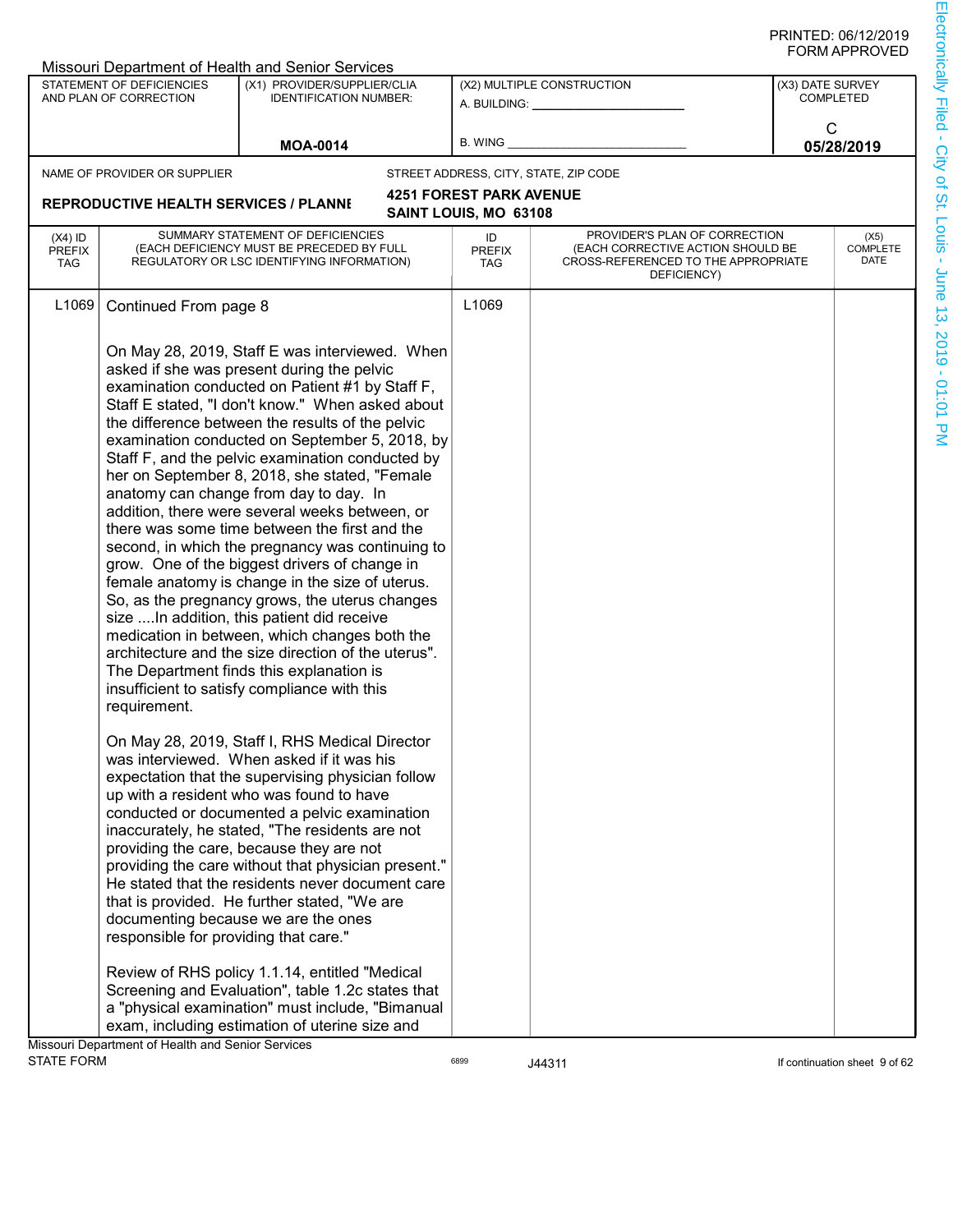| <b>STATEMENT OF DEFICIENCIES</b><br>(X1) PROVIDER/SUPPLIER/CLIA<br>(X2) MULTIPLE CONSTRUCTION<br>(X3) DATE SURVEY<br>AND PLAN OF CORRECTION<br><b>COMPLETED</b><br><b>IDENTIFICATION NUMBER:</b><br>A. BUILDING: _______<br>С<br>B. WING<br>05/28/2019<br><b>MOA-0014</b><br>STREET ADDRESS, CITY, STATE, ZIP CODE<br>NAME OF PROVIDER OR SUPPLIER<br><b>4251 FOREST PARK AVENUE</b><br><b>REPRODUCTIVE HEALTH SERVICES / PLANNI</b><br>SAINT LOUIS, MO 63108<br>PROVIDER'S PLAN OF CORRECTION<br>SUMMARY STATEMENT OF DEFICIENCIES<br>$(X4)$ ID<br>(X5)<br>ID<br><b>COMPLETE</b><br>(EACH DEFICIENCY MUST BE PRECEDED BY FULL<br>(EACH CORRECTIVE ACTION SHOULD BE<br><b>PREFIX</b><br><b>PREFIX</b><br>DATE<br>CROSS-REFERENCED TO THE APPROPRIATE<br>REGULATORY OR LSC IDENTIFYING INFORMATION)<br>TAG<br><b>TAG</b><br>DEFICIENCY)<br>L1069<br>L1069<br>Continued From page 9<br>position and palpation of the adnexa."<br>Review of Outpatient Gynecologic Surgery<br>(Copyright 1997), by A. Jefferson Penfield, MD,<br>FACOG, Associate Professor of the Department<br>of Obstetrics and Gynecology at the State<br>University of New York showed, " There is no<br>situation in gynecology more fraught with possible<br>confusion and error than a pelvic examination<br>before an intended operative termination of<br>pregnancy. Even those patients who are relaxed<br>and easy to examine, not obese, and with clearly<br>identifiable pelvic structures may lull the<br>gynecologist into a false sense of security. In<br>dealing with abortion under local anesthesia in<br>women who are no more than 10 weeks from<br>conception, it is essential for the operator first to<br>determine the position of the uterus and to outline<br>its dimensions as exactly as possible. With the<br>corpus in an anterior position, estimation of size<br>is not difficult unless the patient is tense or obese.<br>Tension may be relieved by counseling,<br>premedication, and gentleness, but obesity may<br>force the examiner to rely principally on vaginal<br>findings."<br>Review of the Journal, Obstetrics and<br>Gynecology, by Waldo Fielding, MD FACOG,<br>Shiao-Yu Lee, MD FRCS(C), and Emanuel A.<br>Friedman, MD, ScD, FACOG, from the chapter<br>entitled, Continued Pregnancy After Failed First<br>Trimester Abortion, shows, "Forty-six patients<br>with unintentional continued pregnancy were<br>detected among a series of 65,045 first trimester<br>abortions. Patients at greatest risk are those with<br>very early pregnancy and those with marked<br>uterine anteversion or retroversion or with uterine<br>anomalyThus, it appears that judgmental error<br>inherent in the physician's estimation of<br>gestational age constitutes a major component<br>Missouri Department of Health and Senior Services |  | Missouri Department of Health and Senior Services |  |  |
|-------------------------------------------------------------------------------------------------------------------------------------------------------------------------------------------------------------------------------------------------------------------------------------------------------------------------------------------------------------------------------------------------------------------------------------------------------------------------------------------------------------------------------------------------------------------------------------------------------------------------------------------------------------------------------------------------------------------------------------------------------------------------------------------------------------------------------------------------------------------------------------------------------------------------------------------------------------------------------------------------------------------------------------------------------------------------------------------------------------------------------------------------------------------------------------------------------------------------------------------------------------------------------------------------------------------------------------------------------------------------------------------------------------------------------------------------------------------------------------------------------------------------------------------------------------------------------------------------------------------------------------------------------------------------------------------------------------------------------------------------------------------------------------------------------------------------------------------------------------------------------------------------------------------------------------------------------------------------------------------------------------------------------------------------------------------------------------------------------------------------------------------------------------------------------------------------------------------------------------------------------------------------------------------------------------------------------------------------------------------------------------------------------------------------------------------------------------------------------------------------------------------------------------------------------------------------------------------------------------------------------------------------------------------------------------------------------------------------------------------------------------------------------------------------------------------------------------------------|--|---------------------------------------------------|--|--|
|                                                                                                                                                                                                                                                                                                                                                                                                                                                                                                                                                                                                                                                                                                                                                                                                                                                                                                                                                                                                                                                                                                                                                                                                                                                                                                                                                                                                                                                                                                                                                                                                                                                                                                                                                                                                                                                                                                                                                                                                                                                                                                                                                                                                                                                                                                                                                                                                                                                                                                                                                                                                                                                                                                                                                                                                                                                 |  |                                                   |  |  |
|                                                                                                                                                                                                                                                                                                                                                                                                                                                                                                                                                                                                                                                                                                                                                                                                                                                                                                                                                                                                                                                                                                                                                                                                                                                                                                                                                                                                                                                                                                                                                                                                                                                                                                                                                                                                                                                                                                                                                                                                                                                                                                                                                                                                                                                                                                                                                                                                                                                                                                                                                                                                                                                                                                                                                                                                                                                 |  |                                                   |  |  |
|                                                                                                                                                                                                                                                                                                                                                                                                                                                                                                                                                                                                                                                                                                                                                                                                                                                                                                                                                                                                                                                                                                                                                                                                                                                                                                                                                                                                                                                                                                                                                                                                                                                                                                                                                                                                                                                                                                                                                                                                                                                                                                                                                                                                                                                                                                                                                                                                                                                                                                                                                                                                                                                                                                                                                                                                                                                 |  |                                                   |  |  |
|                                                                                                                                                                                                                                                                                                                                                                                                                                                                                                                                                                                                                                                                                                                                                                                                                                                                                                                                                                                                                                                                                                                                                                                                                                                                                                                                                                                                                                                                                                                                                                                                                                                                                                                                                                                                                                                                                                                                                                                                                                                                                                                                                                                                                                                                                                                                                                                                                                                                                                                                                                                                                                                                                                                                                                                                                                                 |  |                                                   |  |  |
|                                                                                                                                                                                                                                                                                                                                                                                                                                                                                                                                                                                                                                                                                                                                                                                                                                                                                                                                                                                                                                                                                                                                                                                                                                                                                                                                                                                                                                                                                                                                                                                                                                                                                                                                                                                                                                                                                                                                                                                                                                                                                                                                                                                                                                                                                                                                                                                                                                                                                                                                                                                                                                                                                                                                                                                                                                                 |  |                                                   |  |  |
|                                                                                                                                                                                                                                                                                                                                                                                                                                                                                                                                                                                                                                                                                                                                                                                                                                                                                                                                                                                                                                                                                                                                                                                                                                                                                                                                                                                                                                                                                                                                                                                                                                                                                                                                                                                                                                                                                                                                                                                                                                                                                                                                                                                                                                                                                                                                                                                                                                                                                                                                                                                                                                                                                                                                                                                                                                                 |  |                                                   |  |  |
|                                                                                                                                                                                                                                                                                                                                                                                                                                                                                                                                                                                                                                                                                                                                                                                                                                                                                                                                                                                                                                                                                                                                                                                                                                                                                                                                                                                                                                                                                                                                                                                                                                                                                                                                                                                                                                                                                                                                                                                                                                                                                                                                                                                                                                                                                                                                                                                                                                                                                                                                                                                                                                                                                                                                                                                                                                                 |  |                                                   |  |  |
|                                                                                                                                                                                                                                                                                                                                                                                                                                                                                                                                                                                                                                                                                                                                                                                                                                                                                                                                                                                                                                                                                                                                                                                                                                                                                                                                                                                                                                                                                                                                                                                                                                                                                                                                                                                                                                                                                                                                                                                                                                                                                                                                                                                                                                                                                                                                                                                                                                                                                                                                                                                                                                                                                                                                                                                                                                                 |  |                                                   |  |  |
|                                                                                                                                                                                                                                                                                                                                                                                                                                                                                                                                                                                                                                                                                                                                                                                                                                                                                                                                                                                                                                                                                                                                                                                                                                                                                                                                                                                                                                                                                                                                                                                                                                                                                                                                                                                                                                                                                                                                                                                                                                                                                                                                                                                                                                                                                                                                                                                                                                                                                                                                                                                                                                                                                                                                                                                                                                                 |  |                                                   |  |  |
|                                                                                                                                                                                                                                                                                                                                                                                                                                                                                                                                                                                                                                                                                                                                                                                                                                                                                                                                                                                                                                                                                                                                                                                                                                                                                                                                                                                                                                                                                                                                                                                                                                                                                                                                                                                                                                                                                                                                                                                                                                                                                                                                                                                                                                                                                                                                                                                                                                                                                                                                                                                                                                                                                                                                                                                                                                                 |  |                                                   |  |  |
|                                                                                                                                                                                                                                                                                                                                                                                                                                                                                                                                                                                                                                                                                                                                                                                                                                                                                                                                                                                                                                                                                                                                                                                                                                                                                                                                                                                                                                                                                                                                                                                                                                                                                                                                                                                                                                                                                                                                                                                                                                                                                                                                                                                                                                                                                                                                                                                                                                                                                                                                                                                                                                                                                                                                                                                                                                                 |  |                                                   |  |  |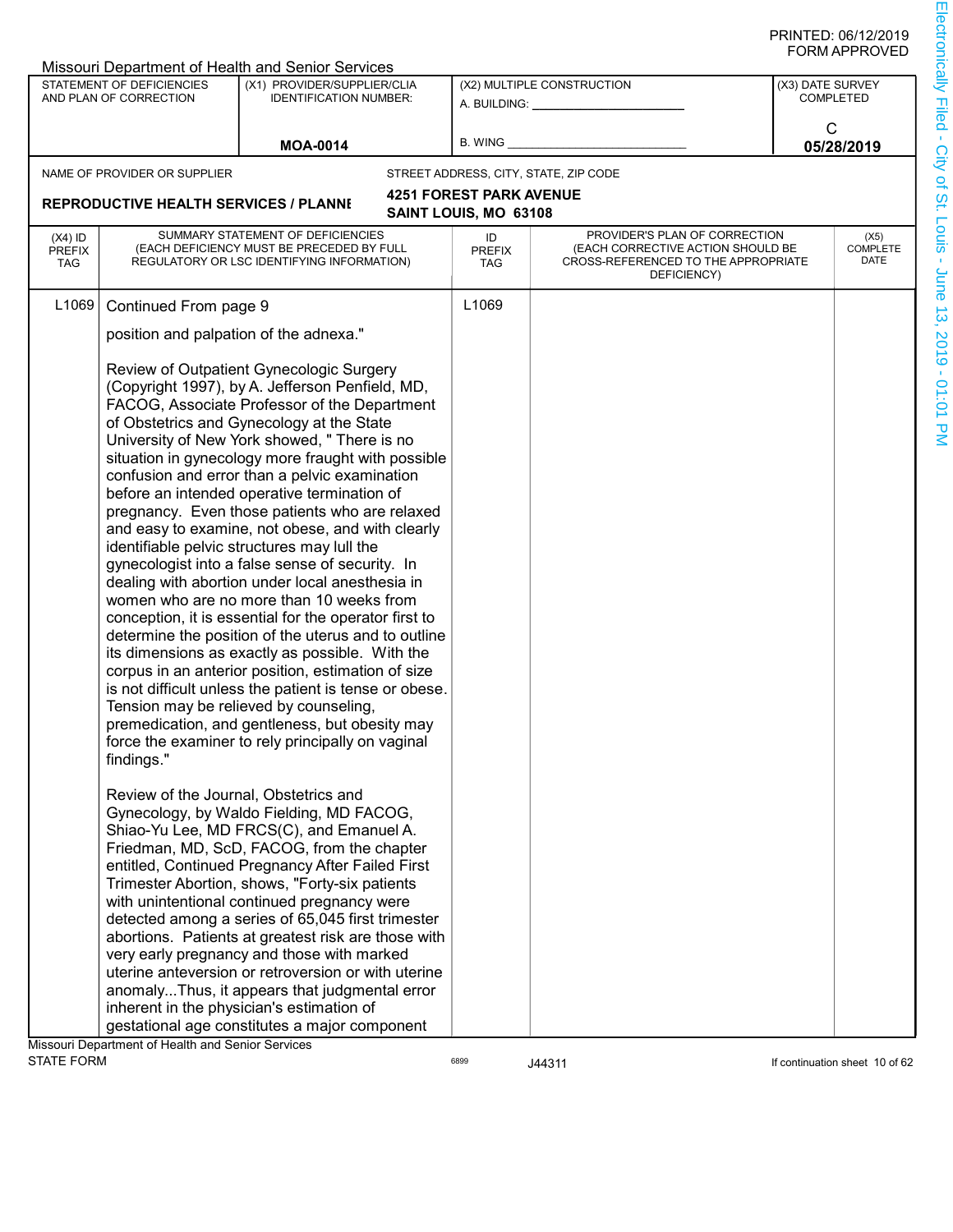| C<br><b>B. WING</b><br><b>MOA-0014</b><br>05/28/2019<br>STREET ADDRESS, CITY, STATE, ZIP CODE<br>NAME OF PROVIDER OR SUPPLIER<br><b>4251 FOREST PARK AVENUE</b><br><b>REPRODUCTIVE HEALTH SERVICES / PLANNI</b><br>SAINT LOUIS, MO 63108<br>PROVIDER'S PLAN OF CORRECTION<br>SUMMARY STATEMENT OF DEFICIENCIES<br>$(X4)$ ID<br>ID<br>(X5)<br>COMPLETE<br>(EACH DEFICIENCY MUST BE PRECEDED BY FULL<br>(EACH CORRECTIVE ACTION SHOULD BE<br><b>PREFIX</b><br><b>PREFIX</b><br>DATE<br>CROSS-REFERENCED TO THE APPROPRIATE<br>REGULATORY OR LSC IDENTIFYING INFORMATION)<br>TAG<br><b>TAG</b><br>DEFICIENCY)<br>L1069<br>L1069<br>Continued From page 10<br>underlying continuing pregnancy. Among 30<br>cases in which reasons could be found (or<br>inferred), physician misjudgment accounted for<br>more than half (53.3%). Anatomic factors<br>constituted the only other important and<br>frequently encountered explanation for failure to<br>abort. Physician culpability here is also<br>acknowledged; for purposes of emphasis, these<br>cases in which technical skills are critical have<br>been separated from those in which judgmental<br>considerations are primary. They accounted for<br>nearly all the remaining reasons among for whom<br>logical reasons could be found. Included among<br>them were 8 patients with uterine malposition (1<br>markedly anteverted and 7 markedly retroverted),<br>2 with congenital uterine anomaly (both<br>bicornuate), 2 with leimyomata uteri, and 1 with a<br>tortuous cervical canal. The difficulties of<br>properly evacuating the gravid uterus under these<br>circumstances are well recognized."<br>To date, some physicians who provided the care<br>documented within the medical records reviewed<br>have refused to submit to interviews.<br>2. Review of the medical record for Patient #2<br>showed she presented to RHS on May 21, 2018,<br>to provide informed consent for a surgical<br>abortion. The informed consent document is<br>present in the file and is signed by the patient and<br>Staff B. The document is dated May 21, 2018. A<br>transabdominal ultrasound was performed on the<br>patient and gestational age was determined to be<br>9 weeks and 4 days. According to the record,<br>Patient #2 demonstrated an understanding and<br>"is prepared for the abortion".<br>Patient #2 presented to RHS for a surgical<br>abortion on May 26, 2018. A physical<br>examination is documented in the record as<br>Missouri Department of Health and Senior Services<br><b>STATE FORM</b><br>6899<br>If continuation sheet 11 of 62<br>J44311 | STATEMENT OF DEFICIENCIES<br>AND PLAN OF CORRECTION | Missouri Department of Health and Senior Services<br>(X1) PROVIDER/SUPPLIER/CLIA<br><b>IDENTIFICATION NUMBER:</b> | (X2) MULTIPLE CONSTRUCTION<br>A. BUILDING: ________________ | (X3) DATE SURVEY<br><b>COMPLETED</b> |
|---------------------------------------------------------------------------------------------------------------------------------------------------------------------------------------------------------------------------------------------------------------------------------------------------------------------------------------------------------------------------------------------------------------------------------------------------------------------------------------------------------------------------------------------------------------------------------------------------------------------------------------------------------------------------------------------------------------------------------------------------------------------------------------------------------------------------------------------------------------------------------------------------------------------------------------------------------------------------------------------------------------------------------------------------------------------------------------------------------------------------------------------------------------------------------------------------------------------------------------------------------------------------------------------------------------------------------------------------------------------------------------------------------------------------------------------------------------------------------------------------------------------------------------------------------------------------------------------------------------------------------------------------------------------------------------------------------------------------------------------------------------------------------------------------------------------------------------------------------------------------------------------------------------------------------------------------------------------------------------------------------------------------------------------------------------------------------------------------------------------------------------------------------------------------------------------------------------------------------------------------------------------------------------------------------------------------------------------------------------------------------------------------------------------------------------------------------------------------------------------------------------------------------------------------------------------------------------------------------------------------------|-----------------------------------------------------|-------------------------------------------------------------------------------------------------------------------|-------------------------------------------------------------|--------------------------------------|
|                                                                                                                                                                                                                                                                                                                                                                                                                                                                                                                                                                                                                                                                                                                                                                                                                                                                                                                                                                                                                                                                                                                                                                                                                                                                                                                                                                                                                                                                                                                                                                                                                                                                                                                                                                                                                                                                                                                                                                                                                                                                                                                                                                                                                                                                                                                                                                                                                                                                                                                                                                                                                                 |                                                     |                                                                                                                   |                                                             |                                      |
|                                                                                                                                                                                                                                                                                                                                                                                                                                                                                                                                                                                                                                                                                                                                                                                                                                                                                                                                                                                                                                                                                                                                                                                                                                                                                                                                                                                                                                                                                                                                                                                                                                                                                                                                                                                                                                                                                                                                                                                                                                                                                                                                                                                                                                                                                                                                                                                                                                                                                                                                                                                                                                 |                                                     |                                                                                                                   |                                                             |                                      |
|                                                                                                                                                                                                                                                                                                                                                                                                                                                                                                                                                                                                                                                                                                                                                                                                                                                                                                                                                                                                                                                                                                                                                                                                                                                                                                                                                                                                                                                                                                                                                                                                                                                                                                                                                                                                                                                                                                                                                                                                                                                                                                                                                                                                                                                                                                                                                                                                                                                                                                                                                                                                                                 |                                                     |                                                                                                                   |                                                             |                                      |
|                                                                                                                                                                                                                                                                                                                                                                                                                                                                                                                                                                                                                                                                                                                                                                                                                                                                                                                                                                                                                                                                                                                                                                                                                                                                                                                                                                                                                                                                                                                                                                                                                                                                                                                                                                                                                                                                                                                                                                                                                                                                                                                                                                                                                                                                                                                                                                                                                                                                                                                                                                                                                                 |                                                     |                                                                                                                   |                                                             |                                      |
|                                                                                                                                                                                                                                                                                                                                                                                                                                                                                                                                                                                                                                                                                                                                                                                                                                                                                                                                                                                                                                                                                                                                                                                                                                                                                                                                                                                                                                                                                                                                                                                                                                                                                                                                                                                                                                                                                                                                                                                                                                                                                                                                                                                                                                                                                                                                                                                                                                                                                                                                                                                                                                 |                                                     |                                                                                                                   |                                                             |                                      |
|                                                                                                                                                                                                                                                                                                                                                                                                                                                                                                                                                                                                                                                                                                                                                                                                                                                                                                                                                                                                                                                                                                                                                                                                                                                                                                                                                                                                                                                                                                                                                                                                                                                                                                                                                                                                                                                                                                                                                                                                                                                                                                                                                                                                                                                                                                                                                                                                                                                                                                                                                                                                                                 |                                                     |                                                                                                                   |                                                             |                                      |
|                                                                                                                                                                                                                                                                                                                                                                                                                                                                                                                                                                                                                                                                                                                                                                                                                                                                                                                                                                                                                                                                                                                                                                                                                                                                                                                                                                                                                                                                                                                                                                                                                                                                                                                                                                                                                                                                                                                                                                                                                                                                                                                                                                                                                                                                                                                                                                                                                                                                                                                                                                                                                                 |                                                     |                                                                                                                   |                                                             |                                      |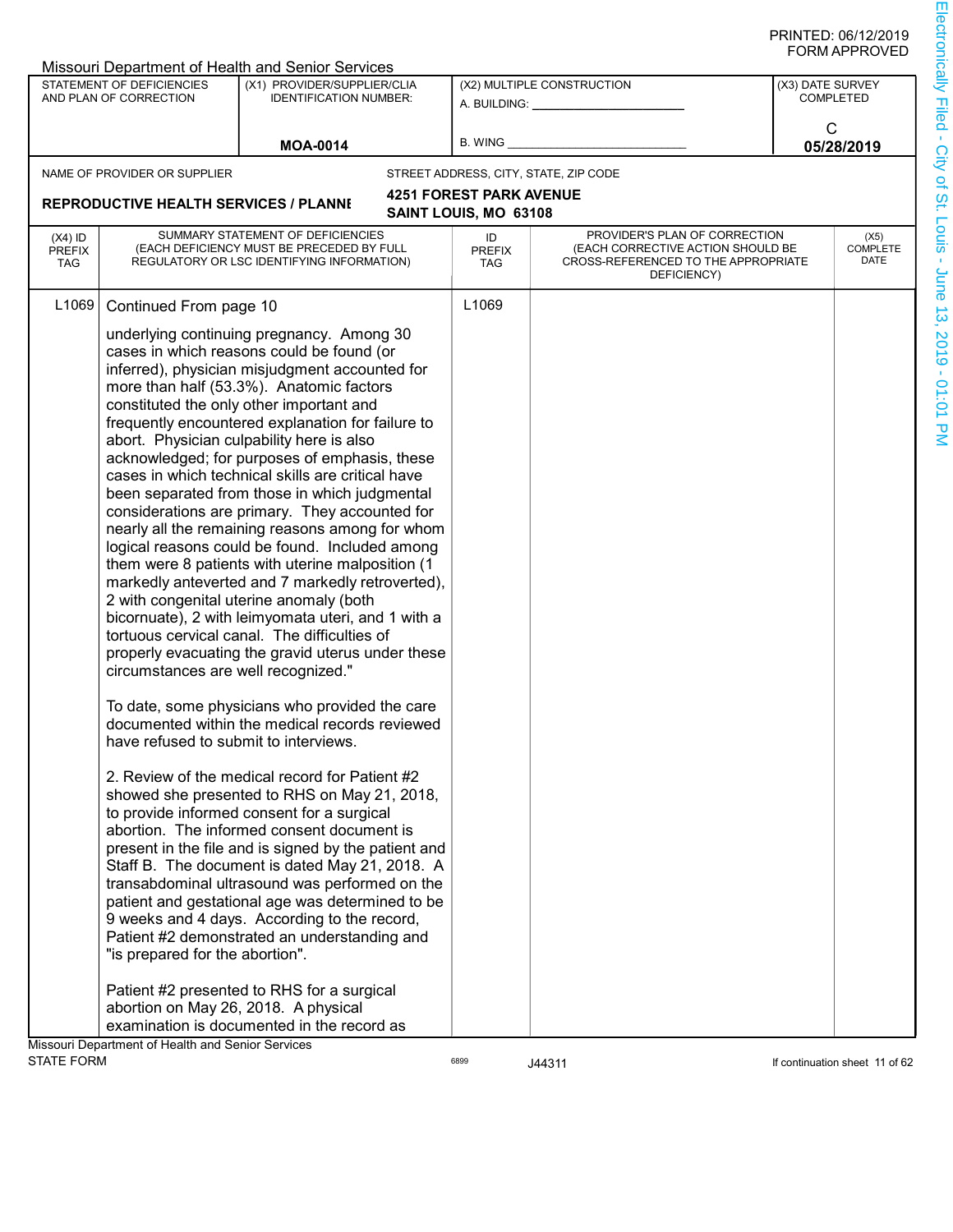|                                          |                                                     | Missouri Department of Health and Senior Services                                                                                                                                                                                                                                                                                                                                                                                                                                                                                                                                                                                                                                                                                                                                                                                                                                                                                                                                                                                                                                                                                                                                                                                                                                                                                                                                                                                                                                                                                                                                                                                                                                                                                                                                                 |                                                           |                                                                                                                          |                                      |                                 |
|------------------------------------------|-----------------------------------------------------|---------------------------------------------------------------------------------------------------------------------------------------------------------------------------------------------------------------------------------------------------------------------------------------------------------------------------------------------------------------------------------------------------------------------------------------------------------------------------------------------------------------------------------------------------------------------------------------------------------------------------------------------------------------------------------------------------------------------------------------------------------------------------------------------------------------------------------------------------------------------------------------------------------------------------------------------------------------------------------------------------------------------------------------------------------------------------------------------------------------------------------------------------------------------------------------------------------------------------------------------------------------------------------------------------------------------------------------------------------------------------------------------------------------------------------------------------------------------------------------------------------------------------------------------------------------------------------------------------------------------------------------------------------------------------------------------------------------------------------------------------------------------------------------------------|-----------------------------------------------------------|--------------------------------------------------------------------------------------------------------------------------|--------------------------------------|---------------------------------|
|                                          | STATEMENT OF DEFICIENCIES<br>AND PLAN OF CORRECTION | (X1) PROVIDER/SUPPLIER/CLIA<br><b>IDENTIFICATION NUMBER:</b>                                                                                                                                                                                                                                                                                                                                                                                                                                                                                                                                                                                                                                                                                                                                                                                                                                                                                                                                                                                                                                                                                                                                                                                                                                                                                                                                                                                                                                                                                                                                                                                                                                                                                                                                      | (X2) MULTIPLE CONSTRUCTION<br>A. BUILDING: ______________ |                                                                                                                          | (X3) DATE SURVEY<br><b>COMPLETED</b> |                                 |
|                                          |                                                     | <b>MOA-0014</b>                                                                                                                                                                                                                                                                                                                                                                                                                                                                                                                                                                                                                                                                                                                                                                                                                                                                                                                                                                                                                                                                                                                                                                                                                                                                                                                                                                                                                                                                                                                                                                                                                                                                                                                                                                                   | B. WING                                                   |                                                                                                                          | С                                    | 05/28/2019                      |
|                                          |                                                     |                                                                                                                                                                                                                                                                                                                                                                                                                                                                                                                                                                                                                                                                                                                                                                                                                                                                                                                                                                                                                                                                                                                                                                                                                                                                                                                                                                                                                                                                                                                                                                                                                                                                                                                                                                                                   |                                                           |                                                                                                                          |                                      |                                 |
|                                          | NAME OF PROVIDER OR SUPPLIER                        |                                                                                                                                                                                                                                                                                                                                                                                                                                                                                                                                                                                                                                                                                                                                                                                                                                                                                                                                                                                                                                                                                                                                                                                                                                                                                                                                                                                                                                                                                                                                                                                                                                                                                                                                                                                                   |                                                           | STREET ADDRESS, CITY, STATE, ZIP CODE                                                                                    |                                      |                                 |
|                                          | <b>REPRODUCTIVE HEALTH SERVICES / PLANNI</b>        |                                                                                                                                                                                                                                                                                                                                                                                                                                                                                                                                                                                                                                                                                                                                                                                                                                                                                                                                                                                                                                                                                                                                                                                                                                                                                                                                                                                                                                                                                                                                                                                                                                                                                                                                                                                                   | <b>4251 FOREST PARK AVENUE</b><br>SAINT LOUIS, MO 63108   |                                                                                                                          |                                      |                                 |
| $(X4)$ ID<br><b>PREFIX</b><br><b>TAG</b> |                                                     | SUMMARY STATEMENT OF DEFICIENCIES<br>(EACH DEFICIENCY MUST BE PRECEDED BY FULL<br>REGULATORY OR LSC IDENTIFYING INFORMATION)                                                                                                                                                                                                                                                                                                                                                                                                                                                                                                                                                                                                                                                                                                                                                                                                                                                                                                                                                                                                                                                                                                                                                                                                                                                                                                                                                                                                                                                                                                                                                                                                                                                                      | ID<br><b>PREFIX</b><br>TAG                                | PROVIDER'S PLAN OF CORRECTION<br>(EACH CORRECTIVE ACTION SHOULD BE<br>CROSS-REFERENCED TO THE APPROPRIATE<br>DEFICIENCY) |                                      | (X5)<br><b>COMPLETE</b><br>DATE |
| L1069                                    | Continued From page 11<br>sample as "10 w 2 days".  | conducted by Staff B. Staff B documented the<br>uterine orientation as "Mid" and the uterine size<br>as "average". The procedure was performed at<br>11:00 a.m. by Staff B. The abortion was not<br>performed under ultrasound. The patient's cervix<br>was dilated to 27 and a 9mm cannula was used<br>for the aspiration. The record notes that<br>"procedure completed without difficulty" at the<br>gestational age of "10 weeks and 2 days based<br>on ultrasound". The document indicates that a<br>gross examination of tissue was completed by the<br>physician. "Some" fetal parts were seen by the<br>physician and the report also indicates that the<br>"tissue exam consistent with documented<br>gestational age". Further, the document indicates<br>the "procedure completed without complication".<br>The record includes a pathology requisition sent<br>to Boyce and Bynum with the sample collected<br>from Patient #2. The document identifies Staff B<br>as the ordering physician and identifies the<br>sample collection time and date as May 26, 2018<br>at 9:25 a.m. The requisition orders are for<br>"induced gross/micro - dispose" and identifies the<br>The record includes a pathology report, dated<br>May 31, 2018, read and electronically released by<br>the pathology lab medical director. The gross<br>examination of the sample, as noted on the<br>report, states, "Immature chorionic villi confirming<br>products of conception consistent with 10-11<br>weeks gestational age. No evidence of villitis,<br>chorioamnionitis, or atypical trophoblastic<br>proliferation. The specimen is received in<br>formalin and consists of tan-pink soft tissue<br>fragments measuring 8.0 x 8.0 x 2.0 cm in<br>aggregate. Placenta and fetal parts are grossly | L1069                                                     |                                                                                                                          |                                      |                                 |
|                                          |                                                     | identified. Representative sections are submitted<br>in one block." An additional note, dated May 30,                                                                                                                                                                                                                                                                                                                                                                                                                                                                                                                                                                                                                                                                                                                                                                                                                                                                                                                                                                                                                                                                                                                                                                                                                                                                                                                                                                                                                                                                                                                                                                                                                                                                                             |                                                           |                                                                                                                          |                                      |                                 |
|                                          | Missouri Department of Health and Senior Services   |                                                                                                                                                                                                                                                                                                                                                                                                                                                                                                                                                                                                                                                                                                                                                                                                                                                                                                                                                                                                                                                                                                                                                                                                                                                                                                                                                                                                                                                                                                                                                                                                                                                                                                                                                                                                   |                                                           |                                                                                                                          |                                      |                                 |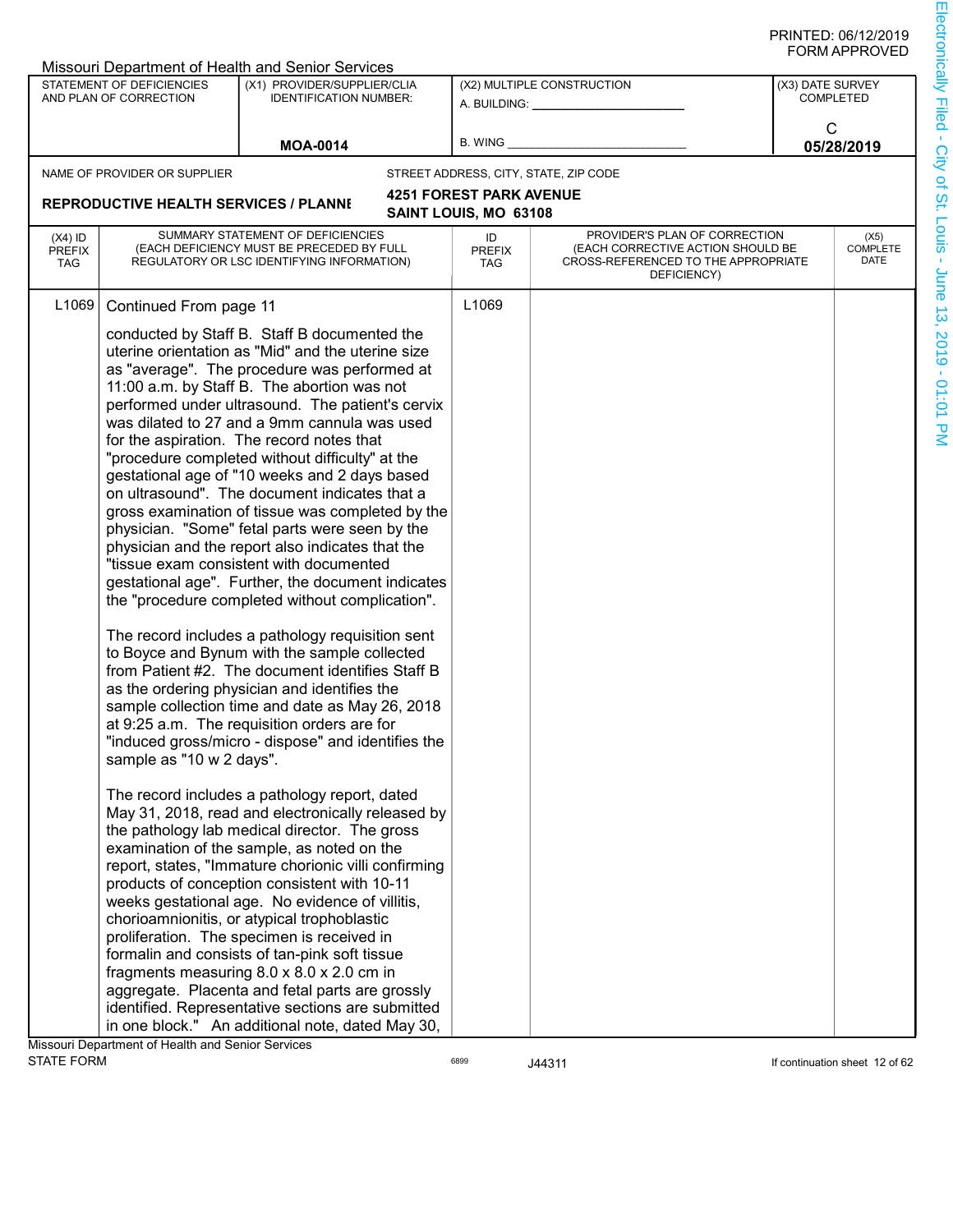|                                          |                                                                  | Missouri Department of Health and Senior Services                                                                                                                                                                                                                                                                                                                                                                                                                                                                                                                                                               |                                                         |                                                                                                                          |                  |                                 |  |
|------------------------------------------|------------------------------------------------------------------|-----------------------------------------------------------------------------------------------------------------------------------------------------------------------------------------------------------------------------------------------------------------------------------------------------------------------------------------------------------------------------------------------------------------------------------------------------------------------------------------------------------------------------------------------------------------------------------------------------------------|---------------------------------------------------------|--------------------------------------------------------------------------------------------------------------------------|------------------|---------------------------------|--|
|                                          | STATEMENT OF DEFICIENCIES<br>AND PLAN OF CORRECTION              | (X1) PROVIDER/SUPPLIER/CLIA<br><b>IDENTIFICATION NUMBER:</b>                                                                                                                                                                                                                                                                                                                                                                                                                                                                                                                                                    |                                                         | (X2) MULTIPLE CONSTRUCTION<br>A. BUILDING: A.                                                                            | (X3) DATE SURVEY | <b>COMPLETED</b>                |  |
|                                          |                                                                  | <b>MOA-0014</b>                                                                                                                                                                                                                                                                                                                                                                                                                                                                                                                                                                                                 | <b>B. WING</b>                                          |                                                                                                                          |                  | C<br>05/28/2019                 |  |
|                                          |                                                                  |                                                                                                                                                                                                                                                                                                                                                                                                                                                                                                                                                                                                                 |                                                         |                                                                                                                          |                  |                                 |  |
|                                          | NAME OF PROVIDER OR SUPPLIER                                     |                                                                                                                                                                                                                                                                                                                                                                                                                                                                                                                                                                                                                 |                                                         | STREET ADDRESS, CITY, STATE, ZIP CODE                                                                                    |                  |                                 |  |
|                                          | <b>REPRODUCTIVE HEALTH SERVICES / PLANNI</b>                     |                                                                                                                                                                                                                                                                                                                                                                                                                                                                                                                                                                                                                 | <b>4251 FOREST PARK AVENUE</b><br>SAINT LOUIS, MO 63108 |                                                                                                                          |                  |                                 |  |
| $(X4)$ ID<br><b>PREFIX</b><br><b>TAG</b> |                                                                  | SUMMARY STATEMENT OF DEFICIENCIES<br>(EACH DEFICIENCY MUST BE PRECEDED BY FULL<br>REGULATORY OR LSC IDENTIFYING INFORMATION)                                                                                                                                                                                                                                                                                                                                                                                                                                                                                    | ID<br><b>PREFIX</b><br><b>TAG</b>                       | PROVIDER'S PLAN OF CORRECTION<br>(EACH CORRECTIVE ACTION SHOULD BE<br>CROSS-REFERENCED TO THE APPROPRIATE<br>DEFICIENCY) |                  | (X5)<br><b>COMPLETE</b><br>DATE |  |
| L <sub>1069</sub>                        | Continued From page 12                                           |                                                                                                                                                                                                                                                                                                                                                                                                                                                                                                                                                                                                                 | L1069                                                   |                                                                                                                          |                  |                                 |  |
|                                          | 10 weeks 2 days".                                                | 2018 indicates, "Additional sections are submitted<br>in three blocks". The microscopic evaluation<br>indicated, "The section demonstrates immature<br>chorionic villi, placental membrane and decidua.                                                                                                                                                                                                                                                                                                                                                                                                         |                                                         |                                                                                                                          |                  |                                 |  |
|                                          | the number to the Medical Exchange."                             | The record indicates Patient #2 contacted RHS<br>on June 14, 2018 at 1:05 p.m., and spoke to RHS<br>staff. The record documents the patient contact<br>as follows, "PT called stating "I don't believe the<br>AB worked, my stomach is still getting bigger, I'm<br>still throwing up! I just don't think he got it all."<br>MSA confirmed callback number and gave her                                                                                                                                                                                                                                         |                                                         |                                                                                                                          |                  |                                 |  |
|                                          | "Continuing pregnancy post-abortion".<br>was dated May 21, 2018. | Patient #2 presented to RHS on June 29, 2018,<br>for post-abortion care. The record, dated June<br>29, 2018, documents an ultrasound conducted by<br>Staff B, with fetal gestational age to be 15 weeks<br>and 1 day. Findings included are identified as,<br>"cardiac motion, fetal pole, fetal movement,<br>gestational sac with double ring sign, single".<br>The clinical impression was documented as,<br>Examination of the record showed the only<br>informed consent document on file for Patient #2                                                                                                    |                                                         |                                                                                                                          |                  |                                 |  |
|                                          |                                                                  | Patient #2 presented to RHS on June 30, 2018,<br>for an abortion. The record, dated June 30, 2018,<br>documents a physical examination of the patient<br>conducted by Staff B. Staff B documented the<br>uterine orientation as "Mid" and the uterine size<br>as "average". The procedure was performed at<br>11:38 a.m. by Staff B. The abortion was<br>performed under ultrasound. The patient's cervix<br>was dilated to 39 and a 12mm cannula was used<br>for the aspiration. The physician notes that<br>"procedure completed without difficulty" and "15<br>weeks 2 days Re-aspiration following surgical |                                                         |                                                                                                                          |                  |                                 |  |
|                                          | Missouri Department of Health and Senior Services                |                                                                                                                                                                                                                                                                                                                                                                                                                                                                                                                                                                                                                 |                                                         |                                                                                                                          |                  |                                 |  |
| <b>STATE FORM</b>                        |                                                                  |                                                                                                                                                                                                                                                                                                                                                                                                                                                                                                                                                                                                                 | 6899                                                    | J44311                                                                                                                   |                  | If continuation sheet 13 of 62  |  |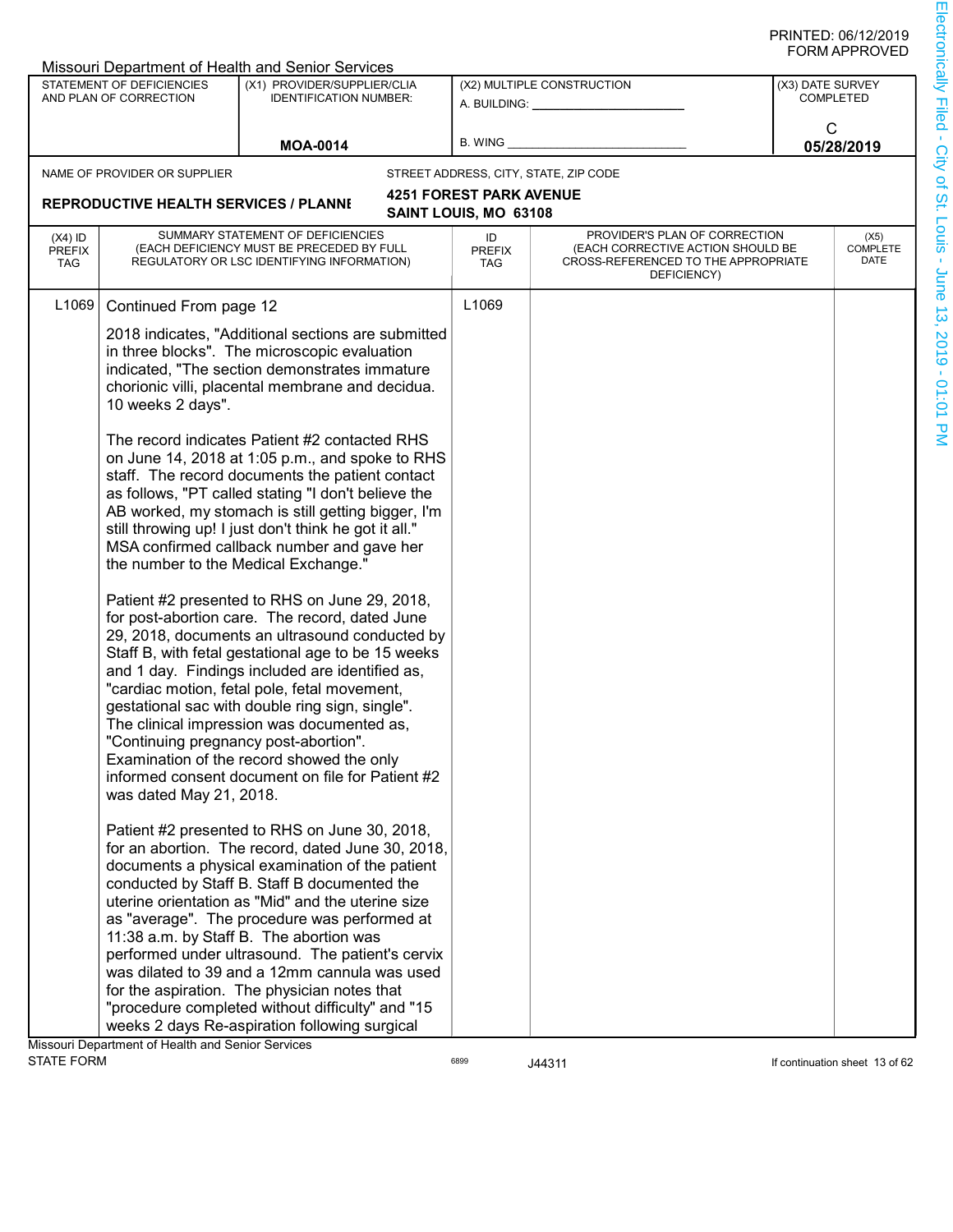|                            |                                                   | <b>Missouri Department of Health and Senior Services</b>                                             |                                |                                                    |                  |                                |
|----------------------------|---------------------------------------------------|------------------------------------------------------------------------------------------------------|--------------------------------|----------------------------------------------------|------------------|--------------------------------|
|                            | STATEMENT OF DEFICIENCIES                         | (X1) PROVIDER/SUPPLIER/CLIA                                                                          |                                | (X2) MULTIPLE CONSTRUCTION                         | (X3) DATE SURVEY |                                |
|                            | AND PLAN OF CORRECTION                            | <b>IDENTIFICATION NUMBER:</b>                                                                        |                                | A. BUILDING: ______________                        |                  | <b>COMPLETED</b>               |
|                            |                                                   |                                                                                                      |                                |                                                    | C                |                                |
|                            |                                                   | <b>MOA-0014</b>                                                                                      | <b>B. WING</b>                 |                                                    |                  | 05/28/2019                     |
|                            | NAME OF PROVIDER OR SUPPLIER                      |                                                                                                      |                                | STREET ADDRESS, CITY, STATE, ZIP CODE              |                  |                                |
|                            |                                                   |                                                                                                      | <b>4251 FOREST PARK AVENUE</b> |                                                    |                  |                                |
|                            | <b>REPRODUCTIVE HEALTH SERVICES / PLANNI</b>      |                                                                                                      | SAINT LOUIS, MO 63108          |                                                    |                  |                                |
|                            |                                                   |                                                                                                      |                                | PROVIDER'S PLAN OF CORRECTION                      |                  |                                |
| $(X4)$ ID<br><b>PREFIX</b> |                                                   | SUMMARY STATEMENT OF DEFICIENCIES<br>(EACH DEFICIENCY MUST BE PRECEDED BY FULL                       | ID<br><b>PREFIX</b>            | (EACH CORRECTIVE ACTION SHOULD BE                  |                  | (X5)<br>COMPLETE               |
| <b>TAG</b>                 |                                                   | REGULATORY OR LSC IDENTIFYING INFORMATION)                                                           | <b>TAG</b>                     | CROSS-REFERENCED TO THE APPROPRIATE<br>DEFICIENCY) |                  | DATE                           |
|                            |                                                   |                                                                                                      |                                |                                                    |                  |                                |
| L <sub>1069</sub>          | Continued From page 13                            |                                                                                                      | L1069                          |                                                    |                  |                                |
|                            |                                                   | abortion for on-going IUP". The document                                                             |                                |                                                    |                  |                                |
|                            |                                                   | indicates that a gross examination of tissue was                                                     |                                |                                                    |                  |                                |
|                            |                                                   | completed by the physician. "All" fetal parts were                                                   |                                |                                                    |                  |                                |
|                            |                                                   | seen by the physician and the report also                                                            |                                |                                                    |                  |                                |
|                            |                                                   | indicates that the "tissue exam consistent with                                                      |                                |                                                    |                  |                                |
|                            |                                                   | documented gestational age". Further, the                                                            |                                |                                                    |                  |                                |
|                            |                                                   | document indicates the "procedure completed                                                          |                                |                                                    |                  |                                |
|                            |                                                   | without difficulty". The following additional visit<br>comments were added to the record on June 30, |                                |                                                    |                  |                                |
|                            |                                                   | 2018 at 1:00 p.m., by Staff J, "[Staff B] at                                                         |                                |                                                    |                  |                                |
|                            |                                                   | bedside, pt c/o severe increase in pain and                                                          |                                |                                                    |                  |                                |
|                            |                                                   | dizziness, and states when she went to the                                                           |                                |                                                    |                  |                                |
|                            | bathroom had a moderate amount of                 |                                                                                                      |                                |                                                    |                  |                                |
|                            |                                                   | bleeding/clot. [Staff B] reviewed pts vitals since                                                   |                                |                                                    |                  |                                |
|                            |                                                   | admitted to clinic. Methergine 0.2 mg given IM.                                                      |                                |                                                    |                  |                                |
|                            |                                                   | Small amount of bleeding noted on pad since pt                                                       |                                |                                                    |                  |                                |
|                            |                                                   | returned to bed. Will continue to assess."<br>Another note, documented at 1:15 p.m. by Staff J       |                                |                                                    |                  |                                |
|                            |                                                   | documents, "Pt clarified that pain she reports is                                                    |                                |                                                    |                  |                                |
|                            |                                                   | "my tailbone" not uterine cramping, states she                                                       |                                |                                                    |                  |                                |
|                            |                                                   | has no cramping at present. Pt states dizziness                                                      |                                |                                                    |                  |                                |
|                            |                                                   | resolved. No additional bleeding noted on pads                                                       |                                |                                                    |                  |                                |
|                            |                                                   | since last check. [Staff B] at bedside and                                                           |                                |                                                    |                  |                                |
|                            |                                                   | observed bleeding and spoke with pt. States pt is                                                    |                                |                                                    |                  |                                |
|                            |                                                   | ok for discharge. He recommended pt RTC for                                                          |                                |                                                    |                  |                                |
|                            |                                                   | check up in 1-2 weeks, appt scheduled."                                                              |                                |                                                    |                  |                                |
|                            |                                                   | Staff B completed a complication report, dated                                                       |                                |                                                    |                  |                                |
|                            |                                                   | June 30, 2018, for the attempted surgical abortion                                                   |                                |                                                    |                  |                                |
|                            |                                                   | on Patient #2 on May 26, 2018. The report                                                            |                                |                                                    |                  |                                |
|                            |                                                   | indicates the reason for the complication was                                                        |                                |                                                    |                  |                                |
|                            |                                                   | "Failed abortion/pregnancy undisturbed and                                                           |                                |                                                    |                  |                                |
|                            |                                                   | Incomplete Abortion" The document is signed by                                                       |                                |                                                    |                  |                                |
|                            | Staff B.                                          |                                                                                                      |                                |                                                    |                  |                                |
|                            |                                                   |                                                                                                      |                                |                                                    |                  |                                |
|                            |                                                   | The record includes another pathology requisition<br>sent to Boyce and Bynum with the sample         |                                |                                                    |                  |                                |
|                            |                                                   | collected from Patient #2. The document                                                              |                                |                                                    |                  |                                |
|                            |                                                   | identifies Staff B as the ordering physician and                                                     |                                |                                                    |                  |                                |
|                            |                                                   | identifies the sample collection time and date as                                                    |                                |                                                    |                  |                                |
|                            | Missouri Department of Health and Senior Services |                                                                                                      |                                |                                                    |                  |                                |
| <b>STATE FORM</b>          |                                                   |                                                                                                      | 6899                           | J44311                                             |                  | If continuation sheet 14 of 62 |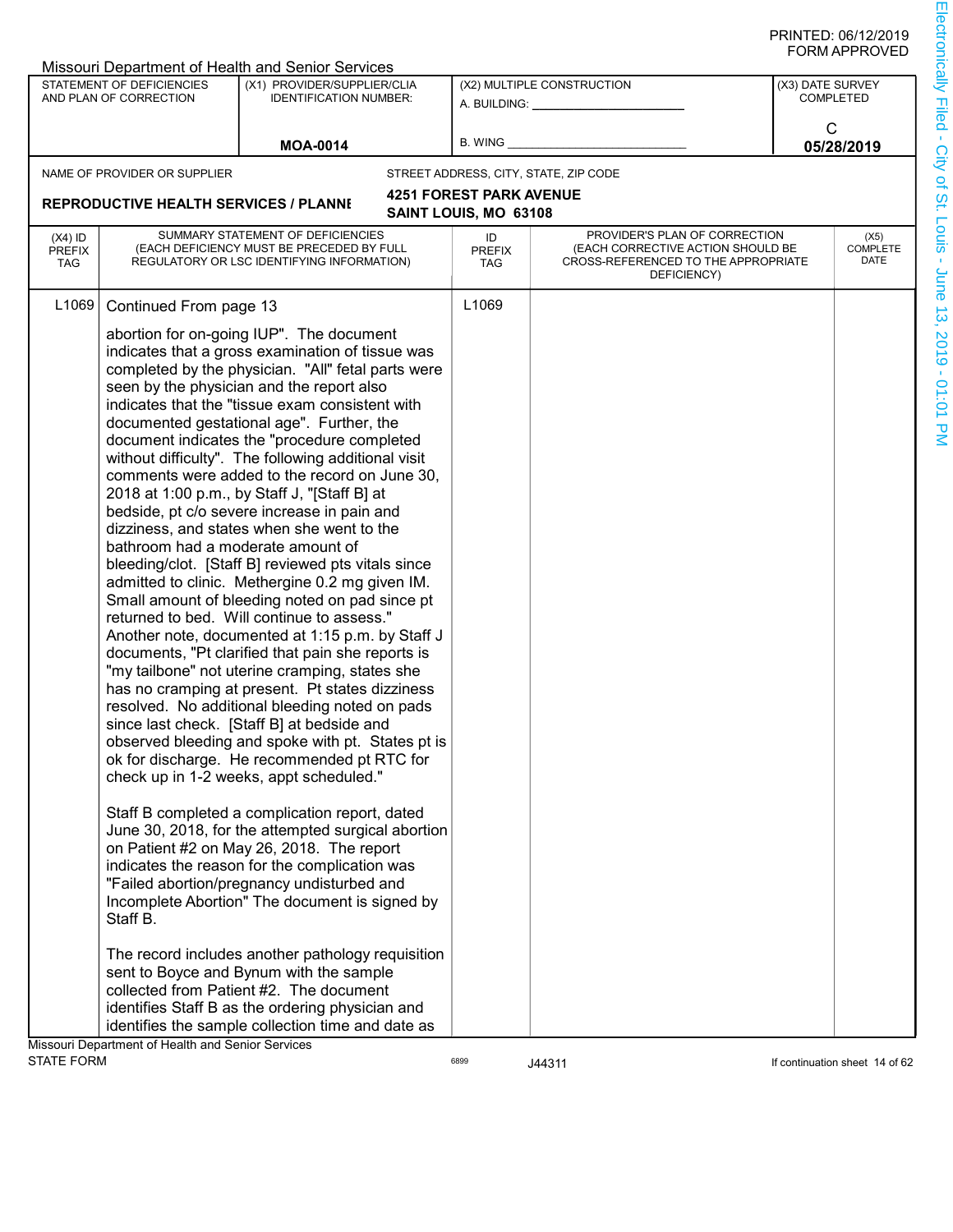|                                          |                                                                                            | Missouri Department of Health and Senior Services                                                                                                                                                                                                                                                                                                                                                                                                                                                                                                                                                                                                                                                                                                                                                                                                                                                                                                                                                                                                                                                                                                                                                                                                                                                                                                                                                                                                                                                                                                                                                                                                                                                                                                                                         |                                |                                                                                                                          |                  |                                 |
|------------------------------------------|--------------------------------------------------------------------------------------------|-------------------------------------------------------------------------------------------------------------------------------------------------------------------------------------------------------------------------------------------------------------------------------------------------------------------------------------------------------------------------------------------------------------------------------------------------------------------------------------------------------------------------------------------------------------------------------------------------------------------------------------------------------------------------------------------------------------------------------------------------------------------------------------------------------------------------------------------------------------------------------------------------------------------------------------------------------------------------------------------------------------------------------------------------------------------------------------------------------------------------------------------------------------------------------------------------------------------------------------------------------------------------------------------------------------------------------------------------------------------------------------------------------------------------------------------------------------------------------------------------------------------------------------------------------------------------------------------------------------------------------------------------------------------------------------------------------------------------------------------------------------------------------------------|--------------------------------|--------------------------------------------------------------------------------------------------------------------------|------------------|---------------------------------|
|                                          | STATEMENT OF DEFICIENCIES<br>AND PLAN OF CORRECTION                                        | (X1) PROVIDER/SUPPLIER/CLIA<br><b>IDENTIFICATION NUMBER:</b>                                                                                                                                                                                                                                                                                                                                                                                                                                                                                                                                                                                                                                                                                                                                                                                                                                                                                                                                                                                                                                                                                                                                                                                                                                                                                                                                                                                                                                                                                                                                                                                                                                                                                                                              |                                | (X2) MULTIPLE CONSTRUCTION<br>A. BUILDING: ________________                                                              | (X3) DATE SURVEY | <b>COMPLETED</b>                |
|                                          |                                                                                            | <b>MOA-0014</b>                                                                                                                                                                                                                                                                                                                                                                                                                                                                                                                                                                                                                                                                                                                                                                                                                                                                                                                                                                                                                                                                                                                                                                                                                                                                                                                                                                                                                                                                                                                                                                                                                                                                                                                                                                           | B. WING                        |                                                                                                                          | C                | 05/28/2019                      |
|                                          | NAME OF PROVIDER OR SUPPLIER                                                               |                                                                                                                                                                                                                                                                                                                                                                                                                                                                                                                                                                                                                                                                                                                                                                                                                                                                                                                                                                                                                                                                                                                                                                                                                                                                                                                                                                                                                                                                                                                                                                                                                                                                                                                                                                                           |                                | STREET ADDRESS, CITY, STATE, ZIP CODE                                                                                    |                  |                                 |
|                                          |                                                                                            |                                                                                                                                                                                                                                                                                                                                                                                                                                                                                                                                                                                                                                                                                                                                                                                                                                                                                                                                                                                                                                                                                                                                                                                                                                                                                                                                                                                                                                                                                                                                                                                                                                                                                                                                                                                           | <b>4251 FOREST PARK AVENUE</b> |                                                                                                                          |                  |                                 |
|                                          | <b>REPRODUCTIVE HEALTH SERVICES / PLANNI</b>                                               |                                                                                                                                                                                                                                                                                                                                                                                                                                                                                                                                                                                                                                                                                                                                                                                                                                                                                                                                                                                                                                                                                                                                                                                                                                                                                                                                                                                                                                                                                                                                                                                                                                                                                                                                                                                           | SAINT LOUIS, MO 63108          |                                                                                                                          |                  |                                 |
| $(X4)$ ID<br><b>PREFIX</b><br><b>TAG</b> |                                                                                            | SUMMARY STATEMENT OF DEFICIENCIES<br>(EACH DEFICIENCY MUST BE PRECEDED BY FULL<br>REGULATORY OR LSC IDENTIFYING INFORMATION)                                                                                                                                                                                                                                                                                                                                                                                                                                                                                                                                                                                                                                                                                                                                                                                                                                                                                                                                                                                                                                                                                                                                                                                                                                                                                                                                                                                                                                                                                                                                                                                                                                                              | ID<br><b>PREFIX</b><br>TAG     | PROVIDER'S PLAN OF CORRECTION<br>(EACH CORRECTIVE ACTION SHOULD BE<br>CROSS-REFERENCED TO THE APPROPRIATE<br>DEFICIENCY) |                  | (X5)<br><b>COMPLETE</b><br>DATE |
| L <sub>1069</sub>                        | Continued From page 14<br>sample as "15 weks 2 days".<br>15 weeks 2 days - Re-Aspiration". | June 30, 2018 at 8:10 a.m. The requisition<br>orders are for "G/M/D-REASP" and identifies the<br>The record includes a pathology report, dated<br>July 6, 2018, read and electronically released by<br>the pathology lab's assistant medical director.<br>The gross examination of the sample, as noted<br>on the report, states, "Immature chorionic villi<br>confirming products of conception consistent with<br>15-16 weeks gestational age. No evidence of<br>villitis, chorioamnionitis, or atypical trophoblastic<br>proliferation. The specimen is received in<br>formalin and consists of tan-pink soft tissue<br>fragments measuring 8.0 x 8.0 x 5.0 cm in<br>aggregate. Placenta and fetal parts are grossly<br>identified. Representative sections are submitted<br>in one block." The microscopic evaluation<br>indicated, "The section demonstrates immature<br>chorionic villi, placental membrane and decidua.<br>A review of records submitted to the DHSS<br>Bureau of Vital Records revealed that a<br>post-abortion care complication report was<br>completed and filed for Patient #2 on July 18,<br>2018, for post-abortion care she received at the<br>hospital on July 2, 2018. According to the report,<br>Patient #2 presented for the treatment of<br>"endometritis" and was given "IV Antibiotics". The<br>record indicates the post-abortion care was<br>provided at the hospital by RHS Staff O. An<br>amended post-abortion care complication report<br>was submitted to DHSS regarding Patient #2 on<br>July 27, 2018, for care provided to Patient #2 on<br>July 2, 2018, by Staff O. According to the<br>amended report, Patient #2 presented to the<br>hospital for the treatment of "endometritis" and<br>"Hematometra" and as a result was given "IV | L1069                          |                                                                                                                          |                  |                                 |
|                                          | Antibiotics, D&C".<br>Missouri Department of Health and Senior Services                    |                                                                                                                                                                                                                                                                                                                                                                                                                                                                                                                                                                                                                                                                                                                                                                                                                                                                                                                                                                                                                                                                                                                                                                                                                                                                                                                                                                                                                                                                                                                                                                                                                                                                                                                                                                                           |                                |                                                                                                                          |                  |                                 |
| <b>STATE FORM</b>                        |                                                                                            |                                                                                                                                                                                                                                                                                                                                                                                                                                                                                                                                                                                                                                                                                                                                                                                                                                                                                                                                                                                                                                                                                                                                                                                                                                                                                                                                                                                                                                                                                                                                                                                                                                                                                                                                                                                           | 6899                           | J44311                                                                                                                   |                  | If continuation sheet 15 of 62  |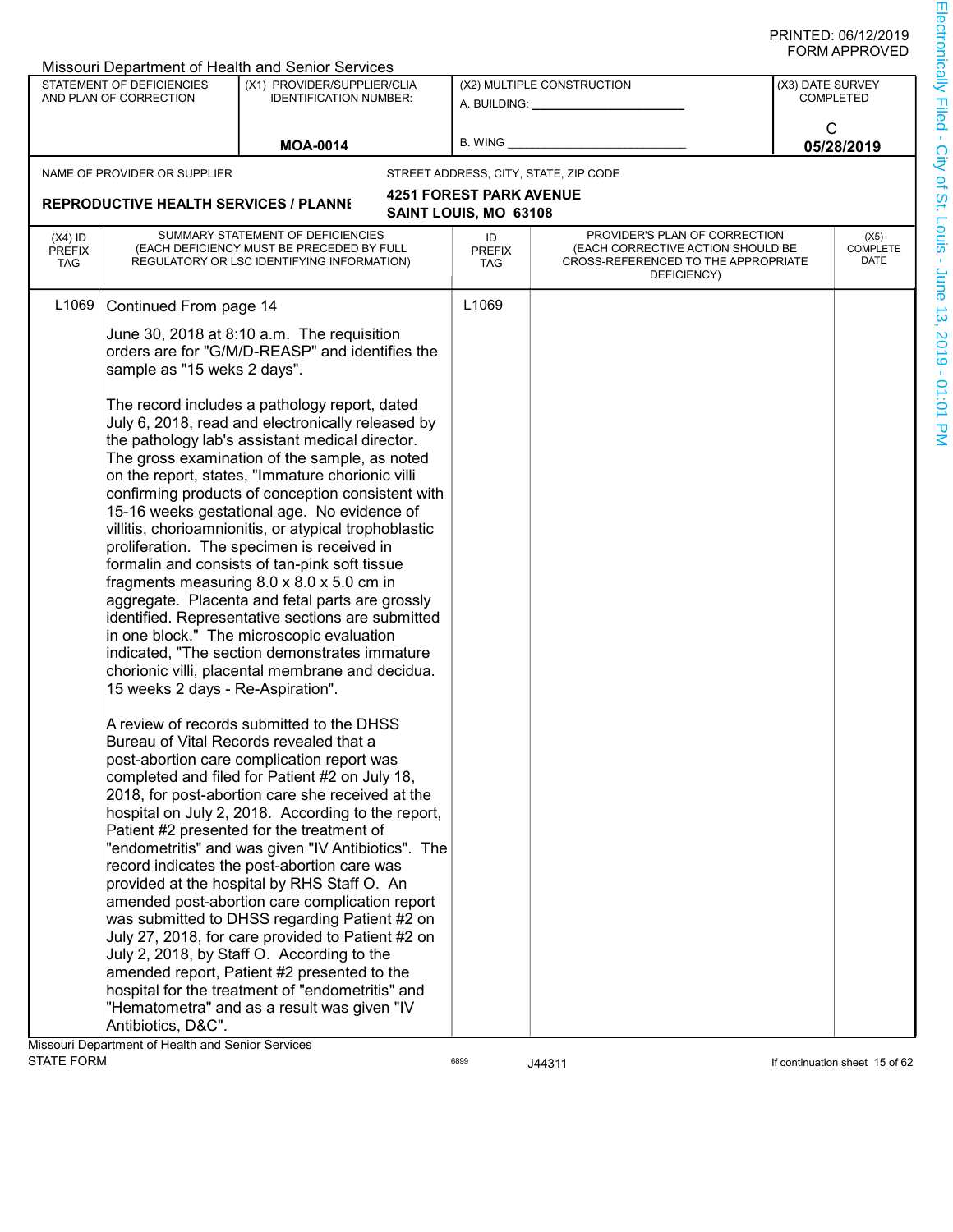|                                          |                                                                                                               | Missouri Department of Health and Senior Services                                                                                                                                                                                                                                                                                                                                                                                                                                                                                                                                                                                                                                                                                                                                                                                                                                                                                                                                                                                                                                                                                                                                                                                                                                                                                                                                                                                                                                                                                                                                                                                                                                                                                                                                                           |                                                         |                                                                                                                          |                                      |                                |  |
|------------------------------------------|---------------------------------------------------------------------------------------------------------------|-------------------------------------------------------------------------------------------------------------------------------------------------------------------------------------------------------------------------------------------------------------------------------------------------------------------------------------------------------------------------------------------------------------------------------------------------------------------------------------------------------------------------------------------------------------------------------------------------------------------------------------------------------------------------------------------------------------------------------------------------------------------------------------------------------------------------------------------------------------------------------------------------------------------------------------------------------------------------------------------------------------------------------------------------------------------------------------------------------------------------------------------------------------------------------------------------------------------------------------------------------------------------------------------------------------------------------------------------------------------------------------------------------------------------------------------------------------------------------------------------------------------------------------------------------------------------------------------------------------------------------------------------------------------------------------------------------------------------------------------------------------------------------------------------------------|---------------------------------------------------------|--------------------------------------------------------------------------------------------------------------------------|--------------------------------------|--------------------------------|--|
|                                          | STATEMENT OF DEFICIENCIES<br>AND PLAN OF CORRECTION                                                           | (X1) PROVIDER/SUPPLIER/CLIA<br><b>IDENTIFICATION NUMBER:</b>                                                                                                                                                                                                                                                                                                                                                                                                                                                                                                                                                                                                                                                                                                                                                                                                                                                                                                                                                                                                                                                                                                                                                                                                                                                                                                                                                                                                                                                                                                                                                                                                                                                                                                                                                | A. BUILDING: _______                                    | (X2) MULTIPLE CONSTRUCTION                                                                                               | (X3) DATE SURVEY<br><b>COMPLETED</b> |                                |  |
|                                          |                                                                                                               | <b>MOA-0014</b>                                                                                                                                                                                                                                                                                                                                                                                                                                                                                                                                                                                                                                                                                                                                                                                                                                                                                                                                                                                                                                                                                                                                                                                                                                                                                                                                                                                                                                                                                                                                                                                                                                                                                                                                                                                             | <b>B. WING</b>                                          |                                                                                                                          |                                      | C<br>05/28/2019                |  |
|                                          |                                                                                                               |                                                                                                                                                                                                                                                                                                                                                                                                                                                                                                                                                                                                                                                                                                                                                                                                                                                                                                                                                                                                                                                                                                                                                                                                                                                                                                                                                                                                                                                                                                                                                                                                                                                                                                                                                                                                             |                                                         |                                                                                                                          |                                      |                                |  |
|                                          | NAME OF PROVIDER OR SUPPLIER                                                                                  |                                                                                                                                                                                                                                                                                                                                                                                                                                                                                                                                                                                                                                                                                                                                                                                                                                                                                                                                                                                                                                                                                                                                                                                                                                                                                                                                                                                                                                                                                                                                                                                                                                                                                                                                                                                                             |                                                         | STREET ADDRESS, CITY, STATE, ZIP CODE                                                                                    |                                      |                                |  |
|                                          | <b>REPRODUCTIVE HEALTH SERVICES / PLANNI</b>                                                                  |                                                                                                                                                                                                                                                                                                                                                                                                                                                                                                                                                                                                                                                                                                                                                                                                                                                                                                                                                                                                                                                                                                                                                                                                                                                                                                                                                                                                                                                                                                                                                                                                                                                                                                                                                                                                             | <b>4251 FOREST PARK AVENUE</b><br>SAINT LOUIS, MO 63108 |                                                                                                                          |                                      |                                |  |
| $(X4)$ ID<br><b>PREFIX</b><br><b>TAG</b> |                                                                                                               | SUMMARY STATEMENT OF DEFICIENCIES<br>(EACH DEFICIENCY MUST BE PRECEDED BY FULL<br>REGULATORY OR LSC IDENTIFYING INFORMATION)                                                                                                                                                                                                                                                                                                                                                                                                                                                                                                                                                                                                                                                                                                                                                                                                                                                                                                                                                                                                                                                                                                                                                                                                                                                                                                                                                                                                                                                                                                                                                                                                                                                                                | ID<br><b>PREFIX</b><br><b>TAG</b>                       | PROVIDER'S PLAN OF CORRECTION<br>(EACH CORRECTIVE ACTION SHOULD BE<br>CROSS-REFERENCED TO THE APPROPRIATE<br>DEFICIENCY) |                                      | (X5)<br>COMPLETE<br>DATE       |  |
| L <sub>1069</sub>                        | Continued From page 15                                                                                        |                                                                                                                                                                                                                                                                                                                                                                                                                                                                                                                                                                                                                                                                                                                                                                                                                                                                                                                                                                                                                                                                                                                                                                                                                                                                                                                                                                                                                                                                                                                                                                                                                                                                                                                                                                                                             | L1069                                                   |                                                                                                                          |                                      |                                |  |
|                                          | July 7, 2018.<br>he would expect that the facility would<br>Missouri Department of Health and Senior Services | Review of the hospital medical record for Patient<br>#2 revealed that she presented to the hospital<br>Emergency Room on July 2, 2018. The patient<br>had become septic and had a fever of 104.2<br>degrees and a pulse of 154. The record<br>indicates, "HPI: 39 yrs G6P6016, POD#2 s/p D&E<br>at 15 weeks at RHS presents with fever, fatigue,<br>abdominal soreness, and a headache. Found to<br>have T of 40 in ED, w/ WBC of 17000, and<br>tachycardic. Procedure was two days ago and per<br>patient report uncomplicated. Since then has<br>been having a normal amount of bleeding<br>( <menses), but="" feeling="" has="" more<br="" progressively="">and more fatigued as well as a progressive<br/>headache and lower abdominal pain. She<br/>presents now because she is worried about her<br/>fever. Of note, she reports that in this same<br/>pregnancy she had a termination procedure at 11<br/>weeks and then again 4 weeks later, 6/30/18, at<br/>15 weeks "because they didn't get everything out<br/>and the baby still had a heart beat." Both<br/>procedures were performed at RHS here in St.<br/>Louis by [Staff B]. She was discharged home on<br/>Saturday with routine precautions/follow-up." The<br/>record indicates that Patient #2 was given IV<br/>antibiotics and discharged from the hospital on<br/>In regard to RHS' failure to ensure prompt<br/>follow-up with Patient #2 after the patient called<br/>and complained of symptoms of a continuing<br/>pregnancy, Staff B declined an interview.<br/>On May 28, 2019, Staff I, RHS Medical Director<br/>was interviewed. When asked how soon the<br/>facility should respond to a patient who reports<br/>symptoms of a continuing pregnancy, he stated<br/>accommodate the patient, "As soon as we can."</menses),> |                                                         |                                                                                                                          |                                      |                                |  |
| <b>STATE FORM</b>                        |                                                                                                               |                                                                                                                                                                                                                                                                                                                                                                                                                                                                                                                                                                                                                                                                                                                                                                                                                                                                                                                                                                                                                                                                                                                                                                                                                                                                                                                                                                                                                                                                                                                                                                                                                                                                                                                                                                                                             | 6899                                                    | J44311                                                                                                                   |                                      | If continuation sheet 16 of 62 |  |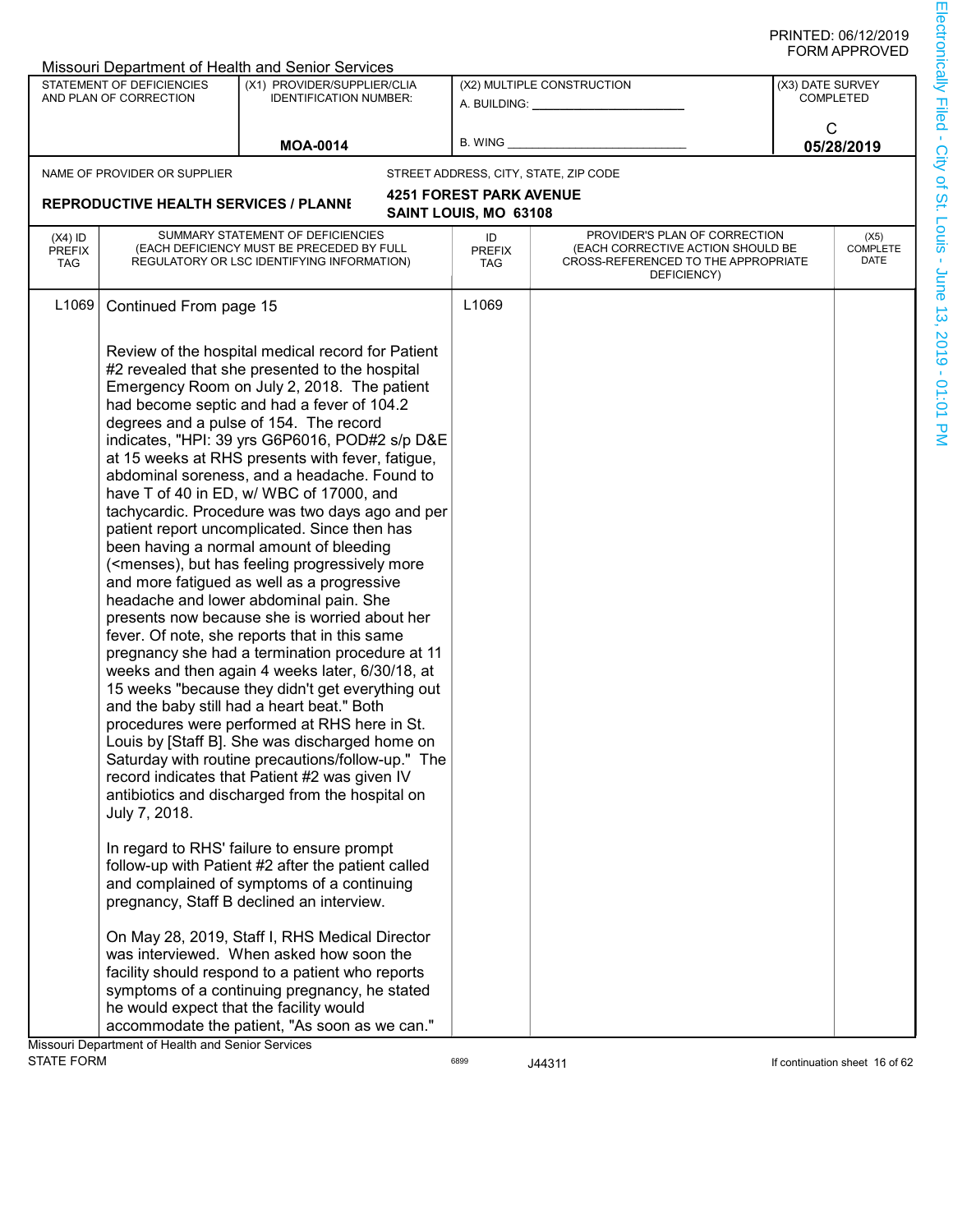|                                   |                                                            | Missouri Department of Health and Senior Services                                                                                                                                                                                                                                                                                                                                                                                                                                                                                                                                                                                                    |                                                         |                                                                                                                          |                                      |
|-----------------------------------|------------------------------------------------------------|------------------------------------------------------------------------------------------------------------------------------------------------------------------------------------------------------------------------------------------------------------------------------------------------------------------------------------------------------------------------------------------------------------------------------------------------------------------------------------------------------------------------------------------------------------------------------------------------------------------------------------------------------|---------------------------------------------------------|--------------------------------------------------------------------------------------------------------------------------|--------------------------------------|
|                                   | <b>STATEMENT OF DEFICIENCIES</b><br>AND PLAN OF CORRECTION | (X1) PROVIDER/SUPPLIER/CLIA<br><b>IDENTIFICATION NUMBER:</b>                                                                                                                                                                                                                                                                                                                                                                                                                                                                                                                                                                                         | A. BUILDING: _______                                    | (X2) MULTIPLE CONSTRUCTION                                                                                               | (X3) DATE SURVEY<br><b>COMPLETED</b> |
|                                   |                                                            |                                                                                                                                                                                                                                                                                                                                                                                                                                                                                                                                                                                                                                                      |                                                         |                                                                                                                          | C                                    |
|                                   |                                                            | <b>MOA-0014</b>                                                                                                                                                                                                                                                                                                                                                                                                                                                                                                                                                                                                                                      | <b>B. WING</b>                                          |                                                                                                                          | 05/28/2019                           |
|                                   | NAME OF PROVIDER OR SUPPLIER                               |                                                                                                                                                                                                                                                                                                                                                                                                                                                                                                                                                                                                                                                      |                                                         | STREET ADDRESS, CITY, STATE, ZIP CODE                                                                                    |                                      |
|                                   | <b>REPRODUCTIVE HEALTH SERVICES / PLANNI</b>               |                                                                                                                                                                                                                                                                                                                                                                                                                                                                                                                                                                                                                                                      | <b>4251 FOREST PARK AVENUE</b><br>SAINT LOUIS, MO 63108 |                                                                                                                          |                                      |
| $(X4)$ ID<br><b>PREFIX</b><br>TAG |                                                            | SUMMARY STATEMENT OF DEFICIENCIES<br>(EACH DEFICIENCY MUST BE PRECEDED BY FULL<br>REGULATORY OR LSC IDENTIFYING INFORMATION)                                                                                                                                                                                                                                                                                                                                                                                                                                                                                                                         | ID<br><b>PREFIX</b><br>TAG                              | PROVIDER'S PLAN OF CORRECTION<br>(EACH CORRECTIVE ACTION SHOULD BE<br>CROSS-REFERENCED TO THE APPROPRIATE<br>DEFICIENCY) | (X5)<br>COMPLETE<br>DATE             |
| L <sub>1069</sub>                 | Continued From page 16                                     |                                                                                                                                                                                                                                                                                                                                                                                                                                                                                                                                                                                                                                                      | L1069                                                   |                                                                                                                          |                                      |
|                                   | come back for 15 days."                                    | When asked if 15 days was too long a time<br>period, he stated, "Patients have complicated<br>lives  I do not know why a patient would not                                                                                                                                                                                                                                                                                                                                                                                                                                                                                                           |                                                         |                                                                                                                          |                                      |
|                                   | interview.                                                 | In regard to the gross examination and<br>identification of "some" fetal parts after the May<br>26, 2018, failed abortion, Staff B has declined an                                                                                                                                                                                                                                                                                                                                                                                                                                                                                                   |                                                         |                                                                                                                          |                                      |
| with this requirement.            |                                                            | Review of RHS' Clinical Quality Assurance<br>Committee Meeting" minutes, dated December<br>19, 2018, revealed, "Reviewed #2 of 6/30 ReAsp<br>visit followed by tx @ hospital D&C &IV Antibiotic,<br>complication report completed at 6/30 visit.<br>Cardiac Motion, 6/29, most likely a pregnancy<br>missed of a twin; " The Department finds this<br>explanation is insufficient to satisfy compliance                                                                                                                                                                                                                                              |                                                         |                                                                                                                          |                                      |
|                                   | Review of the Journal, Obstetrics and                      | Gynecology, by Waldo Fielding, MD FACOG,<br>Shiao-Yu Lee, MD FRCS(C), and Emanuel A.<br>Friedman, MD, ScD, FACOG, from the chapter<br>entitled, Continued Pregnancy After Failed First<br>Trimester Abortion, shows, "Forty-six patients<br>with unintentional continued pregnancy were<br>detected among a series of 65,045 first trimester<br>abortions. Patients at greatest risk are those with<br>very early pregnancy and those with marked<br>uterine anteversion or retroversion or with uterine<br>anomaly" Of the identified forty-six patients<br>with unintentional continued pregnancy, none<br>were determined to be twin pregnancies. |                                                         |                                                                                                                          |                                      |
|                                   | has declined an interview.                                 | In regard to Staff B's failure to conduct an<br>informed consent with Patient #2 after she<br>returned to the clinic on June 30, 2018, after a<br>failed surgical abortion on May 26, 2018, Staff B                                                                                                                                                                                                                                                                                                                                                                                                                                                  |                                                         |                                                                                                                          |                                      |
| <b>STATE FORM</b>                 | Missouri Department of Health and Senior Services          |                                                                                                                                                                                                                                                                                                                                                                                                                                                                                                                                                                                                                                                      | 6899                                                    | J44311                                                                                                                   | If continuation sheet 17 of 62       |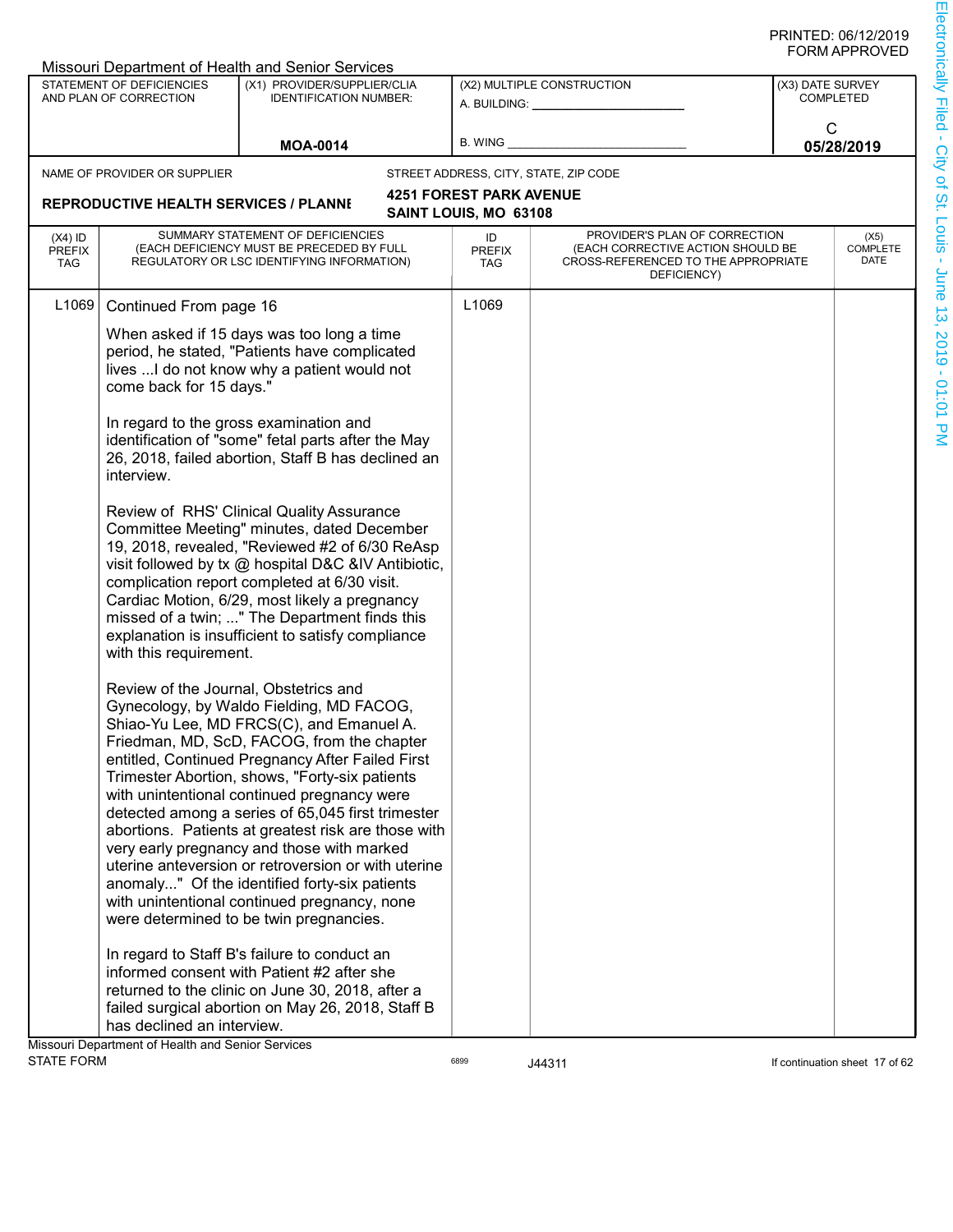|                                          |                                                     | Missouri Department of Health and Senior Services                                                                                                                                                                                                                                                                                                                                                                                                                                                                                                                                                                                                                                                                                                                                                                                                                                                                                                                                                                                                                                                                                                                                                                                                                                                                                                                                                                                                                                                                                                                                                                                                                                                        |                                                         |                                                                                                                          |                  |                                |  |
|------------------------------------------|-----------------------------------------------------|----------------------------------------------------------------------------------------------------------------------------------------------------------------------------------------------------------------------------------------------------------------------------------------------------------------------------------------------------------------------------------------------------------------------------------------------------------------------------------------------------------------------------------------------------------------------------------------------------------------------------------------------------------------------------------------------------------------------------------------------------------------------------------------------------------------------------------------------------------------------------------------------------------------------------------------------------------------------------------------------------------------------------------------------------------------------------------------------------------------------------------------------------------------------------------------------------------------------------------------------------------------------------------------------------------------------------------------------------------------------------------------------------------------------------------------------------------------------------------------------------------------------------------------------------------------------------------------------------------------------------------------------------------------------------------------------------------|---------------------------------------------------------|--------------------------------------------------------------------------------------------------------------------------|------------------|--------------------------------|--|
|                                          | STATEMENT OF DEFICIENCIES<br>AND PLAN OF CORRECTION | (X1) PROVIDER/SUPPLIER/CLIA<br><b>IDENTIFICATION NUMBER:</b>                                                                                                                                                                                                                                                                                                                                                                                                                                                                                                                                                                                                                                                                                                                                                                                                                                                                                                                                                                                                                                                                                                                                                                                                                                                                                                                                                                                                                                                                                                                                                                                                                                             |                                                         | (X2) MULTIPLE CONSTRUCTION<br>A. BUILDING: __________                                                                    | (X3) DATE SURVEY | <b>COMPLETED</b>               |  |
|                                          |                                                     | <b>MOA-0014</b>                                                                                                                                                                                                                                                                                                                                                                                                                                                                                                                                                                                                                                                                                                                                                                                                                                                                                                                                                                                                                                                                                                                                                                                                                                                                                                                                                                                                                                                                                                                                                                                                                                                                                          | <b>B. WING</b>                                          |                                                                                                                          |                  | C<br>05/28/2019                |  |
|                                          |                                                     |                                                                                                                                                                                                                                                                                                                                                                                                                                                                                                                                                                                                                                                                                                                                                                                                                                                                                                                                                                                                                                                                                                                                                                                                                                                                                                                                                                                                                                                                                                                                                                                                                                                                                                          |                                                         |                                                                                                                          |                  |                                |  |
|                                          | NAME OF PROVIDER OR SUPPLIER                        |                                                                                                                                                                                                                                                                                                                                                                                                                                                                                                                                                                                                                                                                                                                                                                                                                                                                                                                                                                                                                                                                                                                                                                                                                                                                                                                                                                                                                                                                                                                                                                                                                                                                                                          |                                                         | STREET ADDRESS, CITY, STATE, ZIP CODE                                                                                    |                  |                                |  |
|                                          | <b>REPRODUCTIVE HEALTH SERVICES / PLANNI</b>        |                                                                                                                                                                                                                                                                                                                                                                                                                                                                                                                                                                                                                                                                                                                                                                                                                                                                                                                                                                                                                                                                                                                                                                                                                                                                                                                                                                                                                                                                                                                                                                                                                                                                                                          | <b>4251 FOREST PARK AVENUE</b><br>SAINT LOUIS, MO 63108 |                                                                                                                          |                  |                                |  |
| $(X4)$ ID<br><b>PREFIX</b><br><b>TAG</b> |                                                     | SUMMARY STATEMENT OF DEFICIENCIES<br>(EACH DEFICIENCY MUST BE PRECEDED BY FULL<br>REGULATORY OR LSC IDENTIFYING INFORMATION)                                                                                                                                                                                                                                                                                                                                                                                                                                                                                                                                                                                                                                                                                                                                                                                                                                                                                                                                                                                                                                                                                                                                                                                                                                                                                                                                                                                                                                                                                                                                                                             | ID<br><b>PREFIX</b><br><b>TAG</b>                       | PROVIDER'S PLAN OF CORRECTION<br>(EACH CORRECTIVE ACTION SHOULD BE<br>CROSS-REFERENCED TO THE APPROPRIATE<br>DEFICIENCY) |                  | (X5)<br>COMPLETE<br>DATE       |  |
| L <sub>1069</sub>                        | Continued From page 17                              |                                                                                                                                                                                                                                                                                                                                                                                                                                                                                                                                                                                                                                                                                                                                                                                                                                                                                                                                                                                                                                                                                                                                                                                                                                                                                                                                                                                                                                                                                                                                                                                                                                                                                                          | L1069                                                   |                                                                                                                          |                  |                                |  |
|                                          | the medical record.<br>the procedure.)              | On May 28, 2019, Staff I, RHS Medical Director<br>was interviewed. When asked if it was his<br>expectation that there be a new informed consent<br>provided to a patient following a failed abortion<br>and prior to a new surgical abortion procedure, he<br>stated, "My understating is that the informed<br>consent checklist is done once per pregnancy."<br>He confirmed his understanding that if a second<br>physician would treat a continuing pregnancy,<br>they would have to perform a new informed<br>consent checklist. He further confirmed that it<br>was his expectation that a different procedural<br>consent process be completed if the gestational<br>age changes between the time of an initial failed<br>abortion and the performance of a new abortion<br>due to a continued pregnancy. He confirmed he<br>expected the procedural consent to be present in<br>(Note: The change in the physiological and<br>anatomical characteristics of the fetus as well as<br>the change in the gestational age of the fetus<br>would require the performance of a procedural<br>consent, noting the changed risks and benefits to<br>Review of RHS policy 1.1.21, entitled, "Early<br>Complications and Problems", table 1.3.a,<br>identifies the management of a "failed abortion" is<br>to "Recounsel patient on pregnancy options".<br>Review of the 2008 Reproductive Health Matters<br>article, entitled, Complications after Second<br>Trimester Surgical and Medication Abortion, by<br>Daniel Grossman, Kelly Blanchard and Paul<br>Blumenthal showed, "Second Trimester abortion<br>is associated with higher rates of complications<br>compared to first trimester terminations. |                                                         |                                                                                                                          |                  |                                |  |
|                                          |                                                     | Although the risk of complications is relatively                                                                                                                                                                                                                                                                                                                                                                                                                                                                                                                                                                                                                                                                                                                                                                                                                                                                                                                                                                                                                                                                                                                                                                                                                                                                                                                                                                                                                                                                                                                                                                                                                                                         |                                                         |                                                                                                                          |                  |                                |  |
| <b>STATE FORM</b>                        | Missouri Department of Health and Senior Services   |                                                                                                                                                                                                                                                                                                                                                                                                                                                                                                                                                                                                                                                                                                                                                                                                                                                                                                                                                                                                                                                                                                                                                                                                                                                                                                                                                                                                                                                                                                                                                                                                                                                                                                          | 6899                                                    | J44311                                                                                                                   |                  | If continuation sheet 18 of 62 |  |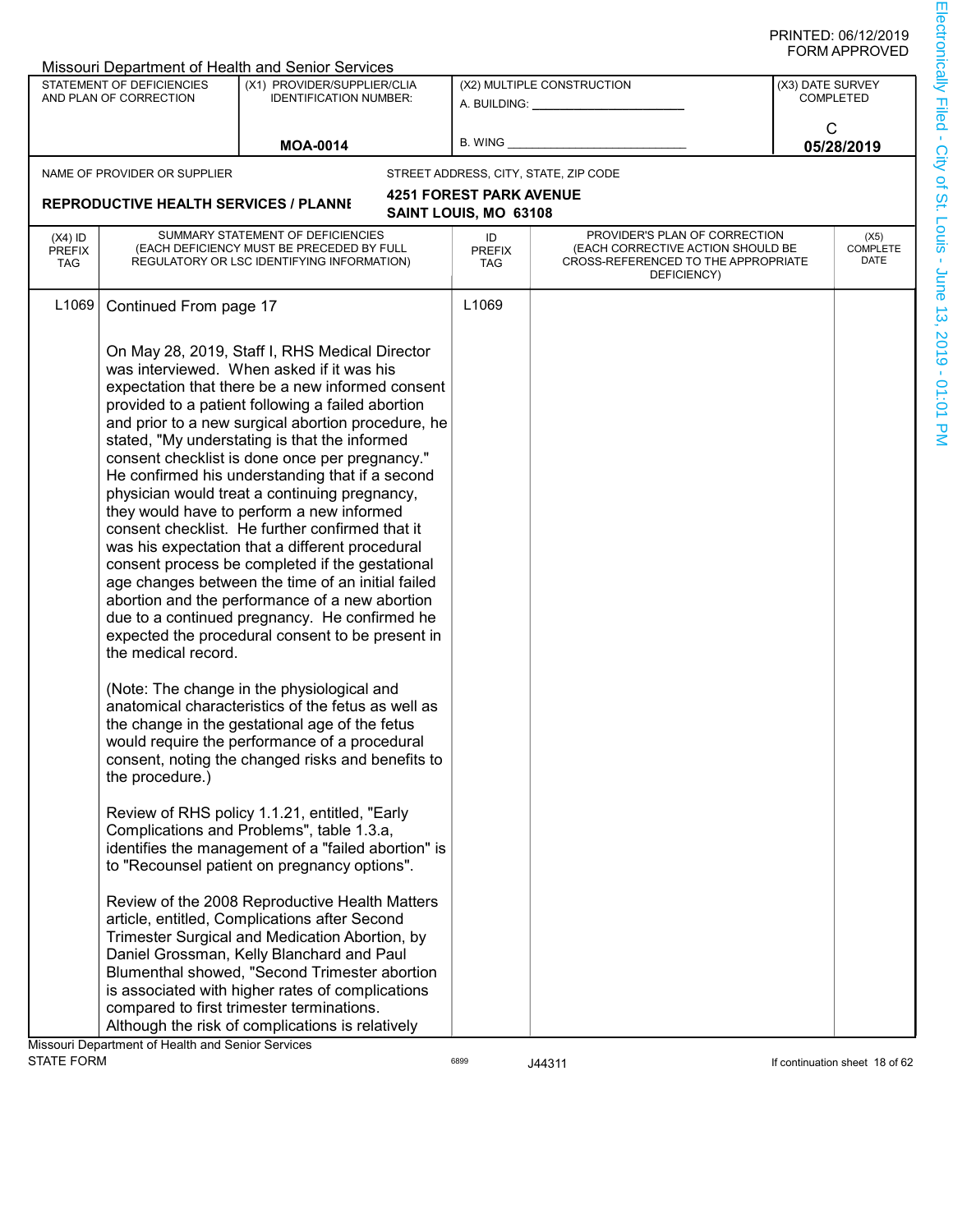|                                          |                                                                                                                                           | Missouri Department of Health and Senior Services                                                                                                                                                                                                                                                                                                                                                                                                                                                                                                                                                                                                                                                                                                                              |                                                         |                                                                                                                          |                  |                          |
|------------------------------------------|-------------------------------------------------------------------------------------------------------------------------------------------|--------------------------------------------------------------------------------------------------------------------------------------------------------------------------------------------------------------------------------------------------------------------------------------------------------------------------------------------------------------------------------------------------------------------------------------------------------------------------------------------------------------------------------------------------------------------------------------------------------------------------------------------------------------------------------------------------------------------------------------------------------------------------------|---------------------------------------------------------|--------------------------------------------------------------------------------------------------------------------------|------------------|--------------------------|
|                                          | STATEMENT OF DEFICIENCIES<br>AND PLAN OF CORRECTION                                                                                       | (X1) PROVIDER/SUPPLIER/CLIA<br><b>IDENTIFICATION NUMBER:</b>                                                                                                                                                                                                                                                                                                                                                                                                                                                                                                                                                                                                                                                                                                                   |                                                         | (X2) MULTIPLE CONSTRUCTION<br>A. BUILDING: ______________                                                                | (X3) DATE SURVEY | <b>COMPLETED</b>         |
|                                          |                                                                                                                                           | <b>MOA-0014</b>                                                                                                                                                                                                                                                                                                                                                                                                                                                                                                                                                                                                                                                                                                                                                                | <b>B. WING</b>                                          |                                                                                                                          | C<br>05/28/2019  |                          |
|                                          |                                                                                                                                           |                                                                                                                                                                                                                                                                                                                                                                                                                                                                                                                                                                                                                                                                                                                                                                                |                                                         |                                                                                                                          |                  |                          |
|                                          | NAME OF PROVIDER OR SUPPLIER                                                                                                              |                                                                                                                                                                                                                                                                                                                                                                                                                                                                                                                                                                                                                                                                                                                                                                                |                                                         | STREET ADDRESS, CITY, STATE, ZIP CODE                                                                                    |                  |                          |
|                                          | <b>REPRODUCTIVE HEALTH SERVICES / PLANNI</b>                                                                                              |                                                                                                                                                                                                                                                                                                                                                                                                                                                                                                                                                                                                                                                                                                                                                                                | <b>4251 FOREST PARK AVENUE</b><br>SAINT LOUIS, MO 63108 |                                                                                                                          |                  |                          |
| $(X4)$ ID<br><b>PREFIX</b><br><b>TAG</b> |                                                                                                                                           | SUMMARY STATEMENT OF DEFICIENCIES<br>(EACH DEFICIENCY MUST BE PRECEDED BY FULL<br>REGULATORY OR LSC IDENTIFYING INFORMATION)                                                                                                                                                                                                                                                                                                                                                                                                                                                                                                                                                                                                                                                   | ID<br><b>PREFIX</b><br><b>TAG</b>                       | PROVIDER'S PLAN OF CORRECTION<br>(EACH CORRECTIVE ACTION SHOULD BE<br>CROSS-REFERENCED TO THE APPROPRIATE<br>DEFICIENCY) |                  | (X5)<br>COMPLETE<br>DATE |
| L <sub>1069</sub>                        | Continued From page 18                                                                                                                    |                                                                                                                                                                                                                                                                                                                                                                                                                                                                                                                                                                                                                                                                                                                                                                                | L1069                                                   |                                                                                                                          |                  |                          |
|                                          | case of medical induction) by skilled<br>practitioners."<br>Heath After Abortion: The Medical and<br>Psychological Evidence, by Elizabeth | higher in the second trimester, the absolute risk is<br>low when the termination is performed (in the<br>case of surgical abortion) and managed (in the<br>Review of the 2002 book entitled, Women's                                                                                                                                                                                                                                                                                                                                                                                                                                                                                                                                                                           |                                                         |                                                                                                                          |                  |                          |
|                                          | grief and guilt may likewise ensue."                                                                                                      | Ring-Cassidy and Ian Gentles, shows, "The<br>woman who seeks abortion is often promised a<br>relatively painless and simple procedure to<br>eliminate a pregnancy that she does not wish to<br>carry to term. Failed abortion may involve her in<br>a number of unanticipated outcomes. If she<br>changes her mind about "medical" abortion and a<br>child is born with anomalies, maternal grief and<br>guilt may be anticipated and counseling may be<br>necessary. If a second procedure is successful<br>at a late stage of fetal development, where the<br>woman knows that procedures are chosen to<br>ensure that an anticipated live birth cannot occur,                                                                                                               |                                                         |                                                                                                                          |                  |                          |
|                                          | Psychological Evidence, by Elizabeth<br>Missouri Department of Health and Senior Services                                                 | Further review of the 2002 book entitled,<br>Women's Heath After Abortion: The Medical and<br>Ring-Cassidy and Ian Gentles, shows, "In the<br>vast majority of cases of surgical abortion, a<br>failed abortion - meaning that the fetus continues<br>to survive or is not fully expelled - leads to a<br>second surgery which itself raises the possibility<br>of medical complications. Failed abortion is an<br>extremely rare, but possible, result of induced<br>surgical abortion. Nevertheless, in the United<br>States alone, roughly 700 pregnancies a year<br>continue following an initial abortion procedure,<br>and that over the past 25 years about 17,500<br>women required either a second procedure, or a<br>more serious surgery, or changed their mind and |                                                         |                                                                                                                          |                  |                          |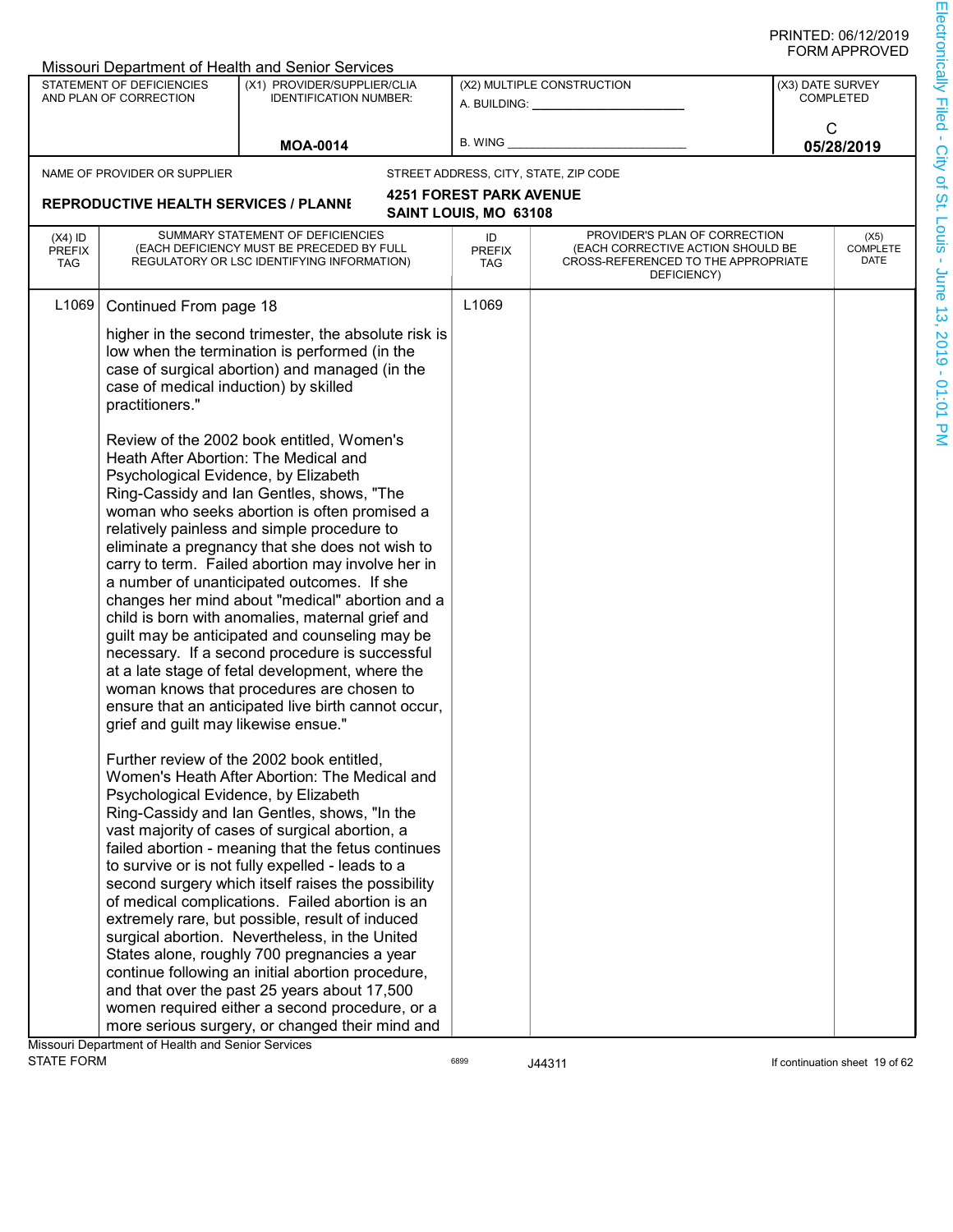|                                          |                                                     | Missouri Department of Health and Senior Services                                                                                                                                                                                                                                                                                                                                                                                                                                                                                                                                                                                                                                                                                                                                                                                                                                                                                                                                                                                                                                                                                                         |                                |                                                                                                                          |            |                                      |
|------------------------------------------|-----------------------------------------------------|-----------------------------------------------------------------------------------------------------------------------------------------------------------------------------------------------------------------------------------------------------------------------------------------------------------------------------------------------------------------------------------------------------------------------------------------------------------------------------------------------------------------------------------------------------------------------------------------------------------------------------------------------------------------------------------------------------------------------------------------------------------------------------------------------------------------------------------------------------------------------------------------------------------------------------------------------------------------------------------------------------------------------------------------------------------------------------------------------------------------------------------------------------------|--------------------------------|--------------------------------------------------------------------------------------------------------------------------|------------|--------------------------------------|
|                                          | STATEMENT OF DEFICIENCIES<br>AND PLAN OF CORRECTION | (X1) PROVIDER/SUPPLIER/CLIA<br><b>IDENTIFICATION NUMBER:</b>                                                                                                                                                                                                                                                                                                                                                                                                                                                                                                                                                                                                                                                                                                                                                                                                                                                                                                                                                                                                                                                                                              |                                | (X2) MULTIPLE CONSTRUCTION<br>A. BUILDING: _________________                                                             |            | (X3) DATE SURVEY<br><b>COMPLETED</b> |
|                                          |                                                     |                                                                                                                                                                                                                                                                                                                                                                                                                                                                                                                                                                                                                                                                                                                                                                                                                                                                                                                                                                                                                                                                                                                                                           |                                |                                                                                                                          |            | C                                    |
|                                          |                                                     | <b>MOA-0014</b>                                                                                                                                                                                                                                                                                                                                                                                                                                                                                                                                                                                                                                                                                                                                                                                                                                                                                                                                                                                                                                                                                                                                           | B. WING                        |                                                                                                                          | 05/28/2019 |                                      |
|                                          | NAME OF PROVIDER OR SUPPLIER                        |                                                                                                                                                                                                                                                                                                                                                                                                                                                                                                                                                                                                                                                                                                                                                                                                                                                                                                                                                                                                                                                                                                                                                           |                                | STREET ADDRESS, CITY, STATE, ZIP CODE                                                                                    |            |                                      |
|                                          |                                                     |                                                                                                                                                                                                                                                                                                                                                                                                                                                                                                                                                                                                                                                                                                                                                                                                                                                                                                                                                                                                                                                                                                                                                           | <b>4251 FOREST PARK AVENUE</b> |                                                                                                                          |            |                                      |
|                                          | <b>REPRODUCTIVE HEALTH SERVICES / PLANNI</b>        |                                                                                                                                                                                                                                                                                                                                                                                                                                                                                                                                                                                                                                                                                                                                                                                                                                                                                                                                                                                                                                                                                                                                                           | SAINT LOUIS, MO 63108          |                                                                                                                          |            |                                      |
| $(X4)$ ID<br><b>PREFIX</b><br><b>TAG</b> |                                                     | SUMMARY STATEMENT OF DEFICIENCIES<br>(EACH DEFICIENCY MUST BE PRECEDED BY FULL<br>REGULATORY OR LSC IDENTIFYING INFORMATION)                                                                                                                                                                                                                                                                                                                                                                                                                                                                                                                                                                                                                                                                                                                                                                                                                                                                                                                                                                                                                              | ID<br><b>PREFIX</b><br>TAG     | PROVIDER'S PLAN OF CORRECTION<br>(EACH CORRECTIVE ACTION SHOULD BE<br>CROSS-REFERENCED TO THE APPROPRIATE<br>DEFICIENCY) |            | (X5)<br>COMPLETE<br>DATE             |
| L1069                                    | Continued From page 19                              |                                                                                                                                                                                                                                                                                                                                                                                                                                                                                                                                                                                                                                                                                                                                                                                                                                                                                                                                                                                                                                                                                                                                                           | L1069                          |                                                                                                                          |            |                                      |
|                                          | continued the pregnancy to term."                   |                                                                                                                                                                                                                                                                                                                                                                                                                                                                                                                                                                                                                                                                                                                                                                                                                                                                                                                                                                                                                                                                                                                                                           |                                |                                                                                                                          |            |                                      |
|                                          | incomplete abortion.<br>work at RHS.)               | On April 3, 2019, Director of Surgical Services,<br>Staff C was interviewed regarding communication<br>with the contracted pathology lab. Staff C<br>confirmed that none of the medical records<br>contain a 24 hour notification from the pathologist<br>of anything but completed abortions. She stated<br>that all communication from the pathologist<br>comes in the form of a pathology report. She<br>stated that if something unusual were to be<br>brought to her attention, she would contact the<br>patient, if necessary. She denied that the<br>pathologist had ever, to her knowledge, made<br>contact with the facility due to a failed or<br>(Note: An interview with Staff E indicated that<br>Staff E denied ever having spoken to a<br>Pathologist at Boyce and Bynum regarding her<br>The contract between RHS and Boyce and<br>Bynum Pathology Laboratories was collected and<br>reviewed on April 3, 2019. The contract, dated<br>February 18, 2016, is signed by the former RHS<br>CEO, with delivered services effective on<br>February 5, 2016. In regard to the obligation of<br>the pathologist referenced in Section 188.047.1 |                                |                                                                                                                          |            |                                      |
|                                          |                                                     | RSMo., the document notes, "Provider will<br>comply with all state/federal laws and regulations                                                                                                                                                                                                                                                                                                                                                                                                                                                                                                                                                                                                                                                                                                                                                                                                                                                                                                                                                                                                                                                           |                                |                                                                                                                          |            |                                      |
|                                          |                                                     | governing the provision of pathology services and                                                                                                                                                                                                                                                                                                                                                                                                                                                                                                                                                                                                                                                                                                                                                                                                                                                                                                                                                                                                                                                                                                         |                                |                                                                                                                          |            |                                      |
|                                          |                                                     | the disposition of fetal remains and tissue<br>(subject to the will of the patient)". An addendum                                                                                                                                                                                                                                                                                                                                                                                                                                                                                                                                                                                                                                                                                                                                                                                                                                                                                                                                                                                                                                                         |                                |                                                                                                                          |            |                                      |
|                                          |                                                     | to the contract, dated October 20, 2017, and                                                                                                                                                                                                                                                                                                                                                                                                                                                                                                                                                                                                                                                                                                                                                                                                                                                                                                                                                                                                                                                                                                              |                                |                                                                                                                          |            |                                      |
|                                          |                                                     | signed by the lab's Director of Compliance notes,                                                                                                                                                                                                                                                                                                                                                                                                                                                                                                                                                                                                                                                                                                                                                                                                                                                                                                                                                                                                                                                                                                         |                                |                                                                                                                          |            |                                      |
|                                          |                                                     | "Boyce and Bynum Pathology Laboratories has<br>reviewed Senate Bill 5, Truly Agreed and Finally                                                                                                                                                                                                                                                                                                                                                                                                                                                                                                                                                                                                                                                                                                                                                                                                                                                                                                                                                                                                                                                           |                                |                                                                                                                          |            |                                      |
|                                          |                                                     | Passed in the 99th General Assembly 2017 and                                                                                                                                                                                                                                                                                                                                                                                                                                                                                                                                                                                                                                                                                                                                                                                                                                                                                                                                                                                                                                                                                                              |                                |                                                                                                                          |            |                                      |
|                                          |                                                     | will be implementing the necessary process                                                                                                                                                                                                                                                                                                                                                                                                                                                                                                                                                                                                                                                                                                                                                                                                                                                                                                                                                                                                                                                                                                                |                                |                                                                                                                          |            |                                      |
|                                          | Missouri Department of Health and Senior Services   |                                                                                                                                                                                                                                                                                                                                                                                                                                                                                                                                                                                                                                                                                                                                                                                                                                                                                                                                                                                                                                                                                                                                                           |                                |                                                                                                                          |            |                                      |
| <b>STATE FORM</b>                        |                                                     |                                                                                                                                                                                                                                                                                                                                                                                                                                                                                                                                                                                                                                                                                                                                                                                                                                                                                                                                                                                                                                                                                                                                                           | 6899                           | J44311                                                                                                                   |            | If continuation sheet 20 of 62       |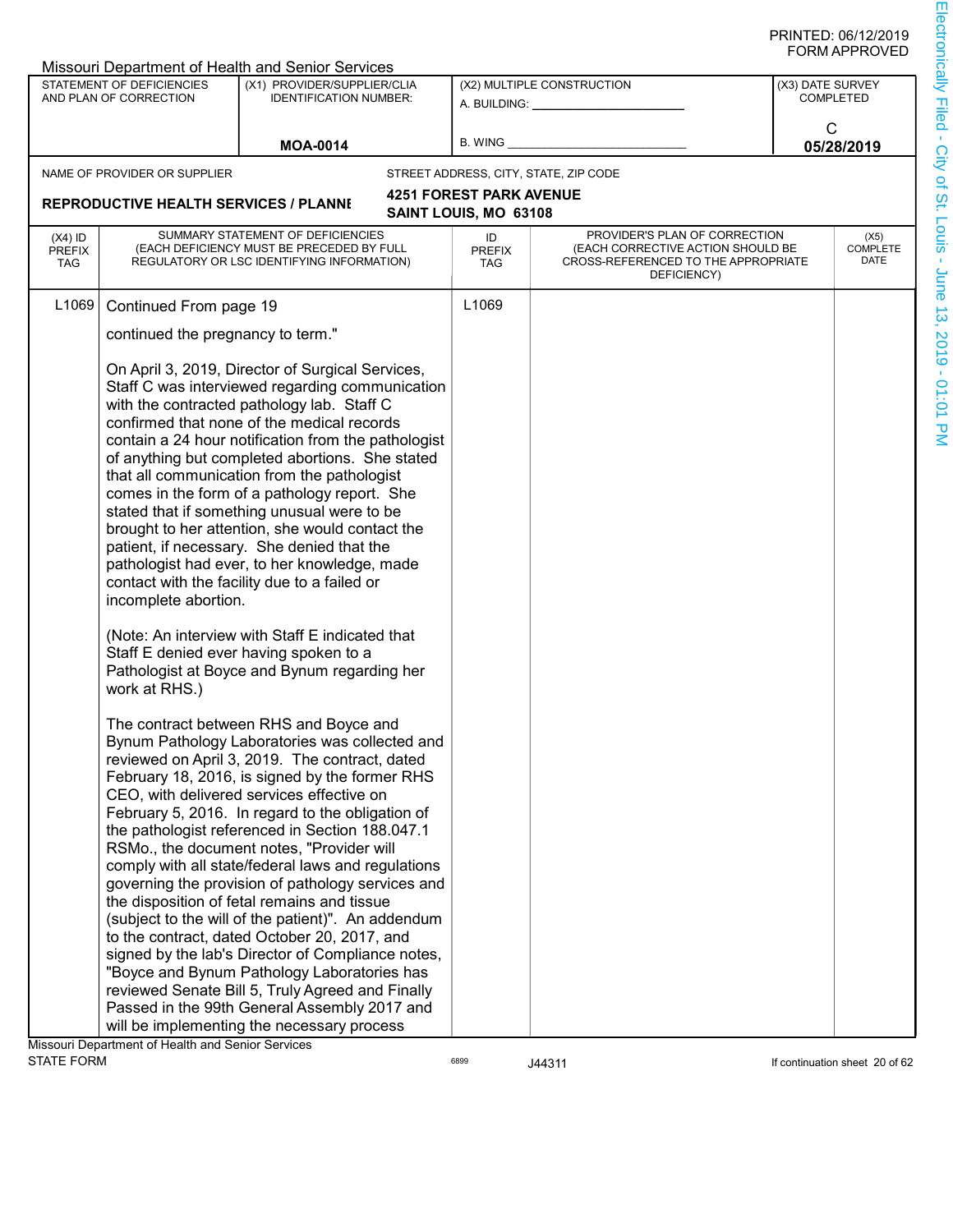|                                          |                                                      | <b>Missouri Department of Health and Senior Services</b>                                                                                                                                                                                                                                                                                                                                                                                                                                                                                                                                                                |                                   |                                                                                                                          |                                      |                                |  |
|------------------------------------------|------------------------------------------------------|-------------------------------------------------------------------------------------------------------------------------------------------------------------------------------------------------------------------------------------------------------------------------------------------------------------------------------------------------------------------------------------------------------------------------------------------------------------------------------------------------------------------------------------------------------------------------------------------------------------------------|-----------------------------------|--------------------------------------------------------------------------------------------------------------------------|--------------------------------------|--------------------------------|--|
|                                          | STATEMENT OF DEFICIENCIES<br>AND PLAN OF CORRECTION  | (X1) PROVIDER/SUPPLIER/CLIA<br><b>IDENTIFICATION NUMBER:</b>                                                                                                                                                                                                                                                                                                                                                                                                                                                                                                                                                            |                                   | (X2) MULTIPLE CONSTRUCTION<br>A. BUILDING:                                                                               | (X3) DATE SURVEY<br><b>COMPLETED</b> |                                |  |
|                                          |                                                      |                                                                                                                                                                                                                                                                                                                                                                                                                                                                                                                                                                                                                         |                                   |                                                                                                                          | C                                    |                                |  |
|                                          |                                                      | <b>MOA-0014</b>                                                                                                                                                                                                                                                                                                                                                                                                                                                                                                                                                                                                         | <b>B. WING</b>                    |                                                                                                                          |                                      | 05/28/2019                     |  |
|                                          | NAME OF PROVIDER OR SUPPLIER                         |                                                                                                                                                                                                                                                                                                                                                                                                                                                                                                                                                                                                                         |                                   | STREET ADDRESS, CITY, STATE, ZIP CODE                                                                                    |                                      |                                |  |
|                                          |                                                      |                                                                                                                                                                                                                                                                                                                                                                                                                                                                                                                                                                                                                         | <b>4251 FOREST PARK AVENUE</b>    |                                                                                                                          |                                      |                                |  |
|                                          | <b>REPRODUCTIVE HEALTH SERVICES / PLANNI</b>         |                                                                                                                                                                                                                                                                                                                                                                                                                                                                                                                                                                                                                         | SAINT LOUIS, MO 63108             |                                                                                                                          |                                      |                                |  |
| $(X4)$ ID<br><b>PREFIX</b><br><b>TAG</b> |                                                      | SUMMARY STATEMENT OF DEFICIENCIES<br>(EACH DEFICIENCY MUST BE PRECEDED BY FULL<br>REGULATORY OR LSC IDENTIFYING INFORMATION)                                                                                                                                                                                                                                                                                                                                                                                                                                                                                            | ID<br><b>PREFIX</b><br><b>TAG</b> | PROVIDER'S PLAN OF CORRECTION<br>(EACH CORRECTIVE ACTION SHOULD BE<br>CROSS-REFERENCED TO THE APPROPRIATE<br>DEFICIENCY) |                                      | (X5)<br>COMPLETE<br>DATE       |  |
| L <sub>1069</sub>                        | Continued From page 20                               |                                                                                                                                                                                                                                                                                                                                                                                                                                                                                                                                                                                                                         | L1069                             |                                                                                                                          |                                      |                                |  |
|                                          | specimen submitted."<br>conducted on April 25, 2019. | changes in order to comply with the provisions<br>identified in 188.047 below  Effective Monday<br>October 23, 2017 Boyce and Bynum will begin<br>reporting a microscopic exam on all specimens<br>received. The fee for this service will be \$30 per<br>[Note: On April 18, 2019, a referral was made to<br>the Centers for Medicare and Medicaid Services<br>(CMS) (MO0015502) in regard to CLIA<br>#26D2160160, held by Boyce and Bynum in<br>Columbia, MO. A survey of the facility was                                                                                                                            |                                   |                                                                                                                          |                                      |                                |  |
|                                          | deemed acceptable by CMS.]                           | On May 7, 2019, CMS notified Boyce and Bynum<br>and the Medical Director of the following deficient<br>practices at the Condition level: CFR 493.1250<br>Analytic Systems; CFR 493.1290 Postanalytic<br>Systems; CFR 493.1441 Laboratory Director; and<br>CFR 493.1487 Testing Personnel. A letter to the<br>facility and statement of deficiencies was sent to<br>the facility for response. Boyce and Bynum was<br>notified that they "must take steps to bring any<br>unmet Conditions into compliance immediately".<br>On June 6, 2019, Boyce and Bynum was notified<br>that their submitted plan of correction was |                                   |                                                                                                                          |                                      |                                |  |
|                                          |                                                      | Review of a "Committee Opinion" from The<br>American College of Obstetricians and<br>Gynecologists (ACOG), number 517, dated<br>February 2012 and reaffirmed in 2016, shows,<br>"Accurate communication of information about a<br>patient from one member of the heath care team<br>to another is a critical element of patient care and<br>safety; it is also one of the least studied and<br>taught elements of daily patient care. One of the<br>leading causes of medical errors is a breakdown<br>of communication. This breakdown may occur<br>between clinicians at any level of the healthcare                  |                                   |                                                                                                                          |                                      |                                |  |
| <b>STATE FORM</b>                        | Missouri Department of Health and Senior Services    |                                                                                                                                                                                                                                                                                                                                                                                                                                                                                                                                                                                                                         | 6899                              | J44311                                                                                                                   |                                      | If continuation sheet 21 of 62 |  |
|                                          |                                                      |                                                                                                                                                                                                                                                                                                                                                                                                                                                                                                                                                                                                                         |                                   |                                                                                                                          |                                      |                                |  |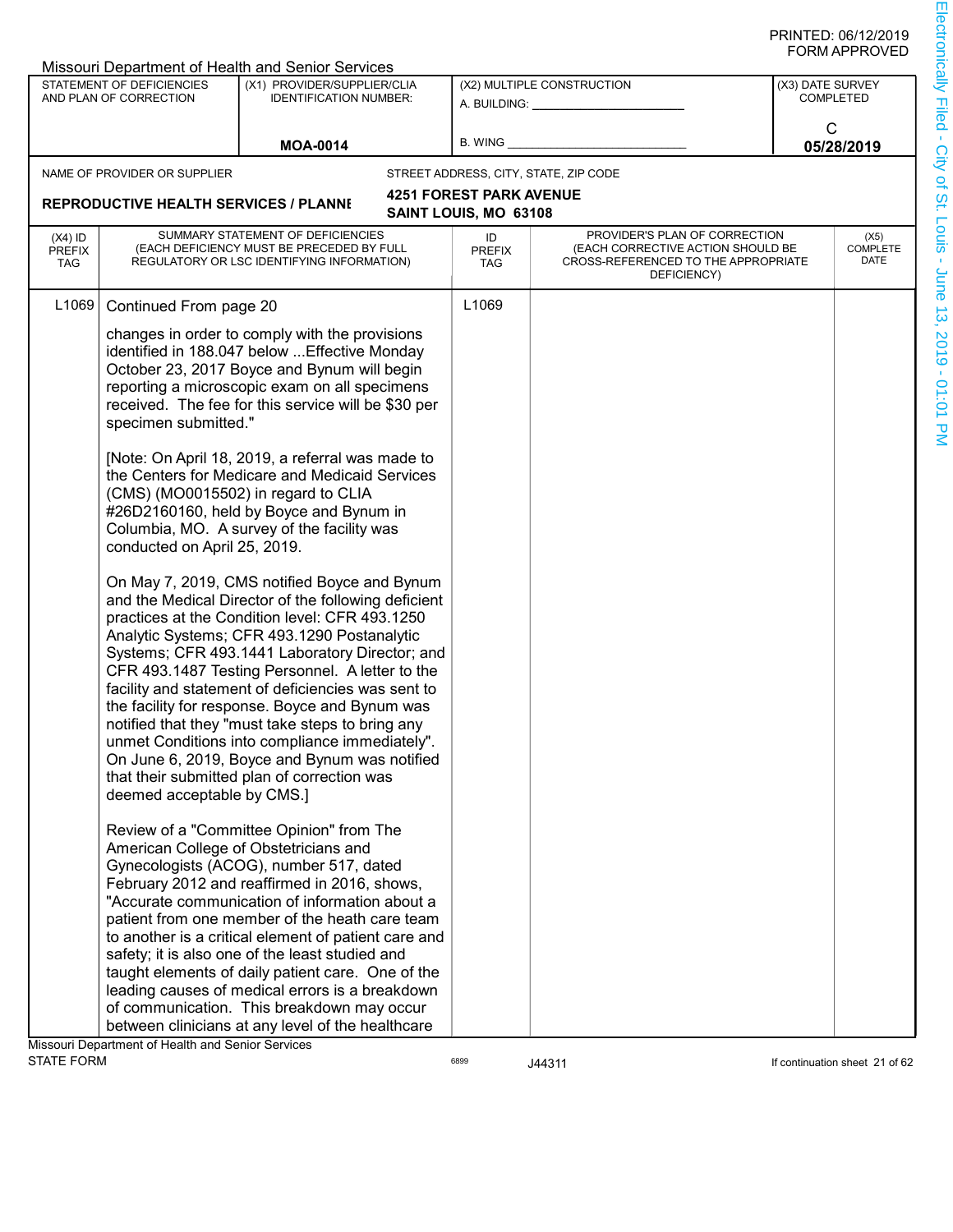|                                          |                                                                                  | <b>Missouri Department of Health and Senior Services</b>                                                                                                                                                                                                                                                                                                                                                                                                                                                                                                                                                                                                                                                                                                                                                                                                                          |                                   |                                                                                                                          |                  |                                |  |
|------------------------------------------|----------------------------------------------------------------------------------|-----------------------------------------------------------------------------------------------------------------------------------------------------------------------------------------------------------------------------------------------------------------------------------------------------------------------------------------------------------------------------------------------------------------------------------------------------------------------------------------------------------------------------------------------------------------------------------------------------------------------------------------------------------------------------------------------------------------------------------------------------------------------------------------------------------------------------------------------------------------------------------|-----------------------------------|--------------------------------------------------------------------------------------------------------------------------|------------------|--------------------------------|--|
|                                          | STATEMENT OF DEFICIENCIES<br>AND PLAN OF CORRECTION                              | (X1) PROVIDER/SUPPLIER/CLIA<br><b>IDENTIFICATION NUMBER:</b>                                                                                                                                                                                                                                                                                                                                                                                                                                                                                                                                                                                                                                                                                                                                                                                                                      |                                   | (X2) MULTIPLE CONSTRUCTION                                                                                               | (X3) DATE SURVEY | <b>COMPLETED</b>               |  |
|                                          |                                                                                  |                                                                                                                                                                                                                                                                                                                                                                                                                                                                                                                                                                                                                                                                                                                                                                                                                                                                                   |                                   | A. BUILDING: ________________                                                                                            |                  |                                |  |
|                                          |                                                                                  | <b>MOA-0014</b>                                                                                                                                                                                                                                                                                                                                                                                                                                                                                                                                                                                                                                                                                                                                                                                                                                                                   | <b>B. WING</b>                    |                                                                                                                          |                  | C<br>05/28/2019                |  |
|                                          |                                                                                  |                                                                                                                                                                                                                                                                                                                                                                                                                                                                                                                                                                                                                                                                                                                                                                                                                                                                                   |                                   |                                                                                                                          |                  |                                |  |
|                                          | NAME OF PROVIDER OR SUPPLIER                                                     |                                                                                                                                                                                                                                                                                                                                                                                                                                                                                                                                                                                                                                                                                                                                                                                                                                                                                   | <b>4251 FOREST PARK AVENUE</b>    | STREET ADDRESS, CITY, STATE, ZIP CODE                                                                                    |                  |                                |  |
|                                          | <b>REPRODUCTIVE HEALTH SERVICES / PLANNI</b>                                     |                                                                                                                                                                                                                                                                                                                                                                                                                                                                                                                                                                                                                                                                                                                                                                                                                                                                                   | SAINT LOUIS, MO 63108             |                                                                                                                          |                  |                                |  |
| $(X4)$ ID<br><b>PREFIX</b><br><b>TAG</b> |                                                                                  | SUMMARY STATEMENT OF DEFICIENCIES<br>(EACH DEFICIENCY MUST BE PRECEDED BY FULL<br>REGULATORY OR LSC IDENTIFYING INFORMATION)                                                                                                                                                                                                                                                                                                                                                                                                                                                                                                                                                                                                                                                                                                                                                      | ID<br><b>PREFIX</b><br><b>TAG</b> | PROVIDER'S PLAN OF CORRECTION<br>(EACH CORRECTIVE ACTION SHOULD BE<br>CROSS-REFERENCED TO THE APPROPRIATE<br>DEFICIENCY) |                  | (X5)<br>COMPLETE<br>DATE       |  |
|                                          | era of collaborative care, effective<br>environment."<br>phone within 24 hours." | system. Communication failures also have been<br>found to be a leading cause of preventable error<br>in studies of closed malpractice claims. In the<br>clinician-to-clinician communication is important<br>to facilitate continuity of care, eliminate<br>preventable errors, and provide a safe patient<br>Review of RHS policy 1.1.17, entitled, "Post<br>Procedure Management" I.A, states, "Tissue<br>evaluation is considered to be complete if all of<br>the following occur: 2. In pregnancies of 10 to 13<br>weeks gestation, fetal parts are positively<br>identified. 3. In pregnancies greater than or equal<br>to 13 weeks gestation, all fetal parts must be<br>accounted for, i.e., calvarium, spine, and four<br>extremities." I.D.3., states, "Pathology<br>examinations that yield unexpected results will be<br>reported to an abortion provider clinician by |                                   |                                                                                                                          |                  |                                |  |
|                                          |                                                                                  | Review of RHS policy 1.1.17 entitled, "Post<br>Procedure Management" I.E, states, "Confirming<br>Complete Abortion in Special Circumstances - in<br>cases of known multiple gestation or known<br>uterine anomalies less than or equal to 10 weeks<br>gestation, must confirm complete abortion by: 1.<br>Identification of 2 or more separate embryos or<br>fetal parts or 2. Use of intra or post-operative<br>ultrasound or 3. Follow-up visit involving<br>ultrasound or hCG to confirm complete abortion."<br>In regard to the failure of RHS to contact Boyce<br>and Bynum upon discovery of a failed abortion on<br>June 29, 2018, some physicians who provided<br>the care documented within the medical records<br>reviewed have refused to submit to interviews.<br>3. Review of the medical record for Patient #3                                                      |                                   |                                                                                                                          |                  |                                |  |
| <b>STATE FORM</b>                        | Missouri Department of Health and Senior Services                                |                                                                                                                                                                                                                                                                                                                                                                                                                                                                                                                                                                                                                                                                                                                                                                                                                                                                                   | 6899                              | J44311                                                                                                                   |                  | If continuation sheet 22 of 62 |  |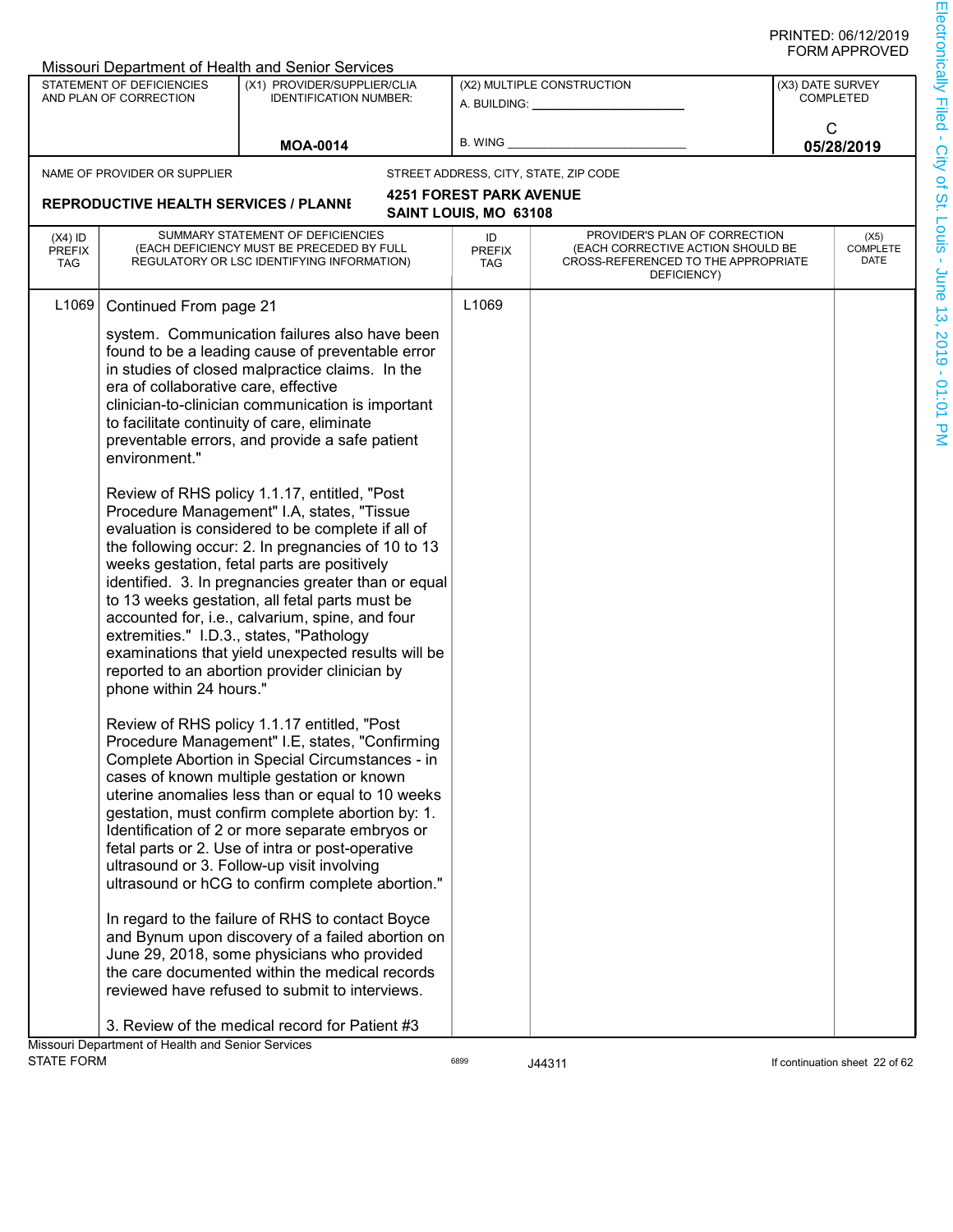|                                          |                                                                                                                                      | <b>Missouri Department of Health and Senior Services</b>                                                                                                                                                                                                                                                                                                                                                                                                                                                                                                                                                                                                                                                                                                                                                                                                                                                                                                                                                                                                                                                                                                                                                                                                                                                                                                                         |                                   |                                                                                                                          |                  |                                |  |
|------------------------------------------|--------------------------------------------------------------------------------------------------------------------------------------|----------------------------------------------------------------------------------------------------------------------------------------------------------------------------------------------------------------------------------------------------------------------------------------------------------------------------------------------------------------------------------------------------------------------------------------------------------------------------------------------------------------------------------------------------------------------------------------------------------------------------------------------------------------------------------------------------------------------------------------------------------------------------------------------------------------------------------------------------------------------------------------------------------------------------------------------------------------------------------------------------------------------------------------------------------------------------------------------------------------------------------------------------------------------------------------------------------------------------------------------------------------------------------------------------------------------------------------------------------------------------------|-----------------------------------|--------------------------------------------------------------------------------------------------------------------------|------------------|--------------------------------|--|
|                                          | STATEMENT OF DEFICIENCIES<br>AND PLAN OF CORRECTION                                                                                  | (X1) PROVIDER/SUPPLIER/CLIA<br><b>IDENTIFICATION NUMBER:</b>                                                                                                                                                                                                                                                                                                                                                                                                                                                                                                                                                                                                                                                                                                                                                                                                                                                                                                                                                                                                                                                                                                                                                                                                                                                                                                                     |                                   | (X2) MULTIPLE CONSTRUCTION<br>A. BUILDING: ________________                                                              | (X3) DATE SURVEY | <b>COMPLETED</b>               |  |
|                                          |                                                                                                                                      |                                                                                                                                                                                                                                                                                                                                                                                                                                                                                                                                                                                                                                                                                                                                                                                                                                                                                                                                                                                                                                                                                                                                                                                                                                                                                                                                                                                  |                                   |                                                                                                                          |                  |                                |  |
|                                          |                                                                                                                                      | <b>MOA-0014</b>                                                                                                                                                                                                                                                                                                                                                                                                                                                                                                                                                                                                                                                                                                                                                                                                                                                                                                                                                                                                                                                                                                                                                                                                                                                                                                                                                                  | <b>B. WING</b>                    |                                                                                                                          |                  | C<br>05/28/2019                |  |
|                                          | NAME OF PROVIDER OR SUPPLIER                                                                                                         |                                                                                                                                                                                                                                                                                                                                                                                                                                                                                                                                                                                                                                                                                                                                                                                                                                                                                                                                                                                                                                                                                                                                                                                                                                                                                                                                                                                  |                                   | STREET ADDRESS, CITY, STATE, ZIP CODE                                                                                    |                  |                                |  |
|                                          | <b>REPRODUCTIVE HEALTH SERVICES / PLANNI</b>                                                                                         |                                                                                                                                                                                                                                                                                                                                                                                                                                                                                                                                                                                                                                                                                                                                                                                                                                                                                                                                                                                                                                                                                                                                                                                                                                                                                                                                                                                  | <b>4251 FOREST PARK AVENUE</b>    |                                                                                                                          |                  |                                |  |
|                                          |                                                                                                                                      |                                                                                                                                                                                                                                                                                                                                                                                                                                                                                                                                                                                                                                                                                                                                                                                                                                                                                                                                                                                                                                                                                                                                                                                                                                                                                                                                                                                  | SAINT LOUIS, MO 63108             |                                                                                                                          |                  |                                |  |
| $(X4)$ ID<br><b>PREFIX</b><br><b>TAG</b> |                                                                                                                                      | SUMMARY STATEMENT OF DEFICIENCIES<br>(EACH DEFICIENCY MUST BE PRECEDED BY FULL<br>REGULATORY OR LSC IDENTIFYING INFORMATION)                                                                                                                                                                                                                                                                                                                                                                                                                                                                                                                                                                                                                                                                                                                                                                                                                                                                                                                                                                                                                                                                                                                                                                                                                                                     | ID<br><b>PREFIX</b><br><b>TAG</b> | PROVIDER'S PLAN OF CORRECTION<br>(EACH CORRECTIVE ACTION SHOULD BE<br>CROSS-REFERENCED TO THE APPROPRIATE<br>DEFICIENCY) |                  | (X5)<br>COMPLETE<br>DATE       |  |
| L <sub>1069</sub>                        | Continued From page 22<br>"is prepared for the abortion".<br>abortion on July 25, 2018. A physical<br>was sent to the pathology lab. | showed she presented to RHS on July 19, 2018,<br>to provide informed consent for a surgical<br>abortion. The informed consent document is<br>present in the file and is signed by the patient and<br>Staff E. The document is dated July 19, 2018. A<br>transabdominal ultrasound was performed on the<br>patient and gestational age was determined to be<br>6 weeks and 0 days. According to the record,<br>Patient #3 demonstrated an understanding and<br>Patient #3 presented to RHS for a surgical<br>examination is documented in the record as<br>conducted by physician fellow, Staff A. Staff A<br>documented the uterine orientation as "Ant" and<br>the uterine size as "6-8 weeks". The procedure<br>was performed under moderate sedation at 2:48<br>p.m., by Staff A. The abortion was not performed<br>under ultrasound. The patient's cervix was<br>dilated to 19 and a 6mm cannula was used for<br>the aspiration. The physician notes that<br>"procedure completed without difficulty" and<br>"without complication" at the gestational age of<br>"7Weeks 0 days based on LMP". The document<br>indicates that a gross examination of tissue was<br>completed by the physician with visible villi and<br>membrane/sac. The note indicates the tissue<br>An untitled document, referenced to patient #3,<br>generated by Staff E, dated July 25, 2018, at 8:40 | L1069                             |                                                                                                                          |                  |                                |  |
|                                          | and follow up plan(s)."                                                                                                              | a.m., states, "Supervising provider review for<br>encounter on 07/25/2018 8:40 AM I was present<br>for the procedure and agree with the treatment<br>The record includes a pathology requisition sent<br>to Boyce and Bynum with the sample collected                                                                                                                                                                                                                                                                                                                                                                                                                                                                                                                                                                                                                                                                                                                                                                                                                                                                                                                                                                                                                                                                                                                            |                                   |                                                                                                                          |                  |                                |  |
|                                          |                                                                                                                                      | from Patient #3. The document identifies Staff E                                                                                                                                                                                                                                                                                                                                                                                                                                                                                                                                                                                                                                                                                                                                                                                                                                                                                                                                                                                                                                                                                                                                                                                                                                                                                                                                 |                                   |                                                                                                                          |                  |                                |  |
| <b>STATE FORM</b>                        | Missouri Department of Health and Senior Services                                                                                    |                                                                                                                                                                                                                                                                                                                                                                                                                                                                                                                                                                                                                                                                                                                                                                                                                                                                                                                                                                                                                                                                                                                                                                                                                                                                                                                                                                                  | 6899                              | J44311                                                                                                                   |                  | If continuation sheet 23 of 62 |  |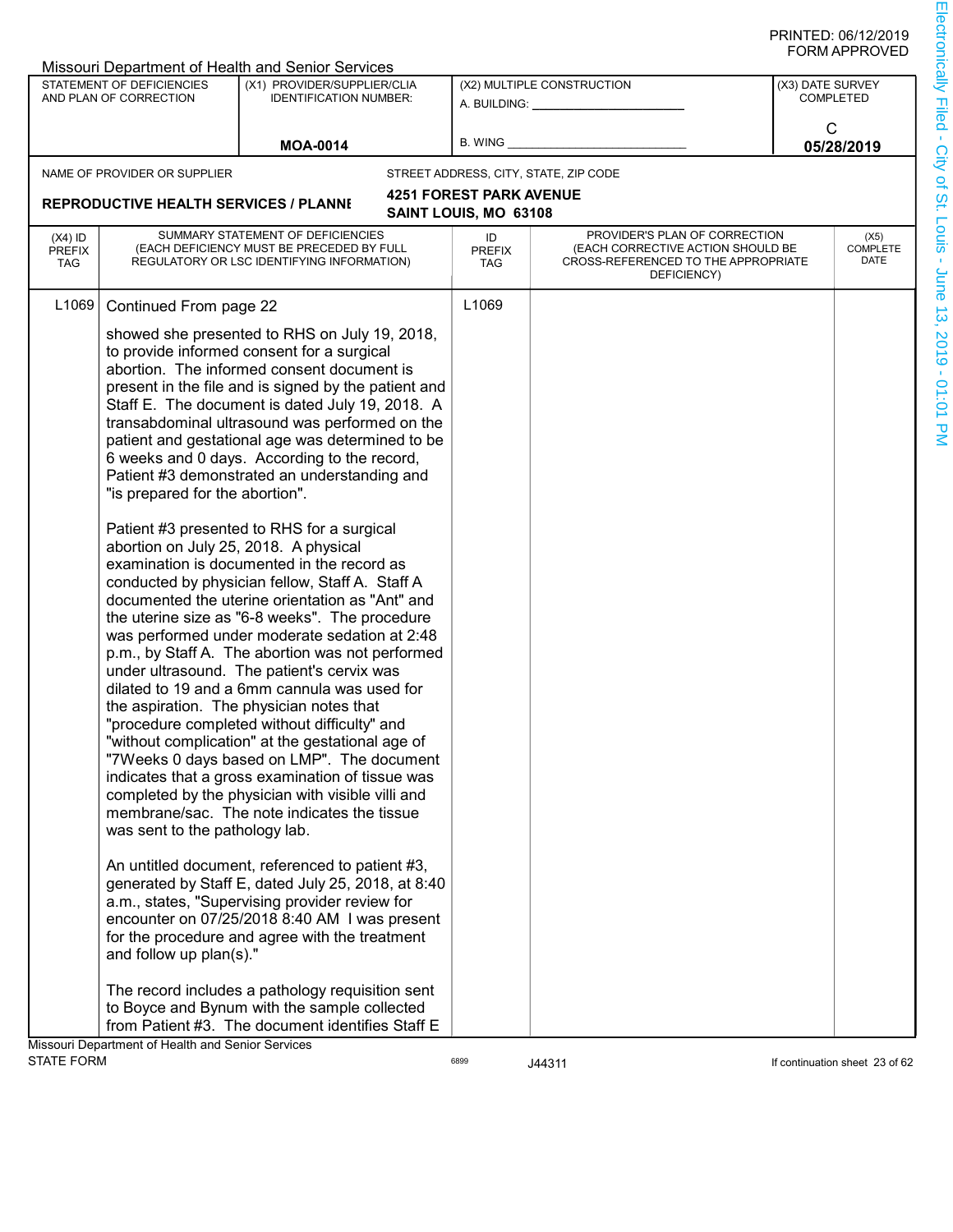|                                          |                                                                          | Missouri Department of Health and Senior Services                                                                                                                                                                                                                                                                                                                                                                                                                                                                                                                                                                                                                                                                                                                                                                                                                                                                                                                                                                                                                                                                                                                                                                                                                                                                                                                                                                                                                                                                                                                                                                                                                                                          |                                                         |                                                                                                                          |                  |                                |  |
|------------------------------------------|--------------------------------------------------------------------------|------------------------------------------------------------------------------------------------------------------------------------------------------------------------------------------------------------------------------------------------------------------------------------------------------------------------------------------------------------------------------------------------------------------------------------------------------------------------------------------------------------------------------------------------------------------------------------------------------------------------------------------------------------------------------------------------------------------------------------------------------------------------------------------------------------------------------------------------------------------------------------------------------------------------------------------------------------------------------------------------------------------------------------------------------------------------------------------------------------------------------------------------------------------------------------------------------------------------------------------------------------------------------------------------------------------------------------------------------------------------------------------------------------------------------------------------------------------------------------------------------------------------------------------------------------------------------------------------------------------------------------------------------------------------------------------------------------|---------------------------------------------------------|--------------------------------------------------------------------------------------------------------------------------|------------------|--------------------------------|--|
|                                          | STATEMENT OF DEFICIENCIES<br>AND PLAN OF CORRECTION                      | (X1) PROVIDER/SUPPLIER/CLIA<br><b>IDENTIFICATION NUMBER:</b>                                                                                                                                                                                                                                                                                                                                                                                                                                                                                                                                                                                                                                                                                                                                                                                                                                                                                                                                                                                                                                                                                                                                                                                                                                                                                                                                                                                                                                                                                                                                                                                                                                               | A. BUILDING: <b>William</b>                             | (X2) MULTIPLE CONSTRUCTION                                                                                               | (X3) DATE SURVEY | <b>COMPLETED</b>               |  |
|                                          |                                                                          | <b>MOA-0014</b>                                                                                                                                                                                                                                                                                                                                                                                                                                                                                                                                                                                                                                                                                                                                                                                                                                                                                                                                                                                                                                                                                                                                                                                                                                                                                                                                                                                                                                                                                                                                                                                                                                                                                            | <b>B. WING</b>                                          |                                                                                                                          |                  | C<br>05/28/2019                |  |
|                                          |                                                                          |                                                                                                                                                                                                                                                                                                                                                                                                                                                                                                                                                                                                                                                                                                                                                                                                                                                                                                                                                                                                                                                                                                                                                                                                                                                                                                                                                                                                                                                                                                                                                                                                                                                                                                            |                                                         |                                                                                                                          |                  |                                |  |
|                                          | NAME OF PROVIDER OR SUPPLIER                                             |                                                                                                                                                                                                                                                                                                                                                                                                                                                                                                                                                                                                                                                                                                                                                                                                                                                                                                                                                                                                                                                                                                                                                                                                                                                                                                                                                                                                                                                                                                                                                                                                                                                                                                            |                                                         | STREET ADDRESS, CITY, STATE, ZIP CODE                                                                                    |                  |                                |  |
|                                          | <b>REPRODUCTIVE HEALTH SERVICES / PLANNI</b>                             |                                                                                                                                                                                                                                                                                                                                                                                                                                                                                                                                                                                                                                                                                                                                                                                                                                                                                                                                                                                                                                                                                                                                                                                                                                                                                                                                                                                                                                                                                                                                                                                                                                                                                                            | <b>4251 FOREST PARK AVENUE</b><br>SAINT LOUIS, MO 63108 |                                                                                                                          |                  |                                |  |
| $(X4)$ ID<br><b>PREFIX</b><br><b>TAG</b> |                                                                          | SUMMARY STATEMENT OF DEFICIENCIES<br>(EACH DEFICIENCY MUST BE PRECEDED BY FULL<br>REGULATORY OR LSC IDENTIFYING INFORMATION)                                                                                                                                                                                                                                                                                                                                                                                                                                                                                                                                                                                                                                                                                                                                                                                                                                                                                                                                                                                                                                                                                                                                                                                                                                                                                                                                                                                                                                                                                                                                                                               | ID<br><b>PREFIX</b><br><b>TAG</b>                       | PROVIDER'S PLAN OF CORRECTION<br>(EACH CORRECTIVE ACTION SHOULD BE<br>CROSS-REFERENCED TO THE APPROPRIATE<br>DEFICIENCY) |                  | (X5)<br>COMPLETE<br>DATE       |  |
| L <sub>1069</sub>                        | Continued From page 23<br>sample as "6 weeks 6 days".<br>understanding." | as the ordering physician and identifies the<br>sample collection time and date as July 25, 2018<br>at 8:40 a.m. The requisition orders are for<br>"induced gross/micro - dispose" and identifies the<br>The record includes a pathology report, dated<br>July 27, 2018, read and electronically released by<br>the Medical Director at Boyce and Bynum<br>Pathology Laboratories. The gross examination<br>of the sample, as noted on the report, states,<br>"Immature chorionic villi confirming products of<br>conception consistent with 6-7 weeks gestational<br>age. No evidence of villitis, chorioamnionitis, or<br>atypical trophoblastic proliferation. The specimen<br>is received in formalin and consists of tan-pink<br>soft tissue fragments measuring 5.0 x 5.0 x 0.5<br>cm in aggregate. Chorionic villi are identified; no<br>embryonic tissue is recognizable. Representative<br>sections are submitted in one block." The<br>microscopic evaluation indicated, "The section<br>demonstrates immature chorionic villi, placental<br>membrane and decidua. 6 weeks 6 days".<br>The record indicates Patient #3 contacted RHS<br>on August 24, 2018 at 1:35 p.m., and spoke to<br>RHS staff. The record documents the patient<br>contact as follows, "Received call from Call<br>Center spoke w/pt who states she just left her Drs<br>ofc & the Dr states she is 12 weeks pg. ReVac<br>procedure scheduled for Tues 08/28/18. Pre op<br>instructions reviewed w/ pt who voiced<br>Patient #3 presented to RHS on August 28, 2018,<br>for an abortion. Staff E performed a physical<br>examination on Patient #3 and determined the<br>uterine orientation to be "Ant" and a uterine size | L1069                                                   |                                                                                                                          |                  |                                |  |
|                                          |                                                                          | of "12-13 weeks". The procedure was performed                                                                                                                                                                                                                                                                                                                                                                                                                                                                                                                                                                                                                                                                                                                                                                                                                                                                                                                                                                                                                                                                                                                                                                                                                                                                                                                                                                                                                                                                                                                                                                                                                                                              |                                                         |                                                                                                                          |                  |                                |  |
|                                          | Missouri Department of Health and Senior Services                        | under moderate sedation at 10:42 a.m., by Staff                                                                                                                                                                                                                                                                                                                                                                                                                                                                                                                                                                                                                                                                                                                                                                                                                                                                                                                                                                                                                                                                                                                                                                                                                                                                                                                                                                                                                                                                                                                                                                                                                                                            |                                                         |                                                                                                                          |                  |                                |  |
| <b>STATE FORM</b>                        |                                                                          |                                                                                                                                                                                                                                                                                                                                                                                                                                                                                                                                                                                                                                                                                                                                                                                                                                                                                                                                                                                                                                                                                                                                                                                                                                                                                                                                                                                                                                                                                                                                                                                                                                                                                                            | 6899                                                    | J44311                                                                                                                   |                  | If continuation sheet 24 of 62 |  |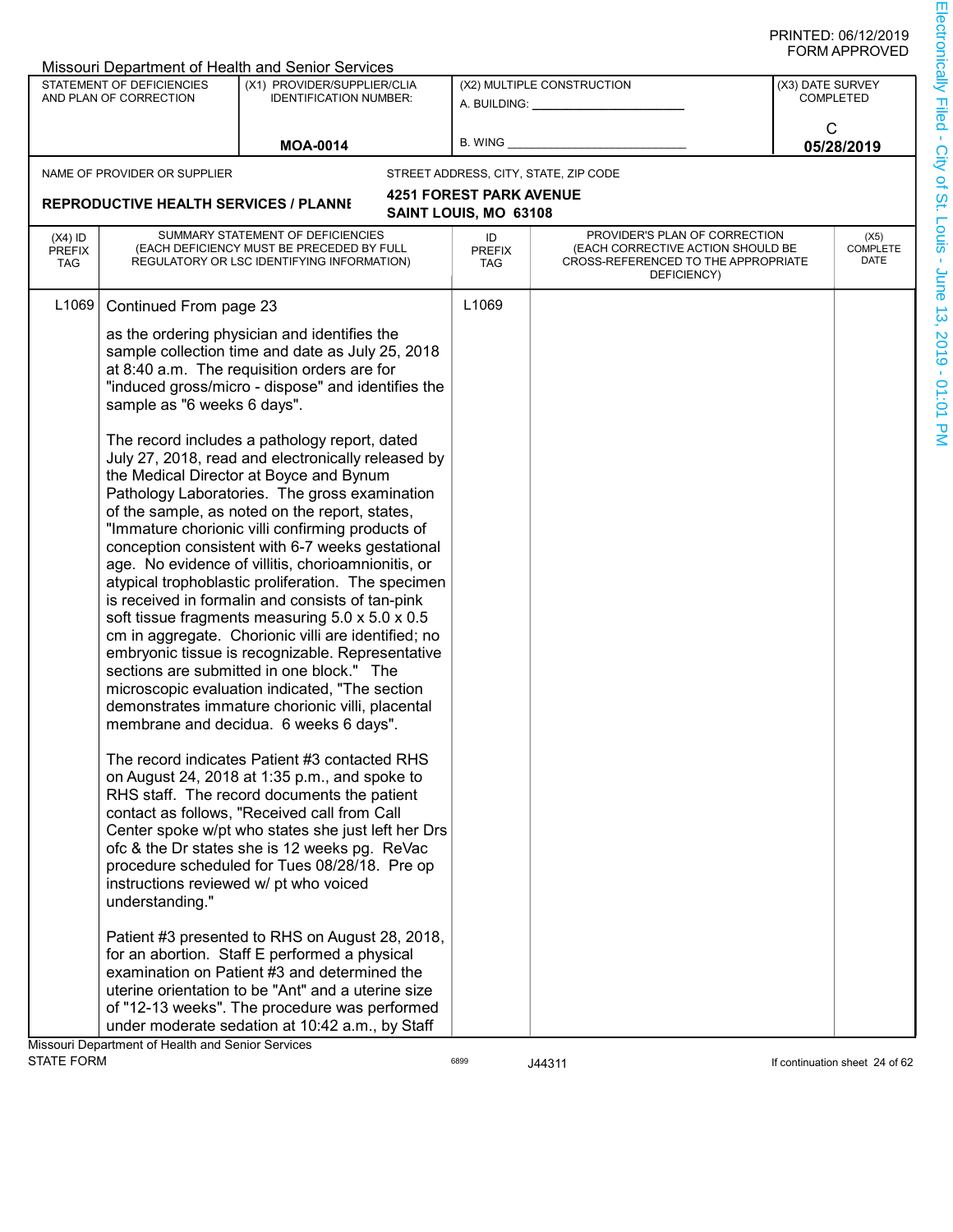|                                          |                                                                                     | Missouri Department of Health and Senior Services                                                                                                                                                                                                                                                                                                                                                                                                                                                                                                                                                                                                                                                                                                                                                                                                                                                                                                                                                                                                                                                                                                                                                                                                                                                                                                                                                                                                                                                                                                                                                                                                                                                                                                                             |                                   |                                                                                                                          |                  |                                |
|------------------------------------------|-------------------------------------------------------------------------------------|-------------------------------------------------------------------------------------------------------------------------------------------------------------------------------------------------------------------------------------------------------------------------------------------------------------------------------------------------------------------------------------------------------------------------------------------------------------------------------------------------------------------------------------------------------------------------------------------------------------------------------------------------------------------------------------------------------------------------------------------------------------------------------------------------------------------------------------------------------------------------------------------------------------------------------------------------------------------------------------------------------------------------------------------------------------------------------------------------------------------------------------------------------------------------------------------------------------------------------------------------------------------------------------------------------------------------------------------------------------------------------------------------------------------------------------------------------------------------------------------------------------------------------------------------------------------------------------------------------------------------------------------------------------------------------------------------------------------------------------------------------------------------------|-----------------------------------|--------------------------------------------------------------------------------------------------------------------------|------------------|--------------------------------|
|                                          | STATEMENT OF DEFICIENCIES<br>AND PLAN OF CORRECTION                                 | (X1) PROVIDER/SUPPLIER/CLIA<br><b>IDENTIFICATION NUMBER:</b>                                                                                                                                                                                                                                                                                                                                                                                                                                                                                                                                                                                                                                                                                                                                                                                                                                                                                                                                                                                                                                                                                                                                                                                                                                                                                                                                                                                                                                                                                                                                                                                                                                                                                                                  |                                   | (X2) MULTIPLE CONSTRUCTION<br>A. BUILDING: ____________                                                                  | (X3) DATE SURVEY | <b>COMPLETED</b>               |
|                                          |                                                                                     | <b>MOA-0014</b>                                                                                                                                                                                                                                                                                                                                                                                                                                                                                                                                                                                                                                                                                                                                                                                                                                                                                                                                                                                                                                                                                                                                                                                                                                                                                                                                                                                                                                                                                                                                                                                                                                                                                                                                                               | <b>B. WING</b>                    |                                                                                                                          | C<br>05/28/2019  |                                |
|                                          | NAME OF PROVIDER OR SUPPLIER                                                        |                                                                                                                                                                                                                                                                                                                                                                                                                                                                                                                                                                                                                                                                                                                                                                                                                                                                                                                                                                                                                                                                                                                                                                                                                                                                                                                                                                                                                                                                                                                                                                                                                                                                                                                                                                               |                                   | STREET ADDRESS, CITY, STATE, ZIP CODE                                                                                    |                  |                                |
|                                          |                                                                                     |                                                                                                                                                                                                                                                                                                                                                                                                                                                                                                                                                                                                                                                                                                                                                                                                                                                                                                                                                                                                                                                                                                                                                                                                                                                                                                                                                                                                                                                                                                                                                                                                                                                                                                                                                                               | <b>4251 FOREST PARK AVENUE</b>    |                                                                                                                          |                  |                                |
|                                          | <b>REPRODUCTIVE HEALTH SERVICES / PLANNI</b>                                        |                                                                                                                                                                                                                                                                                                                                                                                                                                                                                                                                                                                                                                                                                                                                                                                                                                                                                                                                                                                                                                                                                                                                                                                                                                                                                                                                                                                                                                                                                                                                                                                                                                                                                                                                                                               | SAINT LOUIS, MO 63108             |                                                                                                                          |                  |                                |
| $(X4)$ ID<br><b>PREFIX</b><br><b>TAG</b> |                                                                                     | SUMMARY STATEMENT OF DEFICIENCIES<br>(EACH DEFICIENCY MUST BE PRECEDED BY FULL<br>REGULATORY OR LSC IDENTIFYING INFORMATION)                                                                                                                                                                                                                                                                                                                                                                                                                                                                                                                                                                                                                                                                                                                                                                                                                                                                                                                                                                                                                                                                                                                                                                                                                                                                                                                                                                                                                                                                                                                                                                                                                                                  | ID<br><b>PREFIX</b><br><b>TAG</b> | PROVIDER'S PLAN OF CORRECTION<br>(EACH CORRECTIVE ACTION SHOULD BE<br>CROSS-REFERENCED TO THE APPROPRIATE<br>DEFICIENCY) |                  | (X5)<br>COMPLETE<br>DATE       |
| L <sub>1069</sub>                        | Continued From page 24<br>Patient #3 was dated July 19, 2018.<br>signed by Staff E. | E. The abortion was not performed under<br>ultrasound. The patient's cervix was dilated to 31<br>and a 10mm cannula was used for the aspiration.<br>The physician notes that "procedure completed<br>without difficulty" and "without complication" at the<br>gestational age of "11 Weeks 6 days based on<br>LMP". The document indicates that a gross<br>examination of tissue was completed by the<br>physician with "all" fetal parts seen and<br>"consistent with documented gestational age".<br>The note indicates the tissue was sent to the<br>pathology lab. Examination of the record showed<br>the only informed consent document on file for<br>Staff E completed a complication report, dated<br>August 28, 2018, for the surgical abortion<br>attempted by physician fellow, Staff A on Patient<br>#3 on July 25, 2018. The report indicates the<br>reason for the complication was "Failed<br>abortion/pregnancy undisturbed" The document is<br>The record includes another pathology requisition<br>sent to Boyce and Bynum with the sample<br>collected from Patient#3. The document<br>identifies Staff E as the ordering physician and<br>identifies the sample collection time and date as<br>August 28, 2018, at 8:35 a.m. The requisition<br>orders are for "G/M/D-REASP" and identifies the<br>sample as "gestational age 10 weeks".<br>The record includes another pathology report,<br>dated August 31, 2018, read and electronically<br>released by the Medical Director at Boyce and<br>Bynum Pathology Laboratories. The gross<br>examination of the sample, as noted on the<br>report, states, "Immature chorionic villi confirming<br>products of conception consistent with 10 weeks<br>gestational age. No evidence of villitis or atypical | L1069                             |                                                                                                                          |                  |                                |
|                                          | Missouri Department of Health and Senior Services                                   |                                                                                                                                                                                                                                                                                                                                                                                                                                                                                                                                                                                                                                                                                                                                                                                                                                                                                                                                                                                                                                                                                                                                                                                                                                                                                                                                                                                                                                                                                                                                                                                                                                                                                                                                                                               |                                   |                                                                                                                          |                  |                                |
| <b>STATE FORM</b>                        |                                                                                     |                                                                                                                                                                                                                                                                                                                                                                                                                                                                                                                                                                                                                                                                                                                                                                                                                                                                                                                                                                                                                                                                                                                                                                                                                                                                                                                                                                                                                                                                                                                                                                                                                                                                                                                                                                               | 6899                              | J44311                                                                                                                   |                  | If continuation sheet 25 of 62 |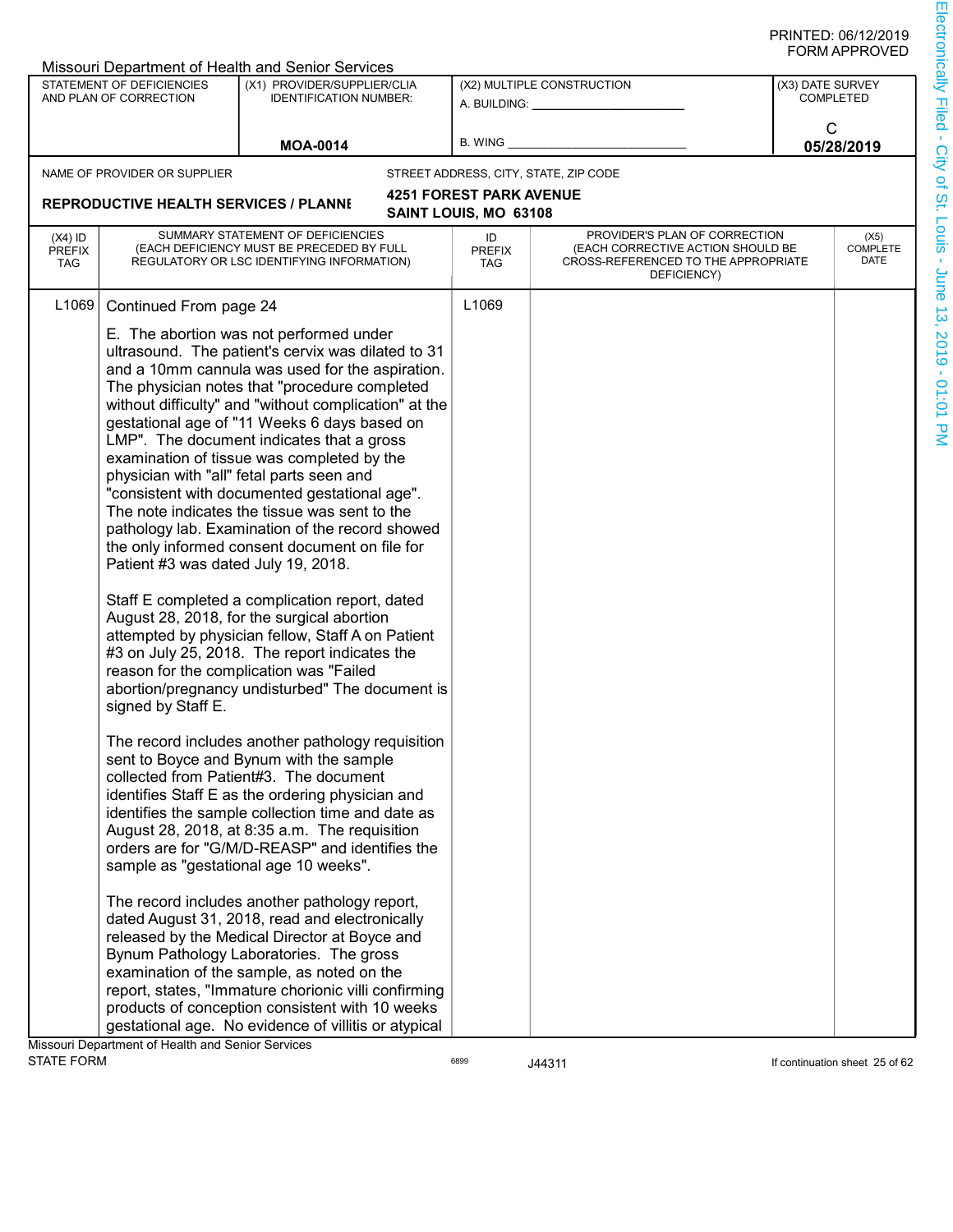|                                   |                                                                                     | Missouri Department of Health and Senior Services                                                                                                                                                                                                                                                                                                                                                                                                                                                                                                                                                                                                                                                                                                                                                                                                                                                                                                                                                                                                                                                                                                                                                                                                                                                                                                                                                                                                                                                                                                                                                                                                                                          |                                   |                                                                                                                          |   |                                      |  |
|-----------------------------------|-------------------------------------------------------------------------------------|--------------------------------------------------------------------------------------------------------------------------------------------------------------------------------------------------------------------------------------------------------------------------------------------------------------------------------------------------------------------------------------------------------------------------------------------------------------------------------------------------------------------------------------------------------------------------------------------------------------------------------------------------------------------------------------------------------------------------------------------------------------------------------------------------------------------------------------------------------------------------------------------------------------------------------------------------------------------------------------------------------------------------------------------------------------------------------------------------------------------------------------------------------------------------------------------------------------------------------------------------------------------------------------------------------------------------------------------------------------------------------------------------------------------------------------------------------------------------------------------------------------------------------------------------------------------------------------------------------------------------------------------------------------------------------------------|-----------------------------------|--------------------------------------------------------------------------------------------------------------------------|---|--------------------------------------|--|
|                                   | STATEMENT OF DEFICIENCIES<br>AND PLAN OF CORRECTION                                 | (X1) PROVIDER/SUPPLIER/CLIA<br><b>IDENTIFICATION NUMBER:</b>                                                                                                                                                                                                                                                                                                                                                                                                                                                                                                                                                                                                                                                                                                                                                                                                                                                                                                                                                                                                                                                                                                                                                                                                                                                                                                                                                                                                                                                                                                                                                                                                                               |                                   | (X2) MULTIPLE CONSTRUCTION<br>A. BUILDING: _________                                                                     |   | (X3) DATE SURVEY<br><b>COMPLETED</b> |  |
|                                   |                                                                                     |                                                                                                                                                                                                                                                                                                                                                                                                                                                                                                                                                                                                                                                                                                                                                                                                                                                                                                                                                                                                                                                                                                                                                                                                                                                                                                                                                                                                                                                                                                                                                                                                                                                                                            |                                   |                                                                                                                          | C |                                      |  |
|                                   |                                                                                     | <b>MOA-0014</b>                                                                                                                                                                                                                                                                                                                                                                                                                                                                                                                                                                                                                                                                                                                                                                                                                                                                                                                                                                                                                                                                                                                                                                                                                                                                                                                                                                                                                                                                                                                                                                                                                                                                            | <b>B. WING</b>                    |                                                                                                                          |   | 05/28/2019                           |  |
|                                   | NAME OF PROVIDER OR SUPPLIER                                                        |                                                                                                                                                                                                                                                                                                                                                                                                                                                                                                                                                                                                                                                                                                                                                                                                                                                                                                                                                                                                                                                                                                                                                                                                                                                                                                                                                                                                                                                                                                                                                                                                                                                                                            |                                   | STREET ADDRESS, CITY, STATE, ZIP CODE                                                                                    |   |                                      |  |
|                                   | <b>REPRODUCTIVE HEALTH SERVICES / PLANNI</b>                                        |                                                                                                                                                                                                                                                                                                                                                                                                                                                                                                                                                                                                                                                                                                                                                                                                                                                                                                                                                                                                                                                                                                                                                                                                                                                                                                                                                                                                                                                                                                                                                                                                                                                                                            | <b>4251 FOREST PARK AVENUE</b>    |                                                                                                                          |   |                                      |  |
|                                   |                                                                                     |                                                                                                                                                                                                                                                                                                                                                                                                                                                                                                                                                                                                                                                                                                                                                                                                                                                                                                                                                                                                                                                                                                                                                                                                                                                                                                                                                                                                                                                                                                                                                                                                                                                                                            | SAINT LOUIS, MO 63108             |                                                                                                                          |   |                                      |  |
| $(X4)$ ID<br><b>PREFIX</b><br>TAG |                                                                                     | SUMMARY STATEMENT OF DEFICIENCIES<br>(EACH DEFICIENCY MUST BE PRECEDED BY FULL<br>REGULATORY OR LSC IDENTIFYING INFORMATION)                                                                                                                                                                                                                                                                                                                                                                                                                                                                                                                                                                                                                                                                                                                                                                                                                                                                                                                                                                                                                                                                                                                                                                                                                                                                                                                                                                                                                                                                                                                                                               | ID<br><b>PREFIX</b><br><b>TAG</b> | PROVIDER'S PLAN OF CORRECTION<br>(EACH CORRECTIVE ACTION SHOULD BE<br>CROSS-REFERENCED TO THE APPROPRIATE<br>DEFICIENCY) |   | (X5)<br>COMPLETE<br>DATE             |  |
| L <sub>1069</sub>                 | Continued From page 25<br>implantation site. 10 weeks".<br>to submit to interviews. | trophoblastic proliferation. The specimen is<br>received in formalin and consists of tan-pink soft<br>tissue fragments measuring 8.0 x 8.0 x 4.0 cm in<br>aggregate. Placenta and fetal parts are grossly<br>identified. Representative sections are submitted<br>in one block." The microscopic evaluation<br>indicated, "The section demonstrates immature<br>chorionic villi, decidualized endometrial mucosa,<br>and trophoblastic proliferation consistent with<br>In regard to the gross examination and<br>identification of "visible villi and membrane/sac"<br>after the July 25, 2018, failed abortion, some<br>physicians who provided the care documented<br>within the medical records reviewed have refused<br>On May 28, 2019, Staff E was interviewed. When<br>asked if she is present in the room when a<br>resident that she supervises performs an<br>examination of the products of conception, she<br>stated, "Not always." When asked if she was in<br>the room during the procedure performed on<br>Patient #3, she stated, "I don't know." She further<br>stated, "A patient can have a continuing<br>pregnancy and it still be true that products of<br>conception were identified." She stated that the<br>situation of having an ongoing pregnancy after<br>having an aspiration abortion is "incredibly rare<br>Less than 1% of the time do people have an<br>ongoing pregnancy after aspiration abortion."<br>On May 28, 2019, Staff I, RHS Medical Director<br>was interviewed. When asked if it was his<br>expectation that the supervising physician follow<br>up with a resident who was found to have<br>conducted or documented an examination of fetal | L1069                             |                                                                                                                          |   |                                      |  |
|                                   |                                                                                     | tissue / products of conception inaccurately, he                                                                                                                                                                                                                                                                                                                                                                                                                                                                                                                                                                                                                                                                                                                                                                                                                                                                                                                                                                                                                                                                                                                                                                                                                                                                                                                                                                                                                                                                                                                                                                                                                                           |                                   |                                                                                                                          |   |                                      |  |
|                                   |                                                                                     | stated, "The residents are not providing the care,                                                                                                                                                                                                                                                                                                                                                                                                                                                                                                                                                                                                                                                                                                                                                                                                                                                                                                                                                                                                                                                                                                                                                                                                                                                                                                                                                                                                                                                                                                                                                                                                                                         |                                   |                                                                                                                          |   |                                      |  |
|                                   | Missouri Department of Health and Senior Services                                   |                                                                                                                                                                                                                                                                                                                                                                                                                                                                                                                                                                                                                                                                                                                                                                                                                                                                                                                                                                                                                                                                                                                                                                                                                                                                                                                                                                                                                                                                                                                                                                                                                                                                                            |                                   |                                                                                                                          |   |                                      |  |
| <b>STATE FORM</b>                 |                                                                                     |                                                                                                                                                                                                                                                                                                                                                                                                                                                                                                                                                                                                                                                                                                                                                                                                                                                                                                                                                                                                                                                                                                                                                                                                                                                                                                                                                                                                                                                                                                                                                                                                                                                                                            | 6899                              | J44311                                                                                                                   |   | If continuation sheet 26 of 62       |  |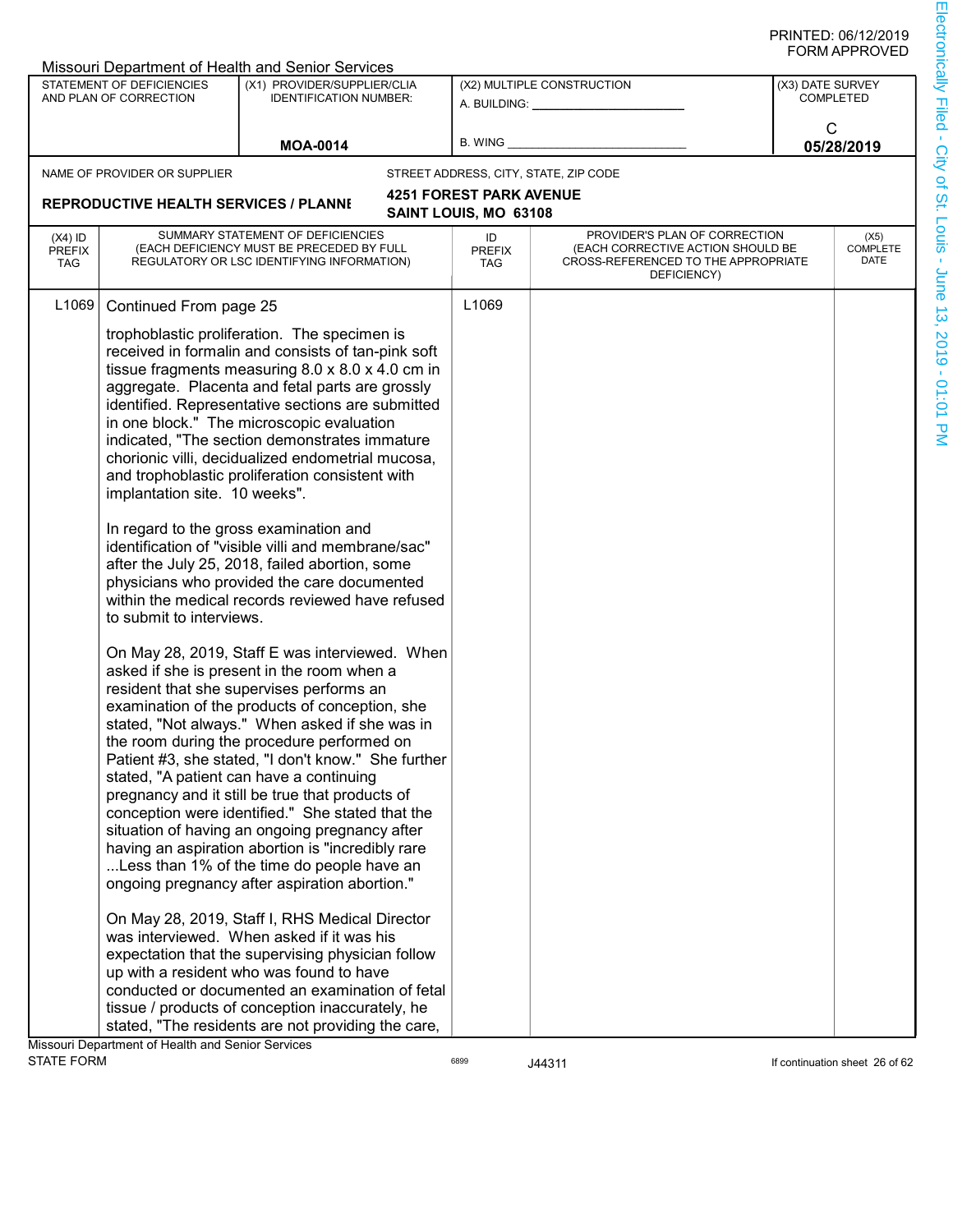|                                   |                                                              | <b>Missouri Department of Health and Senior Services</b>                                                                                                                                                                                                                                                                                                                                                                                                                                                                                                                                                                                                                                                                                                                                                                                                                                                                                                                                                                                                                                                                                                                                                                                                                                                                                                                                                                                         |                                                         |                                                                                                                          |   |                                      |
|-----------------------------------|--------------------------------------------------------------|--------------------------------------------------------------------------------------------------------------------------------------------------------------------------------------------------------------------------------------------------------------------------------------------------------------------------------------------------------------------------------------------------------------------------------------------------------------------------------------------------------------------------------------------------------------------------------------------------------------------------------------------------------------------------------------------------------------------------------------------------------------------------------------------------------------------------------------------------------------------------------------------------------------------------------------------------------------------------------------------------------------------------------------------------------------------------------------------------------------------------------------------------------------------------------------------------------------------------------------------------------------------------------------------------------------------------------------------------------------------------------------------------------------------------------------------------|---------------------------------------------------------|--------------------------------------------------------------------------------------------------------------------------|---|--------------------------------------|
|                                   | STATEMENT OF DEFICIENCIES<br>AND PLAN OF CORRECTION          | (X1) PROVIDER/SUPPLIER/CLIA<br><b>IDENTIFICATION NUMBER:</b>                                                                                                                                                                                                                                                                                                                                                                                                                                                                                                                                                                                                                                                                                                                                                                                                                                                                                                                                                                                                                                                                                                                                                                                                                                                                                                                                                                                     |                                                         | (X2) MULTIPLE CONSTRUCTION<br>A. BUILDING: ________________                                                              |   | (X3) DATE SURVEY<br><b>COMPLETED</b> |
|                                   |                                                              |                                                                                                                                                                                                                                                                                                                                                                                                                                                                                                                                                                                                                                                                                                                                                                                                                                                                                                                                                                                                                                                                                                                                                                                                                                                                                                                                                                                                                                                  | B. WING                                                 |                                                                                                                          | C |                                      |
|                                   |                                                              | <b>MOA-0014</b>                                                                                                                                                                                                                                                                                                                                                                                                                                                                                                                                                                                                                                                                                                                                                                                                                                                                                                                                                                                                                                                                                                                                                                                                                                                                                                                                                                                                                                  |                                                         |                                                                                                                          |   | 05/28/2019                           |
|                                   | NAME OF PROVIDER OR SUPPLIER                                 |                                                                                                                                                                                                                                                                                                                                                                                                                                                                                                                                                                                                                                                                                                                                                                                                                                                                                                                                                                                                                                                                                                                                                                                                                                                                                                                                                                                                                                                  |                                                         | STREET ADDRESS, CITY, STATE, ZIP CODE                                                                                    |   |                                      |
|                                   | <b>REPRODUCTIVE HEALTH SERVICES / PLANNI</b>                 |                                                                                                                                                                                                                                                                                                                                                                                                                                                                                                                                                                                                                                                                                                                                                                                                                                                                                                                                                                                                                                                                                                                                                                                                                                                                                                                                                                                                                                                  | <b>4251 FOREST PARK AVENUE</b><br>SAINT LOUIS, MO 63108 |                                                                                                                          |   |                                      |
| $(X4)$ ID<br><b>PREFIX</b><br>TAG |                                                              | SUMMARY STATEMENT OF DEFICIENCIES<br>(EACH DEFICIENCY MUST BE PRECEDED BY FULL<br>REGULATORY OR LSC IDENTIFYING INFORMATION)                                                                                                                                                                                                                                                                                                                                                                                                                                                                                                                                                                                                                                                                                                                                                                                                                                                                                                                                                                                                                                                                                                                                                                                                                                                                                                                     | ID<br><b>PREFIX</b><br><b>TAG</b>                       | PROVIDER'S PLAN OF CORRECTION<br>(EACH CORRECTIVE ACTION SHOULD BE<br>CROSS-REFERENCED TO THE APPROPRIATE<br>DEFICIENCY) |   | (X5)<br>COMPLETE<br>DATE             |
| L <sub>1069</sub>                 | Continued From page 26<br>care."<br>to submit to interviews. | because they are not providing the care without<br>that physician present." He stated that the<br>residents never document care that is provided.<br>He further stated, "We are documenting because<br>we are the ones responsible for providing that<br>In regard to Staff E's failure to conduct an<br>informed consent with Patient #3 after she<br>returned to the clinic on August 28, 2018, after a<br>failed surgical abortion on July 25, 2018, some<br>physicians who provided the care documented<br>within the medical records reviewed have refused<br>On May 28, 2019, Staff I, RHS Medical Director<br>was interviewed. When asked if it was his<br>expectation that there be a new informed consent<br>provided to a patient following a failed abortion<br>and prior to a new surgical abortion procedure, he<br>stated, "My understating is that the informed<br>consent checklist is done once per pregnancy."<br>He confirmed his understanding that if a second<br>physician would treat a continuing pregnancy,<br>they would have to perform a new informed<br>consent checklist. He further confirmed that it<br>was his expectation that a different procedural<br>consent process be completed if the gestational<br>age changes between the time of an initial failed<br>abortion and a re-aspiration due to a continued<br>pregnancy. He confirmed he expected the<br>procedural consent to be present in the medical | L1069                                                   |                                                                                                                          |   |                                      |
|                                   | record.                                                      | Review of RHS policy 1.1.21, entitled, "Early<br>Complications and Problems", table 1.3.a,<br>identifies the management of a "failed abortion" is<br>to "Recounsel patient on pregnancy options".                                                                                                                                                                                                                                                                                                                                                                                                                                                                                                                                                                                                                                                                                                                                                                                                                                                                                                                                                                                                                                                                                                                                                                                                                                                |                                                         |                                                                                                                          |   |                                      |
|                                   |                                                              | Review of the 2002 book entitled, Women's                                                                                                                                                                                                                                                                                                                                                                                                                                                                                                                                                                                                                                                                                                                                                                                                                                                                                                                                                                                                                                                                                                                                                                                                                                                                                                                                                                                                        |                                                         |                                                                                                                          |   |                                      |
| <b>STATE FORM</b>                 | Missouri Department of Health and Senior Services            |                                                                                                                                                                                                                                                                                                                                                                                                                                                                                                                                                                                                                                                                                                                                                                                                                                                                                                                                                                                                                                                                                                                                                                                                                                                                                                                                                                                                                                                  | 6899                                                    | J44311                                                                                                                   |   | If continuation sheet 27 of 62       |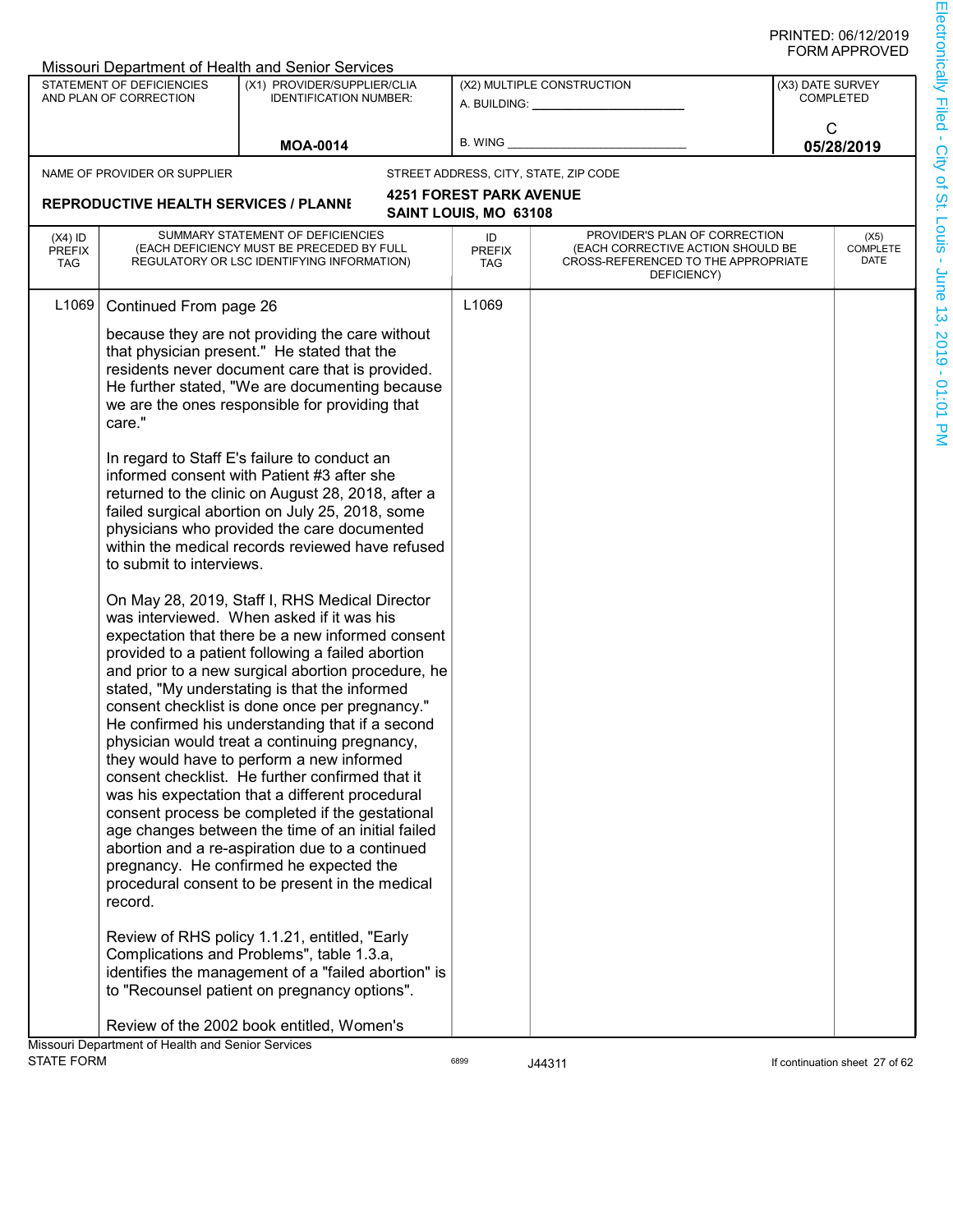|                                   |                                                                                                                                                                                                                              | <b>Missouri Department of Health and Senior Services</b>                                                                                                                                                                                                                                                                                                                                                                                                                                                                                                                                                                                                                                                                                                                                                                                                                                                                                                                                                                                                                                                                                                                                                                                                                                                                                                                                                                                                                                                                                                                                                                                                                                              |                                   |                                                                                                                          |                                      |
|-----------------------------------|------------------------------------------------------------------------------------------------------------------------------------------------------------------------------------------------------------------------------|-------------------------------------------------------------------------------------------------------------------------------------------------------------------------------------------------------------------------------------------------------------------------------------------------------------------------------------------------------------------------------------------------------------------------------------------------------------------------------------------------------------------------------------------------------------------------------------------------------------------------------------------------------------------------------------------------------------------------------------------------------------------------------------------------------------------------------------------------------------------------------------------------------------------------------------------------------------------------------------------------------------------------------------------------------------------------------------------------------------------------------------------------------------------------------------------------------------------------------------------------------------------------------------------------------------------------------------------------------------------------------------------------------------------------------------------------------------------------------------------------------------------------------------------------------------------------------------------------------------------------------------------------------------------------------------------------------|-----------------------------------|--------------------------------------------------------------------------------------------------------------------------|--------------------------------------|
|                                   | STATEMENT OF DEFICIENCIES<br>AND PLAN OF CORRECTION                                                                                                                                                                          | (X1) PROVIDER/SUPPLIER/CLIA<br><b>IDENTIFICATION NUMBER:</b>                                                                                                                                                                                                                                                                                                                                                                                                                                                                                                                                                                                                                                                                                                                                                                                                                                                                                                                                                                                                                                                                                                                                                                                                                                                                                                                                                                                                                                                                                                                                                                                                                                          |                                   | (X2) MULTIPLE CONSTRUCTION<br>A. BUILDING: _________________                                                             | (X3) DATE SURVEY<br><b>COMPLETED</b> |
|                                   |                                                                                                                                                                                                                              | <b>MOA-0014</b>                                                                                                                                                                                                                                                                                                                                                                                                                                                                                                                                                                                                                                                                                                                                                                                                                                                                                                                                                                                                                                                                                                                                                                                                                                                                                                                                                                                                                                                                                                                                                                                                                                                                                       | B. WING                           |                                                                                                                          | С<br>05/28/2019                      |
|                                   | NAME OF PROVIDER OR SUPPLIER                                                                                                                                                                                                 |                                                                                                                                                                                                                                                                                                                                                                                                                                                                                                                                                                                                                                                                                                                                                                                                                                                                                                                                                                                                                                                                                                                                                                                                                                                                                                                                                                                                                                                                                                                                                                                                                                                                                                       |                                   | STREET ADDRESS, CITY, STATE, ZIP CODE                                                                                    |                                      |
|                                   |                                                                                                                                                                                                                              |                                                                                                                                                                                                                                                                                                                                                                                                                                                                                                                                                                                                                                                                                                                                                                                                                                                                                                                                                                                                                                                                                                                                                                                                                                                                                                                                                                                                                                                                                                                                                                                                                                                                                                       | <b>4251 FOREST PARK AVENUE</b>    |                                                                                                                          |                                      |
|                                   | <b>REPRODUCTIVE HEALTH SERVICES / PLANNI</b>                                                                                                                                                                                 |                                                                                                                                                                                                                                                                                                                                                                                                                                                                                                                                                                                                                                                                                                                                                                                                                                                                                                                                                                                                                                                                                                                                                                                                                                                                                                                                                                                                                                                                                                                                                                                                                                                                                                       | SAINT LOUIS, MO 63108             |                                                                                                                          |                                      |
| $(X4)$ ID<br>PREFIX<br><b>TAG</b> |                                                                                                                                                                                                                              | SUMMARY STATEMENT OF DEFICIENCIES<br>(EACH DEFICIENCY MUST BE PRECEDED BY FULL<br>REGULATORY OR LSC IDENTIFYING INFORMATION)                                                                                                                                                                                                                                                                                                                                                                                                                                                                                                                                                                                                                                                                                                                                                                                                                                                                                                                                                                                                                                                                                                                                                                                                                                                                                                                                                                                                                                                                                                                                                                          | ID<br><b>PREFIX</b><br><b>TAG</b> | PROVIDER'S PLAN OF CORRECTION<br>(EACH CORRECTIVE ACTION SHOULD BE<br>CROSS-REFERENCED TO THE APPROPRIATE<br>DEFICIENCY) | (X5)<br>COMPLETE<br>DATE             |
| L <sub>1069</sub>                 | Continued From page 27<br>Heath After Abortion: The Medical and<br>Psychological Evidence, by Elizabeth<br>grief and guilt may likewise ensue."<br>Psychological Evidence, by Elizabeth<br>continued the pregnancy to term." | Ring-Cassidy and Ian Gentles, shows, "The<br>woman who seeks abortion is often promised a<br>relatively painless and simple procedure to<br>eliminate a pregnancy that she does not wish to<br>carry to term. Failed abortion may involve her in<br>a number of unanticipated outcomes. If she<br>changes her mind about "medical" abortion and a<br>child is born with anomalies, maternal grief and<br>guilt may be anticipated and counseling may be<br>necessary. If a second procedure is successful<br>at a late stage of fetal development, where the<br>woman knows that procedures are chosen to<br>ensure that an anticipated live birth cannot occur,<br>Further review of the 2002 book entitled,<br>Women's Heath After Abortion: The Medical and<br>Ring-Cassidy and Ian Gentles, shows, "In the<br>vast majority of cases of surgical abortion, a<br>failed abortion - meaning that the fetus continues<br>to survive or is not fully expelled - leads to a<br>second surgery which itself raises the possibility<br>of medical complications. Failed abortion is an<br>extremely rare, but possible, result of induced<br>surgical abortion. Nevertheless, in the United<br>States alone, roughly 700 pregnancies a year<br>continue following an initial abortion procedure,<br>and that over the past 25 years about 17,500<br>women required either a second procedure, or a<br>more serious surgery, or changed their mind and<br>On April 3, 2019, Director of Surgical Services,<br>Staff C was interviewed regarding communication<br>with the contracted pathology lab. Staff C<br>confirmed that none of the medical records<br>contain a report of anything but a completed | L1069                             |                                                                                                                          |                                      |
|                                   | Missouri Department of Health and Senior Services                                                                                                                                                                            |                                                                                                                                                                                                                                                                                                                                                                                                                                                                                                                                                                                                                                                                                                                                                                                                                                                                                                                                                                                                                                                                                                                                                                                                                                                                                                                                                                                                                                                                                                                                                                                                                                                                                                       |                                   |                                                                                                                          |                                      |
| <b>STATE FORM</b>                 |                                                                                                                                                                                                                              |                                                                                                                                                                                                                                                                                                                                                                                                                                                                                                                                                                                                                                                                                                                                                                                                                                                                                                                                                                                                                                                                                                                                                                                                                                                                                                                                                                                                                                                                                                                                                                                                                                                                                                       | 6899                              | J44311                                                                                                                   | If continuation sheet 28 of 62       |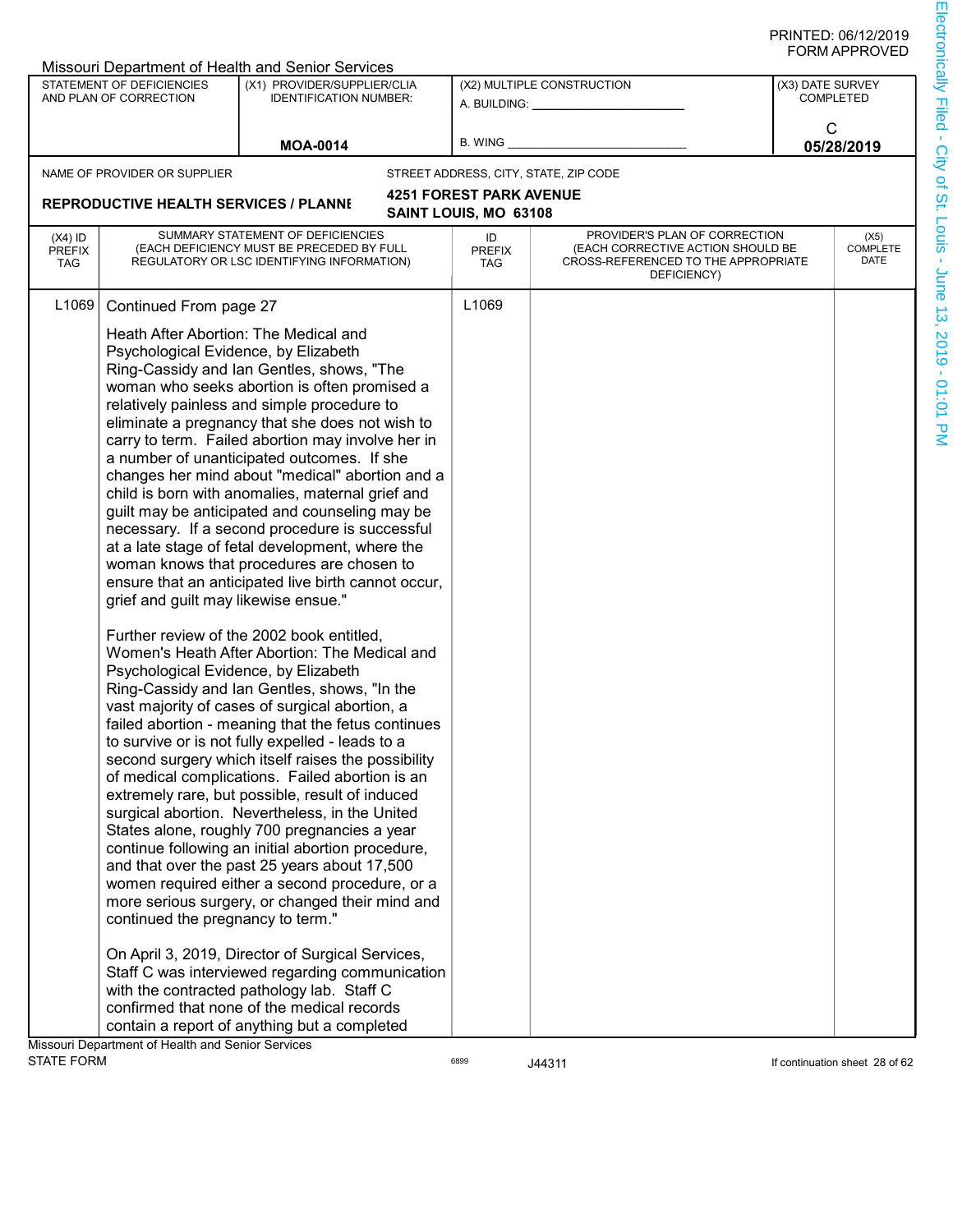|                                   |                                                                        | Missouri Department of Health and Senior Services                                                                                                                                                                                                                                                                                                                                                                                                                                                                                                                                                                                                                                                                                                                                                                                                                                                                                                                                                                                                                                                                                                                                                                                                                                                                                                                                                                                                                                                                                                                                                                                                                                                                                                                                       |                                   |                                                                                                                          |                 |                                      |  |
|-----------------------------------|------------------------------------------------------------------------|-----------------------------------------------------------------------------------------------------------------------------------------------------------------------------------------------------------------------------------------------------------------------------------------------------------------------------------------------------------------------------------------------------------------------------------------------------------------------------------------------------------------------------------------------------------------------------------------------------------------------------------------------------------------------------------------------------------------------------------------------------------------------------------------------------------------------------------------------------------------------------------------------------------------------------------------------------------------------------------------------------------------------------------------------------------------------------------------------------------------------------------------------------------------------------------------------------------------------------------------------------------------------------------------------------------------------------------------------------------------------------------------------------------------------------------------------------------------------------------------------------------------------------------------------------------------------------------------------------------------------------------------------------------------------------------------------------------------------------------------------------------------------------------------|-----------------------------------|--------------------------------------------------------------------------------------------------------------------------|-----------------|--------------------------------------|--|
|                                   | STATEMENT OF DEFICIENCIES<br>AND PLAN OF CORRECTION                    | (X1) PROVIDER/SUPPLIER/CLIA<br><b>IDENTIFICATION NUMBER:</b>                                                                                                                                                                                                                                                                                                                                                                                                                                                                                                                                                                                                                                                                                                                                                                                                                                                                                                                                                                                                                                                                                                                                                                                                                                                                                                                                                                                                                                                                                                                                                                                                                                                                                                                            | A. BUILDING: _______              | (X2) MULTIPLE CONSTRUCTION                                                                                               |                 | (X3) DATE SURVEY<br><b>COMPLETED</b> |  |
|                                   |                                                                        | <b>MOA-0014</b>                                                                                                                                                                                                                                                                                                                                                                                                                                                                                                                                                                                                                                                                                                                                                                                                                                                                                                                                                                                                                                                                                                                                                                                                                                                                                                                                                                                                                                                                                                                                                                                                                                                                                                                                                                         | <b>B. WING</b>                    |                                                                                                                          | C<br>05/28/2019 |                                      |  |
|                                   | NAME OF PROVIDER OR SUPPLIER                                           |                                                                                                                                                                                                                                                                                                                                                                                                                                                                                                                                                                                                                                                                                                                                                                                                                                                                                                                                                                                                                                                                                                                                                                                                                                                                                                                                                                                                                                                                                                                                                                                                                                                                                                                                                                                         |                                   | STREET ADDRESS, CITY, STATE, ZIP CODE                                                                                    |                 |                                      |  |
|                                   |                                                                        |                                                                                                                                                                                                                                                                                                                                                                                                                                                                                                                                                                                                                                                                                                                                                                                                                                                                                                                                                                                                                                                                                                                                                                                                                                                                                                                                                                                                                                                                                                                                                                                                                                                                                                                                                                                         | 4251 FOREST PARK AVENUE           |                                                                                                                          |                 |                                      |  |
|                                   | <b>REPRODUCTIVE HEALTH SERVICES / PLANNI</b>                           |                                                                                                                                                                                                                                                                                                                                                                                                                                                                                                                                                                                                                                                                                                                                                                                                                                                                                                                                                                                                                                                                                                                                                                                                                                                                                                                                                                                                                                                                                                                                                                                                                                                                                                                                                                                         | SAINT LOUIS, MO 63108             |                                                                                                                          |                 |                                      |  |
| $(X4)$ ID<br><b>PREFIX</b><br>TAG |                                                                        | SUMMARY STATEMENT OF DEFICIENCIES<br>(EACH DEFICIENCY MUST BE PRECEDED BY FULL<br>REGULATORY OR LSC IDENTIFYING INFORMATION)                                                                                                                                                                                                                                                                                                                                                                                                                                                                                                                                                                                                                                                                                                                                                                                                                                                                                                                                                                                                                                                                                                                                                                                                                                                                                                                                                                                                                                                                                                                                                                                                                                                            | ID<br><b>PREFIX</b><br><b>TAG</b> | PROVIDER'S PLAN OF CORRECTION<br>(EACH CORRECTIVE ACTION SHOULD BE<br>CROSS-REFERENCED TO THE APPROPRIATE<br>DEFICIENCY) |                 | (X5)<br>COMPLETE<br>DATE             |  |
| L <sub>1069</sub>                 | Continued From page 28<br>incomplete abortion.<br>specimen submitted." | abortion. She stated that all communication from<br>the pathologist comes in the form of a pathology<br>report. She stated that if something unusual were<br>to be brought to her attention, she would contact<br>the patient, if necessary. She denied that the<br>pathologist had ever, to her knowledge, made<br>contact with the facility due to a failed or<br>The contract between RHS and Boyce and<br>Bynum Pathology Laboratories was collected and<br>reviewed on April 3, 2019. The contract, dated<br>February 18, 2016, is signed by the former RHS<br>CEO, with delivered services effective on<br>February 5, 2016. In regard to the obligation of<br>the pathologist referenced in Section 188.047.1<br>RSMo., the document notes, "Provider will<br>comply with all state/federal laws and regulations<br>governing the provision of pathology services and<br>the disposition of fetal remains and tissue<br>(subject to the will of the patient)". An addendum<br>to the contract, dated October 20, 2017, and<br>signed by the lab's Director of Compliance notes,<br>"Boyce and Bynum Pathology Laboratories has<br>reviewed Senate Bill 5, Truly Agreed and Finally<br>Passed in the 99th General Assembly 2017 and<br>will be implementing the necessary process<br>changes in order to comply with the provisions<br>identified in 188.047 below  Effective Monday<br>October 23, 2017 Boyce and Bynum will begin<br>reporting a microscopic exam on all specimens<br>received. The fee for this service will be \$30 per<br>[Note: On April 18, 2019, a referral was made to<br>the Centers for Medicare and Medicaid Services<br>(CMS) (MO0015502) in regard to CLIA<br>#26D2160160, held by Boyce and Bynum in<br>Columbia, MO. A survey of the facility was | L1069                             |                                                                                                                          |                 |                                      |  |
|                                   | conducted on April 25, 2019.                                           |                                                                                                                                                                                                                                                                                                                                                                                                                                                                                                                                                                                                                                                                                                                                                                                                                                                                                                                                                                                                                                                                                                                                                                                                                                                                                                                                                                                                                                                                                                                                                                                                                                                                                                                                                                                         |                                   |                                                                                                                          |                 |                                      |  |
|                                   | Missouri Department of Health and Senior Services                      |                                                                                                                                                                                                                                                                                                                                                                                                                                                                                                                                                                                                                                                                                                                                                                                                                                                                                                                                                                                                                                                                                                                                                                                                                                                                                                                                                                                                                                                                                                                                                                                                                                                                                                                                                                                         | 6899                              |                                                                                                                          |                 |                                      |  |
| <b>STATE FORM</b>                 |                                                                        |                                                                                                                                                                                                                                                                                                                                                                                                                                                                                                                                                                                                                                                                                                                                                                                                                                                                                                                                                                                                                                                                                                                                                                                                                                                                                                                                                                                                                                                                                                                                                                                                                                                                                                                                                                                         |                                   | J44311                                                                                                                   |                 | If continuation sheet 29 of 62       |  |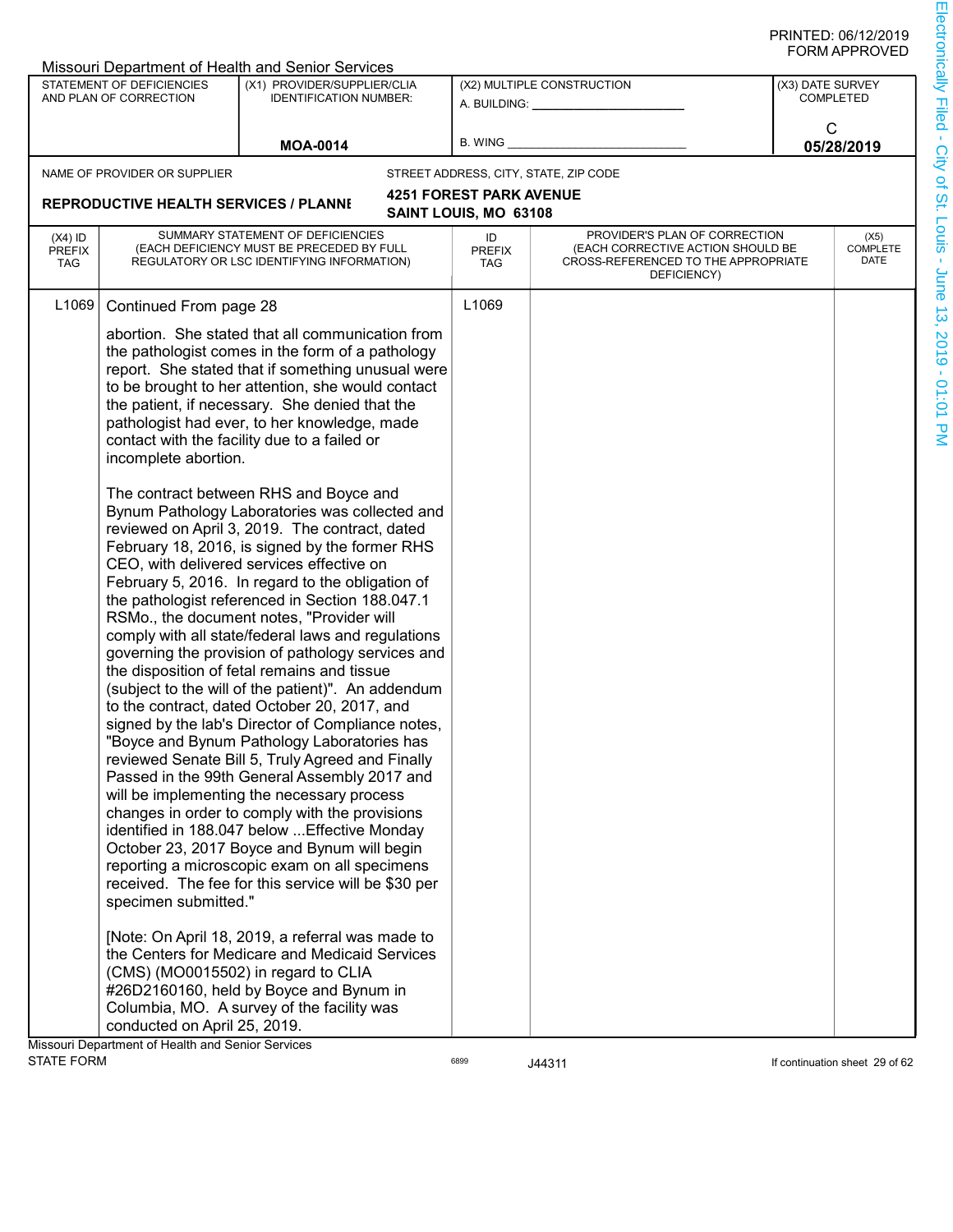|                                          |                                                                                               | Missouri Department of Health and Senior Services                                                                                                                                                                                                                                                                                                                                                                                                                                                                                                                                                                                                                                                                                                                                                                                                                                                                                                                                                                                                                                                                                                                                                                                         |                                   |                                                                                                                          |                 |                                      |  |
|------------------------------------------|-----------------------------------------------------------------------------------------------|-------------------------------------------------------------------------------------------------------------------------------------------------------------------------------------------------------------------------------------------------------------------------------------------------------------------------------------------------------------------------------------------------------------------------------------------------------------------------------------------------------------------------------------------------------------------------------------------------------------------------------------------------------------------------------------------------------------------------------------------------------------------------------------------------------------------------------------------------------------------------------------------------------------------------------------------------------------------------------------------------------------------------------------------------------------------------------------------------------------------------------------------------------------------------------------------------------------------------------------------|-----------------------------------|--------------------------------------------------------------------------------------------------------------------------|-----------------|--------------------------------------|--|
|                                          | STATEMENT OF DEFICIENCIES<br>AND PLAN OF CORRECTION                                           | (X1) PROVIDER/SUPPLIER/CLIA<br><b>IDENTIFICATION NUMBER:</b>                                                                                                                                                                                                                                                                                                                                                                                                                                                                                                                                                                                                                                                                                                                                                                                                                                                                                                                                                                                                                                                                                                                                                                              |                                   | (X2) MULTIPLE CONSTRUCTION<br>A. BUILDING: _______________                                                               |                 | (X3) DATE SURVEY<br><b>COMPLETED</b> |  |
|                                          |                                                                                               | <b>MOA-0014</b>                                                                                                                                                                                                                                                                                                                                                                                                                                                                                                                                                                                                                                                                                                                                                                                                                                                                                                                                                                                                                                                                                                                                                                                                                           | B. WING                           |                                                                                                                          | С<br>05/28/2019 |                                      |  |
|                                          | NAME OF PROVIDER OR SUPPLIER                                                                  |                                                                                                                                                                                                                                                                                                                                                                                                                                                                                                                                                                                                                                                                                                                                                                                                                                                                                                                                                                                                                                                                                                                                                                                                                                           |                                   | STREET ADDRESS, CITY, STATE, ZIP CODE                                                                                    |                 |                                      |  |
|                                          |                                                                                               |                                                                                                                                                                                                                                                                                                                                                                                                                                                                                                                                                                                                                                                                                                                                                                                                                                                                                                                                                                                                                                                                                                                                                                                                                                           | <b>4251 FOREST PARK AVENUE</b>    |                                                                                                                          |                 |                                      |  |
|                                          | <b>REPRODUCTIVE HEALTH SERVICES / PLANNI</b>                                                  |                                                                                                                                                                                                                                                                                                                                                                                                                                                                                                                                                                                                                                                                                                                                                                                                                                                                                                                                                                                                                                                                                                                                                                                                                                           | SAINT LOUIS, MO 63108             |                                                                                                                          |                 |                                      |  |
| $(X4)$ ID<br><b>PREFIX</b><br><b>TAG</b> |                                                                                               | SUMMARY STATEMENT OF DEFICIENCIES<br>(EACH DEFICIENCY MUST BE PRECEDED BY FULL<br>REGULATORY OR LSC IDENTIFYING INFORMATION)                                                                                                                                                                                                                                                                                                                                                                                                                                                                                                                                                                                                                                                                                                                                                                                                                                                                                                                                                                                                                                                                                                              | ID<br><b>PREFIX</b><br><b>TAG</b> | PROVIDER'S PLAN OF CORRECTION<br>(EACH CORRECTIVE ACTION SHOULD BE<br>CROSS-REFERENCED TO THE APPROPRIATE<br>DEFICIENCY) |                 | (X5)<br><b>COMPLETE</b><br>DATE      |  |
| L <sub>1069</sub>                        | Continued From page 29<br>deemed acceptable by CMS.]<br>American College of Obstetricians and | On May 7, 2019, CMS notified Boyce and Bynum<br>and the Medical Director of the following deficient<br>practices at the Condition level: CFR 493.1250<br>Analytic Systems; CFR 493.1290 Postanalytic<br>Systems; CFR 493.1441 Laboratory Director; and<br>CFR 493.1487 Testing Personnel. A letter to the<br>facility and statement of deficiencies was sent to<br>the facility for response. Boyce and Bynum was<br>notified that they "must take steps to bring any<br>unmet Conditions into compliance immediately".<br>On June 6, 2019, Boyce and Bynum was notified<br>that their submitted plan of correction was<br>Review of a "Committee Opinion" from The<br>Gynecologists (ACOG), number 517, dated<br>February 2012 and reaffirmed in 2016, shows,<br>"Accurate communication of information about a<br>patient from one member of the heath care team<br>to another is a critical element of patient care and<br>safety; it is also one of the least studied and<br>taught elements of daily patient care. One of the<br>leading causes of medical errors is a breakdown<br>of communication. This breakdown may occur<br>between clinicians at any level of the healthcare<br>system. Communication failures also have been | L1069                             |                                                                                                                          |                 |                                      |  |
|                                          | era of collaborative care, effective<br>environment."                                         | found to be a leading cause of preventable error<br>in studies of closed malpractice claims. In the<br>clinician-to-clinician communication is important<br>to facilitate continuity of care, eliminate<br>preventable errors, and provide a safe patient                                                                                                                                                                                                                                                                                                                                                                                                                                                                                                                                                                                                                                                                                                                                                                                                                                                                                                                                                                                 |                                   |                                                                                                                          |                 |                                      |  |
|                                          | Missouri Department of Health and Senior Services                                             | In regard to the failure of RHS to contact Boyce<br>and Bynum upon discovery of a failed abortion on<br>August 24, 2018, some physicians who provided<br>the care documented within the medical records                                                                                                                                                                                                                                                                                                                                                                                                                                                                                                                                                                                                                                                                                                                                                                                                                                                                                                                                                                                                                                   |                                   |                                                                                                                          |                 |                                      |  |
| <b>STATE FORM</b>                        |                                                                                               |                                                                                                                                                                                                                                                                                                                                                                                                                                                                                                                                                                                                                                                                                                                                                                                                                                                                                                                                                                                                                                                                                                                                                                                                                                           | 6899                              | J44311                                                                                                                   |                 | If continuation sheet 30 of 62       |  |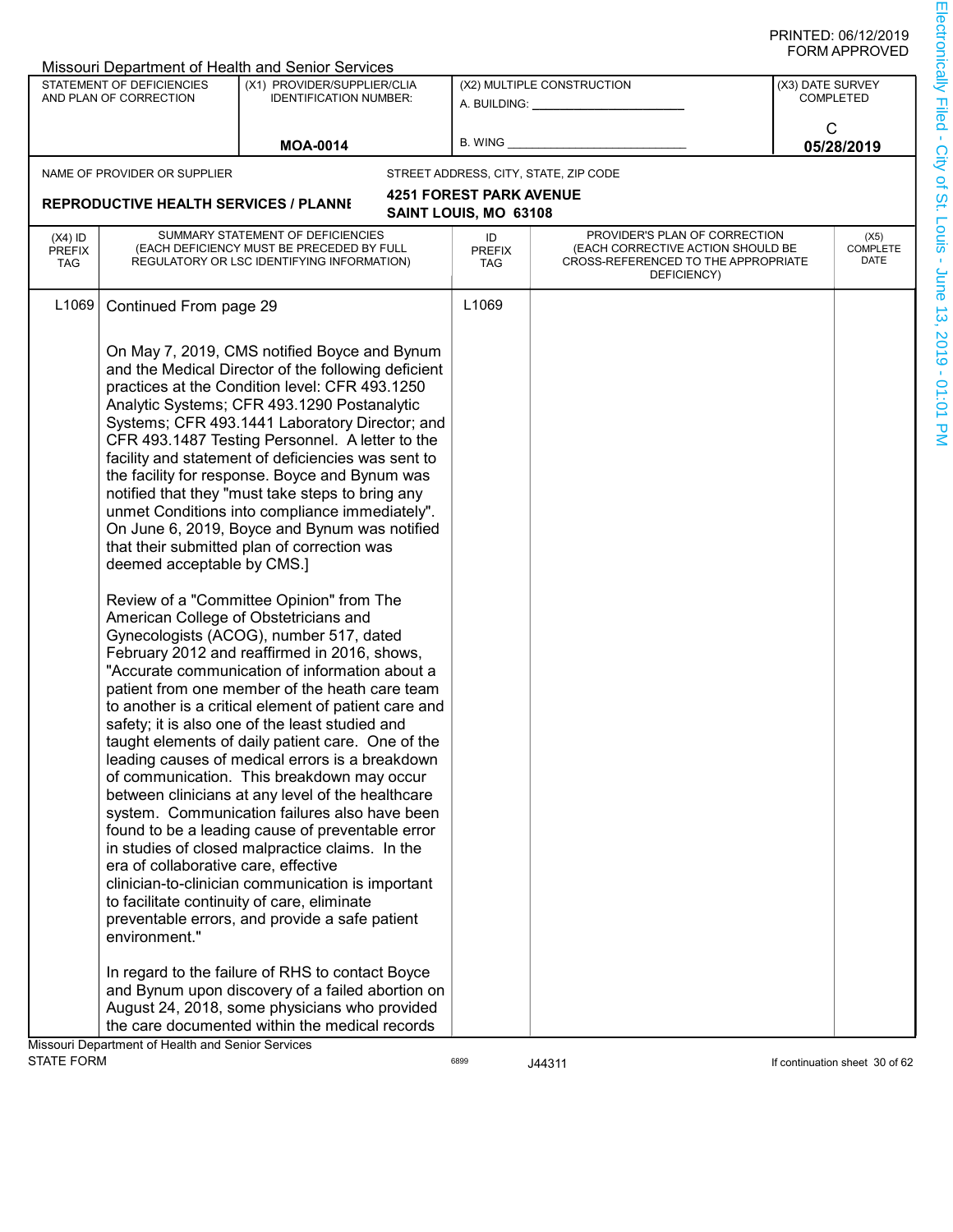|                                   |                                                     | Missouri Department of Health and Senior Services                                                                                                                                                                                                                                                                                                                                                                                                                                                                                                                                                                                                                                                                  |                                                         |                                                                                                                          |                  |                                |
|-----------------------------------|-----------------------------------------------------|--------------------------------------------------------------------------------------------------------------------------------------------------------------------------------------------------------------------------------------------------------------------------------------------------------------------------------------------------------------------------------------------------------------------------------------------------------------------------------------------------------------------------------------------------------------------------------------------------------------------------------------------------------------------------------------------------------------------|---------------------------------------------------------|--------------------------------------------------------------------------------------------------------------------------|------------------|--------------------------------|
|                                   | STATEMENT OF DEFICIENCIES<br>AND PLAN OF CORRECTION | (X1) PROVIDER/SUPPLIER/CLIA<br><b>IDENTIFICATION NUMBER:</b>                                                                                                                                                                                                                                                                                                                                                                                                                                                                                                                                                                                                                                                       |                                                         | (X2) MULTIPLE CONSTRUCTION<br>A. BUILDING: _________________                                                             | (X3) DATE SURVEY | <b>COMPLETED</b>               |
|                                   |                                                     | <b>MOA-0014</b>                                                                                                                                                                                                                                                                                                                                                                                                                                                                                                                                                                                                                                                                                                    | B. WING                                                 |                                                                                                                          | С<br>05/28/2019  |                                |
|                                   |                                                     |                                                                                                                                                                                                                                                                                                                                                                                                                                                                                                                                                                                                                                                                                                                    |                                                         |                                                                                                                          |                  |                                |
|                                   | NAME OF PROVIDER OR SUPPLIER                        |                                                                                                                                                                                                                                                                                                                                                                                                                                                                                                                                                                                                                                                                                                                    |                                                         | STREET ADDRESS, CITY, STATE, ZIP CODE                                                                                    |                  |                                |
|                                   | <b>REPRODUCTIVE HEALTH SERVICES / PLANNI</b>        |                                                                                                                                                                                                                                                                                                                                                                                                                                                                                                                                                                                                                                                                                                                    | <b>4251 FOREST PARK AVENUE</b><br>SAINT LOUIS, MO 63108 |                                                                                                                          |                  |                                |
| $(X4)$ ID<br><b>PREFIX</b><br>TAG |                                                     | SUMMARY STATEMENT OF DEFICIENCIES<br>(EACH DEFICIENCY MUST BE PRECEDED BY FULL<br>REGULATORY OR LSC IDENTIFYING INFORMATION)                                                                                                                                                                                                                                                                                                                                                                                                                                                                                                                                                                                       | ID<br><b>PREFIX</b><br><b>TAG</b>                       | PROVIDER'S PLAN OF CORRECTION<br>(EACH CORRECTIVE ACTION SHOULD BE<br>CROSS-REFERENCED TO THE APPROPRIATE<br>DEFICIENCY) |                  | (X5)<br>COMPLETE<br>DATE       |
| L <sub>1069</sub>                 | Continued From page 30                              |                                                                                                                                                                                                                                                                                                                                                                                                                                                                                                                                                                                                                                                                                                                    | L <sub>1069</sub>                                       |                                                                                                                          |                  |                                |
|                                   |                                                     | reviewed have refused to submit to interviews.                                                                                                                                                                                                                                                                                                                                                                                                                                                                                                                                                                                                                                                                     |                                                         |                                                                                                                          |                  |                                |
|                                   | we send. We don't typically have any<br>performed.  | On May 28, 2019, Staff E was interviewed. When<br>asked to describe her process for when a<br>pathology report comes back suggesting that no<br>products of conception were seen, she stated,<br>"The patient would be called and asked to come<br>for further evaluation." She further stated, My<br>guess is the only communication with the<br>pathologist is the requisition with the POCs that<br>communication with the pathologist." She denied<br>any communication with the pathologist in regard<br>to Patient #3. She denied ever communicating<br>with a pathologist about any abortion she                                                                                                            |                                                         |                                                                                                                          |                  |                                |
|                                   | practice of medicine."                              | On May 28, 2019, Staff I, RHS Medical Director<br>was interviewed. When asked if it was his<br>expectation that there be communication with the<br>pathology lab upon a physician's discovery of a<br>failed abortion, he stated, "If I become aware of a<br>patient who has had a continuing pregnancy,<br>despite an induced abortion being performed at<br>Planned Parenthood, at RHS, we do discuss with<br>pathology and review the pathology that was<br>obtained at the time of the initial index abortion."<br>When asked about the frequency of the<br>occurrence of speaking with the pathologist<br>regarding a failed abortion, he stated, "I honestly<br>don't know. It's a regular occurrence in the |                                                         |                                                                                                                          |                  |                                |
|                                   | Missouri Department of Health and Senior Services   | 4. Review of the medical record for Patient #4<br>showed she presented to RHS on July 26, 2018,<br>to provide informed consent for a surgical<br>abortion. The record indicates the physician<br>portion of the 72 hr. informed consent was<br>completed by Staff H. A transabdominal                                                                                                                                                                                                                                                                                                                                                                                                                              |                                                         |                                                                                                                          |                  |                                |
| <b>STATE FORM</b>                 |                                                     |                                                                                                                                                                                                                                                                                                                                                                                                                                                                                                                                                                                                                                                                                                                    | 6899                                                    | J44311                                                                                                                   |                  | If continuation sheet 31 of 62 |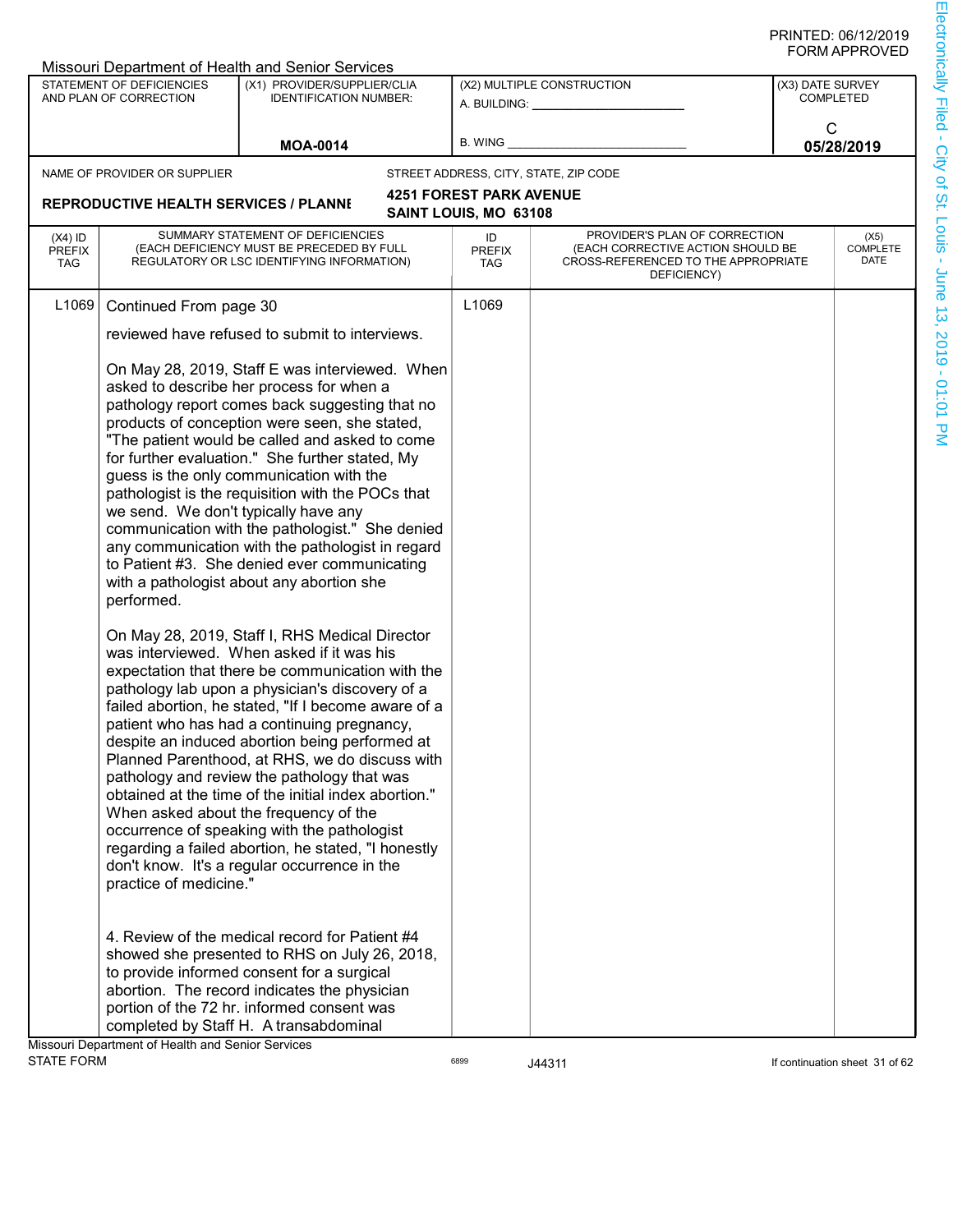|                                          |                                                                      | <b>Missouri Department of Health and Senior Services</b>                                                                                                                                                                                                                                                                                                                                                                                                                                                                                                                                                                                                                                                                                                                                                                                                                                                                                                                                                                                                                                                                                                                      |                                   |                                                                                                                          |                  |                                |
|------------------------------------------|----------------------------------------------------------------------|-------------------------------------------------------------------------------------------------------------------------------------------------------------------------------------------------------------------------------------------------------------------------------------------------------------------------------------------------------------------------------------------------------------------------------------------------------------------------------------------------------------------------------------------------------------------------------------------------------------------------------------------------------------------------------------------------------------------------------------------------------------------------------------------------------------------------------------------------------------------------------------------------------------------------------------------------------------------------------------------------------------------------------------------------------------------------------------------------------------------------------------------------------------------------------|-----------------------------------|--------------------------------------------------------------------------------------------------------------------------|------------------|--------------------------------|
|                                          | STATEMENT OF DEFICIENCIES                                            | (X1) PROVIDER/SUPPLIER/CLIA                                                                                                                                                                                                                                                                                                                                                                                                                                                                                                                                                                                                                                                                                                                                                                                                                                                                                                                                                                                                                                                                                                                                                   |                                   | (X2) MULTIPLE CONSTRUCTION                                                                                               | (X3) DATE SURVEY |                                |
|                                          | AND PLAN OF CORRECTION                                               | <b>IDENTIFICATION NUMBER:</b>                                                                                                                                                                                                                                                                                                                                                                                                                                                                                                                                                                                                                                                                                                                                                                                                                                                                                                                                                                                                                                                                                                                                                 |                                   |                                                                                                                          |                  | <b>COMPLETED</b>               |
|                                          |                                                                      |                                                                                                                                                                                                                                                                                                                                                                                                                                                                                                                                                                                                                                                                                                                                                                                                                                                                                                                                                                                                                                                                                                                                                                               |                                   |                                                                                                                          | C                |                                |
|                                          |                                                                      | <b>MOA-0014</b>                                                                                                                                                                                                                                                                                                                                                                                                                                                                                                                                                                                                                                                                                                                                                                                                                                                                                                                                                                                                                                                                                                                                                               | <b>B. WING</b>                    |                                                                                                                          | 05/28/2019       |                                |
|                                          | NAME OF PROVIDER OR SUPPLIER                                         |                                                                                                                                                                                                                                                                                                                                                                                                                                                                                                                                                                                                                                                                                                                                                                                                                                                                                                                                                                                                                                                                                                                                                                               |                                   | STREET ADDRESS, CITY, STATE, ZIP CODE                                                                                    |                  |                                |
|                                          |                                                                      |                                                                                                                                                                                                                                                                                                                                                                                                                                                                                                                                                                                                                                                                                                                                                                                                                                                                                                                                                                                                                                                                                                                                                                               | <b>4251 FOREST PARK AVENUE</b>    |                                                                                                                          |                  |                                |
|                                          | <b>REPRODUCTIVE HEALTH SERVICES / PLANNI</b>                         |                                                                                                                                                                                                                                                                                                                                                                                                                                                                                                                                                                                                                                                                                                                                                                                                                                                                                                                                                                                                                                                                                                                                                                               | SAINT LOUIS, MO 63108             |                                                                                                                          |                  |                                |
| $(X4)$ ID<br><b>PREFIX</b><br><b>TAG</b> |                                                                      | SUMMARY STATEMENT OF DEFICIENCIES<br>(EACH DEFICIENCY MUST BE PRECEDED BY FULL<br>REGULATORY OR LSC IDENTIFYING INFORMATION)                                                                                                                                                                                                                                                                                                                                                                                                                                                                                                                                                                                                                                                                                                                                                                                                                                                                                                                                                                                                                                                  | ID<br><b>PREFIX</b><br><b>TAG</b> | PROVIDER'S PLAN OF CORRECTION<br>(EACH CORRECTIVE ACTION SHOULD BE<br>CROSS-REFERENCED TO THE APPROPRIATE<br>DEFICIENCY) |                  | (X5)<br>COMPLETE<br>DATE       |
| L <sub>1069</sub>                        | Continued From page 31                                               | ultrasound was performed on the patient and<br>gestational age was determined to be 6 weeks<br>and 5 days. According to the record, Patient #4                                                                                                                                                                                                                                                                                                                                                                                                                                                                                                                                                                                                                                                                                                                                                                                                                                                                                                                                                                                                                                | L1069                             |                                                                                                                          |                  |                                |
|                                          | demonstrated an understanding and "is prepared<br>for the abortion". |                                                                                                                                                                                                                                                                                                                                                                                                                                                                                                                                                                                                                                                                                                                                                                                                                                                                                                                                                                                                                                                                                                                                                                               |                                   |                                                                                                                          |                  |                                |
|                                          | by the physician with visible villi and                              | Patient #4 presented to RHS for a surgical<br>abortion on August 1, 2018. A physical<br>examination is documented in the record as<br>conducted by physician resident, Staff G. Staff G<br>documented the uterine orientation as "Ant" and<br>the uterine size as "6-8 weeks". The record<br>indicates the surgical time-out, to confirm correct<br>patient identity, site and procedure "prior to the<br>surgical procedure" was conducted by physician<br>fellow, Staff A. However, the record identifies<br>that the procedure was performed at 9:47 a.m.,<br>by Staff G. The abortion was not performed<br>under ultrasound. The patient's cervix did not<br>require dilation. A 7mm cannula was used for the<br>aspiration. The physician notes that "procedure<br>completed without difficulty" and "without<br>complication" at the gestational age of "7 Weeks<br>1 day based on LMP". The document indicates<br>that a gross examination of tissue was completed<br>membrane/sac. According to the record, the<br>physician saw no fetal parts. However, the<br>physician noted that "Tissue exam consistent with<br>documented gestational age." The note indicates |                                   |                                                                                                                          |                  |                                |
|                                          |                                                                      | the tissue was sent to the pathology lab.<br>The record indicates Patient #4 contacted RHS<br>on August 2, 2018 at 8:49 a.m., and spoke to<br>RHS staff. The record documents the patient<br>contact as follows, "Pt is concerned with some<br>bloating in her stomach, MSA confirmed call back<br>number." An additional note in the record,<br>documented by Staff J, on August 2, 2018 at<br>11:55 a.m., states, "Returned pts call. Pt                                                                                                                                                                                                                                                                                                                                                                                                                                                                                                                                                                                                                                                                                                                                    |                                   |                                                                                                                          |                  |                                |
| <b>STATE FORM</b>                        | Missouri Department of Health and Senior Services                    |                                                                                                                                                                                                                                                                                                                                                                                                                                                                                                                                                                                                                                                                                                                                                                                                                                                                                                                                                                                                                                                                                                                                                                               | 6899                              | J44311                                                                                                                   |                  | If continuation sheet 32 of 62 |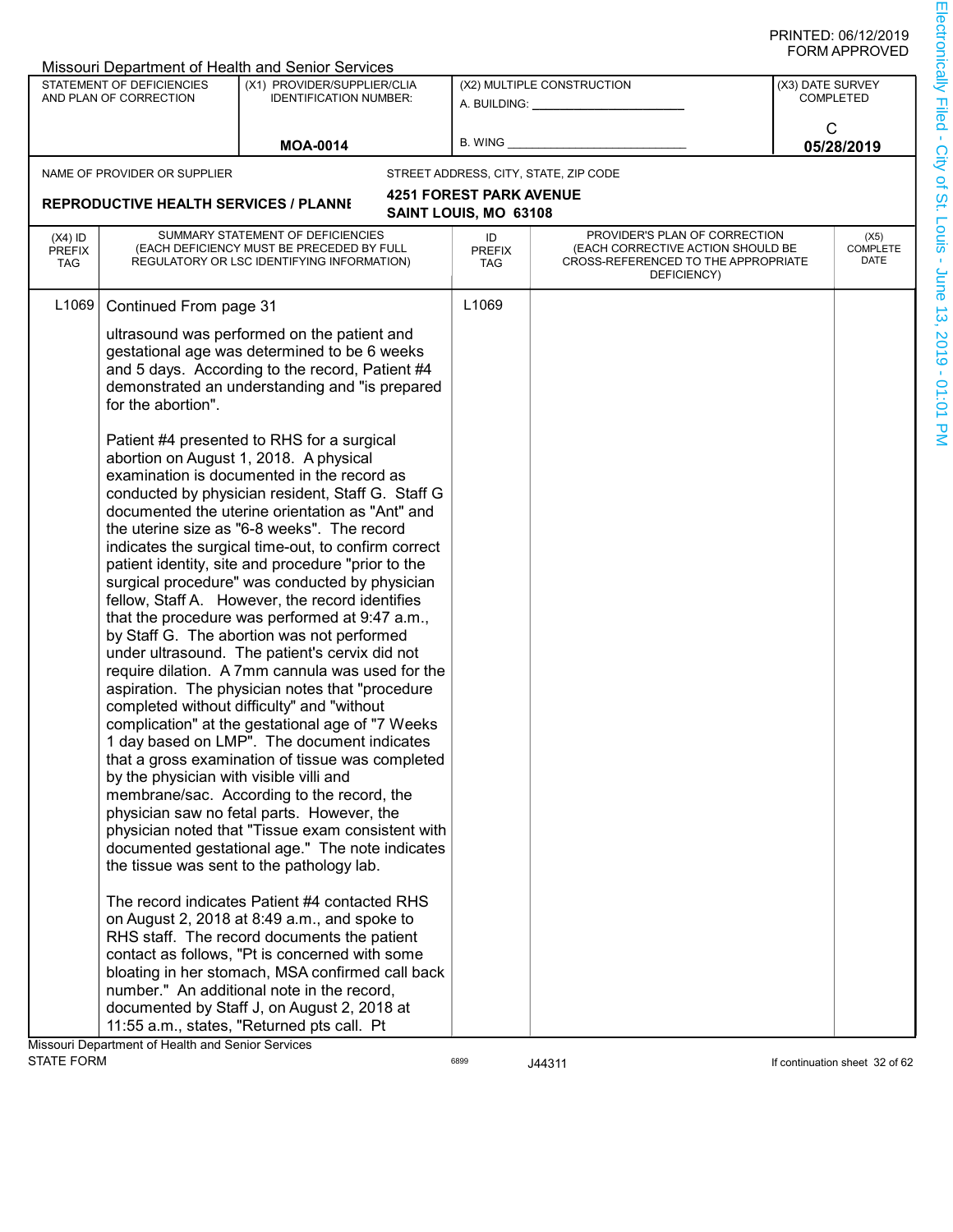|                            |                                                     | Missouri Department of Health and Senior Services                                                    |                                |                                                                    |                  |                                |
|----------------------------|-----------------------------------------------------|------------------------------------------------------------------------------------------------------|--------------------------------|--------------------------------------------------------------------|------------------|--------------------------------|
|                            | STATEMENT OF DEFICIENCIES<br>AND PLAN OF CORRECTION | (X1) PROVIDER/SUPPLIER/CLIA<br><b>IDENTIFICATION NUMBER:</b>                                         |                                | (X2) MULTIPLE CONSTRUCTION<br>A. BUILDING: A.                      | (X3) DATE SURVEY | <b>COMPLETED</b>               |
|                            |                                                     |                                                                                                      |                                |                                                                    |                  | C                              |
|                            |                                                     | <b>MOA-0014</b>                                                                                      | B. WING                        |                                                                    |                  | 05/28/2019                     |
|                            | NAME OF PROVIDER OR SUPPLIER                        |                                                                                                      |                                | STREET ADDRESS, CITY, STATE, ZIP CODE                              |                  |                                |
|                            |                                                     |                                                                                                      | <b>4251 FOREST PARK AVENUE</b> |                                                                    |                  |                                |
|                            | <b>REPRODUCTIVE HEALTH SERVICES / PLANNI</b>        |                                                                                                      | SAINT LOUIS, MO 63108          |                                                                    |                  |                                |
| $(X4)$ ID<br><b>PREFIX</b> |                                                     | SUMMARY STATEMENT OF DEFICIENCIES<br>(EACH DEFICIENCY MUST BE PRECEDED BY FULL                       | ID                             | PROVIDER'S PLAN OF CORRECTION<br>(EACH CORRECTIVE ACTION SHOULD BE |                  | (X5)<br>COMPLETE               |
| <b>TAG</b>                 |                                                     | REGULATORY OR LSC IDENTIFYING INFORMATION)                                                           | <b>PREFIX</b><br><b>TAG</b>    | CROSS-REFERENCED TO THE APPROPRIATE                                |                  | DATE                           |
|                            |                                                     |                                                                                                      |                                | DEFICIENCY)                                                        |                  |                                |
| L1069                      | Continued From page 32                              |                                                                                                      | L1069                          |                                                                    |                  |                                |
|                            |                                                     | concerned bc earlier today her stomach felt                                                          |                                |                                                                    |                  |                                |
|                            |                                                     | "bloated" and she is worried that she will need a                                                    |                                |                                                                    |                  |                                |
|                            |                                                     | re-vac bc "I needed one last time." Pt reports                                                       |                                |                                                                    |                  |                                |
|                            |                                                     | bloating has resolved, states she is eating well,                                                    |                                |                                                                    |                  |                                |
|                            |                                                     | drinking plenty of fluids, passing gas. Pt reports                                                   |                                |                                                                    |                  |                                |
|                            | very little bleeding and no pain. Advised to do     |                                                                                                      |                                |                                                                    |                  |                                |
|                            |                                                     | frequent fundal massage and call for heavy                                                           |                                |                                                                    |                  |                                |
|                            |                                                     | bleeding, pain unrelieved by massage and OTC                                                         |                                |                                                                    |                  |                                |
|                            | meds, or fever. Advised OTC remedies for            |                                                                                                      |                                |                                                                    |                  |                                |
|                            |                                                     | gas/bloating. Comfort/ reassurance offered.                                                          |                                |                                                                    |                  |                                |
|                            |                                                     | Emergency precautions reviewed. Qestions                                                             |                                |                                                                    |                  |                                |
|                            | answered."                                          |                                                                                                      |                                |                                                                    |                  |                                |
|                            |                                                     | On April 24, 2019, at approximately 10:55 a.m.,                                                      |                                |                                                                    |                  |                                |
|                            |                                                     | an in-person interview was conducted with Staff J                                                    |                                |                                                                    |                  |                                |
|                            |                                                     | at the office of RHS' attorney in St. Louis,                                                         |                                |                                                                    |                  |                                |
|                            |                                                     | Missouri. Staff J confirmed that she was a                                                           |                                |                                                                    |                  |                                |
|                            |                                                     | Registered Nurse and had been employed by                                                            |                                |                                                                    |                  |                                |
|                            |                                                     | RHS for approximately 3 years and 8 months.                                                          |                                |                                                                    |                  |                                |
|                            |                                                     | She reports directly to a nurse supervisor for                                                       |                                |                                                                    |                  |                                |
|                            |                                                     | medical issues and Director of Surgical Services,                                                    |                                |                                                                    |                  |                                |
|                            |                                                     | Staff C for administrative issues at RHS. Her                                                        |                                |                                                                    |                  |                                |
|                            |                                                     | normal job duties include providing informed                                                         |                                |                                                                    |                  |                                |
|                            |                                                     | consent to patients on "informed consent days"<br>and providing other medical care as assigned on    |                                |                                                                    |                  |                                |
|                            |                                                     | "procedure days". Her assigned job duties also                                                       |                                |                                                                    |                  |                                |
|                            |                                                     | include making follow-up patient contact by                                                          |                                |                                                                    |                  |                                |
|                            |                                                     | telephone, should patients call in with medical                                                      |                                |                                                                    |                  |                                |
|                            |                                                     | concerns. She characterized her patient                                                              |                                |                                                                    |                  |                                |
|                            |                                                     | follow-up calls as: complaints of bleeding; pain; or                                                 |                                |                                                                    |                  |                                |
|                            | anything the patient would consider a               |                                                                                                      |                                |                                                                    |                  |                                |
|                            |                                                     | complication. During normal daytime operation of                                                     |                                |                                                                    |                  |                                |
|                            |                                                     | the facility, patient calls are received from the call                                               |                                |                                                                    |                  |                                |
|                            |                                                     | center on the lower level of the facility and after                                                  |                                |                                                                    |                  |                                |
|                            |                                                     | hours, a third party call center transfers patient                                                   |                                |                                                                    |                  |                                |
|                            |                                                     | calls to her when she is "on call" and has the call                                                  |                                |                                                                    |                  |                                |
|                            |                                                     | phone. She stated she has access to the                                                              |                                |                                                                    |                  |                                |
|                            |                                                     | medical advice of a Nurse Practitioner or                                                            |                                |                                                                    |                  |                                |
|                            |                                                     | Physician when performing her duties related to<br>patient follow-up calls. Staff J was provided the |                                |                                                                    |                  |                                |
|                            | Missouri Department of Health and Senior Services   |                                                                                                      |                                |                                                                    |                  |                                |
| <b>STATE FORM</b>          |                                                     |                                                                                                      | 6899                           | J44311                                                             |                  | If continuation sheet 33 of 62 |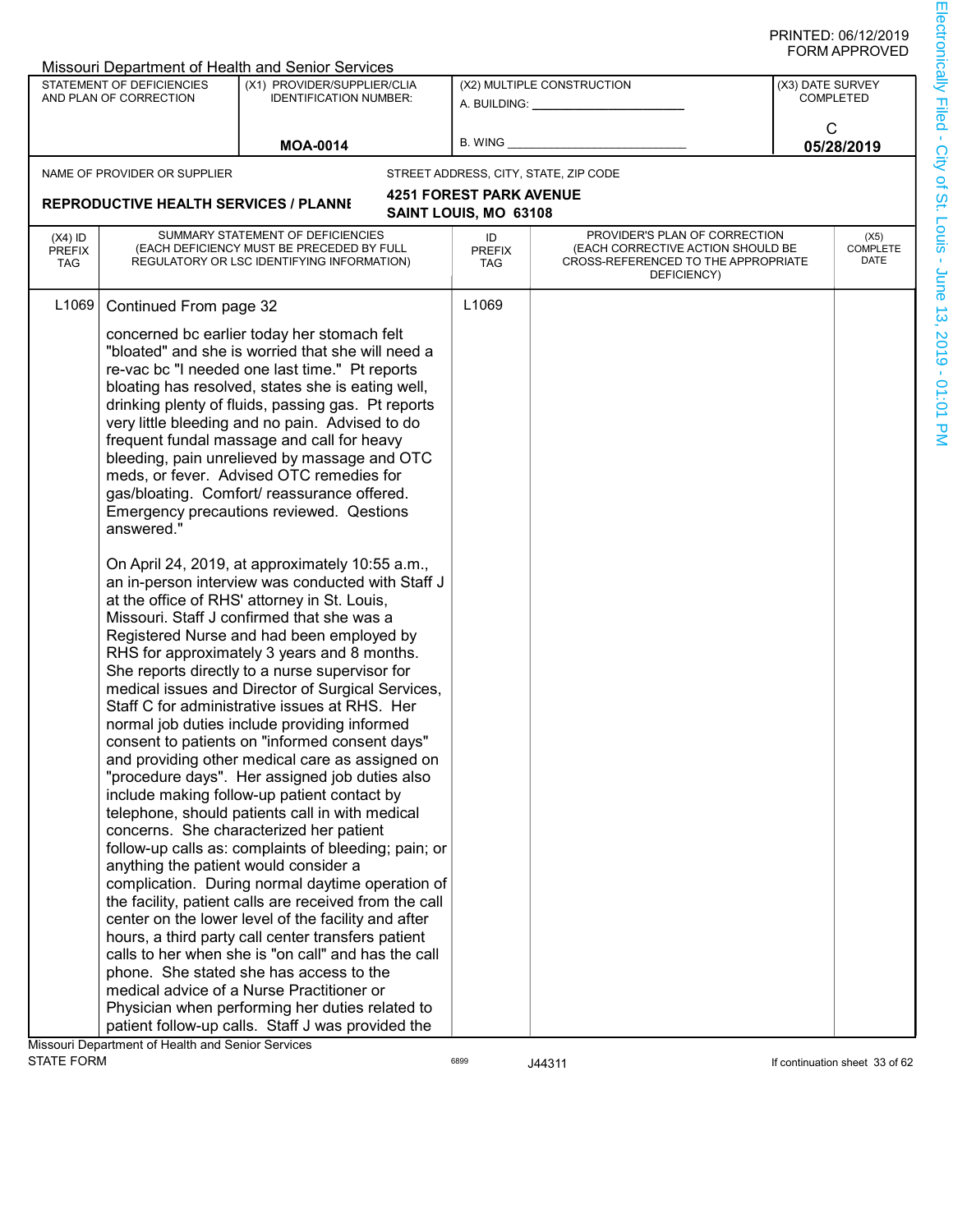|                                          |                                                                                                                                          | Missouri Department of Health and Senior Services                                                                                                                                                                                                                                                                                                                                                                                                                                                                                                                                                                                                                                                                                                                                                                                                                                                                                                                                                                                                                                                                                                                                                                                                                                                                                                                                                                                                                                                                                 |                                                         |                                                                                                                          |                 |                                      |  |
|------------------------------------------|------------------------------------------------------------------------------------------------------------------------------------------|-----------------------------------------------------------------------------------------------------------------------------------------------------------------------------------------------------------------------------------------------------------------------------------------------------------------------------------------------------------------------------------------------------------------------------------------------------------------------------------------------------------------------------------------------------------------------------------------------------------------------------------------------------------------------------------------------------------------------------------------------------------------------------------------------------------------------------------------------------------------------------------------------------------------------------------------------------------------------------------------------------------------------------------------------------------------------------------------------------------------------------------------------------------------------------------------------------------------------------------------------------------------------------------------------------------------------------------------------------------------------------------------------------------------------------------------------------------------------------------------------------------------------------------|---------------------------------------------------------|--------------------------------------------------------------------------------------------------------------------------|-----------------|--------------------------------------|--|
|                                          | STATEMENT OF DEFICIENCIES<br>AND PLAN OF CORRECTION                                                                                      | (X1) PROVIDER/SUPPLIER/CLIA<br><b>IDENTIFICATION NUMBER:</b>                                                                                                                                                                                                                                                                                                                                                                                                                                                                                                                                                                                                                                                                                                                                                                                                                                                                                                                                                                                                                                                                                                                                                                                                                                                                                                                                                                                                                                                                      |                                                         | (X2) MULTIPLE CONSTRUCTION<br>A. BUILDING: __________                                                                    |                 | (X3) DATE SURVEY<br><b>COMPLETED</b> |  |
|                                          |                                                                                                                                          | <b>MOA-0014</b>                                                                                                                                                                                                                                                                                                                                                                                                                                                                                                                                                                                                                                                                                                                                                                                                                                                                                                                                                                                                                                                                                                                                                                                                                                                                                                                                                                                                                                                                                                                   | <b>B. WING</b>                                          |                                                                                                                          | C<br>05/28/2019 |                                      |  |
|                                          | NAME OF PROVIDER OR SUPPLIER                                                                                                             |                                                                                                                                                                                                                                                                                                                                                                                                                                                                                                                                                                                                                                                                                                                                                                                                                                                                                                                                                                                                                                                                                                                                                                                                                                                                                                                                                                                                                                                                                                                                   |                                                         |                                                                                                                          |                 |                                      |  |
|                                          |                                                                                                                                          |                                                                                                                                                                                                                                                                                                                                                                                                                                                                                                                                                                                                                                                                                                                                                                                                                                                                                                                                                                                                                                                                                                                                                                                                                                                                                                                                                                                                                                                                                                                                   |                                                         | STREET ADDRESS, CITY, STATE, ZIP CODE                                                                                    |                 |                                      |  |
|                                          | <b>REPRODUCTIVE HEALTH SERVICES / PLANNI</b>                                                                                             |                                                                                                                                                                                                                                                                                                                                                                                                                                                                                                                                                                                                                                                                                                                                                                                                                                                                                                                                                                                                                                                                                                                                                                                                                                                                                                                                                                                                                                                                                                                                   | <b>4251 FOREST PARK AVENUE</b><br>SAINT LOUIS, MO 63108 |                                                                                                                          |                 |                                      |  |
| $(X4)$ ID<br><b>PREFIX</b><br><b>TAG</b> |                                                                                                                                          | SUMMARY STATEMENT OF DEFICIENCIES<br>(EACH DEFICIENCY MUST BE PRECEDED BY FULL<br>REGULATORY OR LSC IDENTIFYING INFORMATION)                                                                                                                                                                                                                                                                                                                                                                                                                                                                                                                                                                                                                                                                                                                                                                                                                                                                                                                                                                                                                                                                                                                                                                                                                                                                                                                                                                                                      | ID<br><b>PREFIX</b><br><b>TAG</b>                       | PROVIDER'S PLAN OF CORRECTION<br>(EACH CORRECTIVE ACTION SHOULD BE<br>CROSS-REFERENCED TO THE APPROPRIATE<br>DEFICIENCY) |                 | (X5)<br>COMPLETE<br>DATE             |  |
| L <sub>1069</sub>                        | Continued From page 33<br>the following:<br>under.<br>was "kneading dough".<br>performing a fundal massage.<br>perform a fundal massage. | "Patient Communication" record, dated August 2,<br>2018, for Patient #4 for her review. Staff J<br>confirmed she wrote the "Additional Visit<br>Comments" dated August 2, 2018 at 11:55 a.m.<br>When asked about her direction to the patient to<br>perform "frequent fundal massage", she stated<br>- Fundal massage is appropriate direction for a<br>patient complaint of bleeding and cramping.<br>- She originally thought that the direction was<br>appropriate for any gestational age but was<br>recently informed by a physician (could not<br>identify) that a fundal massage may not make a<br>difference for a gestational age of 8 weeks or<br>- She demonstrated how she instructs patients to<br>perform a fundal massage on themselves by<br>placing her fist low on her abdomen and twisting<br>her knuckles into her lower abdomen as if she<br>- She has observed other nurses performing a<br>fundal massage on patients in the RHS recovery<br>room. She described the procedure the same<br>and stated that the advantage of having a nurse<br>perform the massage on the patient is that the<br>nurse can massage from different angles.<br>- She did not recall ever observing a physician<br>- At no time has she observed a physician or<br>nurse place their hand in a patient's vagina to<br>5. Review of the medical record for Patient #12<br>showed she presented to RHS for an abortion on<br>April 24, 2019. The medical record includes an<br>informed consent, signed by the patient and Staff | L1069                                                   |                                                                                                                          |                 |                                      |  |
|                                          |                                                                                                                                          | H on April 16, 2019. However, Staff H included a<br>note within the medical record to indicate,<br>"Patient had 72 hour consent signed with this                                                                                                                                                                                                                                                                                                                                                                                                                                                                                                                                                                                                                                                                                                                                                                                                                                                                                                                                                                                                                                                                                                                                                                                                                                                                                                                                                                                  |                                                         |                                                                                                                          |                 |                                      |  |
| <b>STATE FORM</b>                        | Missouri Department of Health and Senior Services                                                                                        |                                                                                                                                                                                                                                                                                                                                                                                                                                                                                                                                                                                                                                                                                                                                                                                                                                                                                                                                                                                                                                                                                                                                                                                                                                                                                                                                                                                                                                                                                                                                   | 6899                                                    | J44311                                                                                                                   |                 | If continuation sheet 34 of 62       |  |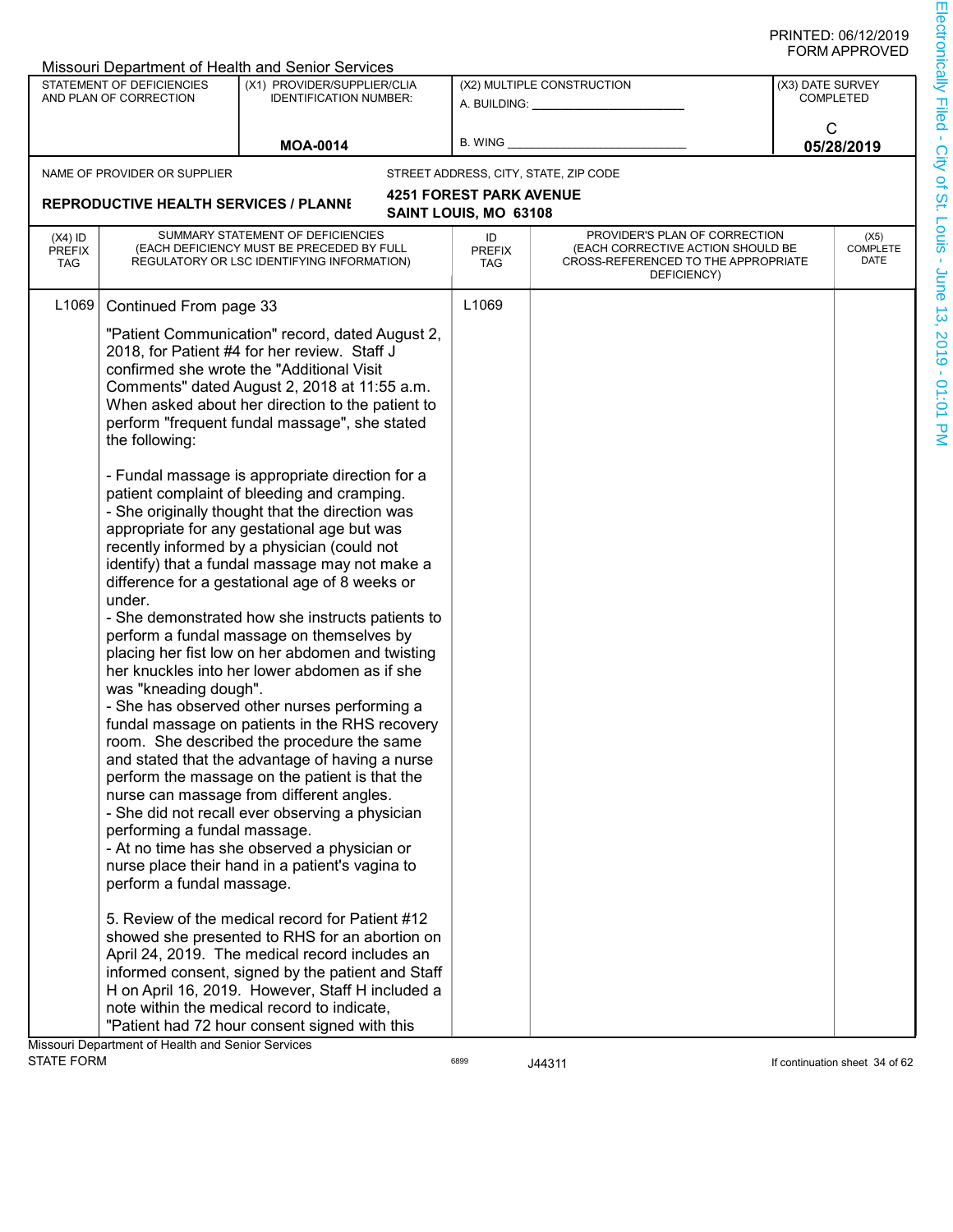|                                          |                                                                                                                                                                                                                                                                                                                                                                                                                                                                                                                                                                                                                                        | <b>Missouri Department of Health and Senior Services</b>                                                                                                                                                                                                                                                                                                                                                                                                                                                                                                                                                                                                                                           |                                   |                                                                                                                          |                                      |                                |
|------------------------------------------|----------------------------------------------------------------------------------------------------------------------------------------------------------------------------------------------------------------------------------------------------------------------------------------------------------------------------------------------------------------------------------------------------------------------------------------------------------------------------------------------------------------------------------------------------------------------------------------------------------------------------------------|----------------------------------------------------------------------------------------------------------------------------------------------------------------------------------------------------------------------------------------------------------------------------------------------------------------------------------------------------------------------------------------------------------------------------------------------------------------------------------------------------------------------------------------------------------------------------------------------------------------------------------------------------------------------------------------------------|-----------------------------------|--------------------------------------------------------------------------------------------------------------------------|--------------------------------------|--------------------------------|
|                                          | STATEMENT OF DEFICIENCIES<br>AND PLAN OF CORRECTION                                                                                                                                                                                                                                                                                                                                                                                                                                                                                                                                                                                    | (X1) PROVIDER/SUPPLIER/CLIA<br><b>IDENTIFICATION NUMBER:</b>                                                                                                                                                                                                                                                                                                                                                                                                                                                                                                                                                                                                                                       |                                   | (X2) MULTIPLE CONSTRUCTION                                                                                               | (X3) DATE SURVEY<br><b>COMPLETED</b> |                                |
|                                          |                                                                                                                                                                                                                                                                                                                                                                                                                                                                                                                                                                                                                                        |                                                                                                                                                                                                                                                                                                                                                                                                                                                                                                                                                                                                                                                                                                    |                                   | A. BUILDING: _______________                                                                                             |                                      |                                |
|                                          |                                                                                                                                                                                                                                                                                                                                                                                                                                                                                                                                                                                                                                        |                                                                                                                                                                                                                                                                                                                                                                                                                                                                                                                                                                                                                                                                                                    | <b>B. WING</b>                    |                                                                                                                          | C                                    |                                |
|                                          |                                                                                                                                                                                                                                                                                                                                                                                                                                                                                                                                                                                                                                        | <b>MOA-0014</b>                                                                                                                                                                                                                                                                                                                                                                                                                                                                                                                                                                                                                                                                                    |                                   |                                                                                                                          |                                      | 05/28/2019                     |
|                                          | NAME OF PROVIDER OR SUPPLIER                                                                                                                                                                                                                                                                                                                                                                                                                                                                                                                                                                                                           |                                                                                                                                                                                                                                                                                                                                                                                                                                                                                                                                                                                                                                                                                                    |                                   | STREET ADDRESS, CITY, STATE, ZIP CODE                                                                                    |                                      |                                |
|                                          | <b>REPRODUCTIVE HEALTH SERVICES / PLANNI</b>                                                                                                                                                                                                                                                                                                                                                                                                                                                                                                                                                                                           |                                                                                                                                                                                                                                                                                                                                                                                                                                                                                                                                                                                                                                                                                                    | <b>4251 FOREST PARK AVENUE</b>    |                                                                                                                          |                                      |                                |
|                                          |                                                                                                                                                                                                                                                                                                                                                                                                                                                                                                                                                                                                                                        |                                                                                                                                                                                                                                                                                                                                                                                                                                                                                                                                                                                                                                                                                                    | SAINT LOUIS, MO 63108             |                                                                                                                          |                                      |                                |
| $(X4)$ ID<br><b>PREFIX</b><br><b>TAG</b> |                                                                                                                                                                                                                                                                                                                                                                                                                                                                                                                                                                                                                                        | SUMMARY STATEMENT OF DEFICIENCIES<br>(EACH DEFICIENCY MUST BE PRECEDED BY FULL<br>REGULATORY OR LSC IDENTIFYING INFORMATION)                                                                                                                                                                                                                                                                                                                                                                                                                                                                                                                                                                       | ID<br><b>PREFIX</b><br><b>TAG</b> | PROVIDER'S PLAN OF CORRECTION<br>(EACH CORRECTIVE ACTION SHOULD BE<br>CROSS-REFERENCED TO THE APPROPRIATE<br>DEFICIENCY) |                                      | (X5)<br>COMPLETE<br>DATE       |
|                                          |                                                                                                                                                                                                                                                                                                                                                                                                                                                                                                                                                                                                                                        | writer at Washington University at 13:54 on<br>4/16/19". The record showed that Staff H<br>conducted a transabdominal ultrasound, "at<br>WashU". However, no ultrasound results are<br>within the RHS record. The physician notes, "I<br>intend to perform a procedure using aspiration<br>and/or removal of the fetus in multiple parts with<br>multiple passes." A time-out is documented in<br>the record as, "Time-out confirming correct<br>patient identity, correct site and procedure to be<br>done was performed prior to the surgical<br>procedure by Staff N. The record notes that<br>Patient #12 had a prior C-Section on August 30,<br>2017 and "known placenta previa". A physician |                                   |                                                                                                                          |                                      |                                |
|                                          | note within the record documents Patient 12's<br>complication as follows: "37 G4P2, h/o prior c/s<br>x1 with known placenta previa admitted earlier<br>this week with vaginal bleeding who presents<br>today for day 1 of 2 day AB procedure. Pt has<br>formal U/S at WashU which did not show e/o<br>morbidity adherent placenta, complete previa.<br>On placement of cervical dilators, by 3rd dilapan<br>started having bright red bleeding. Continued<br>placement of dilators did tamponade bleeding.<br>Total EBL 200cc. Vag pack placed. Plan to<br>transfer to BJH by EMS for in-hospital D&E.<br>Pre-op Hgb 10.2 EMS called." |                                                                                                                                                                                                                                                                                                                                                                                                                                                                                                                                                                                                                                                                                                    |                                   |                                                                                                                          |                                      |                                |
|                                          | for such".                                                                                                                                                                                                                                                                                                                                                                                                                                                                                                                                                                                                                             | Review of the hospital medical record for Patient<br>#12, dated April 16, 2019, regarding the<br>ultrasound conducted on the patient, the note<br>indicates, "Anterior placenta previa - cannot<br>exclude possible accreta on the basis of this<br>scan, but there are no highly suspicious findings                                                                                                                                                                                                                                                                                                                                                                                              |                                   |                                                                                                                          |                                      |                                |
|                                          | Missouri Department of Health and Senior Services                                                                                                                                                                                                                                                                                                                                                                                                                                                                                                                                                                                      | Further review of the hospital record for Patient<br>#12 on April 16, 2019, showed Staff H conducted<br>a transvaginal and transabdominal ultrasound<br>and dated the gestational age at 20 weeks and 4                                                                                                                                                                                                                                                                                                                                                                                                                                                                                            |                                   |                                                                                                                          |                                      |                                |
| <b>STATE FORM</b>                        |                                                                                                                                                                                                                                                                                                                                                                                                                                                                                                                                                                                                                                        |                                                                                                                                                                                                                                                                                                                                                                                                                                                                                                                                                                                                                                                                                                    | 6899                              | J44311                                                                                                                   |                                      | If continuation sheet 35 of 62 |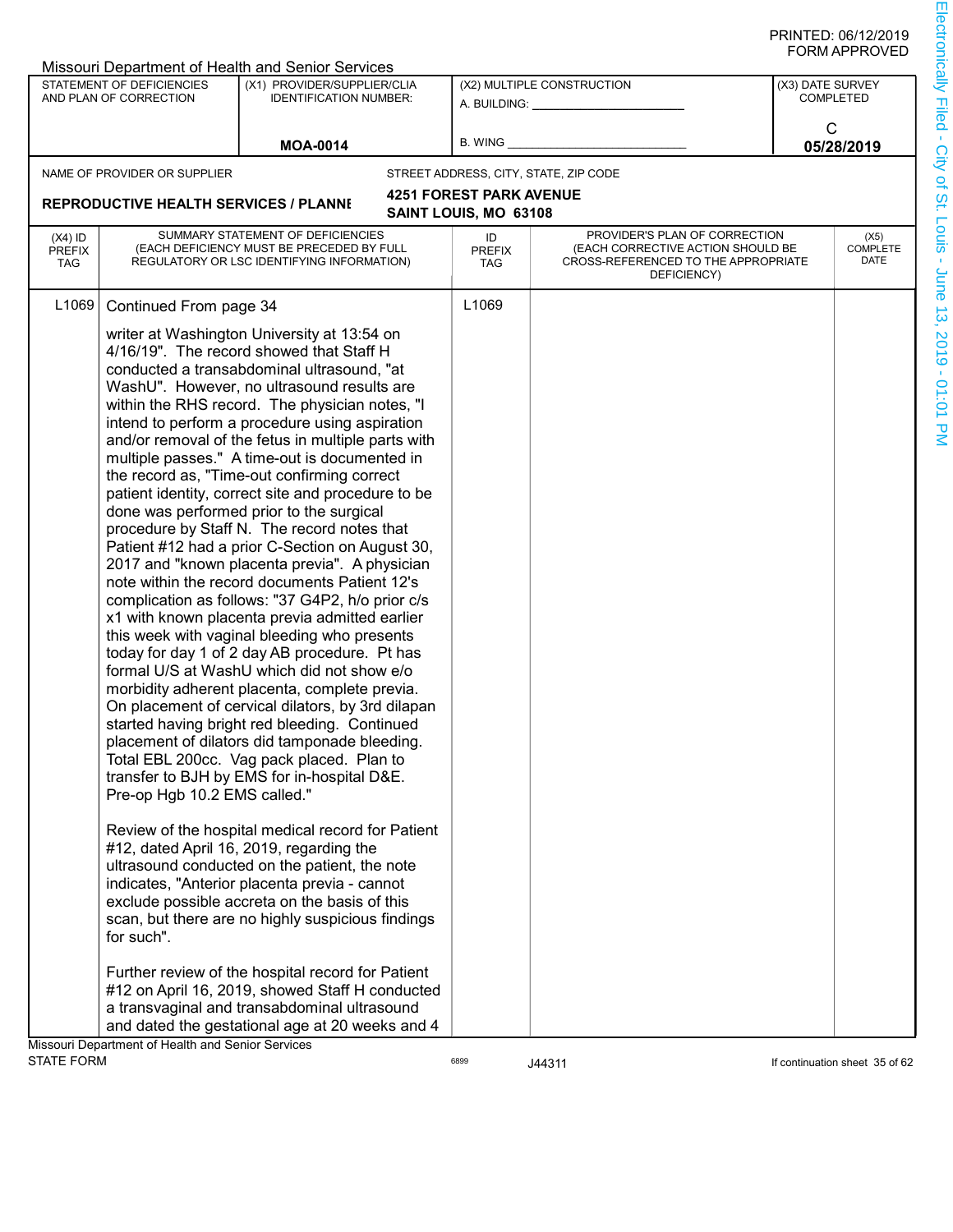|                                   | STATEMENT OF DEFICIENCIES<br>AND PLAN OF CORRECTION                                                                                                      | (X1) PROVIDER/SUPPLIER/CLIA<br><b>IDENTIFICATION NUMBER:</b><br><b>MOA-0014</b>                                                                                                                                                                                                                                                                                                                                                                                                                                                                                                                                                                                                                                                                                                                                                                                                                                                                                                                                                                                                                                                                                                                                                                                                                                                                                                                                                                                                                                                                      | (X2) MULTIPLE CONSTRUCTION<br>A. BUILDING: A.<br><b>B. WING</b> |                                                                                                                          | (X3) DATE SURVEY<br><b>COMPLETED</b><br>C<br>05/28/2019 |                                |
|-----------------------------------|----------------------------------------------------------------------------------------------------------------------------------------------------------|------------------------------------------------------------------------------------------------------------------------------------------------------------------------------------------------------------------------------------------------------------------------------------------------------------------------------------------------------------------------------------------------------------------------------------------------------------------------------------------------------------------------------------------------------------------------------------------------------------------------------------------------------------------------------------------------------------------------------------------------------------------------------------------------------------------------------------------------------------------------------------------------------------------------------------------------------------------------------------------------------------------------------------------------------------------------------------------------------------------------------------------------------------------------------------------------------------------------------------------------------------------------------------------------------------------------------------------------------------------------------------------------------------------------------------------------------------------------------------------------------------------------------------------------------|-----------------------------------------------------------------|--------------------------------------------------------------------------------------------------------------------------|---------------------------------------------------------|--------------------------------|
|                                   | NAME OF PROVIDER OR SUPPLIER                                                                                                                             |                                                                                                                                                                                                                                                                                                                                                                                                                                                                                                                                                                                                                                                                                                                                                                                                                                                                                                                                                                                                                                                                                                                                                                                                                                                                                                                                                                                                                                                                                                                                                      |                                                                 | STREET ADDRESS, CITY, STATE, ZIP CODE                                                                                    |                                                         |                                |
|                                   | <b>REPRODUCTIVE HEALTH SERVICES / PLANNI</b>                                                                                                             |                                                                                                                                                                                                                                                                                                                                                                                                                                                                                                                                                                                                                                                                                                                                                                                                                                                                                                                                                                                                                                                                                                                                                                                                                                                                                                                                                                                                                                                                                                                                                      | <b>4251 FOREST PARK AVENUE</b><br>SAINT LOUIS, MO 63108         |                                                                                                                          |                                                         |                                |
| $(X4)$ ID<br><b>PREFIX</b><br>TAG |                                                                                                                                                          | SUMMARY STATEMENT OF DEFICIENCIES<br>(EACH DEFICIENCY MUST BE PRECEDED BY FULL<br>REGULATORY OR LSC IDENTIFYING INFORMATION)                                                                                                                                                                                                                                                                                                                                                                                                                                                                                                                                                                                                                                                                                                                                                                                                                                                                                                                                                                                                                                                                                                                                                                                                                                                                                                                                                                                                                         | ID<br><b>PREFIX</b><br><b>TAG</b>                               | PROVIDER'S PLAN OF CORRECTION<br>(EACH CORRECTIVE ACTION SHOULD BE<br>CROSS-REFERENCED TO THE APPROPRIATE<br>DEFICIENCY) |                                                         | (X5)<br>COMPLETE<br>DATE       |
| L <sub>1069</sub>                 | Continued From page 35<br>accreta in second trimester".<br>requested the transfer.<br>I intend to perform a standard D&E."<br>abortion by standard D&E." | days with a "Suspected uterine abnormality,<br>Previous cesarean delivery". The record notes<br>Patient #12 was diagnosed with, "Placenta<br>The record contains an "Emergency Transfer<br>Form" for Patient #12. Patient #12 was<br>transferred from RHS at 3:10 p.m., on April 24,<br>2019 to Barnes Jewish Hospital. Staff H<br>Review of the hospital medical record for Patient<br>#12, under "Assessment and Plan", dated April<br>24, 2019, states, "Placenta previa in second<br>trimester: she desires induced therapeutic<br>abortion by standard D&E. She was counseled<br>on pregnancy options and desires to proceed with<br>termination of pregnancy. Consents were signed.<br>Further review of the hospital medical record for<br>Patient #12 revealed an informed consent was<br>completed prior to the emergency surgery. The<br>document states, in relevant part, "Options for the<br>pregnancy were discussed with the patient,<br>including continuation of pregnancy, medically<br>induced abortion by labor induction, and surgically<br>induced abortion by dilation and evacuation<br>(D&E). Given the increased risk to maternal<br>health or life endangerment from placenta previa,<br>history of cesarean section, and possible<br>placenta accreta, the patient desires not to<br>continue the pregnancy. She is requesting an<br>Review of the medical record for Patient #12<br>revealed an Anesthesia note, prior to the<br>emergency surgery on April 24, 2019, stated,<br>"PPH Bleeding requiring Uterine artery | L1069                                                           |                                                                                                                          |                                                         |                                |
| <b>STATE FORM</b>                 | Missouri Department of Health and Senior Services                                                                                                        | embolization. Patient lost around 2 to 2.5 litre of                                                                                                                                                                                                                                                                                                                                                                                                                                                                                                                                                                                                                                                                                                                                                                                                                                                                                                                                                                                                                                                                                                                                                                                                                                                                                                                                                                                                                                                                                                  | 6899                                                            | J44311                                                                                                                   |                                                         | If continuation sheet 36 of 62 |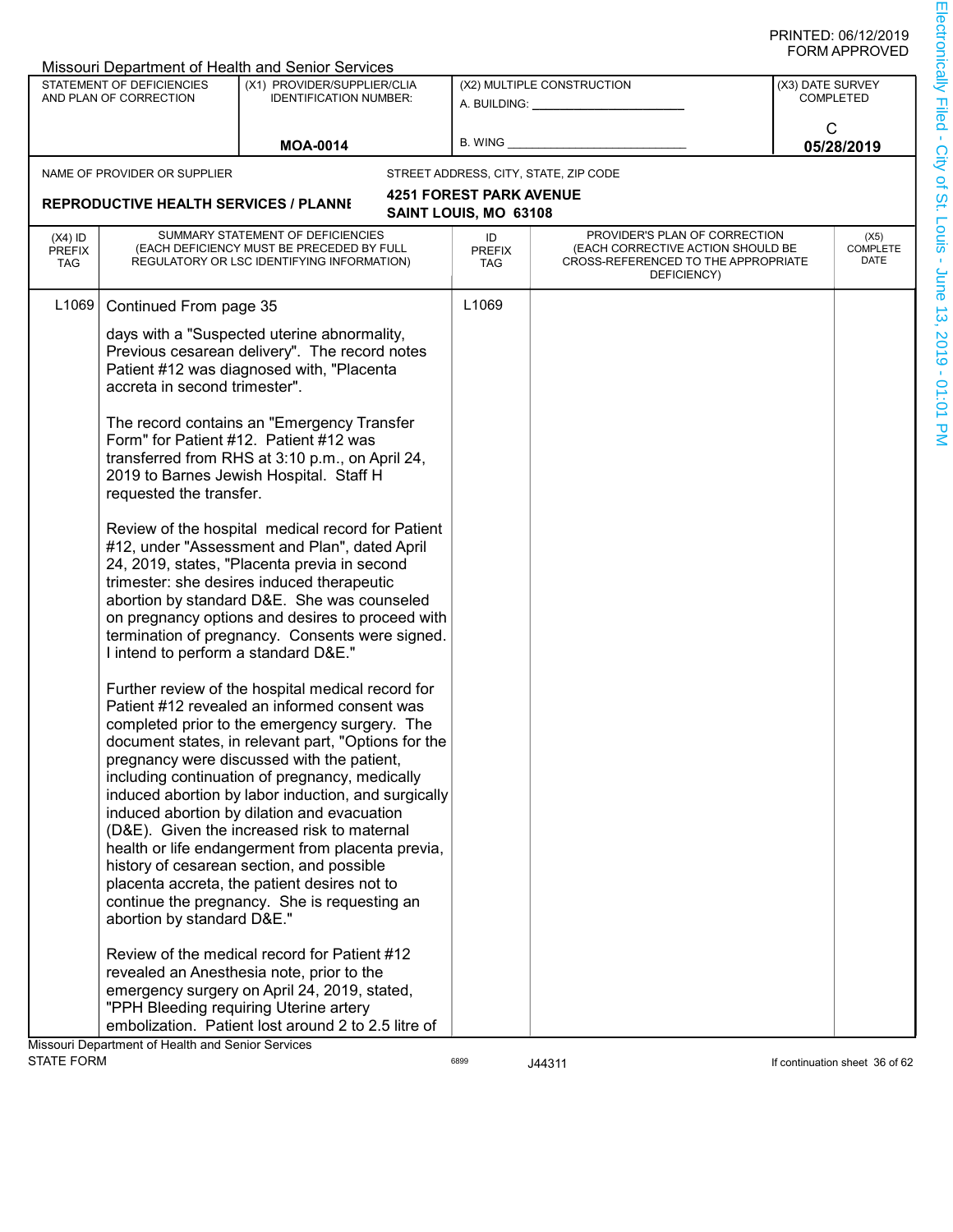|                                   |                                                                                                                                                  | Missouri Department of Health and Senior Services                                                                                                                                                       |                                |                                                                                                                          |                                      |
|-----------------------------------|--------------------------------------------------------------------------------------------------------------------------------------------------|---------------------------------------------------------------------------------------------------------------------------------------------------------------------------------------------------------|--------------------------------|--------------------------------------------------------------------------------------------------------------------------|--------------------------------------|
|                                   | STATEMENT OF DEFICIENCIES<br>AND PLAN OF CORRECTION                                                                                              | (X1) PROVIDER/SUPPLIER/CLIA<br><b>IDENTIFICATION NUMBER:</b>                                                                                                                                            |                                | (X2) MULTIPLE CONSTRUCTION<br>A. BUILDING:                                                                               | (X3) DATE SURVEY<br><b>COMPLETED</b> |
|                                   |                                                                                                                                                  |                                                                                                                                                                                                         | B. WING                        |                                                                                                                          | С                                    |
|                                   |                                                                                                                                                  | <b>MOA-0014</b>                                                                                                                                                                                         |                                |                                                                                                                          | 05/28/2019                           |
|                                   | NAME OF PROVIDER OR SUPPLIER                                                                                                                     |                                                                                                                                                                                                         |                                | STREET ADDRESS, CITY, STATE, ZIP CODE                                                                                    |                                      |
|                                   |                                                                                                                                                  |                                                                                                                                                                                                         | <b>4251 FOREST PARK AVENUE</b> |                                                                                                                          |                                      |
|                                   | <b>REPRODUCTIVE HEALTH SERVICES / PLANNI</b>                                                                                                     |                                                                                                                                                                                                         | SAINT LOUIS, MO 63108          |                                                                                                                          |                                      |
| $(X4)$ ID<br><b>PREFIX</b><br>TAG |                                                                                                                                                  | SUMMARY STATEMENT OF DEFICIENCIES<br>(EACH DEFICIENCY MUST BE PRECEDED BY FULL<br>REGULATORY OR LSC IDENTIFYING INFORMATION)                                                                            | ID<br><b>PREFIX</b><br>TAG     | PROVIDER'S PLAN OF CORRECTION<br>(EACH CORRECTIVE ACTION SHOULD BE<br>CROSS-REFERENCED TO THE APPROPRIATE<br>DEFICIENCY) | (X5)<br><b>COMPLETE</b><br>DATE      |
| L1069                             | Continued From page 36                                                                                                                           |                                                                                                                                                                                                         | L1069                          |                                                                                                                          |                                      |
|                                   | blood in OB operating room during termination of<br>23 week pregnancy. Received 1 unit of blood<br>and 4 litre of crystalloids. 2 units of cross |                                                                                                                                                                                                         |                                |                                                                                                                          |                                      |
|                                   |                                                                                                                                                  | matched blood is on its way. Patient is already<br>intubated and under general anesthesia."                                                                                                             |                                |                                                                                                                          |                                      |
|                                   |                                                                                                                                                  | Review of the hospital record for Patient #12 on<br>April 24, 2019, documented the ICU History and<br>Physical as follows, "37 y.o. female presented to<br>BJH today 4/24 from planned parenthood s/p   |                                |                                                                                                                          |                                      |
|                                   | laminaria placement with brisk vaginal bleeding<br>(EBL 200ml) requiring vaginal packing (patient<br>was 21 w 5d with pregnancy complicated by   |                                                                                                                                                                                                         |                                |                                                                                                                          |                                      |
|                                   |                                                                                                                                                  | placenta previa. Due to this, she desired to have<br>therapeutic termination of pregnancy). On arrival<br>to BJH hemostasis had been achieved. She was<br>taken to OR by Gynecology for a standard D&E. |                                |                                                                                                                          |                                      |
|                                   |                                                                                                                                                  | Her operative course was complicated by<br>post-abortion hemorrhage with EBL of 1800ml.<br>She was given 4L of crystalloid, 2 units of pRBCs,                                                           |                                |                                                                                                                          |                                      |
|                                   | taken to IR for bilateral uterine artery                                                                                                         | 1g TXA. Vaginal packing was inserted and a<br>intrauterine foley balloon was placed. She was<br>embolization. The patient was sent to 7800 SICU                                                         |                                |                                                                                                                          |                                      |
|                                   | unsupported."                                                                                                                                    | for close monitoring and serial CBCs. The<br>patient arrived hemodynamically stable and                                                                                                                 |                                |                                                                                                                          |                                      |
|                                   |                                                                                                                                                  | Review of the medical record for Patient #12,<br>under "Description of Procedure", states, "The<br>lower uterine segment was atonic and the area of                                                     |                                |                                                                                                                          |                                      |
|                                   |                                                                                                                                                  | her prior cesarean delivery on the anterior and<br>posterior walls of the lower uterine segment was                                                                                                     |                                |                                                                                                                          |                                      |
|                                   |                                                                                                                                                  | noted to be thin but intact. 0.2mg IM Methergine,<br>250mcg Hemabate, 800mcg Misoprostol, and                                                                                                           |                                |                                                                                                                          |                                      |
|                                   |                                                                                                                                                  | 30U IV Pitocin were administered sequentially<br>with minimal improvement in uterine tone. The                                                                                                          |                                |                                                                                                                          |                                      |
|                                   |                                                                                                                                                  | suction curette was introduced again with further<br>evacuation of clot. The endometrium was noted                                                                                                      |                                |                                                                                                                          |                                      |
|                                   |                                                                                                                                                  | to have gritty texture in all 4 quadrants."                                                                                                                                                             |                                |                                                                                                                          |                                      |
|                                   | Missouri Department of Health and Senior Services                                                                                                |                                                                                                                                                                                                         |                                |                                                                                                                          |                                      |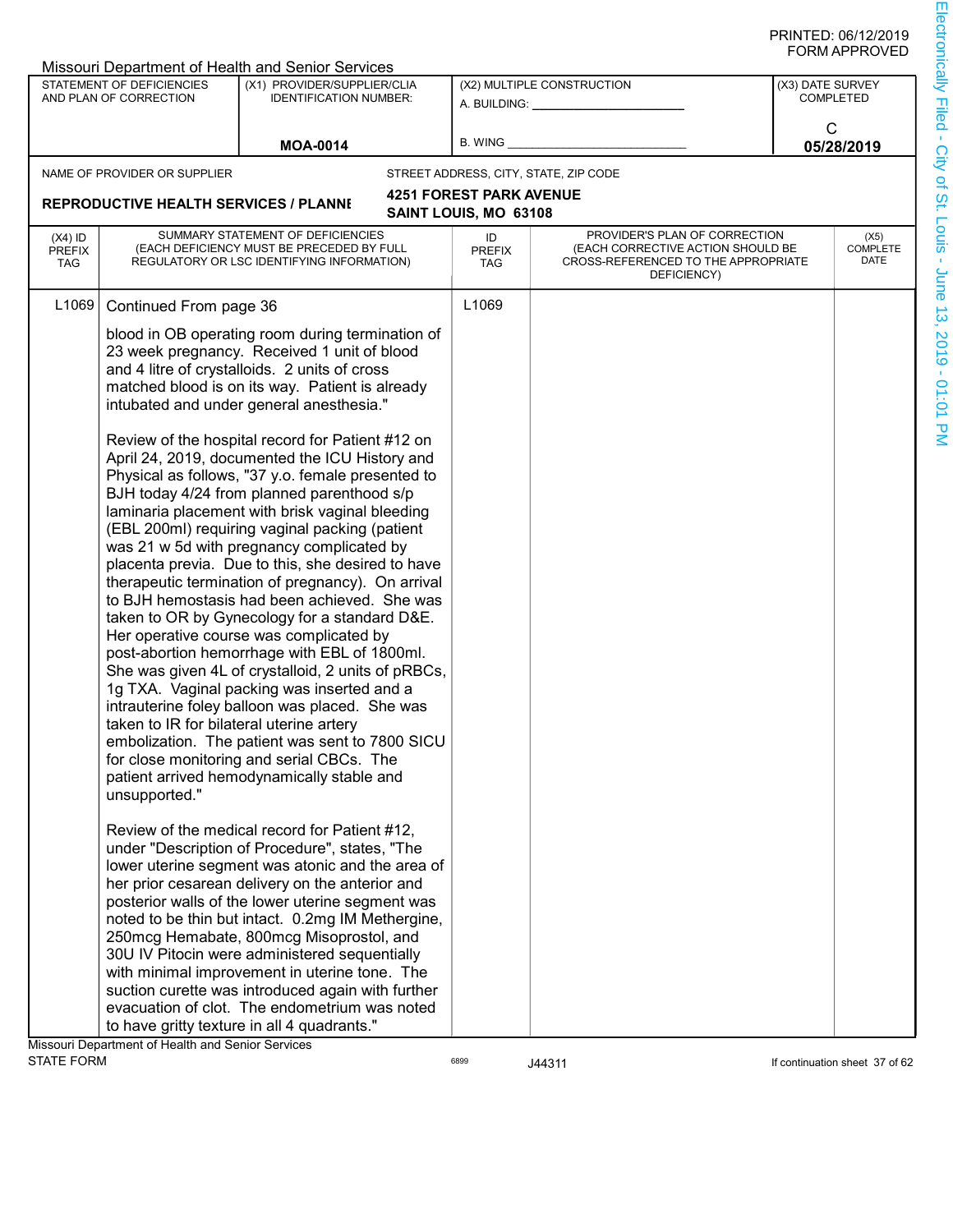|                                   |                                                                                                                                                          | Missouri Department of Health and Senior Services                                                                                                                                             |                                                         |                                                                                                                          |                  |                                 |
|-----------------------------------|----------------------------------------------------------------------------------------------------------------------------------------------------------|-----------------------------------------------------------------------------------------------------------------------------------------------------------------------------------------------|---------------------------------------------------------|--------------------------------------------------------------------------------------------------------------------------|------------------|---------------------------------|
|                                   | <b>STATEMENT OF DEFICIENCIES</b><br>AND PLAN OF CORRECTION                                                                                               | (X1) PROVIDER/SUPPLIER/CLIA<br><b>IDENTIFICATION NUMBER:</b>                                                                                                                                  | A. BUILDING: _______                                    | (X2) MULTIPLE CONSTRUCTION                                                                                               | (X3) DATE SURVEY | <b>COMPLETED</b>                |
|                                   |                                                                                                                                                          | <b>MOA-0014</b>                                                                                                                                                                               | B. WING                                                 |                                                                                                                          | С                | 05/28/2019                      |
|                                   |                                                                                                                                                          |                                                                                                                                                                                               |                                                         |                                                                                                                          |                  |                                 |
|                                   | NAME OF PROVIDER OR SUPPLIER                                                                                                                             |                                                                                                                                                                                               |                                                         | STREET ADDRESS, CITY, STATE, ZIP CODE                                                                                    |                  |                                 |
|                                   | <b>REPRODUCTIVE HEALTH SERVICES / PLANNI</b>                                                                                                             |                                                                                                                                                                                               | <b>4251 FOREST PARK AVENUE</b><br>SAINT LOUIS, MO 63108 |                                                                                                                          |                  |                                 |
| $(X4)$ ID<br><b>PREFIX</b><br>TAG |                                                                                                                                                          | SUMMARY STATEMENT OF DEFICIENCIES<br>(EACH DEFICIENCY MUST BE PRECEDED BY FULL<br>REGULATORY OR LSC IDENTIFYING INFORMATION)                                                                  | ID<br><b>PREFIX</b><br><b>TAG</b>                       | PROVIDER'S PLAN OF CORRECTION<br>(EACH CORRECTIVE ACTION SHOULD BE<br>CROSS-REFERENCED TO THE APPROPRIATE<br>DEFICIENCY) |                  | (X5)<br><b>COMPLETE</b><br>DATE |
| L <sub>1069</sub>                 | Continued From page 37                                                                                                                                   |                                                                                                                                                                                               | L1069                                                   |                                                                                                                          |                  |                                 |
|                                   | The record notes that Patient #12 was discharged<br>from the hospital on April 26, 2019.                                                                 |                                                                                                                                                                                               |                                                         |                                                                                                                          |                  |                                 |
|                                   | Review of RHS policy 1.1.12, entitled,                                                                                                                   | "Contraindications and Special Conditions -<br>Surgical Abortion", in the treatment table labeled<br>1.2b, the condition of "Insertion of osmotic                                             |                                                         |                                                                                                                          |                  |                                 |
|                                   |                                                                                                                                                          | dilators, if required" states, "Must evaluate and<br>determine the appropriate management or                                                                                                  |                                                         |                                                                                                                          |                  |                                 |
|                                   | referral." The same table lists the requirement for<br>treating the uterus condition of "scarred" as, "All<br>patients greater than or equal to 14 weeks |                                                                                                                                                                                               |                                                         |                                                                                                                          |                  |                                 |
|                                   | be evaluated for placenta                                                                                                                                | gestation with scarred uterus and placenta previa<br>and/or a placenta overlying the incision site must                                                                                       |                                                         |                                                                                                                          |                  |                                 |
|                                   |                                                                                                                                                          | accreta/increta/percreta. Studies sufficient for<br>diagnosing an invasive placenta in a patient less<br>than 14 weeks gestation can be performed at the                                      |                                                         |                                                                                                                          |                  |                                 |
|                                   |                                                                                                                                                          | affiliate with the appropriate equipment, training<br>and skill to do so. Patients with a reassuring                                                                                          |                                                         |                                                                                                                          |                  |                                 |
|                                   | surgeon experienced in these types of                                                                                                                    | evaluation may have an outpatient D&E by<br>procedures. Experience is determined by the                                                                                                       |                                                         |                                                                                                                          |                  |                                 |
|                                   | medical director or program director."                                                                                                                   |                                                                                                                                                                                               |                                                         |                                                                                                                          |                  |                                 |
|                                   |                                                                                                                                                          | Review of a Practice Bulletin from The American<br>College of Obstetricians and Gynecologists<br>(ACOG), entitled, Second-Trimester Abortion<br>number 135, dated June 2013 and reaffirmed in |                                                         |                                                                                                                          |                  |                                 |
|                                   |                                                                                                                                                          | 2015, shows, "Women with prior cesarean<br>deliveries are at an increased risk of placenta                                                                                                    |                                                         |                                                                                                                          |                  |                                 |
|                                   |                                                                                                                                                          | accreta and warrant special attention, particularly<br>if ultrasonography indicates a low-lying placenta<br>or placenta previa. When there is a suspicion of                                  |                                                         |                                                                                                                          |                  |                                 |
|                                   |                                                                                                                                                          | abnormal placentation, D&E is the preferred<br>abortion method, and preparations should be                                                                                                    |                                                         |                                                                                                                          |                  |                                 |
|                                   |                                                                                                                                                          | made for possible hemorrhage by ensuring the<br>procedure is performed at an appropriate facility<br>with accessibility to blood products, interventional                                     |                                                         |                                                                                                                          |                  |                                 |
|                                   | Missouri Department of Health and Senior Services                                                                                                        |                                                                                                                                                                                               |                                                         |                                                                                                                          |                  |                                 |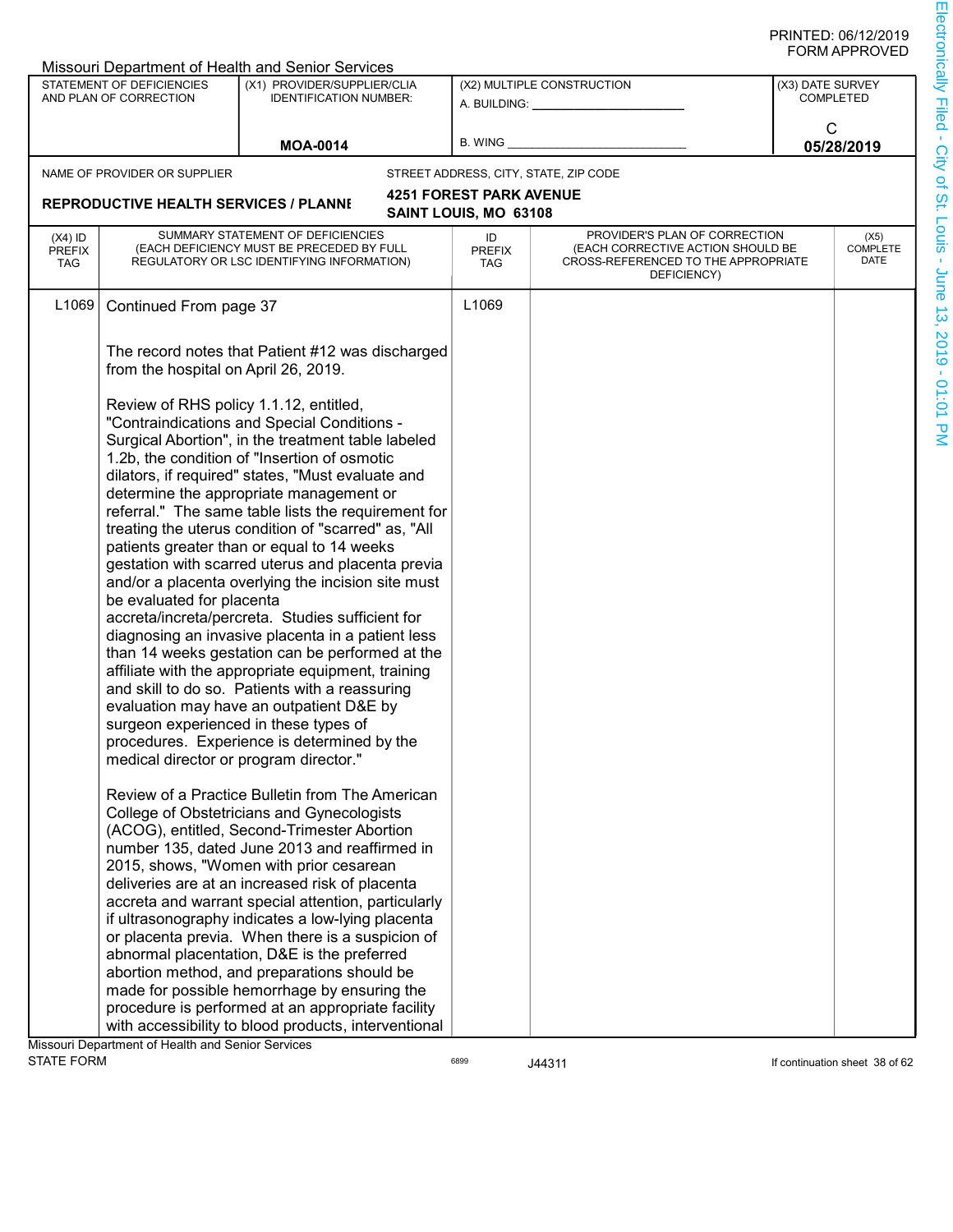|                                          |                                                                                                                                     | Missouri Department of Health and Senior Services                                                                                                                                                                                                                                                                                                                                                                                                                                                                                                                                                                                                                                                                                                                                                                                                                                                                                                                                                                                                                                                                                                                                                                                                                                                                                                                                                                                                                                                                                                                                                                           |                                                         |                                                                                                                          |   |                                      |  |
|------------------------------------------|-------------------------------------------------------------------------------------------------------------------------------------|-----------------------------------------------------------------------------------------------------------------------------------------------------------------------------------------------------------------------------------------------------------------------------------------------------------------------------------------------------------------------------------------------------------------------------------------------------------------------------------------------------------------------------------------------------------------------------------------------------------------------------------------------------------------------------------------------------------------------------------------------------------------------------------------------------------------------------------------------------------------------------------------------------------------------------------------------------------------------------------------------------------------------------------------------------------------------------------------------------------------------------------------------------------------------------------------------------------------------------------------------------------------------------------------------------------------------------------------------------------------------------------------------------------------------------------------------------------------------------------------------------------------------------------------------------------------------------------------------------------------------------|---------------------------------------------------------|--------------------------------------------------------------------------------------------------------------------------|---|--------------------------------------|--|
|                                          | STATEMENT OF DEFICIENCIES<br>AND PLAN OF CORRECTION                                                                                 | (X1) PROVIDER/SUPPLIER/CLIA<br><b>IDENTIFICATION NUMBER:</b>                                                                                                                                                                                                                                                                                                                                                                                                                                                                                                                                                                                                                                                                                                                                                                                                                                                                                                                                                                                                                                                                                                                                                                                                                                                                                                                                                                                                                                                                                                                                                                |                                                         | (X2) MULTIPLE CONSTRUCTION                                                                                               |   | (X3) DATE SURVEY<br><b>COMPLETED</b> |  |
|                                          |                                                                                                                                     | <b>MOA-0014</b>                                                                                                                                                                                                                                                                                                                                                                                                                                                                                                                                                                                                                                                                                                                                                                                                                                                                                                                                                                                                                                                                                                                                                                                                                                                                                                                                                                                                                                                                                                                                                                                                             | B. WING                                                 |                                                                                                                          | C | 05/28/2019                           |  |
|                                          | NAME OF PROVIDER OR SUPPLIER                                                                                                        |                                                                                                                                                                                                                                                                                                                                                                                                                                                                                                                                                                                                                                                                                                                                                                                                                                                                                                                                                                                                                                                                                                                                                                                                                                                                                                                                                                                                                                                                                                                                                                                                                             |                                                         | STREET ADDRESS, CITY, STATE, ZIP CODE                                                                                    |   |                                      |  |
|                                          | <b>REPRODUCTIVE HEALTH SERVICES / PLANNI</b>                                                                                        |                                                                                                                                                                                                                                                                                                                                                                                                                                                                                                                                                                                                                                                                                                                                                                                                                                                                                                                                                                                                                                                                                                                                                                                                                                                                                                                                                                                                                                                                                                                                                                                                                             | <b>4251 FOREST PARK AVENUE</b><br>SAINT LOUIS, MO 63108 |                                                                                                                          |   |                                      |  |
| $(X4)$ ID<br><b>PREFIX</b><br><b>TAG</b> |                                                                                                                                     | SUMMARY STATEMENT OF DEFICIENCIES<br>(EACH DEFICIENCY MUST BE PRECEDED BY FULL<br>REGULATORY OR LSC IDENTIFYING INFORMATION)                                                                                                                                                                                                                                                                                                                                                                                                                                                                                                                                                                                                                                                                                                                                                                                                                                                                                                                                                                                                                                                                                                                                                                                                                                                                                                                                                                                                                                                                                                | ID<br><b>PREFIX</b><br><b>TAG</b>                       | PROVIDER'S PLAN OF CORRECTION<br>(EACH CORRECTIVE ACTION SHOULD BE<br>CROSS-REFERENCED TO THE APPROPRIATE<br>DEFICIENCY) |   | (X5)<br>COMPLETE<br>DATE             |  |
| L <sub>1069</sub>                        | Continued From page 38<br>immediately available."<br>and Clinicopathological Outcomes, by:<br>have refused to submit to interviews. | radiology, and the capability to perform a<br>hysterectomy if necessary. Because the positive<br>predictive value of ultrasonography to diagnose<br>placenta accreta may be as low as 65%,<br>preoperative uterine artery embolization is not<br>generally recommended. Although the diagnostic<br>accuracy of magnetic resonance imaging is<br>similar to ultrasonography for placenta accreta,<br>magnetic resonance imaging may be useful to<br>confirm accreta and identify patients who should<br>be referred to a tertiary care center that has<br>interventional radiology and surgical services<br>Review of an Article, dated August 7, 2018, in the<br>Society for Maternal-Fetal Medicine (SMFM),<br>entitled, Clinical Diagnosis of Placenta Accreta<br>Rosenbloom; Hirshberg; Stout; Cahill; Macones<br>and Tuuli, states, "There were 50 cesarean<br>hysterectomies performed for suspected<br>abnormal placentation from 2000 to 2016. Of<br>these 34 (68%) had a diagnosis of accreta<br>preoperatively and 16 (32%) were diagnosed<br>intraoperatively at the time of cesarean delivery.'<br>To date, some physicians who provided the care<br>documented within the medical records reviewed<br>On May 28, 2019, Staff I, RHS Medical Director<br>was interviewed. He denied RHS has a blood<br>bank. He denied that RHS has interventional<br>radiology capabilities. He denied that RHS has<br>the capability to perform a hysterectomy. When<br>asked if RHS was an appropriate setting for a<br>planned abortion for a patient at 21 weeks and 5<br>days gestational age with a previous history of a | L1069                                                   |                                                                                                                          |   |                                      |  |
|                                          |                                                                                                                                     | C-section and a diagnosis of placenta previa, he<br>stated, "We have very careful evidenced based                                                                                                                                                                                                                                                                                                                                                                                                                                                                                                                                                                                                                                                                                                                                                                                                                                                                                                                                                                                                                                                                                                                                                                                                                                                                                                                                                                                                                                                                                                                           |                                                         |                                                                                                                          |   |                                      |  |
|                                          | Missouri Department of Health and Senior Services                                                                                   |                                                                                                                                                                                                                                                                                                                                                                                                                                                                                                                                                                                                                                                                                                                                                                                                                                                                                                                                                                                                                                                                                                                                                                                                                                                                                                                                                                                                                                                                                                                                                                                                                             |                                                         |                                                                                                                          |   |                                      |  |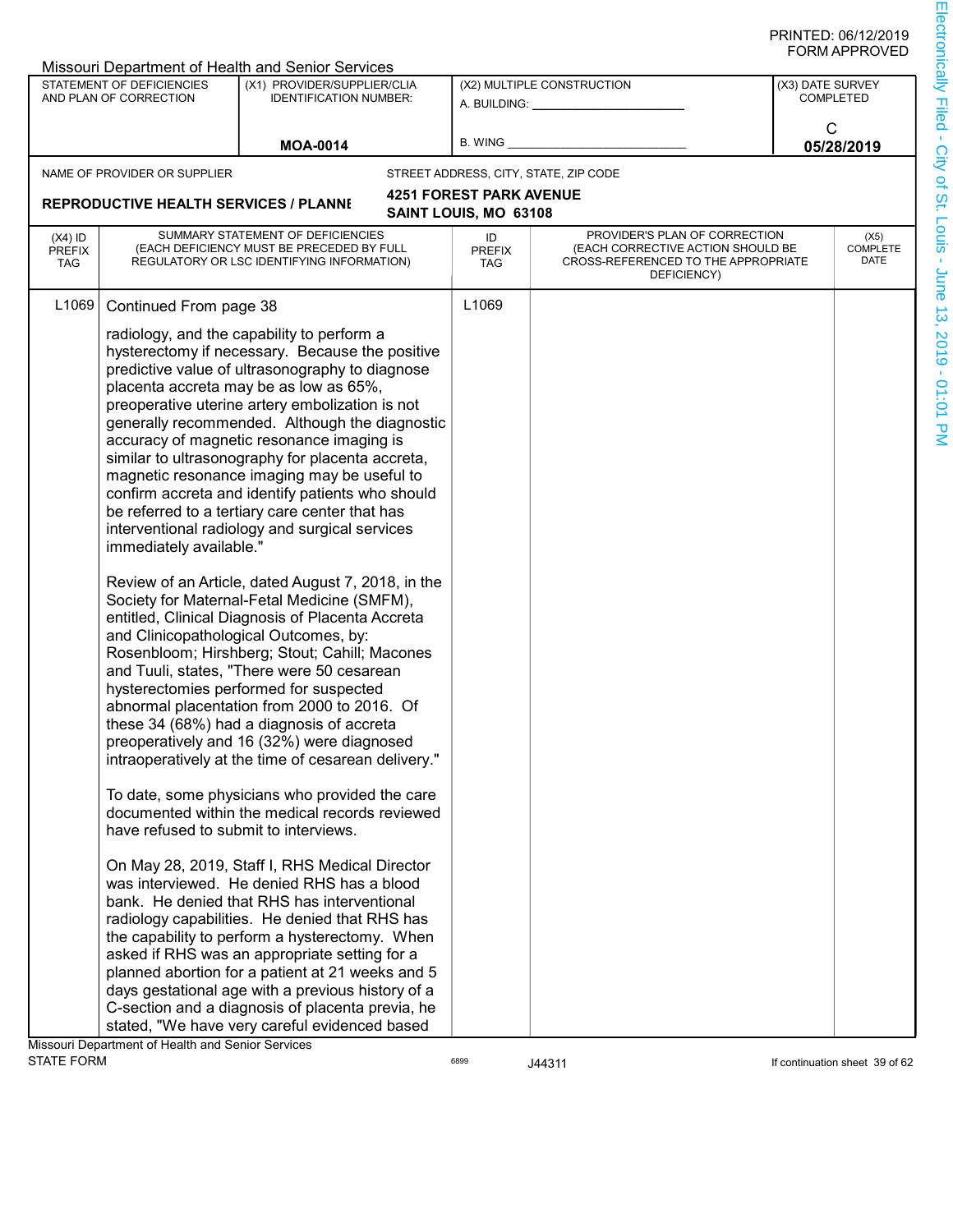|                                          |                                                     | Missouri Department of Health and Senior Services                                                                                                                                                                                                                                                                                                                                                                                                                                                                                                                      |                                   |                                                                                                                          |                  |                                |
|------------------------------------------|-----------------------------------------------------|------------------------------------------------------------------------------------------------------------------------------------------------------------------------------------------------------------------------------------------------------------------------------------------------------------------------------------------------------------------------------------------------------------------------------------------------------------------------------------------------------------------------------------------------------------------------|-----------------------------------|--------------------------------------------------------------------------------------------------------------------------|------------------|--------------------------------|
|                                          | STATEMENT OF DEFICIENCIES<br>AND PLAN OF CORRECTION | (X1) PROVIDER/SUPPLIER/CLIA<br><b>IDENTIFICATION NUMBER:</b>                                                                                                                                                                                                                                                                                                                                                                                                                                                                                                           |                                   | (X2) MULTIPLE CONSTRUCTION<br>A. BUILDING: A.                                                                            | (X3) DATE SURVEY | <b>COMPLETED</b>               |
|                                          |                                                     | <b>MOA-0014</b>                                                                                                                                                                                                                                                                                                                                                                                                                                                                                                                                                        | B. WING                           |                                                                                                                          | C                | 05/28/2019                     |
|                                          | NAME OF PROVIDER OR SUPPLIER                        |                                                                                                                                                                                                                                                                                                                                                                                                                                                                                                                                                                        |                                   | STREET ADDRESS, CITY, STATE, ZIP CODE                                                                                    |                  |                                |
|                                          |                                                     |                                                                                                                                                                                                                                                                                                                                                                                                                                                                                                                                                                        | <b>4251 FOREST PARK AVENUE</b>    |                                                                                                                          |                  |                                |
|                                          | <b>REPRODUCTIVE HEALTH SERVICES / PLANNI</b>        |                                                                                                                                                                                                                                                                                                                                                                                                                                                                                                                                                                        | SAINT LOUIS, MO 63108             |                                                                                                                          |                  |                                |
| $(X4)$ ID<br><b>PREFIX</b><br><b>TAG</b> |                                                     | SUMMARY STATEMENT OF DEFICIENCIES<br>(EACH DEFICIENCY MUST BE PRECEDED BY FULL<br>REGULATORY OR LSC IDENTIFYING INFORMATION)                                                                                                                                                                                                                                                                                                                                                                                                                                           | ID<br><b>PREFIX</b><br><b>TAG</b> | PROVIDER'S PLAN OF CORRECTION<br>(EACH CORRECTIVE ACTION SHOULD BE<br>CROSS-REFERENCED TO THE APPROPRIATE<br>DEFICIENCY) |                  | (X5)<br>COMPLETE<br>DATE       |
| L1069                                    | Continued From page 39                              |                                                                                                                                                                                                                                                                                                                                                                                                                                                                                                                                                                        | L1069                             |                                                                                                                          |                  |                                |
|                                          | on the circumstances. Generally, no."               | guidelines about how we practice medicine and it<br>is without a doubt safe to do an abortion in the<br>second trimester even with a patient who has had<br>a previous C-Section when that patient has been<br>properly assessed for the clinical appropriateness<br>for the location of care." When asked if a proper<br>assessment include an MRI for the described<br>patient's medical condition, he stated, "It depends                                                                                                                                           |                                   |                                                                                                                          |                  |                                |
|                                          | ensure abortion facility                            | L1076 19 CSR 30-30.060(1)(A)(8) The governing body,                                                                                                                                                                                                                                                                                                                                                                                                                                                                                                                    | L <sub>1076</sub>                 |                                                                                                                          |                  |                                |
|                                          | compliance with Chapter 188, RSMo.                  | The governing body, through the administrator,<br>shall ensure that the abortion facility abides by all<br>applicable state and federal laws and regulations.<br>This shall include, but not be limited to,                                                                                                                                                                                                                                                                                                                                                            |                                   |                                                                                                                          |                  |                                |
|                                          | facility failed to ensure:                          | This regulation is not met as evidenced by:<br>Based on facility record review and state law, the                                                                                                                                                                                                                                                                                                                                                                                                                                                                      |                                   |                                                                                                                          |                  |                                |
|                                          | collection of relevant medical records;<br>RSMo;    | - the Department of Health and Senior Services<br>was able to complete an investigation, as<br>required by Chapter 197.230 RSMo to include<br>failing to induce, encourage, compel, or motivate<br>the physicians who provide patient care at RHS to<br>submit to interviews and failing to ensure the<br>- the physician performing the informed consent<br>was the same physician performing the abortion,<br>for 8 patients (Patients: #1 #3; #4; #6; #8: #9;<br>#10; and #11), as required by Chapter 188.027.6<br>- a complication report was completed and filed |                                   |                                                                                                                          |                  |                                |
|                                          | required by Chapter 188.052.2 RSMo.                 | for a failed abortion for 1 patient (Patient #1), as                                                                                                                                                                                                                                                                                                                                                                                                                                                                                                                   |                                   |                                                                                                                          |                  |                                |
| STATE FORM                               | Missouri Department of Health and Senior Services   |                                                                                                                                                                                                                                                                                                                                                                                                                                                                                                                                                                        | 6899                              | J44311                                                                                                                   |                  | If continuation sheet 40 of 62 |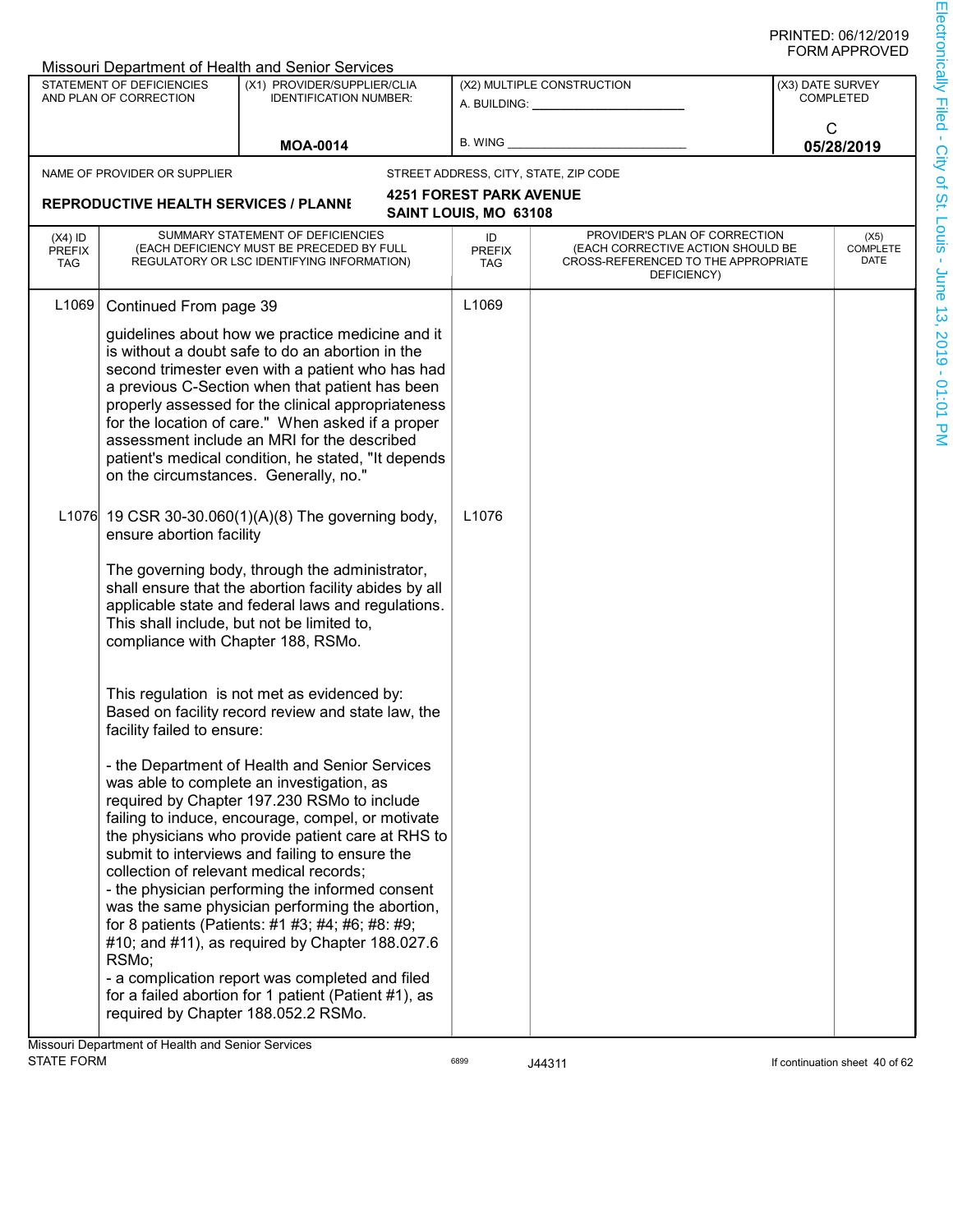|                                   |                                                                | Missouri Department of Health and Senior Services                                                                                                                                                                                                                                                                                                                                                                                                                                                                                                                                                                                                                                                                                                                                                                               |                                |                                                                                                                          |                  |                                |
|-----------------------------------|----------------------------------------------------------------|---------------------------------------------------------------------------------------------------------------------------------------------------------------------------------------------------------------------------------------------------------------------------------------------------------------------------------------------------------------------------------------------------------------------------------------------------------------------------------------------------------------------------------------------------------------------------------------------------------------------------------------------------------------------------------------------------------------------------------------------------------------------------------------------------------------------------------|--------------------------------|--------------------------------------------------------------------------------------------------------------------------|------------------|--------------------------------|
|                                   | STATEMENT OF DEFICIENCIES<br>AND PLAN OF CORRECTION            | (X1) PROVIDER/SUPPLIER/CLIA<br><b>IDENTIFICATION NUMBER:</b>                                                                                                                                                                                                                                                                                                                                                                                                                                                                                                                                                                                                                                                                                                                                                                    | A. BUILDING: _______           | (X2) MULTIPLE CONSTRUCTION                                                                                               | (X3) DATE SURVEY | <b>COMPLETED</b>               |
|                                   |                                                                |                                                                                                                                                                                                                                                                                                                                                                                                                                                                                                                                                                                                                                                                                                                                                                                                                                 |                                |                                                                                                                          | C                |                                |
|                                   |                                                                | <b>MOA-0014</b>                                                                                                                                                                                                                                                                                                                                                                                                                                                                                                                                                                                                                                                                                                                                                                                                                 | <b>B. WING</b>                 |                                                                                                                          |                  | 05/28/2019                     |
|                                   | NAME OF PROVIDER OR SUPPLIER                                   |                                                                                                                                                                                                                                                                                                                                                                                                                                                                                                                                                                                                                                                                                                                                                                                                                                 |                                | STREET ADDRESS, CITY, STATE, ZIP CODE                                                                                    |                  |                                |
|                                   |                                                                |                                                                                                                                                                                                                                                                                                                                                                                                                                                                                                                                                                                                                                                                                                                                                                                                                                 | <b>4251 FOREST PARK AVENUE</b> |                                                                                                                          |                  |                                |
|                                   | <b>REPRODUCTIVE HEALTH SERVICES / PLANNI</b>                   |                                                                                                                                                                                                                                                                                                                                                                                                                                                                                                                                                                                                                                                                                                                                                                                                                                 | SAINT LOUIS, MO 63108          |                                                                                                                          |                  |                                |
| $(X4)$ ID<br><b>PREFIX</b><br>TAG |                                                                | SUMMARY STATEMENT OF DEFICIENCIES<br>(EACH DEFICIENCY MUST BE PRECEDED BY FULL<br>REGULATORY OR LSC IDENTIFYING INFORMATION)                                                                                                                                                                                                                                                                                                                                                                                                                                                                                                                                                                                                                                                                                                    | ID<br><b>PREFIX</b><br>TAG     | PROVIDER'S PLAN OF CORRECTION<br>(EACH CORRECTIVE ACTION SHOULD BE<br>CROSS-REFERENCED TO THE APPROPRIATE<br>DEFICIENCY) |                  | (X5)<br>COMPLETE<br>DATE       |
| L <sub>1076</sub>                 | Continued From page 40                                         |                                                                                                                                                                                                                                                                                                                                                                                                                                                                                                                                                                                                                                                                                                                                                                                                                                 | L1076                          |                                                                                                                          |                  |                                |
|                                   | Findings included:                                             |                                                                                                                                                                                                                                                                                                                                                                                                                                                                                                                                                                                                                                                                                                                                                                                                                                 |                                |                                                                                                                          |                  |                                |
|                                   | subdivision is deemed qualified by the<br>197.200 to 197.240." | 1. Chapter 197.230.1 RSMo. states, "The<br>department of health and senior services shall<br>make, or cause to be made, such inspections and<br>investigations as it deems necessary. The<br>department may delegate its powers and duties<br>to investigate and inspect ambulatory surgical<br>centers or abortion facilities to an official of a<br>political subdivision having a population of at least<br>four hundred fifty thousand if such political<br>department to inspect and investigate ambulatory<br>surgical centers. The official so designated shall<br>submit a written report of his or her findings to the<br>department and the department may accept the<br>recommendations of such official if it determines<br>that the facility inspected meets minimum<br>standards established pursuant to sections |                                |                                                                                                                          |                  |                                |
|                                   | RHS Interim CEO, Staff D.                                      | DHSS inspectors conducted an unannounced,<br>onsite complaint investigation at RHS on April 2<br>and April 3, 2019. At that time, a request was<br>made to conduct an in-person interview with Staff<br>A (Physician-fellow). RHS Director of Surgical<br>Services, Staff C denied the request and told<br>inspectors she would work to reschedule the<br>interview for a more convenient time. A request<br>was also made for telephonic contact information<br>for Staff B (Out of state physician). Staff C also<br>denied the request and stated that if telephonic<br>contact was required, she would allow inspectors<br>to be present when Staff B was contacted by the<br>On April 3, 2019, an attempt was made to                                                                                                      |                                |                                                                                                                          |                  |                                |
|                                   |                                                                | conduct an in-person interview with Staff A at her                                                                                                                                                                                                                                                                                                                                                                                                                                                                                                                                                                                                                                                                                                                                                                              |                                |                                                                                                                          |                  |                                |
|                                   |                                                                | alternate work location. Staff A was "in-clinic" and                                                                                                                                                                                                                                                                                                                                                                                                                                                                                                                                                                                                                                                                                                                                                                            |                                |                                                                                                                          |                  |                                |
|                                   | Missouri Department of Health and Senior Services              |                                                                                                                                                                                                                                                                                                                                                                                                                                                                                                                                                                                                                                                                                                                                                                                                                                 |                                |                                                                                                                          |                  |                                |
| <b>STATE FORM</b>                 |                                                                |                                                                                                                                                                                                                                                                                                                                                                                                                                                                                                                                                                                                                                                                                                                                                                                                                                 | 6899                           | J44311                                                                                                                   |                  | If continuation sheet 41 of 62 |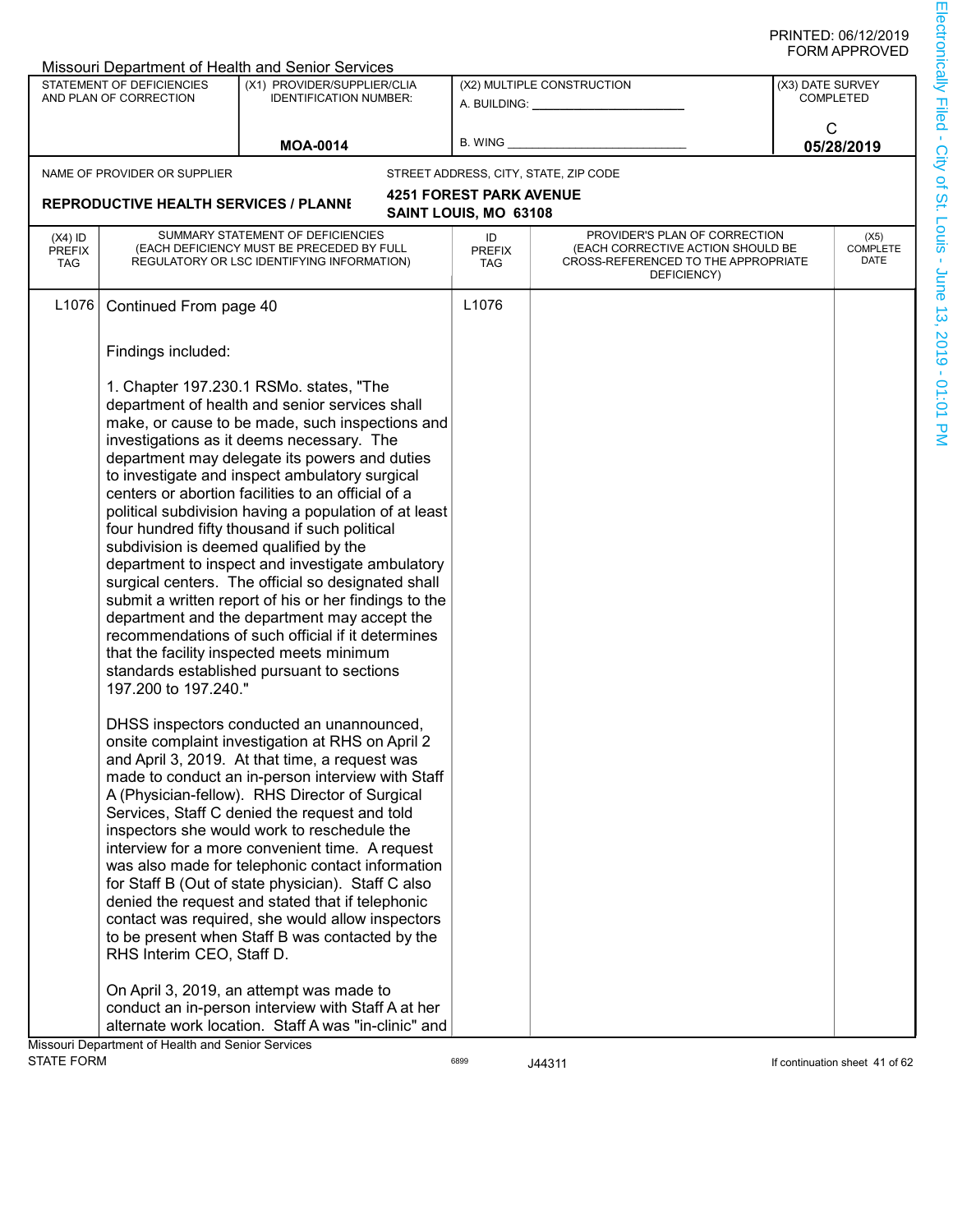|                                   |                                                                                                                                                                                                                                                                                                                                                                                               | Missouri Department of Health and Senior Services                                                                                                                                                                                                                                                                                                                                                                                                                                                                                        |                                |                                                                                                                          |   |                                |
|-----------------------------------|-----------------------------------------------------------------------------------------------------------------------------------------------------------------------------------------------------------------------------------------------------------------------------------------------------------------------------------------------------------------------------------------------|------------------------------------------------------------------------------------------------------------------------------------------------------------------------------------------------------------------------------------------------------------------------------------------------------------------------------------------------------------------------------------------------------------------------------------------------------------------------------------------------------------------------------------------|--------------------------------|--------------------------------------------------------------------------------------------------------------------------|---|--------------------------------|
|                                   | STATEMENT OF DEFICIENCIES                                                                                                                                                                                                                                                                                                                                                                     | (X1) PROVIDER/SUPPLIER/CLIA                                                                                                                                                                                                                                                                                                                                                                                                                                                                                                              |                                | (X2) MULTIPLE CONSTRUCTION                                                                                               |   | (X3) DATE SURVEY               |
|                                   | AND PLAN OF CORRECTION                                                                                                                                                                                                                                                                                                                                                                        | <b>IDENTIFICATION NUMBER:</b>                                                                                                                                                                                                                                                                                                                                                                                                                                                                                                            |                                | A. BUILDING:                                                                                                             |   | <b>COMPLETED</b>               |
|                                   |                                                                                                                                                                                                                                                                                                                                                                                               |                                                                                                                                                                                                                                                                                                                                                                                                                                                                                                                                          |                                |                                                                                                                          | C |                                |
|                                   |                                                                                                                                                                                                                                                                                                                                                                                               | <b>MOA-0014</b>                                                                                                                                                                                                                                                                                                                                                                                                                                                                                                                          | B. WING                        |                                                                                                                          |   | 05/28/2019                     |
|                                   | NAME OF PROVIDER OR SUPPLIER                                                                                                                                                                                                                                                                                                                                                                  |                                                                                                                                                                                                                                                                                                                                                                                                                                                                                                                                          |                                | STREET ADDRESS, CITY, STATE, ZIP CODE                                                                                    |   |                                |
|                                   |                                                                                                                                                                                                                                                                                                                                                                                               |                                                                                                                                                                                                                                                                                                                                                                                                                                                                                                                                          | <b>4251 FOREST PARK AVENUE</b> |                                                                                                                          |   |                                |
|                                   | <b>REPRODUCTIVE HEALTH SERVICES / PLANNI</b>                                                                                                                                                                                                                                                                                                                                                  |                                                                                                                                                                                                                                                                                                                                                                                                                                                                                                                                          | SAINT LOUIS, MO 63108          |                                                                                                                          |   |                                |
| $(X4)$ ID<br><b>PREFIX</b><br>TAG |                                                                                                                                                                                                                                                                                                                                                                                               | SUMMARY STATEMENT OF DEFICIENCIES<br>(EACH DEFICIENCY MUST BE PRECEDED BY FULL<br>REGULATORY OR LSC IDENTIFYING INFORMATION)                                                                                                                                                                                                                                                                                                                                                                                                             | ID<br><b>PREFIX</b><br>TAG     | PROVIDER'S PLAN OF CORRECTION<br>(EACH CORRECTIVE ACTION SHOULD BE<br>CROSS-REFERENCED TO THE APPROPRIATE<br>DEFICIENCY) |   | (X5)<br>COMPLETE<br>DATE       |
| L <sub>1076</sub>                 | Continued From page 41                                                                                                                                                                                                                                                                                                                                                                        |                                                                                                                                                                                                                                                                                                                                                                                                                                                                                                                                          | L1076                          |                                                                                                                          |   |                                |
|                                   | requested.                                                                                                                                                                                                                                                                                                                                                                                    | unavailable for interview at that time. Contact<br>information for the DHSS was left at Staff A's<br>work place and telephonic contact was<br>On April 3, 2019, at approximately 3:00 p.m.,                                                                                                                                                                                                                                                                                                                                              |                                |                                                                                                                          |   |                                |
|                                   | Staff C was interviewed via telephone and stated<br>that all RHS physicians were unavailable for<br>interview during the week of April 1, 2019, due to<br>their primary work schedules at the hospital. She<br>agreed to coordinate dates and times the<br>physicians would be available during the week of<br>April 8, 2019, and make contact regarding their<br>availability for interview. |                                                                                                                                                                                                                                                                                                                                                                                                                                                                                                                                          |                                |                                                                                                                          |   |                                |
|                                   |                                                                                                                                                                                                                                                                                                                                                                                               | On April 11, 2019, an email was sent to the RHS<br>Director of Surgical Services, Staff C and the<br>RHS Interim CEO, Staff D, requesting they make<br>the following practitioners available for interview:<br>Staff A (Physician- fellow); Staff B (Physician-Out<br>of State); Staff E (Physician); Staff F (Physician-<br>resident); Staff G (Physician - resident); Staff H<br>(Physician); Staff I (Physician- Medical Director);<br>and Staff J (Nurse). They were asked to respond<br>by the close of business on April 16, 2019. |                                |                                                                                                                          |   |                                |
|                                   | reviewed.                                                                                                                                                                                                                                                                                                                                                                                     | On April 16, 2019, DHSS became aware through<br>contact with RHS' attorney that each of the<br>requested physicians were represented by<br>outside counsel. Multiple documented<br>unsuccessful attempts were made to arrange for<br>in-person interviews with facility physicians. At the<br>date of this writing, Staff A, Staff B, Staff F, Staff<br>G and Staff H have declined an invitation to<br>submit to interviews. These physicians provided<br>the care documented within the medical records                                |                                |                                                                                                                          |   |                                |
|                                   | Missouri Department of Health and Senior Services                                                                                                                                                                                                                                                                                                                                             | An excerpt from a letter received from RHS'<br>attorney, dated May 3, 2019, showed, "Further,                                                                                                                                                                                                                                                                                                                                                                                                                                            |                                |                                                                                                                          |   |                                |
| <b>STATE FORM</b>                 |                                                                                                                                                                                                                                                                                                                                                                                               |                                                                                                                                                                                                                                                                                                                                                                                                                                                                                                                                          | 6899                           | J44311                                                                                                                   |   | If continuation sheet 42 of 62 |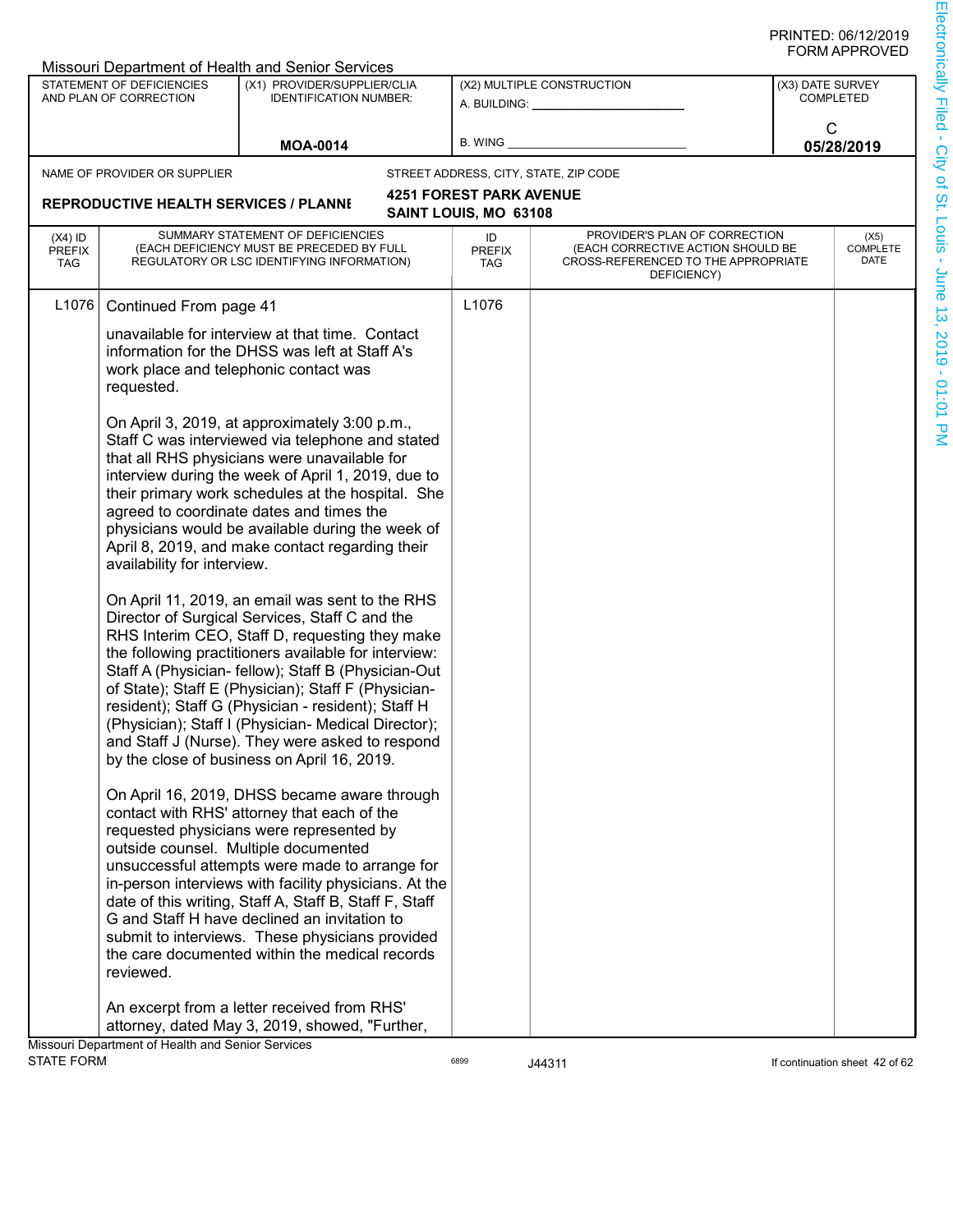|                                   |                                                                           | Missouri Department of Health and Senior Services                                                                                                                                                                                                                                                                                                                                                                                                                                                                                                                                                                                                                                                                                                                                                                                                                                                                                                                                                                                                                                                                                                                                                                                                                                                                                                                                                                                                                                                                                                                                                                                                                                                                                                                             |                                   |                                                                                                                          |                  |                                |
|-----------------------------------|---------------------------------------------------------------------------|-------------------------------------------------------------------------------------------------------------------------------------------------------------------------------------------------------------------------------------------------------------------------------------------------------------------------------------------------------------------------------------------------------------------------------------------------------------------------------------------------------------------------------------------------------------------------------------------------------------------------------------------------------------------------------------------------------------------------------------------------------------------------------------------------------------------------------------------------------------------------------------------------------------------------------------------------------------------------------------------------------------------------------------------------------------------------------------------------------------------------------------------------------------------------------------------------------------------------------------------------------------------------------------------------------------------------------------------------------------------------------------------------------------------------------------------------------------------------------------------------------------------------------------------------------------------------------------------------------------------------------------------------------------------------------------------------------------------------------------------------------------------------------|-----------------------------------|--------------------------------------------------------------------------------------------------------------------------|------------------|--------------------------------|
|                                   | STATEMENT OF DEFICIENCIES<br>AND PLAN OF CORRECTION                       | (X1) PROVIDER/SUPPLIER/CLIA<br><b>IDENTIFICATION NUMBER:</b>                                                                                                                                                                                                                                                                                                                                                                                                                                                                                                                                                                                                                                                                                                                                                                                                                                                                                                                                                                                                                                                                                                                                                                                                                                                                                                                                                                                                                                                                                                                                                                                                                                                                                                                  | A. BUILDING: ________             | (X2) MULTIPLE CONSTRUCTION                                                                                               | (X3) DATE SURVEY | <b>COMPLETED</b>               |
|                                   |                                                                           | <b>MOA-0014</b>                                                                                                                                                                                                                                                                                                                                                                                                                                                                                                                                                                                                                                                                                                                                                                                                                                                                                                                                                                                                                                                                                                                                                                                                                                                                                                                                                                                                                                                                                                                                                                                                                                                                                                                                                               | <b>B. WING</b>                    |                                                                                                                          | C                | 05/28/2019                     |
|                                   | NAME OF PROVIDER OR SUPPLIER                                              |                                                                                                                                                                                                                                                                                                                                                                                                                                                                                                                                                                                                                                                                                                                                                                                                                                                                                                                                                                                                                                                                                                                                                                                                                                                                                                                                                                                                                                                                                                                                                                                                                                                                                                                                                                               |                                   | STREET ADDRESS, CITY, STATE, ZIP CODE                                                                                    |                  |                                |
|                                   |                                                                           |                                                                                                                                                                                                                                                                                                                                                                                                                                                                                                                                                                                                                                                                                                                                                                                                                                                                                                                                                                                                                                                                                                                                                                                                                                                                                                                                                                                                                                                                                                                                                                                                                                                                                                                                                                               | <b>4251 FOREST PARK AVENUE</b>    |                                                                                                                          |                  |                                |
|                                   | <b>REPRODUCTIVE HEALTH SERVICES / PLANNI</b>                              |                                                                                                                                                                                                                                                                                                                                                                                                                                                                                                                                                                                                                                                                                                                                                                                                                                                                                                                                                                                                                                                                                                                                                                                                                                                                                                                                                                                                                                                                                                                                                                                                                                                                                                                                                                               | SAINT LOUIS, MO 63108             |                                                                                                                          |                  |                                |
| $(X4)$ ID<br><b>PREFIX</b><br>TAG |                                                                           | SUMMARY STATEMENT OF DEFICIENCIES<br>(EACH DEFICIENCY MUST BE PRECEDED BY FULL<br>REGULATORY OR LSC IDENTIFYING INFORMATION)                                                                                                                                                                                                                                                                                                                                                                                                                                                                                                                                                                                                                                                                                                                                                                                                                                                                                                                                                                                                                                                                                                                                                                                                                                                                                                                                                                                                                                                                                                                                                                                                                                                  | ID<br><b>PREFIX</b><br><b>TAG</b> | PROVIDER'S PLAN OF CORRECTION<br>(EACH CORRECTIVE ACTION SHOULD BE<br>CROSS-REFERENCED TO THE APPROPRIATE<br>DEFICIENCY) |                  | (X5)<br>COMPLETE<br>DATE       |
| L <sub>1076</sub>                 | Continued From page 42<br>facility".<br>the electronic records requested. | the Department cited no authority allowing its<br>employees to "collect" protected patient records<br>and remove them from RHS' facility (rather than<br>just "inspecting" them onsite). As you are aware,<br>patient medical records are of the upmost<br>sensitivity and that is even more the case when<br>we are talking about women who exercised their<br>constitutional right to privacy. Therefore, we also<br>request that prior to the Department removing<br>any additional files from RHS, you provide your<br>authority permitting Department employees to<br>remove protected patient records from RHS'<br>On May 8, 2019, an announced, onsite visit to<br>RHS was conducted at approximately 10:00 a.m.,<br>in order to collect and review additional relevant<br>facility records. A written request for copies of the<br>following records was given to facility staff: the<br>patient roster for September 5, 2018; medical<br>record and informed consent document for each<br>patient seen on September 5, 2018; the RHS<br>policy and procedure manual; informed consent<br>document for the procedure performed on patient<br>#2 on June 30, 2018; and the informed consent<br>document for the procedure performed on patient<br>#3 on August 28, 2018. RHS Clinical Manager,<br>Staff K and Clinical Quality Manager, Staff L<br>refused to make copies of the requested records,<br>citing patient privacy concerns and the advice of<br>RHS' attorney. When asked about the privacy<br>concerns regarding providing a copy of the policy<br>and procedure manual, they again refused to<br>provide a copy and referred the request to RHS'<br>attorney. They agreed to allow a visual review of<br>On May 11, 2019, RHS provided electronic copies | L1076                             |                                                                                                                          |                  |                                |
|                                   |                                                                           | of the requested medical records and policy                                                                                                                                                                                                                                                                                                                                                                                                                                                                                                                                                                                                                                                                                                                                                                                                                                                                                                                                                                                                                                                                                                                                                                                                                                                                                                                                                                                                                                                                                                                                                                                                                                                                                                                                   |                                   |                                                                                                                          |                  |                                |
|                                   | manual to the Department.                                                 |                                                                                                                                                                                                                                                                                                                                                                                                                                                                                                                                                                                                                                                                                                                                                                                                                                                                                                                                                                                                                                                                                                                                                                                                                                                                                                                                                                                                                                                                                                                                                                                                                                                                                                                                                                               |                                   |                                                                                                                          |                  |                                |
| <b>STATE FORM</b>                 | Missouri Department of Health and Senior Services                         |                                                                                                                                                                                                                                                                                                                                                                                                                                                                                                                                                                                                                                                                                                                                                                                                                                                                                                                                                                                                                                                                                                                                                                                                                                                                                                                                                                                                                                                                                                                                                                                                                                                                                                                                                                               | 6899                              | J44311                                                                                                                   |                  | If continuation sheet 43 of 62 |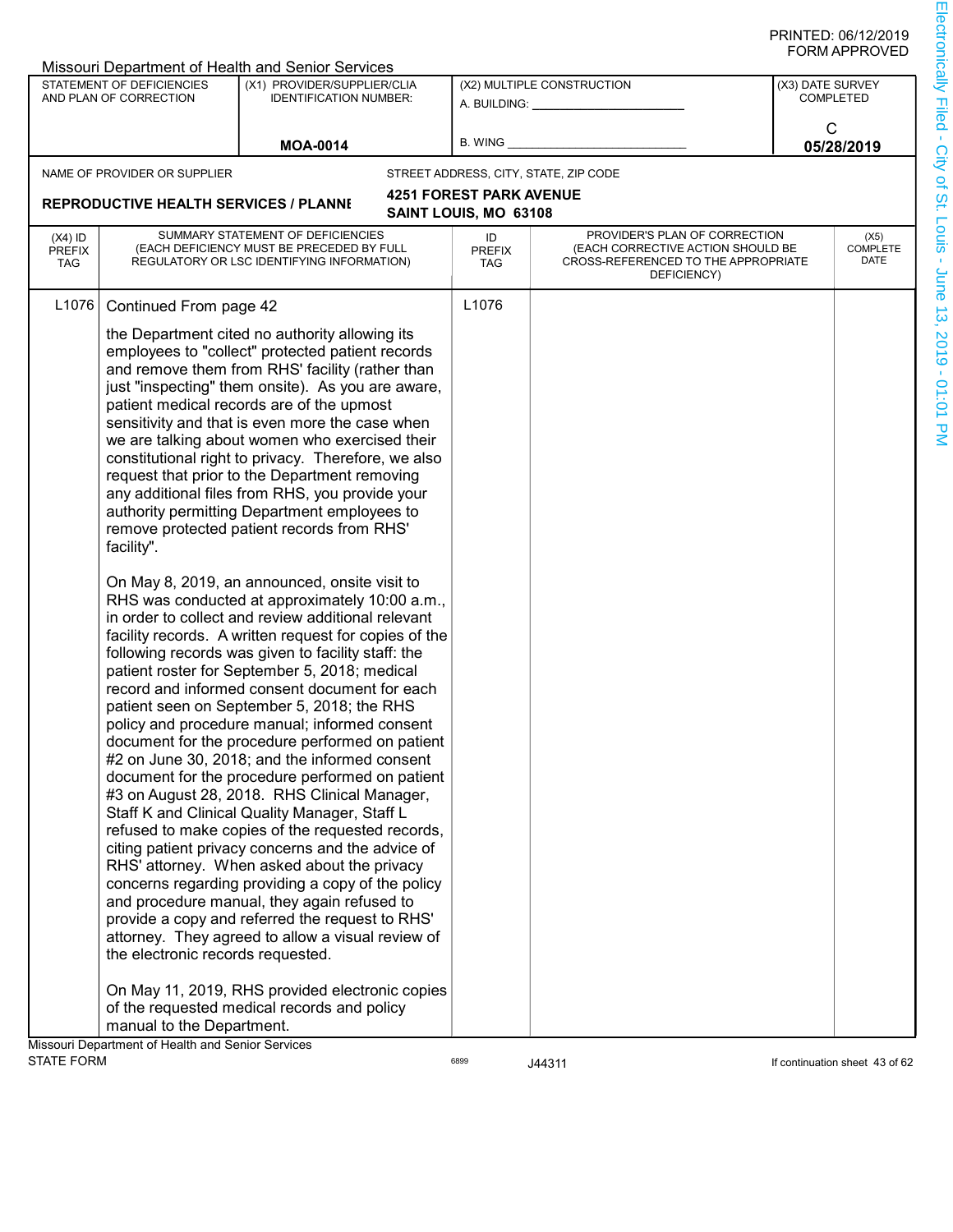|                                          |                                                     | Missouri Department of Health and Senior Services                                                                                                                                                                                                                                                                                                                                                                                                                                                                                                                                                                                                                                                                                                                                                                                                                                                                                                                                                                                                                                                                                                                                                                                                                                                                                                                                                                                                                                                                                                    |                                   |                                                                                                                          |                                      |
|------------------------------------------|-----------------------------------------------------|------------------------------------------------------------------------------------------------------------------------------------------------------------------------------------------------------------------------------------------------------------------------------------------------------------------------------------------------------------------------------------------------------------------------------------------------------------------------------------------------------------------------------------------------------------------------------------------------------------------------------------------------------------------------------------------------------------------------------------------------------------------------------------------------------------------------------------------------------------------------------------------------------------------------------------------------------------------------------------------------------------------------------------------------------------------------------------------------------------------------------------------------------------------------------------------------------------------------------------------------------------------------------------------------------------------------------------------------------------------------------------------------------------------------------------------------------------------------------------------------------------------------------------------------------|-----------------------------------|--------------------------------------------------------------------------------------------------------------------------|--------------------------------------|
|                                          | STATEMENT OF DEFICIENCIES<br>AND PLAN OF CORRECTION | (X1) PROVIDER/SUPPLIER/CLIA<br><b>IDENTIFICATION NUMBER:</b>                                                                                                                                                                                                                                                                                                                                                                                                                                                                                                                                                                                                                                                                                                                                                                                                                                                                                                                                                                                                                                                                                                                                                                                                                                                                                                                                                                                                                                                                                         |                                   | (X2) MULTIPLE CONSTRUCTION<br>A. BUILDING: ______________                                                                | (X3) DATE SURVEY<br><b>COMPLETED</b> |
|                                          |                                                     | <b>MOA-0014</b>                                                                                                                                                                                                                                                                                                                                                                                                                                                                                                                                                                                                                                                                                                                                                                                                                                                                                                                                                                                                                                                                                                                                                                                                                                                                                                                                                                                                                                                                                                                                      | B. WING                           |                                                                                                                          | С<br>05/28/2019                      |
|                                          | NAME OF PROVIDER OR SUPPLIER                        |                                                                                                                                                                                                                                                                                                                                                                                                                                                                                                                                                                                                                                                                                                                                                                                                                                                                                                                                                                                                                                                                                                                                                                                                                                                                                                                                                                                                                                                                                                                                                      |                                   | STREET ADDRESS, CITY, STATE, ZIP CODE                                                                                    |                                      |
|                                          |                                                     |                                                                                                                                                                                                                                                                                                                                                                                                                                                                                                                                                                                                                                                                                                                                                                                                                                                                                                                                                                                                                                                                                                                                                                                                                                                                                                                                                                                                                                                                                                                                                      | <b>4251 FOREST PARK AVENUE</b>    |                                                                                                                          |                                      |
|                                          | <b>REPRODUCTIVE HEALTH SERVICES / PLANNI</b>        |                                                                                                                                                                                                                                                                                                                                                                                                                                                                                                                                                                                                                                                                                                                                                                                                                                                                                                                                                                                                                                                                                                                                                                                                                                                                                                                                                                                                                                                                                                                                                      | SAINT LOUIS, MO 63108             |                                                                                                                          |                                      |
| $(X4)$ ID<br><b>PREFIX</b><br><b>TAG</b> |                                                     | SUMMARY STATEMENT OF DEFICIENCIES<br>(EACH DEFICIENCY MUST BE PRECEDED BY FULL<br>REGULATORY OR LSC IDENTIFYING INFORMATION)                                                                                                                                                                                                                                                                                                                                                                                                                                                                                                                                                                                                                                                                                                                                                                                                                                                                                                                                                                                                                                                                                                                                                                                                                                                                                                                                                                                                                         | ID<br><b>PREFIX</b><br><b>TAG</b> | PROVIDER'S PLAN OF CORRECTION<br>(EACH CORRECTIVE ACTION SHOULD BE<br>CROSS-REFERENCED TO THE APPROPRIATE<br>DEFICIENCY) | (X5)<br><b>COMPLETE</b><br>DATE      |
| L <sub>1076</sub>                        | Continued From page 43                              |                                                                                                                                                                                                                                                                                                                                                                                                                                                                                                                                                                                                                                                                                                                                                                                                                                                                                                                                                                                                                                                                                                                                                                                                                                                                                                                                                                                                                                                                                                                                                      | L <sub>1076</sub>                 |                                                                                                                          |                                      |
|                                          | necessary.<br>2019.<br>conditions.                  | Review of DHSS electronic records showed that<br>between April 4, 2001 and May 29, 2018, there<br>were 19 complaint investigations completed and<br>16 licensure / revisits completed at RHS.<br>Interviews with facility staff, including physicians<br>and the collection of facility medical records and<br>policies are documented regularly and routinely<br>throughout the inspection record. Inspectors<br>have not previously been denied requested<br>records or interviews with staff, as deemed<br>On May 24, 2019, at 5:30 p.m., the attorney<br>representing Staff E and Staff I agreed to permit<br>their clients to submit to interviews on May 28,<br>2. Chapter 188.027.6 states, "The physician who<br>is to perform or induce the abortion shall, at least<br>seventy-two hours prior to such procedure, inform<br>the woman orally and in person of: (1) The<br>immediate and long-term medical risks to the<br>woman associated with the proposed abortion<br>method including, but not limited to, infection,<br>hemorrhage, cervical tear or uterine perforation,<br>harm to subsequent pregnancies or the ability to<br>carry a subsequent child to term, and possible<br>adverse psychological effects associated with the<br>abortion; and (2) The immediate and long-term<br>medical risks to the woman, in light of the<br>anesthesia and medication that is to be<br>administered, the unborn child's gestational age,<br>and the woman's medical history and medical<br>Medical records were obtained and reviewed for |                                   |                                                                                                                          |                                      |
|                                          | the following patients:                             | Patient #1 was previously cited on the SOD                                                                                                                                                                                                                                                                                                                                                                                                                                                                                                                                                                                                                                                                                                                                                                                                                                                                                                                                                                                                                                                                                                                                                                                                                                                                                                                                                                                                                                                                                                           |                                   |                                                                                                                          |                                      |
|                                          | dated, March 13, 2019.                              |                                                                                                                                                                                                                                                                                                                                                                                                                                                                                                                                                                                                                                                                                                                                                                                                                                                                                                                                                                                                                                                                                                                                                                                                                                                                                                                                                                                                                                                                                                                                                      |                                   |                                                                                                                          |                                      |
| <b>STATE FORM</b>                        | Missouri Department of Health and Senior Services   |                                                                                                                                                                                                                                                                                                                                                                                                                                                                                                                                                                                                                                                                                                                                                                                                                                                                                                                                                                                                                                                                                                                                                                                                                                                                                                                                                                                                                                                                                                                                                      | 6899                              | J44311                                                                                                                   | If continuation sheet 44 of 62       |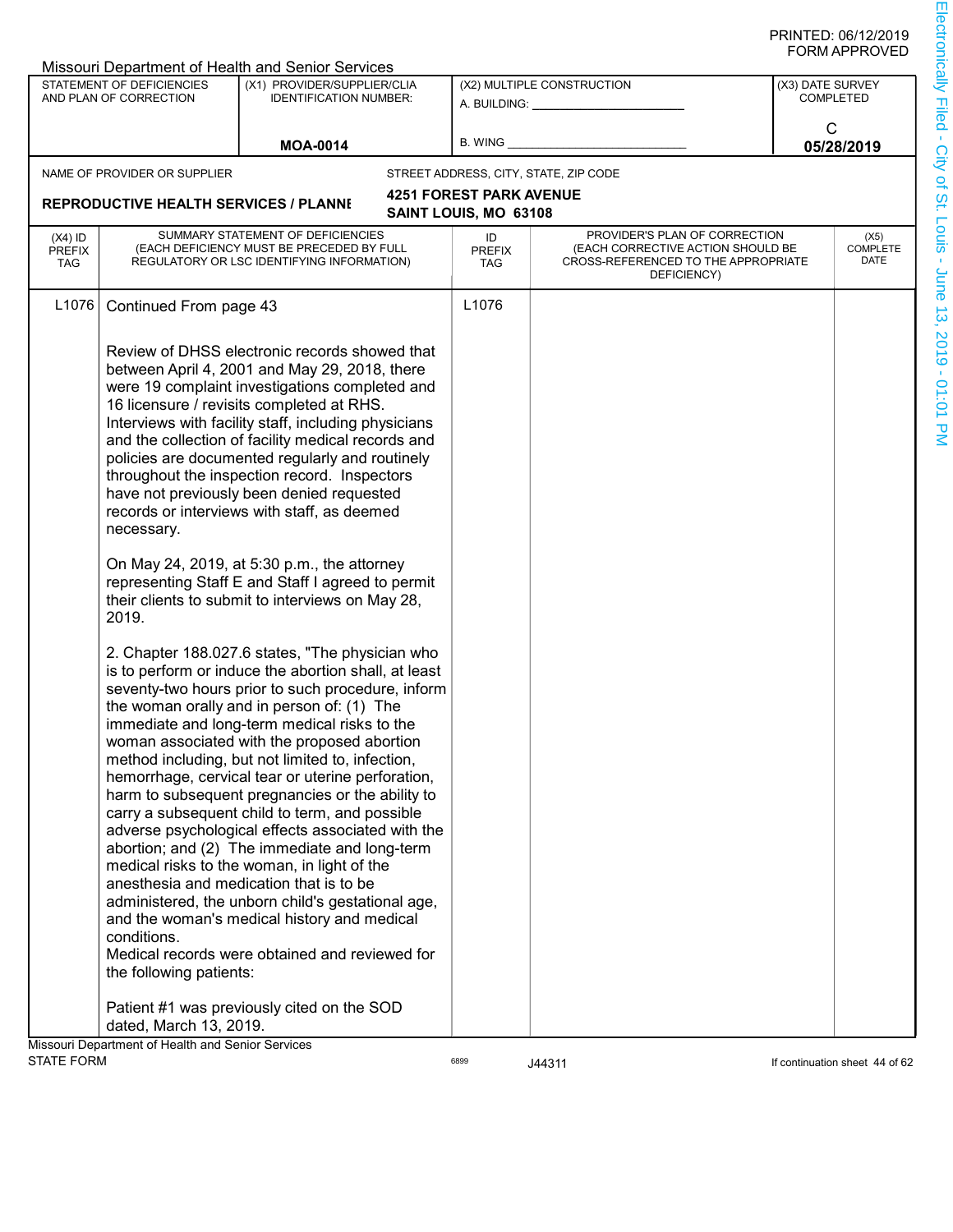|                                          |                                                                                                                                                                                                                                                                                                                                                                                                                                                                                                                                                                                                                                                                                       | <b>Missouri Department of Health and Senior Services</b>                                                                                                                                                                                                                                                                                                                                                                                                                                                                                                                                                                                                                                                                                                                                                                                                                                                                                    |                                   |                                                                                                                          |                                |
|------------------------------------------|---------------------------------------------------------------------------------------------------------------------------------------------------------------------------------------------------------------------------------------------------------------------------------------------------------------------------------------------------------------------------------------------------------------------------------------------------------------------------------------------------------------------------------------------------------------------------------------------------------------------------------------------------------------------------------------|---------------------------------------------------------------------------------------------------------------------------------------------------------------------------------------------------------------------------------------------------------------------------------------------------------------------------------------------------------------------------------------------------------------------------------------------------------------------------------------------------------------------------------------------------------------------------------------------------------------------------------------------------------------------------------------------------------------------------------------------------------------------------------------------------------------------------------------------------------------------------------------------------------------------------------------------|-----------------------------------|--------------------------------------------------------------------------------------------------------------------------|--------------------------------|
|                                          | STATEMENT OF DEFICIENCIES                                                                                                                                                                                                                                                                                                                                                                                                                                                                                                                                                                                                                                                             | (X1) PROVIDER/SUPPLIER/CLIA                                                                                                                                                                                                                                                                                                                                                                                                                                                                                                                                                                                                                                                                                                                                                                                                                                                                                                                 |                                   | (X2) MULTIPLE CONSTRUCTION                                                                                               | (X3) DATE SURVEY               |
|                                          | AND PLAN OF CORRECTION                                                                                                                                                                                                                                                                                                                                                                                                                                                                                                                                                                                                                                                                | <b>IDENTIFICATION NUMBER:</b>                                                                                                                                                                                                                                                                                                                                                                                                                                                                                                                                                                                                                                                                                                                                                                                                                                                                                                               |                                   | A. BUILDING: _______________                                                                                             | <b>COMPLETED</b>               |
|                                          |                                                                                                                                                                                                                                                                                                                                                                                                                                                                                                                                                                                                                                                                                       |                                                                                                                                                                                                                                                                                                                                                                                                                                                                                                                                                                                                                                                                                                                                                                                                                                                                                                                                             |                                   |                                                                                                                          | C                              |
|                                          |                                                                                                                                                                                                                                                                                                                                                                                                                                                                                                                                                                                                                                                                                       | <b>MOA-0014</b>                                                                                                                                                                                                                                                                                                                                                                                                                                                                                                                                                                                                                                                                                                                                                                                                                                                                                                                             | <b>B. WING</b>                    |                                                                                                                          | 05/28/2019                     |
|                                          | NAME OF PROVIDER OR SUPPLIER                                                                                                                                                                                                                                                                                                                                                                                                                                                                                                                                                                                                                                                          |                                                                                                                                                                                                                                                                                                                                                                                                                                                                                                                                                                                                                                                                                                                                                                                                                                                                                                                                             |                                   | STREET ADDRESS, CITY, STATE, ZIP CODE                                                                                    |                                |
|                                          |                                                                                                                                                                                                                                                                                                                                                                                                                                                                                                                                                                                                                                                                                       |                                                                                                                                                                                                                                                                                                                                                                                                                                                                                                                                                                                                                                                                                                                                                                                                                                                                                                                                             | <b>4251 FOREST PARK AVENUE</b>    |                                                                                                                          |                                |
|                                          | <b>REPRODUCTIVE HEALTH SERVICES / PLANNI</b>                                                                                                                                                                                                                                                                                                                                                                                                                                                                                                                                                                                                                                          |                                                                                                                                                                                                                                                                                                                                                                                                                                                                                                                                                                                                                                                                                                                                                                                                                                                                                                                                             | SAINT LOUIS, MO 63108             |                                                                                                                          |                                |
| $(X4)$ ID<br><b>PREFIX</b><br><b>TAG</b> |                                                                                                                                                                                                                                                                                                                                                                                                                                                                                                                                                                                                                                                                                       | SUMMARY STATEMENT OF DEFICIENCIES<br>(EACH DEFICIENCY MUST BE PRECEDED BY FULL<br>REGULATORY OR LSC IDENTIFYING INFORMATION)                                                                                                                                                                                                                                                                                                                                                                                                                                                                                                                                                                                                                                                                                                                                                                                                                | ID<br><b>PREFIX</b><br><b>TAG</b> | PROVIDER'S PLAN OF CORRECTION<br>(EACH CORRECTIVE ACTION SHOULD BE<br>CROSS-REFERENCED TO THE APPROPRIATE<br>DEFICIENCY) | (X5)<br>COMPLETE<br>DATE       |
| L <sub>1076</sub>                        | Continued From page 44                                                                                                                                                                                                                                                                                                                                                                                                                                                                                                                                                                                                                                                                |                                                                                                                                                                                                                                                                                                                                                                                                                                                                                                                                                                                                                                                                                                                                                                                                                                                                                                                                             | L1076                             |                                                                                                                          |                                |
|                                          | Staff A.                                                                                                                                                                                                                                                                                                                                                                                                                                                                                                                                                                                                                                                                              | Patient #3 signed an informed consent on July<br>19, 2018. The physician who was to perform the<br>abortion, Staff E, also signed the document.<br>Patient #3 initialed the document to confirm, "I<br>have been provided the name of the physician<br>who is to perform or induce the abortion and a<br>contact number where the physician may later be<br>reached if I have questions". Patient #3 further<br>confirmed, "I have had the opportunity to ask any<br>questions of the physician who is to perform or<br>induce the abortion concerning the abortion."<br>Additionally, Patient #3 confirmed, "I certify that<br>the physician who is to perform or induce the<br>abortion informed me orally and in person, at<br>least 72 hours prior to the procedure, of " the<br>requirements of Chapter 188.027.6. Patient #3<br>presented to the facility for a surgical abortion on<br>July 25, 2018. The procedure was performed by |                                   |                                                                                                                          |                                |
|                                          | The medical record for Patient #4 indicated the<br>informed consent was completed on July 26,<br>2018. The informed consent document was not<br>present in the medical record. However, the<br>record documented the physician who was to<br>perform the abortion, Staff H, provided the<br>informed consent for Patient #4. Patient #4<br>presented to the facility for a surgical abortion on<br>August 1, 2018. The procedure was performed<br>by a physician resident, Staff G.<br>The following patient records were requested and<br>initially refused. However, DHSS inspectors were<br>able to view the records on-site and obtained the<br>redacted records on May 11, 2019: |                                                                                                                                                                                                                                                                                                                                                                                                                                                                                                                                                                                                                                                                                                                                                                                                                                                                                                                                             |                                   |                                                                                                                          |                                |
|                                          |                                                                                                                                                                                                                                                                                                                                                                                                                                                                                                                                                                                                                                                                                       |                                                                                                                                                                                                                                                                                                                                                                                                                                                                                                                                                                                                                                                                                                                                                                                                                                                                                                                                             |                                   |                                                                                                                          |                                |
|                                          | Missouri Department of Health and Senior Services                                                                                                                                                                                                                                                                                                                                                                                                                                                                                                                                                                                                                                     | Patient #6 signed an informed consent for an<br>abortion with Staff E on August 23, 2018.<br>Physician (resident), Staff F performed the                                                                                                                                                                                                                                                                                                                                                                                                                                                                                                                                                                                                                                                                                                                                                                                                    |                                   |                                                                                                                          |                                |
| <b>STATE FORM</b>                        |                                                                                                                                                                                                                                                                                                                                                                                                                                                                                                                                                                                                                                                                                       |                                                                                                                                                                                                                                                                                                                                                                                                                                                                                                                                                                                                                                                                                                                                                                                                                                                                                                                                             | 6899                              | J44311                                                                                                                   | If continuation sheet 45 of 62 |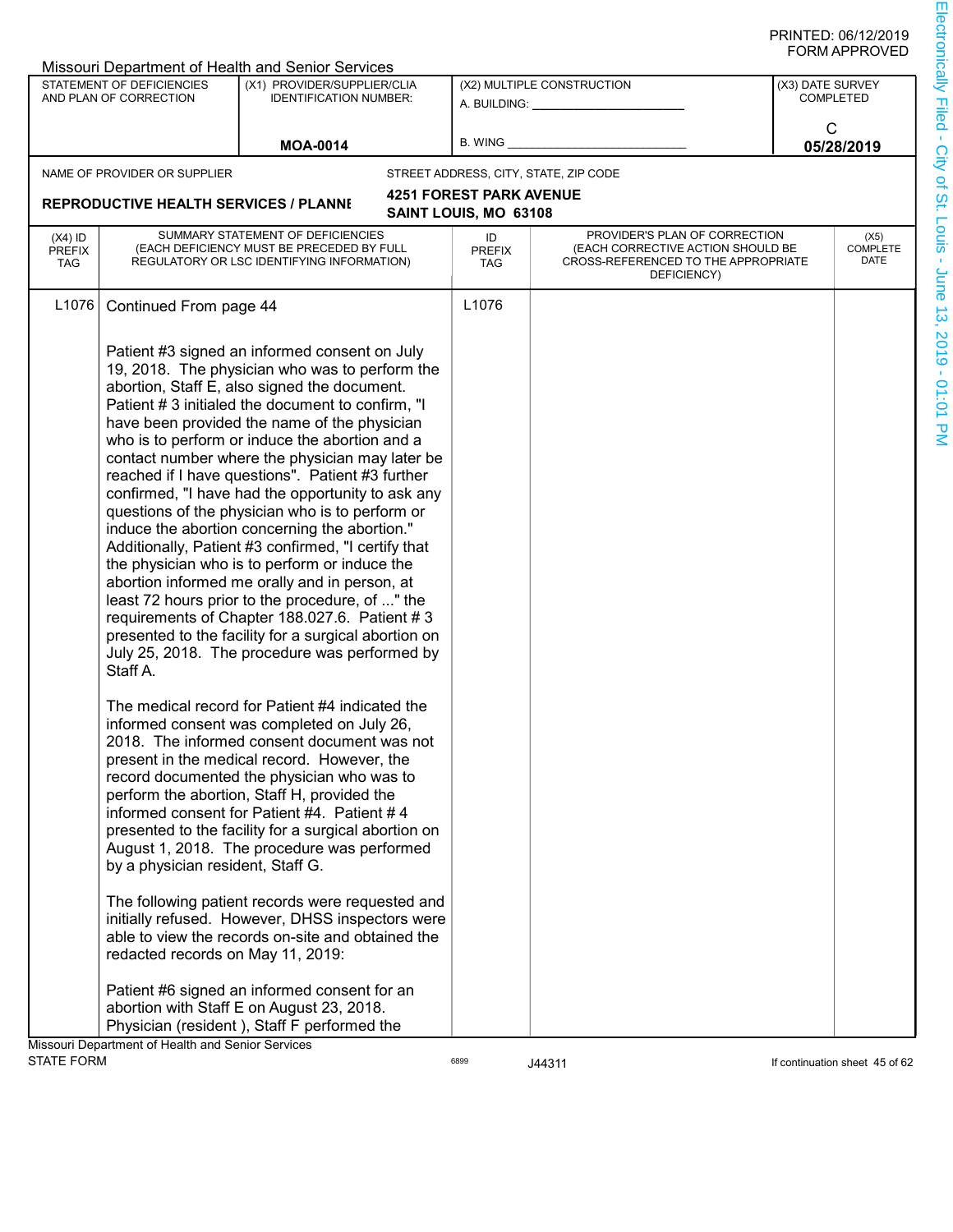|                                   |                                                                                                                                                                                                                                                                                                                                                                                                                                                                                                                                          | Missouri Department of Health and Senior Services                                                                                                                                                                                                                                                                                                                                                                                                                                                                                                                                                                                                                             |                                   |                                                                                                                          |                                      |
|-----------------------------------|------------------------------------------------------------------------------------------------------------------------------------------------------------------------------------------------------------------------------------------------------------------------------------------------------------------------------------------------------------------------------------------------------------------------------------------------------------------------------------------------------------------------------------------|-------------------------------------------------------------------------------------------------------------------------------------------------------------------------------------------------------------------------------------------------------------------------------------------------------------------------------------------------------------------------------------------------------------------------------------------------------------------------------------------------------------------------------------------------------------------------------------------------------------------------------------------------------------------------------|-----------------------------------|--------------------------------------------------------------------------------------------------------------------------|--------------------------------------|
|                                   | STATEMENT OF DEFICIENCIES<br>AND PLAN OF CORRECTION                                                                                                                                                                                                                                                                                                                                                                                                                                                                                      | (X1) PROVIDER/SUPPLIER/CLIA<br><b>IDENTIFICATION NUMBER:</b>                                                                                                                                                                                                                                                                                                                                                                                                                                                                                                                                                                                                                  | A. BUILDING: <b>William</b>       | (X2) MULTIPLE CONSTRUCTION                                                                                               | (X3) DATE SURVEY<br><b>COMPLETED</b> |
|                                   |                                                                                                                                                                                                                                                                                                                                                                                                                                                                                                                                          | <b>MOA-0014</b>                                                                                                                                                                                                                                                                                                                                                                                                                                                                                                                                                                                                                                                               | <b>B. WING</b>                    |                                                                                                                          | C<br>05/28/2019                      |
|                                   |                                                                                                                                                                                                                                                                                                                                                                                                                                                                                                                                          |                                                                                                                                                                                                                                                                                                                                                                                                                                                                                                                                                                                                                                                                               |                                   |                                                                                                                          |                                      |
|                                   | NAME OF PROVIDER OR SUPPLIER                                                                                                                                                                                                                                                                                                                                                                                                                                                                                                             |                                                                                                                                                                                                                                                                                                                                                                                                                                                                                                                                                                                                                                                                               | <b>4251 FOREST PARK AVENUE</b>    | STREET ADDRESS, CITY, STATE, ZIP CODE                                                                                    |                                      |
|                                   | <b>REPRODUCTIVE HEALTH SERVICES / PLANNI</b>                                                                                                                                                                                                                                                                                                                                                                                                                                                                                             |                                                                                                                                                                                                                                                                                                                                                                                                                                                                                                                                                                                                                                                                               | SAINT LOUIS, MO 63108             |                                                                                                                          |                                      |
| $(X4)$ ID<br><b>PREFIX</b><br>TAG |                                                                                                                                                                                                                                                                                                                                                                                                                                                                                                                                          | SUMMARY STATEMENT OF DEFICIENCIES<br>(EACH DEFICIENCY MUST BE PRECEDED BY FULL<br>REGULATORY OR LSC IDENTIFYING INFORMATION)                                                                                                                                                                                                                                                                                                                                                                                                                                                                                                                                                  | ID<br><b>PREFIX</b><br><b>TAG</b> | PROVIDER'S PLAN OF CORRECTION<br>(EACH CORRECTIVE ACTION SHOULD BE<br>CROSS-REFERENCED TO THE APPROPRIATE<br>DEFICIENCY) | (X5)<br>COMPLETE<br>DATE             |
| L <sub>1076</sub>                 | Continued From page 45                                                                                                                                                                                                                                                                                                                                                                                                                                                                                                                   |                                                                                                                                                                                                                                                                                                                                                                                                                                                                                                                                                                                                                                                                               | L1076                             |                                                                                                                          |                                      |
|                                   | procedure on September 5, 2018.                                                                                                                                                                                                                                                                                                                                                                                                                                                                                                          |                                                                                                                                                                                                                                                                                                                                                                                                                                                                                                                                                                                                                                                                               |                                   |                                                                                                                          |                                      |
|                                   | Patient #8 signed an informed consent for an<br>abortion with Staff E on August 27, 2018.<br>Physician (resident), Staff F performed the<br>procedure on September 5, 2018.<br>Patient #9 signed an informed consent for an<br>abortion with Staff E on August 29, 2018.<br>Physician (resident), Staff F performed the<br>procedure on September 5, 2018.<br>Patient #10 signed an informed consent for an<br>abortion with Staff E on August 29, 2018.<br>Physician (fellow), Staff A performed the<br>procedure on September 5, 2018. |                                                                                                                                                                                                                                                                                                                                                                                                                                                                                                                                                                                                                                                                               |                                   |                                                                                                                          |                                      |
|                                   |                                                                                                                                                                                                                                                                                                                                                                                                                                                                                                                                          |                                                                                                                                                                                                                                                                                                                                                                                                                                                                                                                                                                                                                                                                               |                                   |                                                                                                                          |                                      |
|                                   |                                                                                                                                                                                                                                                                                                                                                                                                                                                                                                                                          |                                                                                                                                                                                                                                                                                                                                                                                                                                                                                                                                                                                                                                                                               |                                   |                                                                                                                          |                                      |
|                                   | procedure on September 5, 2018.                                                                                                                                                                                                                                                                                                                                                                                                                                                                                                          | Patient #11 signed an informed consent for an<br>abortion with Staff E on August 30, 2018.<br>Physician (fellow), Staff A performed the                                                                                                                                                                                                                                                                                                                                                                                                                                                                                                                                       |                                   |                                                                                                                          |                                      |
|                                   |                                                                                                                                                                                                                                                                                                                                                                                                                                                                                                                                          | Review of RHS policy 1.2, section II.C.5. shows,<br>"The providing physician must inform the woman<br>orally and in person: a. The immediate and long<br>term medical risks to the woman associated with<br>the proposed abortion method including, but not<br>limited to, infection, hemorrhage, cervical tear or<br>uterine perforation, harm to subsequent<br>pregnancies or the ability to carry a subsequent<br>child to term and possible adverse psychological<br>effects. b. Immediate and long term risks of in<br>light of anesthesia and medication that is to be<br>administered, the gestational age and the<br>woman's medical history and medical conditions." |                                   |                                                                                                                          |                                      |
|                                   | have refused to submit to interviews.                                                                                                                                                                                                                                                                                                                                                                                                                                                                                                    | To date, some physicians who provided the care<br>documented within the medical records reviewed                                                                                                                                                                                                                                                                                                                                                                                                                                                                                                                                                                              |                                   |                                                                                                                          |                                      |
| <b>STATE FORM</b>                 | Missouri Department of Health and Senior Services                                                                                                                                                                                                                                                                                                                                                                                                                                                                                        |                                                                                                                                                                                                                                                                                                                                                                                                                                                                                                                                                                                                                                                                               | 6899                              | J44311                                                                                                                   | If continuation sheet 46 of 62       |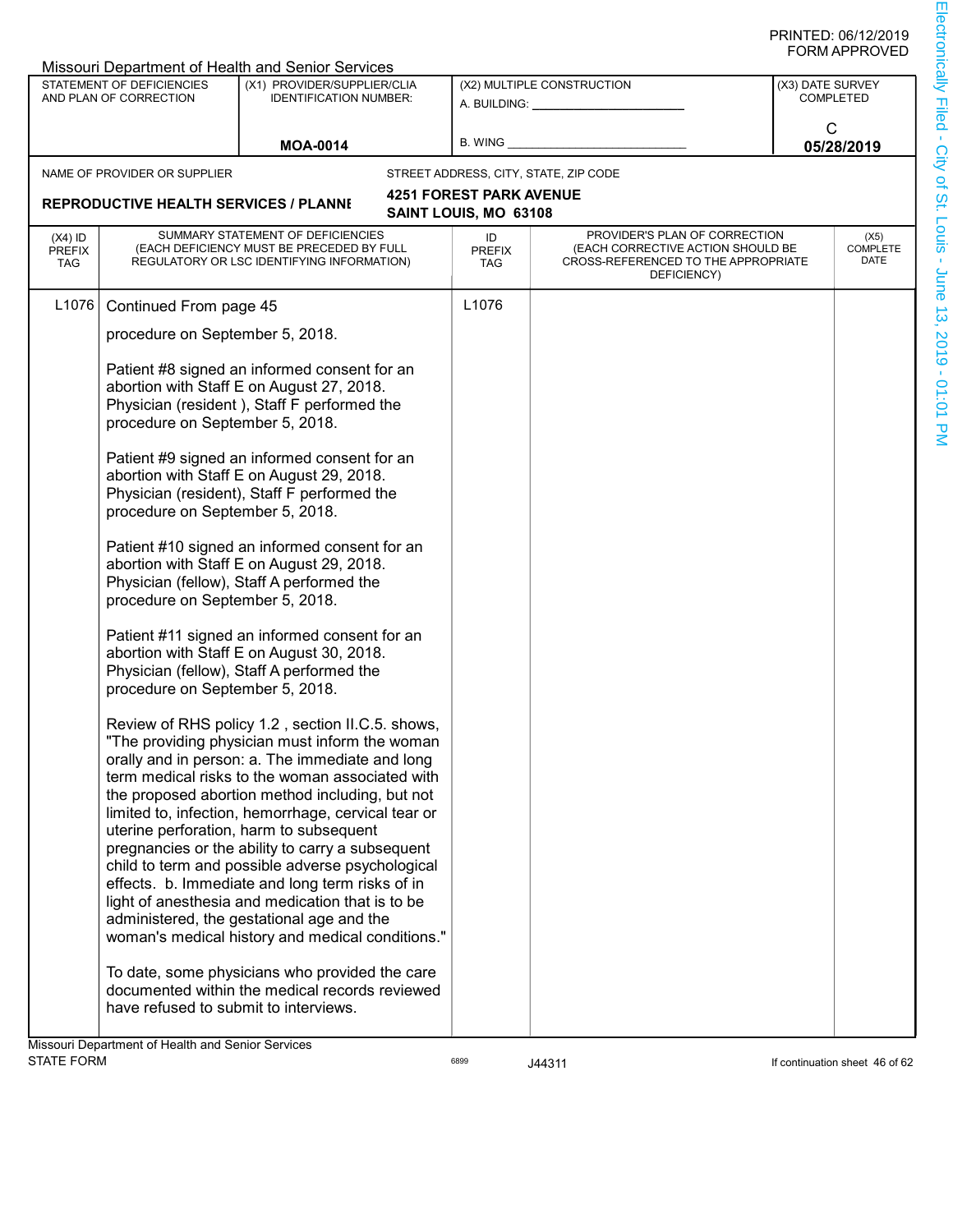|                                   |                                                             | <b>Missouri Department of Health and Senior Services</b>                                                                                                                                                                                                                                                                                                                                                                                                                                                                                                                                                                                                                                                                                                                                                                                                                                                                                                                                                                                                                                                                                                                                                                                                                                                                                                                                                                                                                                                                                                                                                                                                                                                                                                                   |                                   |                                                                                                                          |                  |                                |
|-----------------------------------|-------------------------------------------------------------|----------------------------------------------------------------------------------------------------------------------------------------------------------------------------------------------------------------------------------------------------------------------------------------------------------------------------------------------------------------------------------------------------------------------------------------------------------------------------------------------------------------------------------------------------------------------------------------------------------------------------------------------------------------------------------------------------------------------------------------------------------------------------------------------------------------------------------------------------------------------------------------------------------------------------------------------------------------------------------------------------------------------------------------------------------------------------------------------------------------------------------------------------------------------------------------------------------------------------------------------------------------------------------------------------------------------------------------------------------------------------------------------------------------------------------------------------------------------------------------------------------------------------------------------------------------------------------------------------------------------------------------------------------------------------------------------------------------------------------------------------------------------------|-----------------------------------|--------------------------------------------------------------------------------------------------------------------------|------------------|--------------------------------|
|                                   | STATEMENT OF DEFICIENCIES<br>AND PLAN OF CORRECTION         | (X1) PROVIDER/SUPPLIER/CLIA<br><b>IDENTIFICATION NUMBER:</b>                                                                                                                                                                                                                                                                                                                                                                                                                                                                                                                                                                                                                                                                                                                                                                                                                                                                                                                                                                                                                                                                                                                                                                                                                                                                                                                                                                                                                                                                                                                                                                                                                                                                                                               | A. BUILDING: ________             | (X2) MULTIPLE CONSTRUCTION                                                                                               | (X3) DATE SURVEY | <b>COMPLETED</b>               |
|                                   |                                                             |                                                                                                                                                                                                                                                                                                                                                                                                                                                                                                                                                                                                                                                                                                                                                                                                                                                                                                                                                                                                                                                                                                                                                                                                                                                                                                                                                                                                                                                                                                                                                                                                                                                                                                                                                                            | <b>B. WING</b>                    |                                                                                                                          | C                |                                |
|                                   |                                                             | <b>MOA-0014</b>                                                                                                                                                                                                                                                                                                                                                                                                                                                                                                                                                                                                                                                                                                                                                                                                                                                                                                                                                                                                                                                                                                                                                                                                                                                                                                                                                                                                                                                                                                                                                                                                                                                                                                                                                            |                                   |                                                                                                                          |                  | 05/28/2019                     |
|                                   | NAME OF PROVIDER OR SUPPLIER                                |                                                                                                                                                                                                                                                                                                                                                                                                                                                                                                                                                                                                                                                                                                                                                                                                                                                                                                                                                                                                                                                                                                                                                                                                                                                                                                                                                                                                                                                                                                                                                                                                                                                                                                                                                                            |                                   | STREET ADDRESS, CITY, STATE, ZIP CODE                                                                                    |                  |                                |
|                                   | <b>REPRODUCTIVE HEALTH SERVICES / PLANNI</b>                |                                                                                                                                                                                                                                                                                                                                                                                                                                                                                                                                                                                                                                                                                                                                                                                                                                                                                                                                                                                                                                                                                                                                                                                                                                                                                                                                                                                                                                                                                                                                                                                                                                                                                                                                                                            | <b>4251 FOREST PARK AVENUE</b>    |                                                                                                                          |                  |                                |
|                                   |                                                             |                                                                                                                                                                                                                                                                                                                                                                                                                                                                                                                                                                                                                                                                                                                                                                                                                                                                                                                                                                                                                                                                                                                                                                                                                                                                                                                                                                                                                                                                                                                                                                                                                                                                                                                                                                            | SAINT LOUIS, MO 63108             |                                                                                                                          |                  |                                |
| $(X4)$ ID<br><b>PREFIX</b><br>TAG |                                                             | SUMMARY STATEMENT OF DEFICIENCIES<br>(EACH DEFICIENCY MUST BE PRECEDED BY FULL<br>REGULATORY OR LSC IDENTIFYING INFORMATION)                                                                                                                                                                                                                                                                                                                                                                                                                                                                                                                                                                                                                                                                                                                                                                                                                                                                                                                                                                                                                                                                                                                                                                                                                                                                                                                                                                                                                                                                                                                                                                                                                                               | ID<br><b>PREFIX</b><br><b>TAG</b> | PROVIDER'S PLAN OF CORRECTION<br>(EACH CORRECTIVE ACTION SHOULD BE<br>CROSS-REFERENCED TO THE APPROPRIATE<br>DEFICIENCY) |                  | (X5)<br>COMPLETE<br>DATE       |
| L <sub>1076</sub>                 | Continued From page 46<br>how I would say it's consistent." | On May 28, 2019, Staff E was interviewed. When<br>asked when she conducts informed consent with<br>a patient, if she has knowledge that she will not<br>be performing the abortion, she stated, "I intend<br>to perform every abortion for every consent that I<br>sign  I consider all the abortions performed<br>when I am supervising them to be abortions that I<br>performed." Staff E admitted that she was not<br>always physically present in the procedure room<br>during an abortion procedure, performed by a<br>resident or fellow she supervises. When asked<br>the meaning of "I was present for the procedure<br>and agree with the plan", as noted in the medical<br>records reviewed, she stated, "It means I was<br>available in the surgical suite at the time the<br>procedure was performed or may have been in<br>the room " She further confirmed that she<br>provided informed consent to multiple patients,<br>knowing that she may not later perform the actual<br>abortion. When asked if the physician who<br>performed the abortion was present in the room<br>for the informed consent, she stated, "No. I can't<br>be sure, but no  They are rarely, if ever in the<br>room with us during consent". She further<br>explained how providing informed consent to a<br>patient, while knowing that she may not perform<br>the abortion is consistent with the requirement, by<br>stating, "As the Supervising Physician, I am<br>ultimately responsible for the care of the patient<br>and that can mean I have any varying degrees of<br>hands-on experience in the actual room  In<br>general, given that I am the supervising and<br>ultimately responsible attending physician, that is<br>On May 28, 2019, Staff I, RHS Medical Director | L1076                             |                                                                                                                          |                  |                                |
|                                   |                                                             | was interviewed. When asked if it was his<br>expectation that the physician performing the<br>informed consent would be the same physician<br>who performs the abortion procedure, he stated,                                                                                                                                                                                                                                                                                                                                                                                                                                                                                                                                                                                                                                                                                                                                                                                                                                                                                                                                                                                                                                                                                                                                                                                                                                                                                                                                                                                                                                                                                                                                                                              |                                   |                                                                                                                          |                  |                                |
| <b>STATE FORM</b>                 | Missouri Department of Health and Senior Services           |                                                                                                                                                                                                                                                                                                                                                                                                                                                                                                                                                                                                                                                                                                                                                                                                                                                                                                                                                                                                                                                                                                                                                                                                                                                                                                                                                                                                                                                                                                                                                                                                                                                                                                                                                                            | 6899                              | J44311                                                                                                                   |                  | If continuation sheet 47 of 62 |
|                                   |                                                             |                                                                                                                                                                                                                                                                                                                                                                                                                                                                                                                                                                                                                                                                                                                                                                                                                                                                                                                                                                                                                                                                                                                                                                                                                                                                                                                                                                                                                                                                                                                                                                                                                                                                                                                                                                            |                                   |                                                                                                                          |                  |                                |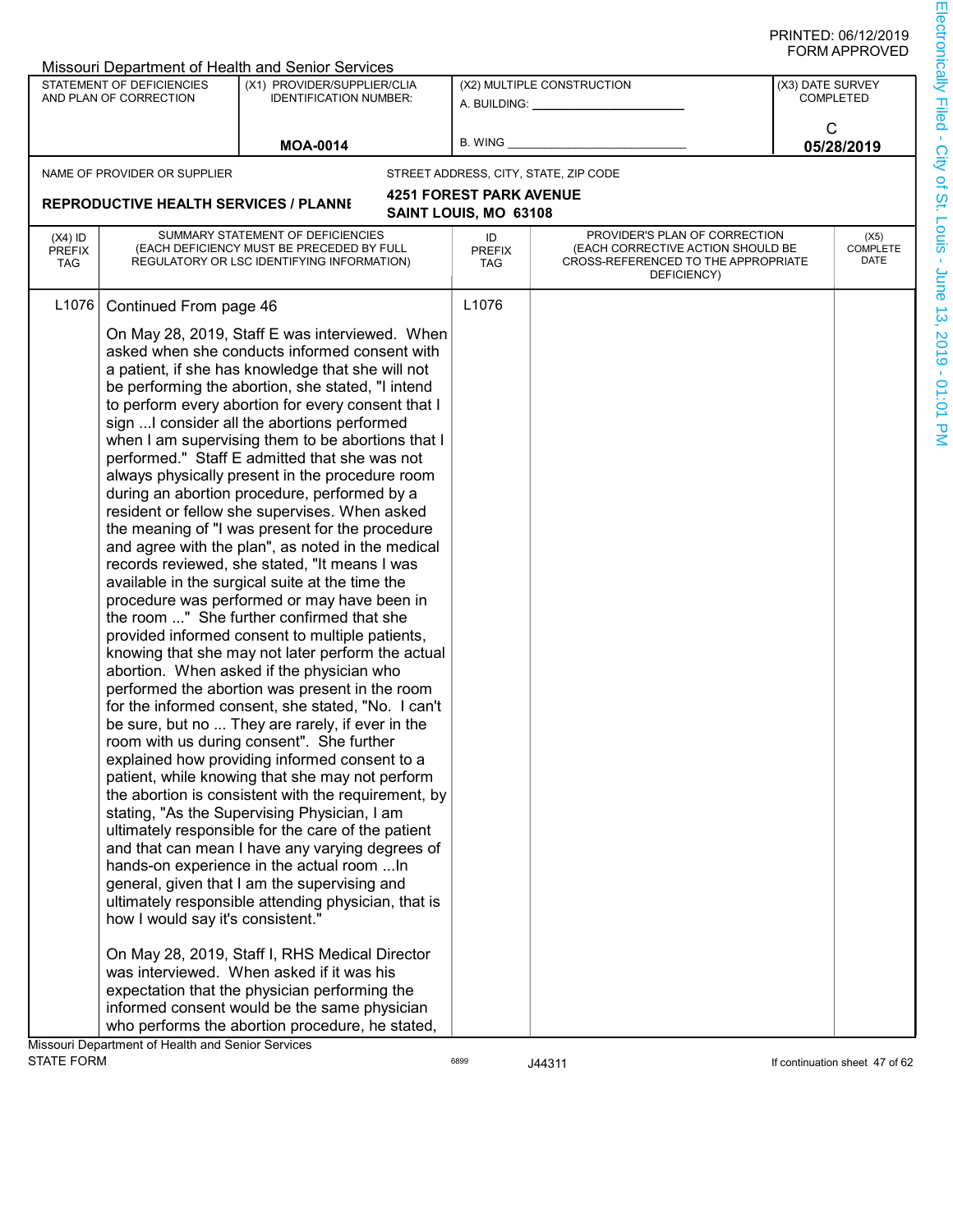|                                          |                                                                 | <b>Missouri Department of Health and Senior Services</b>                                                                                                                                                                                                                                                                                                                                                                                                                                                                                                                                                                                                                                                                                                                                                                                                                                                                                                                                                                                                                                                                                                                                                                                                                                                                                                                                                                                                                                                                                                                                                                                                                                                                                                                            |                                                         |                                                                                                                          |                  |                                |  |
|------------------------------------------|-----------------------------------------------------------------|-------------------------------------------------------------------------------------------------------------------------------------------------------------------------------------------------------------------------------------------------------------------------------------------------------------------------------------------------------------------------------------------------------------------------------------------------------------------------------------------------------------------------------------------------------------------------------------------------------------------------------------------------------------------------------------------------------------------------------------------------------------------------------------------------------------------------------------------------------------------------------------------------------------------------------------------------------------------------------------------------------------------------------------------------------------------------------------------------------------------------------------------------------------------------------------------------------------------------------------------------------------------------------------------------------------------------------------------------------------------------------------------------------------------------------------------------------------------------------------------------------------------------------------------------------------------------------------------------------------------------------------------------------------------------------------------------------------------------------------------------------------------------------------|---------------------------------------------------------|--------------------------------------------------------------------------------------------------------------------------|------------------|--------------------------------|--|
|                                          | STATEMENT OF DEFICIENCIES<br>AND PLAN OF CORRECTION             | (X1) PROVIDER/SUPPLIER/CLIA<br><b>IDENTIFICATION NUMBER:</b>                                                                                                                                                                                                                                                                                                                                                                                                                                                                                                                                                                                                                                                                                                                                                                                                                                                                                                                                                                                                                                                                                                                                                                                                                                                                                                                                                                                                                                                                                                                                                                                                                                                                                                                        |                                                         | (X2) MULTIPLE CONSTRUCTION<br>A. BUILDING: _______________                                                               | (X3) DATE SURVEY | <b>COMPLETED</b>               |  |
|                                          |                                                                 | <b>MOA-0014</b>                                                                                                                                                                                                                                                                                                                                                                                                                                                                                                                                                                                                                                                                                                                                                                                                                                                                                                                                                                                                                                                                                                                                                                                                                                                                                                                                                                                                                                                                                                                                                                                                                                                                                                                                                                     | <b>B. WING</b>                                          |                                                                                                                          |                  | C<br>05/28/2019                |  |
|                                          |                                                                 |                                                                                                                                                                                                                                                                                                                                                                                                                                                                                                                                                                                                                                                                                                                                                                                                                                                                                                                                                                                                                                                                                                                                                                                                                                                                                                                                                                                                                                                                                                                                                                                                                                                                                                                                                                                     |                                                         |                                                                                                                          |                  |                                |  |
|                                          | NAME OF PROVIDER OR SUPPLIER                                    |                                                                                                                                                                                                                                                                                                                                                                                                                                                                                                                                                                                                                                                                                                                                                                                                                                                                                                                                                                                                                                                                                                                                                                                                                                                                                                                                                                                                                                                                                                                                                                                                                                                                                                                                                                                     |                                                         | STREET ADDRESS, CITY, STATE, ZIP CODE                                                                                    |                  |                                |  |
|                                          | <b>REPRODUCTIVE HEALTH SERVICES / PLANNI</b>                    |                                                                                                                                                                                                                                                                                                                                                                                                                                                                                                                                                                                                                                                                                                                                                                                                                                                                                                                                                                                                                                                                                                                                                                                                                                                                                                                                                                                                                                                                                                                                                                                                                                                                                                                                                                                     | <b>4251 FOREST PARK AVENUE</b><br>SAINT LOUIS, MO 63108 |                                                                                                                          |                  |                                |  |
| $(X4)$ ID<br><b>PREFIX</b><br><b>TAG</b> |                                                                 | SUMMARY STATEMENT OF DEFICIENCIES<br>(EACH DEFICIENCY MUST BE PRECEDED BY FULL<br>REGULATORY OR LSC IDENTIFYING INFORMATION)                                                                                                                                                                                                                                                                                                                                                                                                                                                                                                                                                                                                                                                                                                                                                                                                                                                                                                                                                                                                                                                                                                                                                                                                                                                                                                                                                                                                                                                                                                                                                                                                                                                        | ID<br><b>PREFIX</b><br><b>TAG</b>                       | PROVIDER'S PLAN OF CORRECTION<br>(EACH CORRECTIVE ACTION SHOULD BE<br>CROSS-REFERENCED TO THE APPROPRIATE<br>DEFICIENCY) |                  | (X5)<br>COMPLETE<br>DATE       |  |
| L <sub>1076</sub>                        | Continued From page 47<br>fellow, he stated, "It depends on the | "The physicians who perform the consent are<br>responsible for the care that's provided on the<br>procedure day and they are performing the<br>procedures that are provided under their name<br>and under their supervision." When asked if it<br>was his expectation that the supervising physician<br>be physically present in the room during an<br>abortion procedure performed by a resident or<br>circumstances. The attending physician is<br>responsible for the care that is provided by the<br>team of physicians that day. They are present in<br>the building. They are present in the room at<br>times. But there is a graduated level of<br>responsibility and privileging for our fellows that<br>allows them to provide some care without, um,<br>present in the room is not always required."<br>Review of the medical record for Patient #12<br>revealed an institutional knowledge of the<br>requirement. In relevant part, the informed<br>consent portion of the record indicated, "She is<br>aware that should she need to reschedule her<br>abortion procedure to be provided by a different<br>physician that she will need to meet with the<br>physician performing the abortion in person at<br>least 72 hours prior to the procedure "<br>(Please note: On May 28, 2019, at approximately<br>11:30 a.m., RHS submitted a Plan of Correction<br>for this identified deficiency. After review, the<br>submitted plan was found to be acceptable.)<br>3. Medical record review for Patient #1 showed<br>she presented to RHS on August 29, 2018, to<br>provide informed consent for a surgical abortion.<br>The informed consent document is present in the<br>file and is signed by the patient and Staff E.<br>Patient #1 presented to RHS for a surgical | L1076                                                   |                                                                                                                          |                  |                                |  |
|                                          | Missouri Department of Health and Senior Services               | abortion on September 5, 2018. Staff A                                                                                                                                                                                                                                                                                                                                                                                                                                                                                                                                                                                                                                                                                                                                                                                                                                                                                                                                                                                                                                                                                                                                                                                                                                                                                                                                                                                                                                                                                                                                                                                                                                                                                                                                              |                                                         |                                                                                                                          |                  |                                |  |
| <b>STATE FORM</b>                        |                                                                 |                                                                                                                                                                                                                                                                                                                                                                                                                                                                                                                                                                                                                                                                                                                                                                                                                                                                                                                                                                                                                                                                                                                                                                                                                                                                                                                                                                                                                                                                                                                                                                                                                                                                                                                                                                                     | 6899                                                    | J44311                                                                                                                   |                  | If continuation sheet 48 of 62 |  |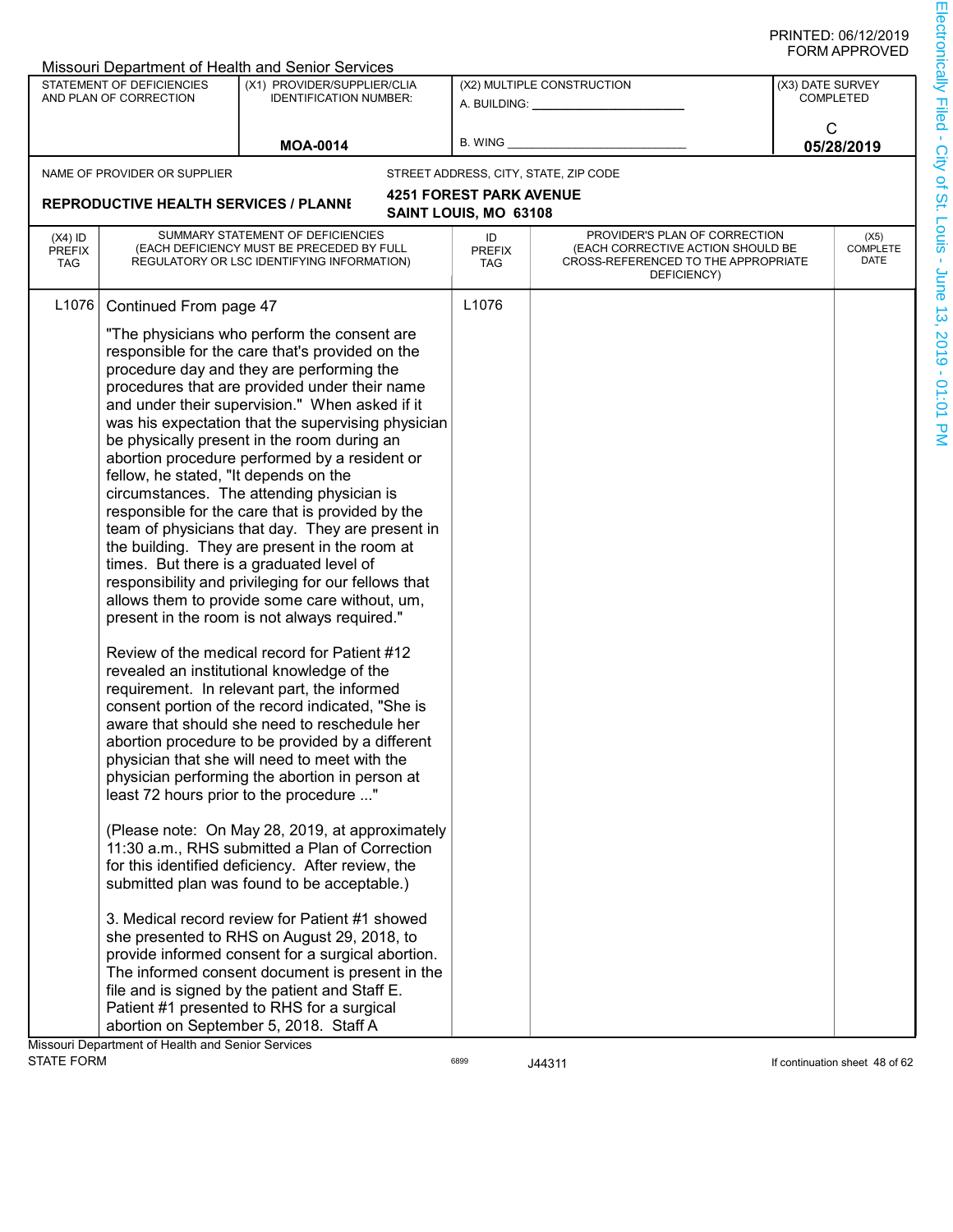|                                          |                                                                         | <b>Missouri Department of Health and Senior Services</b>                                                                                                                                                                                                                                                                                                                                                                                                                                                                                                                                                                                                                                                                                                                                                                                                                                                                                                                                                                                                                                                                                                                                                                                                                                                                                                                                                                                                                                                                                                                                                                                                                                 |                                   |                                                                                                                          |                  |                                |  |
|------------------------------------------|-------------------------------------------------------------------------|------------------------------------------------------------------------------------------------------------------------------------------------------------------------------------------------------------------------------------------------------------------------------------------------------------------------------------------------------------------------------------------------------------------------------------------------------------------------------------------------------------------------------------------------------------------------------------------------------------------------------------------------------------------------------------------------------------------------------------------------------------------------------------------------------------------------------------------------------------------------------------------------------------------------------------------------------------------------------------------------------------------------------------------------------------------------------------------------------------------------------------------------------------------------------------------------------------------------------------------------------------------------------------------------------------------------------------------------------------------------------------------------------------------------------------------------------------------------------------------------------------------------------------------------------------------------------------------------------------------------------------------------------------------------------------------|-----------------------------------|--------------------------------------------------------------------------------------------------------------------------|------------------|--------------------------------|--|
|                                          | STATEMENT OF DEFICIENCIES                                               | (X1) PROVIDER/SUPPLIER/CLIA                                                                                                                                                                                                                                                                                                                                                                                                                                                                                                                                                                                                                                                                                                                                                                                                                                                                                                                                                                                                                                                                                                                                                                                                                                                                                                                                                                                                                                                                                                                                                                                                                                                              |                                   | (X2) MULTIPLE CONSTRUCTION                                                                                               | (X3) DATE SURVEY |                                |  |
|                                          | AND PLAN OF CORRECTION                                                  | <b>IDENTIFICATION NUMBER:</b>                                                                                                                                                                                                                                                                                                                                                                                                                                                                                                                                                                                                                                                                                                                                                                                                                                                                                                                                                                                                                                                                                                                                                                                                                                                                                                                                                                                                                                                                                                                                                                                                                                                            |                                   |                                                                                                                          |                  | <b>COMPLETED</b>               |  |
|                                          |                                                                         |                                                                                                                                                                                                                                                                                                                                                                                                                                                                                                                                                                                                                                                                                                                                                                                                                                                                                                                                                                                                                                                                                                                                                                                                                                                                                                                                                                                                                                                                                                                                                                                                                                                                                          |                                   |                                                                                                                          | C                |                                |  |
|                                          |                                                                         | <b>MOA-0014</b>                                                                                                                                                                                                                                                                                                                                                                                                                                                                                                                                                                                                                                                                                                                                                                                                                                                                                                                                                                                                                                                                                                                                                                                                                                                                                                                                                                                                                                                                                                                                                                                                                                                                          | <b>B. WING</b>                    |                                                                                                                          |                  | 05/28/2019                     |  |
|                                          | NAME OF PROVIDER OR SUPPLIER                                            |                                                                                                                                                                                                                                                                                                                                                                                                                                                                                                                                                                                                                                                                                                                                                                                                                                                                                                                                                                                                                                                                                                                                                                                                                                                                                                                                                                                                                                                                                                                                                                                                                                                                                          |                                   | STREET ADDRESS, CITY, STATE, ZIP CODE                                                                                    |                  |                                |  |
|                                          |                                                                         |                                                                                                                                                                                                                                                                                                                                                                                                                                                                                                                                                                                                                                                                                                                                                                                                                                                                                                                                                                                                                                                                                                                                                                                                                                                                                                                                                                                                                                                                                                                                                                                                                                                                                          | <b>4251 FOREST PARK AVENUE</b>    |                                                                                                                          |                  |                                |  |
|                                          | <b>REPRODUCTIVE HEALTH SERVICES / PLANNI</b>                            |                                                                                                                                                                                                                                                                                                                                                                                                                                                                                                                                                                                                                                                                                                                                                                                                                                                                                                                                                                                                                                                                                                                                                                                                                                                                                                                                                                                                                                                                                                                                                                                                                                                                                          | SAINT LOUIS, MO 63108             |                                                                                                                          |                  |                                |  |
| $(X4)$ ID<br><b>PREFIX</b><br><b>TAG</b> |                                                                         | SUMMARY STATEMENT OF DEFICIENCIES<br>(EACH DEFICIENCY MUST BE PRECEDED BY FULL<br>REGULATORY OR LSC IDENTIFYING INFORMATION)                                                                                                                                                                                                                                                                                                                                                                                                                                                                                                                                                                                                                                                                                                                                                                                                                                                                                                                                                                                                                                                                                                                                                                                                                                                                                                                                                                                                                                                                                                                                                             | ID<br><b>PREFIX</b><br><b>TAG</b> | PROVIDER'S PLAN OF CORRECTION<br>(EACH CORRECTIVE ACTION SHOULD BE<br>CROSS-REFERENCED TO THE APPROPRIATE<br>DEFICIENCY) |                  | (X5)<br>COMPLETE<br>DATE       |  |
| L <sub>1076</sub>                        | Continued From page 48<br>medical record.<br>considered a complication. | performed the procedure at 11:35 a.m. The<br>abortion was not performed under ultrasound.<br>The patient's cervix was dilated to 21 and a 7mm<br>cannula was used for the aspiration. The<br>physician notes that "procedure completed with<br>difficulty MVA activated with no tissue returned."<br>Additional visit comments, entered into the record<br>and dated September 5, 2018, at 12:00 p.m.,<br>state, "Uterus anteverted but retroflexed. Dilated<br>to 21Fr and 7mm cannula passed. MVA<br>deployed with no tissue or blood returned.<br>Ultrasound brought to room. Attempted again to<br>pass dilator with visualization with both<br>transvaginal and transabdominal ultrasound<br>views utilized. Unsuccessful in attempt to<br>visualize dilator on US so procedure abandoned.<br>Will plan for medication abortion." A note in the<br>record dated September 5, 2018 at 12:45 p.m.,<br>states, "Medication AB teaching completed and<br>HCG drawn. Follow up apt scheduled." The<br>record includes a "patient agreement" form for<br>the administration of Mifeprex. The agreement is<br>signed by the patient and Staff E and is dated<br>September 5, 2018 at 12:00p.m. No complication<br>report for the failed surgical abortion is within the<br>On April 3, 2019, during an interview with RHS'<br>Director of Surgical Services, Staff C, when<br>asked about the existence of a complication<br>report for the failed surgical abortion attempt on<br>Patient #1, she stated that the procedure was not<br>On May 28, 2019, Staff E was interviewed. When<br>asked if she considered the abandonment of a<br>surgical abortion a complication, she stated, "I | L1076                             |                                                                                                                          |                  |                                |  |
|                                          | Missouri Department of Health and Senior Services                       | consider that we weren't able to complete the<br>abortion at that time." When asked if she<br>considered what happened to Patient #1 a failed                                                                                                                                                                                                                                                                                                                                                                                                                                                                                                                                                                                                                                                                                                                                                                                                                                                                                                                                                                                                                                                                                                                                                                                                                                                                                                                                                                                                                                                                                                                                            |                                   |                                                                                                                          |                  |                                |  |
| <b>STATE FORM</b>                        |                                                                         |                                                                                                                                                                                                                                                                                                                                                                                                                                                                                                                                                                                                                                                                                                                                                                                                                                                                                                                                                                                                                                                                                                                                                                                                                                                                                                                                                                                                                                                                                                                                                                                                                                                                                          | 6899                              | J44311                                                                                                                   |                  | If continuation sheet 49 of 62 |  |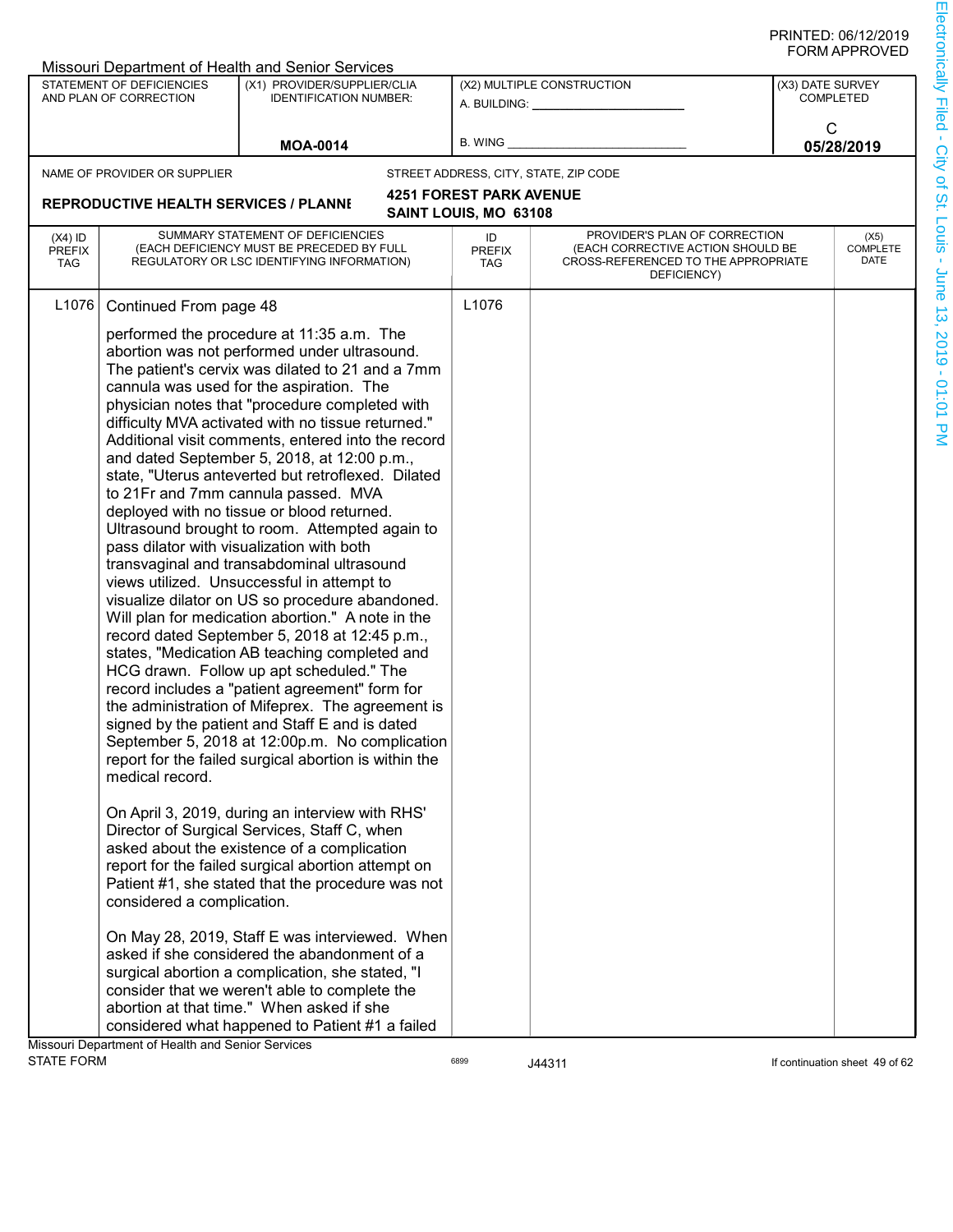|                                          |                                                                                                                                                    | Missouri Department of Health and Senior Services                                                                                                                                                                                                                                                                                                                                                                                                                                                                                                                                                                                                                                                                                                                                                                                                                                                                                                                                                                                                                                                                                                                                                                                                                                                                                                                                                                                                                                                                                                                                                                                                                        |                                   |                                                                                                                          |                  |                                |
|------------------------------------------|----------------------------------------------------------------------------------------------------------------------------------------------------|--------------------------------------------------------------------------------------------------------------------------------------------------------------------------------------------------------------------------------------------------------------------------------------------------------------------------------------------------------------------------------------------------------------------------------------------------------------------------------------------------------------------------------------------------------------------------------------------------------------------------------------------------------------------------------------------------------------------------------------------------------------------------------------------------------------------------------------------------------------------------------------------------------------------------------------------------------------------------------------------------------------------------------------------------------------------------------------------------------------------------------------------------------------------------------------------------------------------------------------------------------------------------------------------------------------------------------------------------------------------------------------------------------------------------------------------------------------------------------------------------------------------------------------------------------------------------------------------------------------------------------------------------------------------------|-----------------------------------|--------------------------------------------------------------------------------------------------------------------------|------------------|--------------------------------|
|                                          | STATEMENT OF DEFICIENCIES<br>AND PLAN OF CORRECTION                                                                                                | (X1) PROVIDER/SUPPLIER/CLIA<br><b>IDENTIFICATION NUMBER:</b>                                                                                                                                                                                                                                                                                                                                                                                                                                                                                                                                                                                                                                                                                                                                                                                                                                                                                                                                                                                                                                                                                                                                                                                                                                                                                                                                                                                                                                                                                                                                                                                                             | A. BUILDING: _______              | (X2) MULTIPLE CONSTRUCTION                                                                                               | (X3) DATE SURVEY | <b>COMPLETED</b>               |
|                                          |                                                                                                                                                    | <b>MOA-0014</b>                                                                                                                                                                                                                                                                                                                                                                                                                                                                                                                                                                                                                                                                                                                                                                                                                                                                                                                                                                                                                                                                                                                                                                                                                                                                                                                                                                                                                                                                                                                                                                                                                                                          | <b>B. WING</b>                    |                                                                                                                          | C                | 05/28/2019                     |
|                                          | NAME OF PROVIDER OR SUPPLIER                                                                                                                       |                                                                                                                                                                                                                                                                                                                                                                                                                                                                                                                                                                                                                                                                                                                                                                                                                                                                                                                                                                                                                                                                                                                                                                                                                                                                                                                                                                                                                                                                                                                                                                                                                                                                          |                                   | STREET ADDRESS, CITY, STATE, ZIP CODE                                                                                    |                  |                                |
|                                          |                                                                                                                                                    |                                                                                                                                                                                                                                                                                                                                                                                                                                                                                                                                                                                                                                                                                                                                                                                                                                                                                                                                                                                                                                                                                                                                                                                                                                                                                                                                                                                                                                                                                                                                                                                                                                                                          | <b>4251 FOREST PARK AVENUE</b>    |                                                                                                                          |                  |                                |
|                                          | <b>REPRODUCTIVE HEALTH SERVICES / PLANNI</b>                                                                                                       |                                                                                                                                                                                                                                                                                                                                                                                                                                                                                                                                                                                                                                                                                                                                                                                                                                                                                                                                                                                                                                                                                                                                                                                                                                                                                                                                                                                                                                                                                                                                                                                                                                                                          | SAINT LOUIS, MO 63108             |                                                                                                                          |                  |                                |
| $(X4)$ ID<br><b>PREFIX</b><br><b>TAG</b> |                                                                                                                                                    | SUMMARY STATEMENT OF DEFICIENCIES<br>(EACH DEFICIENCY MUST BE PRECEDED BY FULL<br>REGULATORY OR LSC IDENTIFYING INFORMATION)                                                                                                                                                                                                                                                                                                                                                                                                                                                                                                                                                                                                                                                                                                                                                                                                                                                                                                                                                                                                                                                                                                                                                                                                                                                                                                                                                                                                                                                                                                                                             | ID<br><b>PREFIX</b><br><b>TAG</b> | PROVIDER'S PLAN OF CORRECTION<br>(EACH CORRECTIVE ACTION SHOULD BE<br>CROSS-REFERENCED TO THE APPROPRIATE<br>DEFICIENCY) |                  | (X5)<br>COMPLETE<br>DATE       |
| L <sub>1076</sub>                        | Continued From page 49<br>requirement.<br>follow that requirement."<br>"false passage" as complications.<br>or diagnosable psychiatric condition;" | abortion, she stated, "No, because then we had a<br>plan for medication abortion. We still had a plan<br>to complete the procedure for her." When asked<br>if she knew if a complication report was filed<br>regarding the surgical abortion, she stated, "I<br>don't know, but I don't consider that to be a<br>complication, so I wouldn't necessarily expect one<br>to be". The Department finds this explanation is<br>inconsistent with RHS' own policy manual and<br>insufficient to satisfy compliance with this<br>On May 28, 2019, Staff I, RHS Medical Director<br>was interviewed. When asked if it was his<br>expectation that a complication report be<br>completed for an abandoned surgical abortion, he<br>clarified, "So the decision to change the route of<br>the termination from surgical to medication<br>abortion? No. My understanding of when a post<br>abortion complication report is required is after<br>the abortion is completed." He confirmed<br>knowledge of the statutory requirement to<br>complete and file an abortion complication report<br>for every complication. He further stated, "We<br>Review of RHS policy 1.1.21, entitled, "Early<br>Complications and Problems", table 1.3.a,<br>identifies "cervical stenosis / inability to dilate" and<br>19 CSR 30-30.050(1)(D) defines a complication<br>as including, "but is not limited to, incomplete<br>abortion, hemorrhage, endometritis, parametritis,<br>pyrexia, pelvic abscess, uterine perforation, failed<br>abortion, cervical lacerations, retained products,<br>To date, some physicians who provided the care<br>documented within the medical records reviewed | L1076                             |                                                                                                                          |                  |                                |
|                                          | Missouri Department of Health and Senior Services                                                                                                  |                                                                                                                                                                                                                                                                                                                                                                                                                                                                                                                                                                                                                                                                                                                                                                                                                                                                                                                                                                                                                                                                                                                                                                                                                                                                                                                                                                                                                                                                                                                                                                                                                                                                          |                                   |                                                                                                                          |                  |                                |
| <b>STATE FORM</b>                        |                                                                                                                                                    |                                                                                                                                                                                                                                                                                                                                                                                                                                                                                                                                                                                                                                                                                                                                                                                                                                                                                                                                                                                                                                                                                                                                                                                                                                                                                                                                                                                                                                                                                                                                                                                                                                                                          | 6899                              | J44311                                                                                                                   |                  | If continuation sheet 50 of 62 |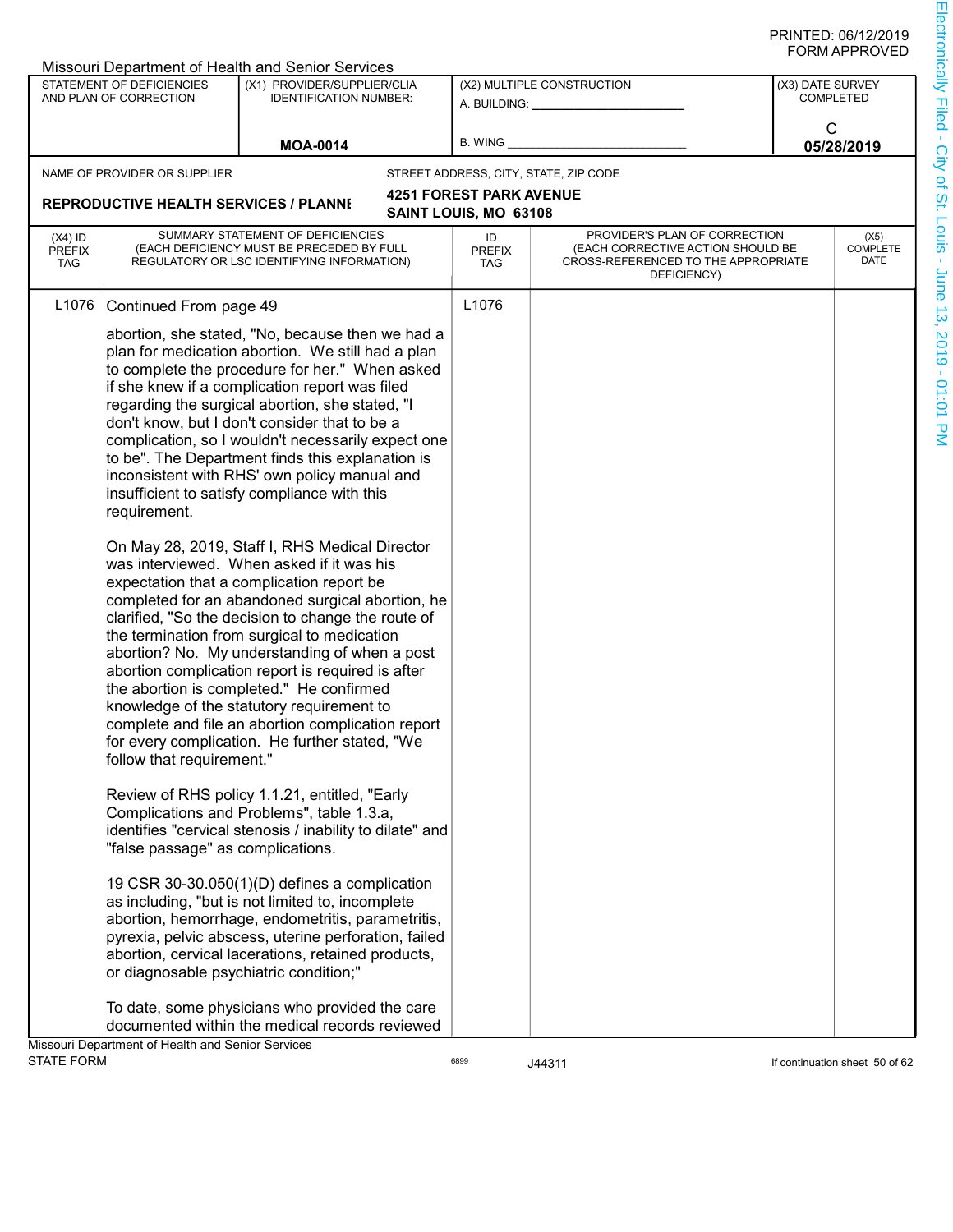|                                          |                                                                                                                                                                                                                                                                                                                                                                                                                                                                                | Missouri Department of Health and Senior Services                                                                                                                                                                                                                                                      |                                                         |                                                                                                                          |                                      |                          |
|------------------------------------------|--------------------------------------------------------------------------------------------------------------------------------------------------------------------------------------------------------------------------------------------------------------------------------------------------------------------------------------------------------------------------------------------------------------------------------------------------------------------------------|--------------------------------------------------------------------------------------------------------------------------------------------------------------------------------------------------------------------------------------------------------------------------------------------------------|---------------------------------------------------------|--------------------------------------------------------------------------------------------------------------------------|--------------------------------------|--------------------------|
|                                          | STATEMENT OF DEFICIENCIES<br>AND PLAN OF CORRECTION                                                                                                                                                                                                                                                                                                                                                                                                                            | (X1) PROVIDER/SUPPLIER/CLIA<br><b>IDENTIFICATION NUMBER:</b>                                                                                                                                                                                                                                           |                                                         | (X2) MULTIPLE CONSTRUCTION<br>A. BUILDING: ________________                                                              | (X3) DATE SURVEY<br><b>COMPLETED</b> |                          |
|                                          |                                                                                                                                                                                                                                                                                                                                                                                                                                                                                | <b>MOA-0014</b>                                                                                                                                                                                                                                                                                        | <b>B. WING</b>                                          |                                                                                                                          | C<br>05/28/2019                      |                          |
|                                          | NAME OF PROVIDER OR SUPPLIER                                                                                                                                                                                                                                                                                                                                                                                                                                                   |                                                                                                                                                                                                                                                                                                        |                                                         | STREET ADDRESS, CITY, STATE, ZIP CODE                                                                                    |                                      |                          |
|                                          | <b>REPRODUCTIVE HEALTH SERVICES / PLANNI</b>                                                                                                                                                                                                                                                                                                                                                                                                                                   |                                                                                                                                                                                                                                                                                                        | <b>4251 FOREST PARK AVENUE</b><br>SAINT LOUIS, MO 63108 |                                                                                                                          |                                      |                          |
| $(X4)$ ID<br><b>PREFIX</b><br><b>TAG</b> |                                                                                                                                                                                                                                                                                                                                                                                                                                                                                | SUMMARY STATEMENT OF DEFICIENCIES<br>(EACH DEFICIENCY MUST BE PRECEDED BY FULL<br>REGULATORY OR LSC IDENTIFYING INFORMATION)                                                                                                                                                                           | ID<br><b>PREFIX</b><br><b>TAG</b>                       | PROVIDER'S PLAN OF CORRECTION<br>(EACH CORRECTIVE ACTION SHOULD BE<br>CROSS-REFERENCED TO THE APPROPRIATE<br>DEFICIENCY) |                                      | (X5)<br>COMPLETE<br>DATE |
| L1076                                    | Continued From page 50                                                                                                                                                                                                                                                                                                                                                                                                                                                         |                                                                                                                                                                                                                                                                                                        | L1076                                                   |                                                                                                                          |                                      |                          |
|                                          | have refused to submit to interviews.                                                                                                                                                                                                                                                                                                                                                                                                                                          |                                                                                                                                                                                                                                                                                                        |                                                         |                                                                                                                          |                                      |                          |
|                                          | maintain a medical record                                                                                                                                                                                                                                                                                                                                                                                                                                                      | L1119 19 CSR 30-30.060(3)(B) The facility shall                                                                                                                                                                                                                                                        | L1119                                                   |                                                                                                                          |                                      |                          |
|                                          | patient.                                                                                                                                                                                                                                                                                                                                                                                                                                                                       | The facility shall maintain a medical record<br>according to professional standards for each                                                                                                                                                                                                           |                                                         |                                                                                                                          |                                      |                          |
|                                          | facility failed to ensure:                                                                                                                                                                                                                                                                                                                                                                                                                                                     | This regulation is not met as evidenced by:<br>Based on facility record review and interview, the                                                                                                                                                                                                      |                                                         |                                                                                                                          |                                      |                          |
|                                          | - the medical records were maintained in a<br>manner that accurately documents the time and<br>date a record was created or amended and any<br>specific amendments made to the record;<br>- the medical record accurately identified the<br>identity of the physician inducing a medication<br>abortion for 1 record;<br>- the medical record accurately documents a<br>record of supervision for residents and fellows<br>performing abortions at the facility for 2 records. |                                                                                                                                                                                                                                                                                                        |                                                         |                                                                                                                          |                                      |                          |
|                                          | Findings included:                                                                                                                                                                                                                                                                                                                                                                                                                                                             |                                                                                                                                                                                                                                                                                                        |                                                         |                                                                                                                          |                                      |                          |
|                                          | 1. Medical records reviewed during the course of<br>this investigation showed significant documented<br>differences between the "Encounter date" and the<br>"Current date". The following records were<br>collected and reviewed:                                                                                                                                                                                                                                              |                                                                                                                                                                                                                                                                                                        |                                                         |                                                                                                                          |                                      |                          |
|                                          | of September 13, 2018.                                                                                                                                                                                                                                                                                                                                                                                                                                                         | - Patient #1 presented to RHS for a surgical<br>abortion on September 5, 2018. The medical<br>record recording the visit notates an "encounter<br>date" of September 5, 2018 and a "current date"<br>- Patient #1 presented to RHS on September 8,<br>2018, for post-abortion care. The medical record |                                                         |                                                                                                                          |                                      |                          |
|                                          | Missouri Department of Health and Senior Services                                                                                                                                                                                                                                                                                                                                                                                                                              |                                                                                                                                                                                                                                                                                                        |                                                         |                                                                                                                          |                                      |                          |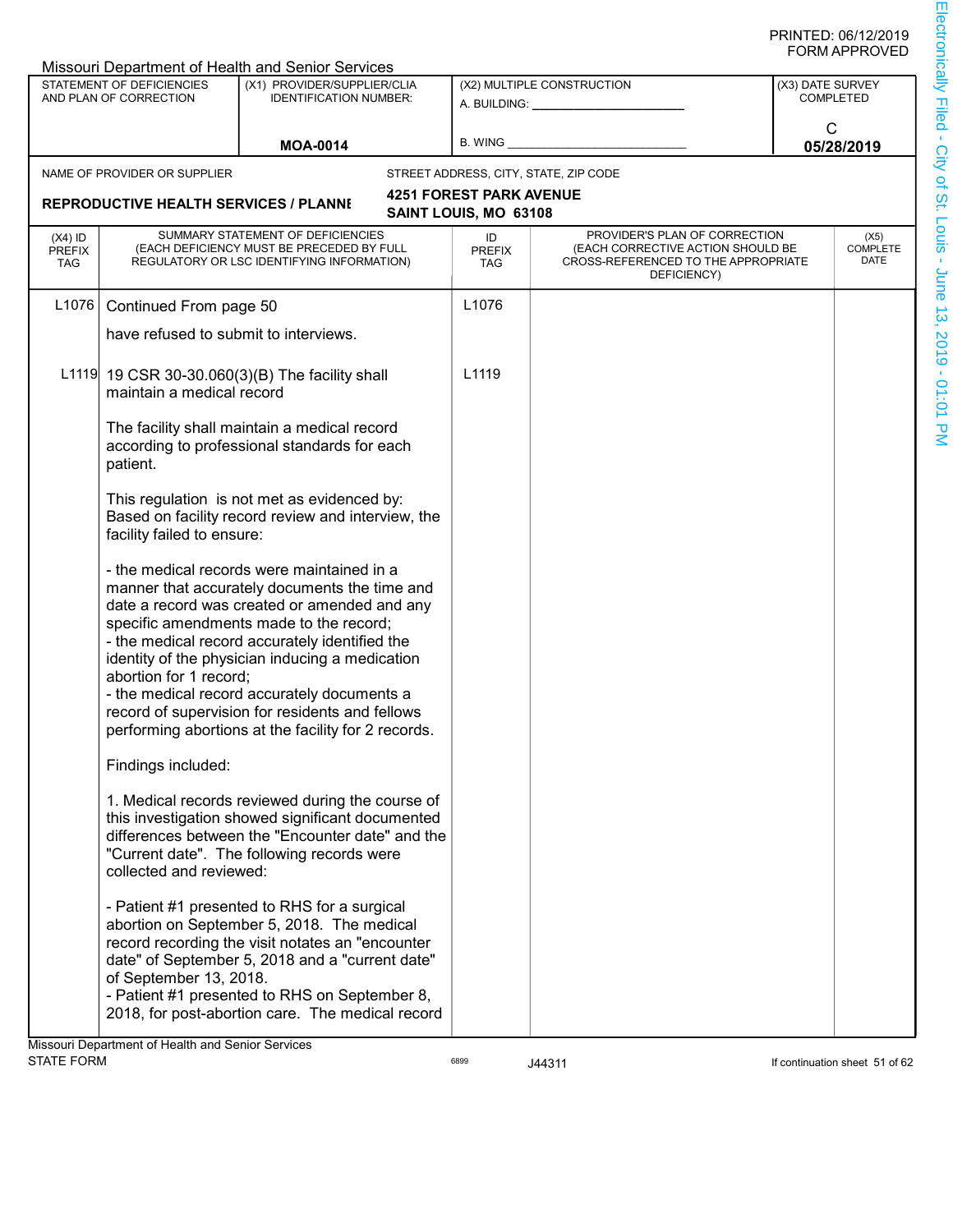|                                          |                                                                                                                              | Missouri Department of Health and Senior Services                                                                                                                                                                                                                                                                                                                                                                                                                                                                                                                                                                                                                                                                                                                                                                                                                                                                                                                                                                                                                                                                                                                                                                                                                                                                                                                                                                                                                                                                                                                                                                                                              |                                   |                                                                                                                          |                                      |                                 |
|------------------------------------------|------------------------------------------------------------------------------------------------------------------------------|----------------------------------------------------------------------------------------------------------------------------------------------------------------------------------------------------------------------------------------------------------------------------------------------------------------------------------------------------------------------------------------------------------------------------------------------------------------------------------------------------------------------------------------------------------------------------------------------------------------------------------------------------------------------------------------------------------------------------------------------------------------------------------------------------------------------------------------------------------------------------------------------------------------------------------------------------------------------------------------------------------------------------------------------------------------------------------------------------------------------------------------------------------------------------------------------------------------------------------------------------------------------------------------------------------------------------------------------------------------------------------------------------------------------------------------------------------------------------------------------------------------------------------------------------------------------------------------------------------------------------------------------------------------|-----------------------------------|--------------------------------------------------------------------------------------------------------------------------|--------------------------------------|---------------------------------|
|                                          | STATEMENT OF DEFICIENCIES<br>AND PLAN OF CORRECTION                                                                          | (X1) PROVIDER/SUPPLIER/CLIA<br><b>IDENTIFICATION NUMBER:</b>                                                                                                                                                                                                                                                                                                                                                                                                                                                                                                                                                                                                                                                                                                                                                                                                                                                                                                                                                                                                                                                                                                                                                                                                                                                                                                                                                                                                                                                                                                                                                                                                   | A. BUILDING: <u>_____________</u> | (X2) MULTIPLE CONSTRUCTION                                                                                               | (X3) DATE SURVEY<br><b>COMPLETED</b> |                                 |
|                                          |                                                                                                                              | <b>MOA-0014</b>                                                                                                                                                                                                                                                                                                                                                                                                                                                                                                                                                                                                                                                                                                                                                                                                                                                                                                                                                                                                                                                                                                                                                                                                                                                                                                                                                                                                                                                                                                                                                                                                                                                | <b>B. WING</b>                    |                                                                                                                          | С<br>05/28/2019                      |                                 |
|                                          | NAME OF PROVIDER OR SUPPLIER                                                                                                 |                                                                                                                                                                                                                                                                                                                                                                                                                                                                                                                                                                                                                                                                                                                                                                                                                                                                                                                                                                                                                                                                                                                                                                                                                                                                                                                                                                                                                                                                                                                                                                                                                                                                |                                   | STREET ADDRESS, CITY, STATE, ZIP CODE                                                                                    |                                      |                                 |
|                                          |                                                                                                                              |                                                                                                                                                                                                                                                                                                                                                                                                                                                                                                                                                                                                                                                                                                                                                                                                                                                                                                                                                                                                                                                                                                                                                                                                                                                                                                                                                                                                                                                                                                                                                                                                                                                                | <b>4251 FOREST PARK AVENUE</b>    |                                                                                                                          |                                      |                                 |
|                                          | <b>REPRODUCTIVE HEALTH SERVICES / PLANNI</b>                                                                                 |                                                                                                                                                                                                                                                                                                                                                                                                                                                                                                                                                                                                                                                                                                                                                                                                                                                                                                                                                                                                                                                                                                                                                                                                                                                                                                                                                                                                                                                                                                                                                                                                                                                                | SAINT LOUIS, MO 63108             |                                                                                                                          |                                      |                                 |
| $(X4)$ ID<br><b>PREFIX</b><br><b>TAG</b> |                                                                                                                              | SUMMARY STATEMENT OF DEFICIENCIES<br>(EACH DEFICIENCY MUST BE PRECEDED BY FULL<br>REGULATORY OR LSC IDENTIFYING INFORMATION)                                                                                                                                                                                                                                                                                                                                                                                                                                                                                                                                                                                                                                                                                                                                                                                                                                                                                                                                                                                                                                                                                                                                                                                                                                                                                                                                                                                                                                                                                                                                   | ID<br><b>PREFIX</b><br><b>TAG</b> | PROVIDER'S PLAN OF CORRECTION<br>(EACH CORRECTIVE ACTION SHOULD BE<br>CROSS-REFERENCED TO THE APPROPRIATE<br>DEFICIENCY) |                                      | (X5)<br><b>COMPLETE</b><br>DATE |
| L <sub>1119</sub>                        | Continued From page 51                                                                                                       |                                                                                                                                                                                                                                                                                                                                                                                                                                                                                                                                                                                                                                                                                                                                                                                                                                                                                                                                                                                                                                                                                                                                                                                                                                                                                                                                                                                                                                                                                                                                                                                                                                                                | L1119                             |                                                                                                                          |                                      |                                 |
|                                          | September 12, 2018.<br>treatment and follow up plan(s)."<br>September 6, 2018.<br>2019.<br>treatment and follow up plan(s)." | recording the visit notates an "encounter date" of<br>September 8, 2018 and a "current date" of<br>- A medical record, referenced to patient #3,<br>generated by Staff E, dated July 25, 2018, at 8:40<br>a.m. (approximately 6 hours prior to the start of<br>the procedure), states, "Supervising provider<br>review for encounter on 07/25/2018 8:40 AM I<br>was present for the procedure and agree with the<br>- Patient #3 presented to RHS on August 28,<br>2018, for post-abortion care. The medical record<br>recording the visit notates an "encounter date" of<br>August 28, 2018 and a "current date" of<br>- Patient #4 presented to RHS for a surgical<br>abortion on August 1, 2018. The medical record<br>recording the visit notates an "encounter date" of<br>August 1, 2018 and a "current date" of January 3,<br>- A medical record, referenced to patient #4,<br>generated by Staff H, dated August 1, 2018, at<br>8:40 a.m. (approximately 1 hour prior to the start<br>of the procedure), states, "Supervising provider<br>review for encounter on 08/01/2018 8:40 AM I<br>was present for the procedure and agree with the<br>On April 3, 2019, Staff C stated that the<br>"encounter date" represents the date the patient<br>was seen. She explained that each time a patient<br>"checks out" after their appointment, the<br>electronic record is locked and no one can get<br>into the medical record without unlocking the<br>record. The "current date" represents when the<br>record was last unlocked and relocked. She<br>stated that the "current date" may be different due<br>to a number of reasons: The front desk clerk |                                   |                                                                                                                          |                                      |                                 |
|                                          |                                                                                                                              | failed to check a patient out from their original<br>appointment or a correction was made to the visit                                                                                                                                                                                                                                                                                                                                                                                                                                                                                                                                                                                                                                                                                                                                                                                                                                                                                                                                                                                                                                                                                                                                                                                                                                                                                                                                                                                                                                                                                                                                                         |                                   |                                                                                                                          |                                      |                                 |
|                                          | Missouri Denartment of Health and Senior Services                                                                            |                                                                                                                                                                                                                                                                                                                                                                                                                                                                                                                                                                                                                                                                                                                                                                                                                                                                                                                                                                                                                                                                                                                                                                                                                                                                                                                                                                                                                                                                                                                                                                                                                                                                |                                   |                                                                                                                          |                                      |                                 |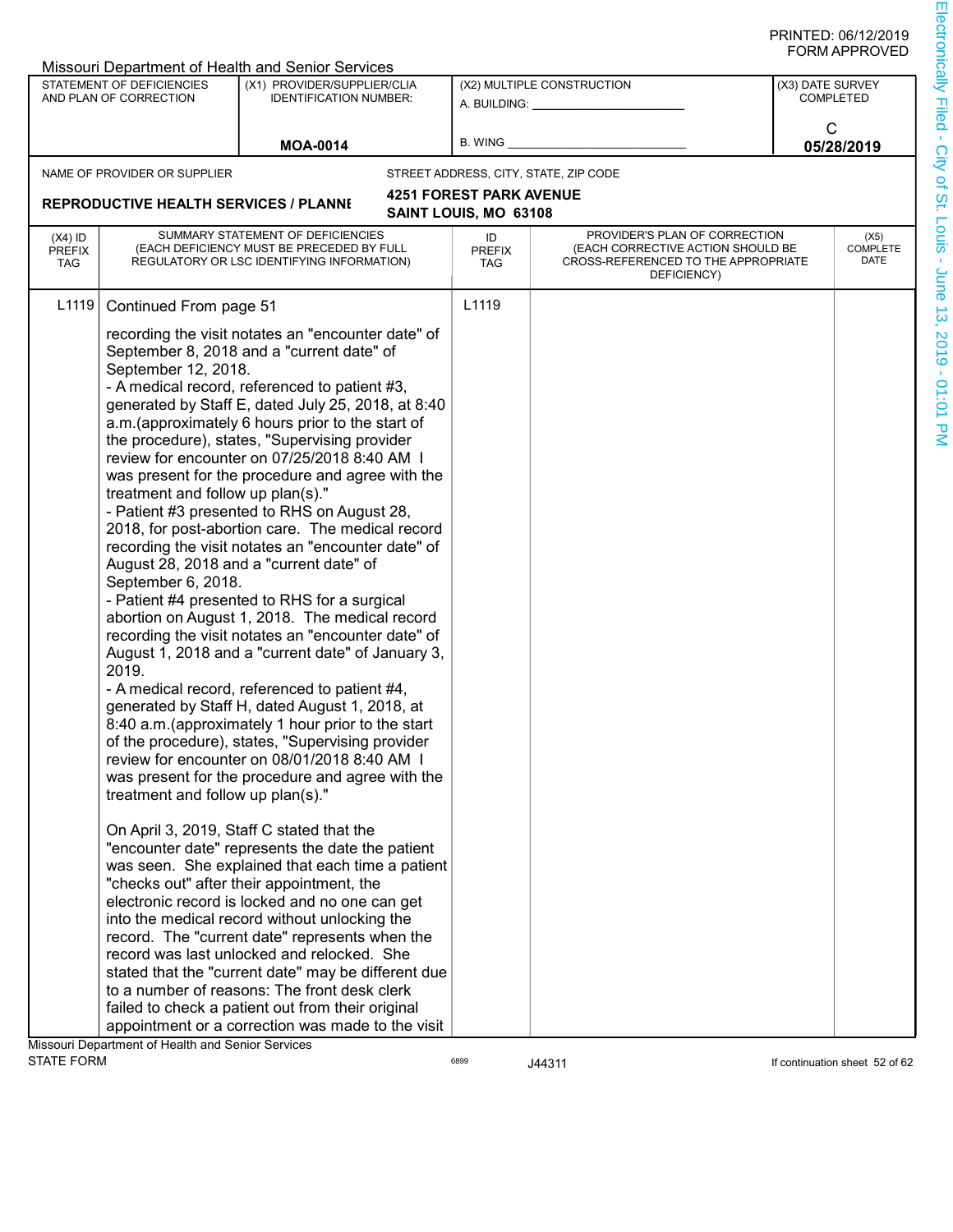|                                   |                                                     | <b>Missouri Department of Health and Senior Services</b>                                                                                                                                                                                                                                                                                                                                                                                                                                                                                                                                                                                                                                                                                                                                                                                                                                                                                                      |                                                         |                                                                                         |                                      |
|-----------------------------------|-----------------------------------------------------|---------------------------------------------------------------------------------------------------------------------------------------------------------------------------------------------------------------------------------------------------------------------------------------------------------------------------------------------------------------------------------------------------------------------------------------------------------------------------------------------------------------------------------------------------------------------------------------------------------------------------------------------------------------------------------------------------------------------------------------------------------------------------------------------------------------------------------------------------------------------------------------------------------------------------------------------------------------|---------------------------------------------------------|-----------------------------------------------------------------------------------------|--------------------------------------|
|                                   | STATEMENT OF DEFICIENCIES<br>AND PLAN OF CORRECTION | (X1) PROVIDER/SUPPLIER/CLIA<br><b>IDENTIFICATION NUMBER:</b>                                                                                                                                                                                                                                                                                                                                                                                                                                                                                                                                                                                                                                                                                                                                                                                                                                                                                                  |                                                         | (X2) MULTIPLE CONSTRUCTION                                                              | (X3) DATE SURVEY<br><b>COMPLETED</b> |
|                                   |                                                     |                                                                                                                                                                                                                                                                                                                                                                                                                                                                                                                                                                                                                                                                                                                                                                                                                                                                                                                                                               |                                                         | A. BUILDING: ________________                                                           |                                      |
|                                   |                                                     | <b>MOA-0014</b>                                                                                                                                                                                                                                                                                                                                                                                                                                                                                                                                                                                                                                                                                                                                                                                                                                                                                                                                               | B. WING                                                 |                                                                                         | C<br>05/28/2019                      |
|                                   |                                                     |                                                                                                                                                                                                                                                                                                                                                                                                                                                                                                                                                                                                                                                                                                                                                                                                                                                                                                                                                               |                                                         |                                                                                         |                                      |
|                                   | NAME OF PROVIDER OR SUPPLIER                        |                                                                                                                                                                                                                                                                                                                                                                                                                                                                                                                                                                                                                                                                                                                                                                                                                                                                                                                                                               |                                                         | STREET ADDRESS, CITY, STATE, ZIP CODE                                                   |                                      |
|                                   | <b>REPRODUCTIVE HEALTH SERVICES / PLANNI</b>        |                                                                                                                                                                                                                                                                                                                                                                                                                                                                                                                                                                                                                                                                                                                                                                                                                                                                                                                                                               | <b>4251 FOREST PARK AVENUE</b><br>SAINT LOUIS, MO 63108 |                                                                                         |                                      |
|                                   |                                                     | SUMMARY STATEMENT OF DEFICIENCIES                                                                                                                                                                                                                                                                                                                                                                                                                                                                                                                                                                                                                                                                                                                                                                                                                                                                                                                             |                                                         | PROVIDER'S PLAN OF CORRECTION                                                           |                                      |
| $(X4)$ ID<br><b>PREFIX</b><br>TAG |                                                     | (EACH DEFICIENCY MUST BE PRECEDED BY FULL<br>REGULATORY OR LSC IDENTIFYING INFORMATION)                                                                                                                                                                                                                                                                                                                                                                                                                                                                                                                                                                                                                                                                                                                                                                                                                                                                       | ID<br><b>PREFIX</b><br><b>TAG</b>                       | (EACH CORRECTIVE ACTION SHOULD BE<br>CROSS-REFERENCED TO THE APPROPRIATE<br>DEFICIENCY) | (X5)<br>COMPLETE<br>DATE             |
| L <sub>1119</sub>                 | Continued From page 52                              |                                                                                                                                                                                                                                                                                                                                                                                                                                                                                                                                                                                                                                                                                                                                                                                                                                                                                                                                                               | L1119                                                   |                                                                                         |                                      |
|                                   | on September 13th".<br>being in the record.         | summary (spelling, grammar), which would<br>require "running" a new visit summary. She<br>denied that a medical record can be amended<br>without an addendum being added to the record<br>and no physicians have access to unlock the<br>records. She identified herself, two staff nurses<br>and a front desk clerk who have access to<br>"unlock" the records. She is able to determine<br>who was in the record but not for what purpose.<br>In regard to the record for Patient #1 on<br>September 5, 2018, she stated that the "system"<br>does not show me that anyone was in there. The<br>front desk clerk must have just checked her out<br>In regard to the record for Patient #1 on<br>September 8, 2018, she stated that the front desk<br>clerk was in the record on September 12, 2018.<br>She could not determine the clerk's purpose for<br>In regard to the records for Patients #3 and<br>Patient #4, she stated that the system shows that |                                                         |                                                                                         |                                      |
|                                   | purpose of unlocking the records.                   | she was in the records and could not recall the                                                                                                                                                                                                                                                                                                                                                                                                                                                                                                                                                                                                                                                                                                                                                                                                                                                                                                               |                                                         |                                                                                         |                                      |
|                                   |                                                     | On May 28, 2019, Staff E was interviewed. When<br>asked to explain the difference between the<br>"encounter date" and the "current date" within the<br>medical record, she stated, "I have no idea.<br>That's an informational technology thing. It's how<br>documents are generated. I don't know the<br>answer to that." Staff E denied changing the<br>record. She denied that she had access to<br>"unlock" a record to change the record.                                                                                                                                                                                                                                                                                                                                                                                                                                                                                                                |                                                         |                                                                                         |                                      |
|                                   |                                                     | For records scanned into the system and not<br>created within the electronic medical record, such<br>as complication reports and informed consent                                                                                                                                                                                                                                                                                                                                                                                                                                                                                                                                                                                                                                                                                                                                                                                                             |                                                         |                                                                                         |                                      |
|                                   | Missouri Department of Health and Senior Services   |                                                                                                                                                                                                                                                                                                                                                                                                                                                                                                                                                                                                                                                                                                                                                                                                                                                                                                                                                               |                                                         |                                                                                         |                                      |
| <b>STATE FORM</b>                 |                                                     |                                                                                                                                                                                                                                                                                                                                                                                                                                                                                                                                                                                                                                                                                                                                                                                                                                                                                                                                                               | 6899                                                    | J44311                                                                                  | If continuation sheet 53 of 62       |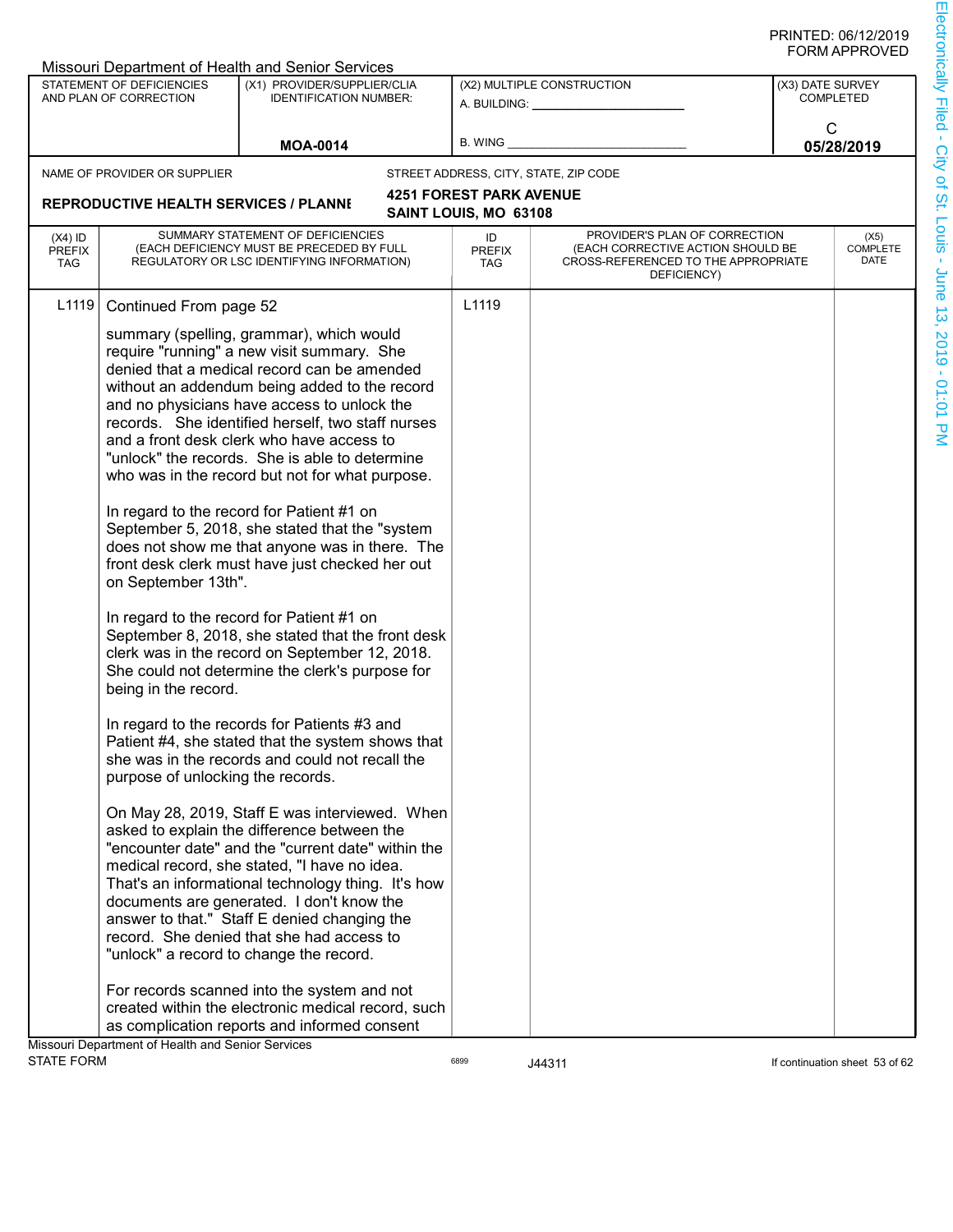|                                   |                                                                                                                                             | Missouri Department of Health and Senior Services                                                                            |                                   |                                                                                                                          |                  |                                 |
|-----------------------------------|---------------------------------------------------------------------------------------------------------------------------------------------|------------------------------------------------------------------------------------------------------------------------------|-----------------------------------|--------------------------------------------------------------------------------------------------------------------------|------------------|---------------------------------|
|                                   | STATEMENT OF DEFICIENCIES<br>AND PLAN OF CORRECTION                                                                                         | (X1) PROVIDER/SUPPLIER/CLIA<br><b>IDENTIFICATION NUMBER:</b>                                                                 |                                   | (X2) MULTIPLE CONSTRUCTION<br>A. BUILDING: ________________                                                              | (X3) DATE SURVEY | <b>COMPLETED</b>                |
|                                   |                                                                                                                                             |                                                                                                                              |                                   |                                                                                                                          |                  | C                               |
|                                   |                                                                                                                                             | <b>MOA-0014</b>                                                                                                              | <b>B. WING</b>                    |                                                                                                                          |                  | 05/28/2019                      |
|                                   | NAME OF PROVIDER OR SUPPLIER                                                                                                                |                                                                                                                              |                                   | STREET ADDRESS, CITY, STATE, ZIP CODE                                                                                    |                  |                                 |
|                                   |                                                                                                                                             |                                                                                                                              | <b>4251 FOREST PARK AVENUE</b>    |                                                                                                                          |                  |                                 |
|                                   | <b>REPRODUCTIVE HEALTH SERVICES / PLANNI</b>                                                                                                |                                                                                                                              | SAINT LOUIS, MO 63108             |                                                                                                                          |                  |                                 |
| $(X4)$ ID<br><b>PREFIX</b><br>TAG |                                                                                                                                             | SUMMARY STATEMENT OF DEFICIENCIES<br>(EACH DEFICIENCY MUST BE PRECEDED BY FULL<br>REGULATORY OR LSC IDENTIFYING INFORMATION) | ID<br><b>PREFIX</b><br><b>TAG</b> | PROVIDER'S PLAN OF CORRECTION<br>(EACH CORRECTIVE ACTION SHOULD BE<br>CROSS-REFERENCED TO THE APPROPRIATE<br>DEFICIENCY) |                  | (X5)<br><b>COMPLETE</b><br>DATE |
| L <sub>1119</sub>                 | Continued From page 53                                                                                                                      |                                                                                                                              | L1119                             |                                                                                                                          |                  |                                 |
|                                   |                                                                                                                                             |                                                                                                                              |                                   |                                                                                                                          |                  |                                 |
|                                   | documentation, Staff C stated that there is no<br>way to determine at what date and time the<br>record was scanned into the medical record. |                                                                                                                              |                                   |                                                                                                                          |                  |                                 |
|                                   |                                                                                                                                             |                                                                                                                              |                                   |                                                                                                                          |                  |                                 |
|                                   |                                                                                                                                             |                                                                                                                              |                                   |                                                                                                                          |                  |                                 |
|                                   |                                                                                                                                             | 2. Review of the medical record for Patient #1                                                                               |                                   |                                                                                                                          |                  |                                 |
|                                   |                                                                                                                                             | showed she presented to RHS for a surgical                                                                                   |                                   |                                                                                                                          |                  |                                 |
|                                   |                                                                                                                                             | abortion on September 5, 2018. A physical and                                                                                |                                   |                                                                                                                          |                  |                                 |
|                                   |                                                                                                                                             | pelvic examination is documented in the record<br>as conducted by physician resident, Staff F. Staff                         |                                   |                                                                                                                          |                  |                                 |
|                                   |                                                                                                                                             | F documented the uterine orientation as "Ant"                                                                                |                                   |                                                                                                                          |                  |                                 |
|                                   |                                                                                                                                             | and the uterine size as "less than 6 weeks". The                                                                             |                                   |                                                                                                                          |                  |                                 |
|                                   |                                                                                                                                             | procedure was performed at 11:35 a.m. by                                                                                     |                                   |                                                                                                                          |                  |                                 |
|                                   |                                                                                                                                             | physician fellow, Staff A. The abortion was not                                                                              |                                   |                                                                                                                          |                  |                                 |
|                                   |                                                                                                                                             | performed under ultrasound. The patient's cervix                                                                             |                                   |                                                                                                                          |                  |                                 |
|                                   |                                                                                                                                             | was dilated to 21 and a 7mm cannula was used                                                                                 |                                   |                                                                                                                          |                  |                                 |
|                                   |                                                                                                                                             | for the aspiration. The physician notes that                                                                                 |                                   |                                                                                                                          |                  |                                 |
|                                   |                                                                                                                                             | "procedure completed with difficulty MVA<br>activated with no tissue returned." Additional                                   |                                   |                                                                                                                          |                  |                                 |
|                                   |                                                                                                                                             | visit comments, entered into the record and dated                                                                            |                                   |                                                                                                                          |                  |                                 |
|                                   |                                                                                                                                             | September 5, 2018, at 12:00 p.m., state, "Uterus                                                                             |                                   |                                                                                                                          |                  |                                 |
|                                   |                                                                                                                                             | anteverted but retroflexed. Dilated to 21Fr and                                                                              |                                   |                                                                                                                          |                  |                                 |
|                                   |                                                                                                                                             | 7mm cannula passed. MVA deployed with no                                                                                     |                                   |                                                                                                                          |                  |                                 |
|                                   |                                                                                                                                             | tissue or blood returned. Ultrasound brought to                                                                              |                                   |                                                                                                                          |                  |                                 |
|                                   |                                                                                                                                             | room. Attempted again to pass dilator with                                                                                   |                                   |                                                                                                                          |                  |                                 |
|                                   |                                                                                                                                             | visualization with both transvaginal and<br>transabdominal ultrasound views utilized.                                        |                                   |                                                                                                                          |                  |                                 |
|                                   |                                                                                                                                             | Unsuccessful in attempt to visualize dilator on US                                                                           |                                   |                                                                                                                          |                  |                                 |
|                                   |                                                                                                                                             | so procedure abandoned. Will plan for                                                                                        |                                   |                                                                                                                          |                  |                                 |
|                                   |                                                                                                                                             | medication abortion." A note in the record dated                                                                             |                                   |                                                                                                                          |                  |                                 |
|                                   |                                                                                                                                             | September 5, 2018 at 12:45 p.m., states,                                                                                     |                                   |                                                                                                                          |                  |                                 |
|                                   |                                                                                                                                             | "Medication AB teaching completed and HCG                                                                                    |                                   |                                                                                                                          |                  |                                 |
|                                   |                                                                                                                                             | drawn. Follow up apt scheduled." The recorded                                                                                |                                   |                                                                                                                          |                  |                                 |
|                                   |                                                                                                                                             | entry was made by Staff J. The record includes a                                                                             |                                   |                                                                                                                          |                  |                                 |
|                                   |                                                                                                                                             | "patient agreement" form for the administration of<br>Mifeprex. The agreement is signed by the patient                       |                                   |                                                                                                                          |                  |                                 |
|                                   |                                                                                                                                             | and Staff E and is dated September 5, 2018 at                                                                                |                                   |                                                                                                                          |                  |                                 |
|                                   |                                                                                                                                             | 12:00p.m. The section of the record entitled,                                                                                |                                   |                                                                                                                          |                  |                                 |
|                                   |                                                                                                                                             | "Medications Prescribed During this Visit" indicate                                                                          |                                   |                                                                                                                          |                  |                                 |
|                                   |                                                                                                                                             | that a 200 mg Mifeprex was "po administered to                                                                               |                                   |                                                                                                                          |                  |                                 |
|                                   |                                                                                                                                             | pt. in clinic" by [RHS Medical Director, Staff I].                                                                           |                                   |                                                                                                                          |                  |                                 |
|                                   | Missouri Department of Health and Senior Services                                                                                           |                                                                                                                              |                                   |                                                                                                                          |                  |                                 |
| <b>STATE FORM</b>                 |                                                                                                                                             |                                                                                                                              | 6899                              | J44311                                                                                                                   |                  | If continuation sheet 54 of 62  |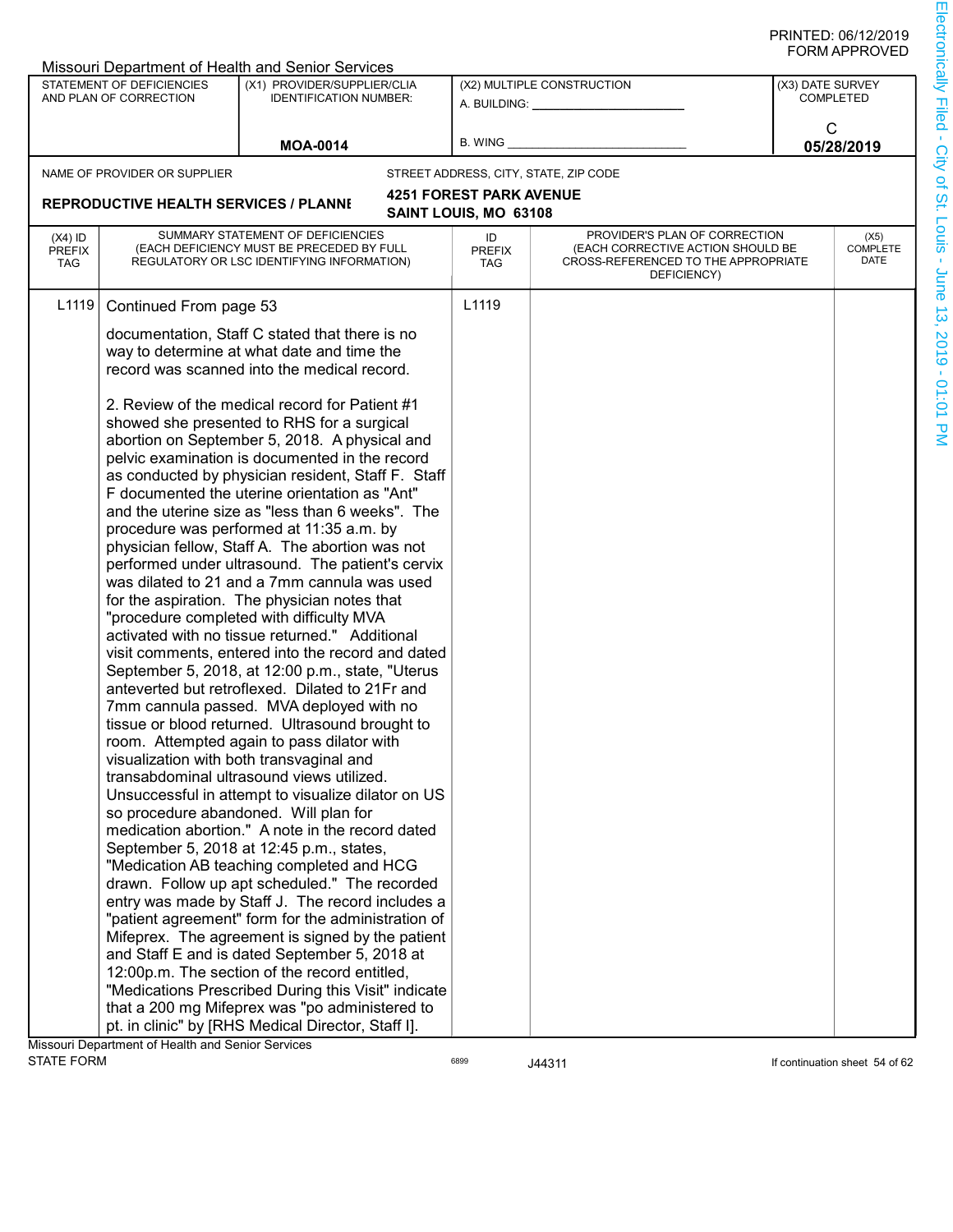|                                          |                                                     | Missouri Department of Health and Senior Services                                                                                                                                                                                                                                                                                                                                                                                                                        |                                                                |                                                                                                                          |                                      |                                 |
|------------------------------------------|-----------------------------------------------------|--------------------------------------------------------------------------------------------------------------------------------------------------------------------------------------------------------------------------------------------------------------------------------------------------------------------------------------------------------------------------------------------------------------------------------------------------------------------------|----------------------------------------------------------------|--------------------------------------------------------------------------------------------------------------------------|--------------------------------------|---------------------------------|
|                                          | STATEMENT OF DEFICIENCIES<br>AND PLAN OF CORRECTION | (X1) PROVIDER/SUPPLIER/CLIA<br><b>IDENTIFICATION NUMBER:</b>                                                                                                                                                                                                                                                                                                                                                                                                             | (X2) MULTIPLE CONSTRUCTION<br>A. BUILDING: <u>____________</u> |                                                                                                                          | (X3) DATE SURVEY<br><b>COMPLETED</b> |                                 |
|                                          |                                                     | <b>MOA-0014</b>                                                                                                                                                                                                                                                                                                                                                                                                                                                          | <b>B. WING</b>                                                 |                                                                                                                          | С<br>05/28/2019                      |                                 |
|                                          |                                                     |                                                                                                                                                                                                                                                                                                                                                                                                                                                                          |                                                                |                                                                                                                          |                                      |                                 |
|                                          | NAME OF PROVIDER OR SUPPLIER                        |                                                                                                                                                                                                                                                                                                                                                                                                                                                                          |                                                                | STREET ADDRESS, CITY, STATE, ZIP CODE                                                                                    |                                      |                                 |
|                                          | <b>REPRODUCTIVE HEALTH SERVICES / PLANNI</b>        |                                                                                                                                                                                                                                                                                                                                                                                                                                                                          | <b>4251 FOREST PARK AVENUE</b><br>SAINT LOUIS, MO 63108        |                                                                                                                          |                                      |                                 |
| $(X4)$ ID<br><b>PREFIX</b><br><b>TAG</b> |                                                     | SUMMARY STATEMENT OF DEFICIENCIES<br>(EACH DEFICIENCY MUST BE PRECEDED BY FULL<br>REGULATORY OR LSC IDENTIFYING INFORMATION)                                                                                                                                                                                                                                                                                                                                             | ID<br><b>PREFIX</b><br><b>TAG</b>                              | PROVIDER'S PLAN OF CORRECTION<br>(EACH CORRECTIVE ACTION SHOULD BE<br>CROSS-REFERENCED TO THE APPROPRIATE<br>DEFICIENCY) |                                      | (X5)<br><b>COMPLETE</b><br>DATE |
| L1119                                    | Continued From page 54                              |                                                                                                                                                                                                                                                                                                                                                                                                                                                                          | L1119                                                          |                                                                                                                          |                                      |                                 |
|                                          |                                                     | On May 28, 2019, Staff E was interviewed. When<br>asked about the medication abortion of Patient                                                                                                                                                                                                                                                                                                                                                                         |                                                                |                                                                                                                          |                                      |                                 |
|                                          |                                                     | #1, she stated, "I handed her the pill and watched                                                                                                                                                                                                                                                                                                                                                                                                                       |                                                                |                                                                                                                          |                                      |                                 |
|                                          |                                                     | her take it." When asked why the record reflects                                                                                                                                                                                                                                                                                                                                                                                                                         |                                                                |                                                                                                                          |                                      |                                 |
|                                          |                                                     | that Staff I administered the pill to induce the                                                                                                                                                                                                                                                                                                                                                                                                                         |                                                                |                                                                                                                          |                                      |                                 |
|                                          |                                                     | abortion, she stated, "So, [Staff I] as the Medical<br>Director, often times the scheduling, it's a                                                                                                                                                                                                                                                                                                                                                                      |                                                                |                                                                                                                          |                                      |                                 |
|                                          |                                                     | scheduling issue. Under which, it has nothing to                                                                                                                                                                                                                                                                                                                                                                                                                         |                                                                |                                                                                                                          |                                      |                                 |
|                                          |                                                     | do with him actually physically giving the                                                                                                                                                                                                                                                                                                                                                                                                                               |                                                                |                                                                                                                          |                                      |                                 |
|                                          |                                                     | medication As the Medical Director, he would                                                                                                                                                                                                                                                                                                                                                                                                                             |                                                                |                                                                                                                          |                                      |                                 |
|                                          |                                                     | be the one for whom the medication is ordered<br>from for the clinic, so he would be the dispensing                                                                                                                                                                                                                                                                                                                                                                      |                                                                |                                                                                                                          |                                      |                                 |
|                                          |                                                     | to me who was the person who administered the                                                                                                                                                                                                                                                                                                                                                                                                                            |                                                                |                                                                                                                          |                                      |                                 |
|                                          | medication."                                        |                                                                                                                                                                                                                                                                                                                                                                                                                                                                          |                                                                |                                                                                                                          |                                      |                                 |
|                                          | utility that should be included."                   | On May 28, 2019, Staff I, RHS Medical Director<br>was interviewed. When asked if it was his<br>expectation that the medical record accurately<br>reflect the role of each practitioner and are timed<br>and dated accurately, he stated, "So the medical<br>record should be accurate, period. It should be<br>complete. It should reflect the medical care that<br>is provided. There are elements of the medical<br>record that require time stamps, based on clinical |                                                                |                                                                                                                          |                                      |                                 |
|                                          | abortion was initiated.                             | 3. Review of the medical record for Patient #1<br>showed she presented to RHS for a surgical<br>abortion on September 5, 2018. The abortion<br>was performed at 11:35 a.m. by physician fellow,<br>Staff A. A complication occurred during the<br>performance of the surgical abortion and the<br>procedure was abandoned. A medication                                                                                                                                  |                                                                |                                                                                                                          |                                      |                                 |
|                                          |                                                     | An untitled document, referenced to patient #1,<br>generated by Staff E, dated September 5, 2018,<br>at 9:20 a.m., states in part, "Supervising provider<br>review for encounter on 09/05/2018 9:20 AM I                                                                                                                                                                                                                                                                 |                                                                |                                                                                                                          |                                      |                                 |
| <b>STATE FORM</b>                        | Missouri Department of Health and Senior Services   |                                                                                                                                                                                                                                                                                                                                                                                                                                                                          | 6899                                                           | J44311                                                                                                                   | If continuation sheet 55 of 62       |                                 |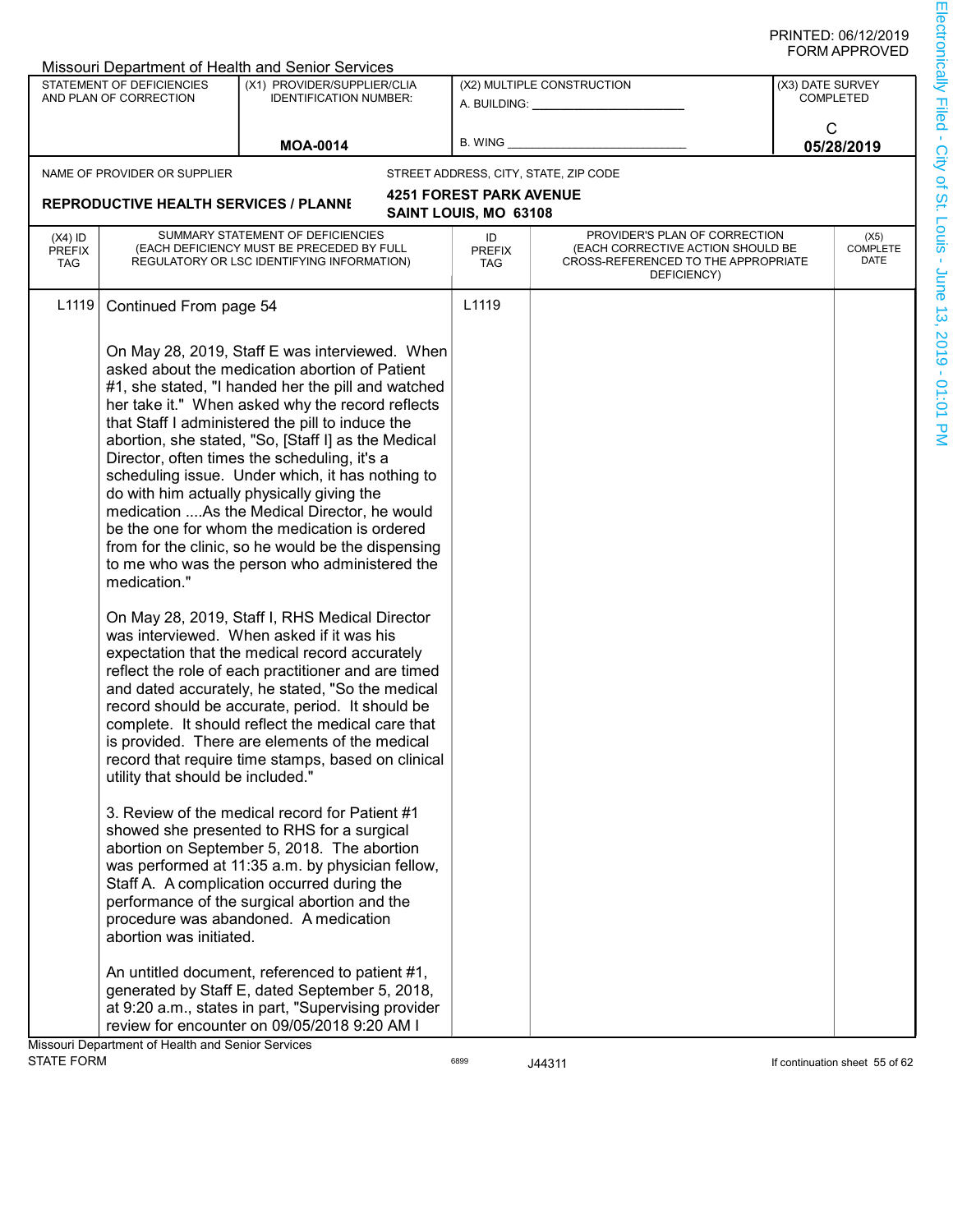|                                          |                                                                                         | <b>Missouri Department of Health and Senior Services</b>                                                                                                                                                                                                                                                                                                                                                                                                                                                                                                                                                                                                                                                                                                                                                                                                                                                                                                                                                                                                                                                                                                                                                                                                                                                                                                                                                                      |                                   |                                                                                                                          |   |                                      |  |
|------------------------------------------|-----------------------------------------------------------------------------------------|-------------------------------------------------------------------------------------------------------------------------------------------------------------------------------------------------------------------------------------------------------------------------------------------------------------------------------------------------------------------------------------------------------------------------------------------------------------------------------------------------------------------------------------------------------------------------------------------------------------------------------------------------------------------------------------------------------------------------------------------------------------------------------------------------------------------------------------------------------------------------------------------------------------------------------------------------------------------------------------------------------------------------------------------------------------------------------------------------------------------------------------------------------------------------------------------------------------------------------------------------------------------------------------------------------------------------------------------------------------------------------------------------------------------------------|-----------------------------------|--------------------------------------------------------------------------------------------------------------------------|---|--------------------------------------|--|
|                                          | STATEMENT OF DEFICIENCIES<br>AND PLAN OF CORRECTION                                     | (X1) PROVIDER/SUPPLIER/CLIA<br><b>IDENTIFICATION NUMBER:</b>                                                                                                                                                                                                                                                                                                                                                                                                                                                                                                                                                                                                                                                                                                                                                                                                                                                                                                                                                                                                                                                                                                                                                                                                                                                                                                                                                                  |                                   | (X2) MULTIPLE CONSTRUCTION<br>A. BUILDING:                                                                               |   | (X3) DATE SURVEY<br><b>COMPLETED</b> |  |
|                                          |                                                                                         |                                                                                                                                                                                                                                                                                                                                                                                                                                                                                                                                                                                                                                                                                                                                                                                                                                                                                                                                                                                                                                                                                                                                                                                                                                                                                                                                                                                                                               |                                   |                                                                                                                          | C |                                      |  |
|                                          |                                                                                         | <b>MOA-0014</b>                                                                                                                                                                                                                                                                                                                                                                                                                                                                                                                                                                                                                                                                                                                                                                                                                                                                                                                                                                                                                                                                                                                                                                                                                                                                                                                                                                                                               | <b>B. WING</b>                    |                                                                                                                          |   | 05/28/2019                           |  |
|                                          | NAME OF PROVIDER OR SUPPLIER                                                            |                                                                                                                                                                                                                                                                                                                                                                                                                                                                                                                                                                                                                                                                                                                                                                                                                                                                                                                                                                                                                                                                                                                                                                                                                                                                                                                                                                                                                               |                                   | STREET ADDRESS, CITY, STATE, ZIP CODE                                                                                    |   |                                      |  |
|                                          | <b>REPRODUCTIVE HEALTH SERVICES / PLANNI</b>                                            |                                                                                                                                                                                                                                                                                                                                                                                                                                                                                                                                                                                                                                                                                                                                                                                                                                                                                                                                                                                                                                                                                                                                                                                                                                                                                                                                                                                                                               | <b>4251 FOREST PARK AVENUE</b>    |                                                                                                                          |   |                                      |  |
|                                          |                                                                                         |                                                                                                                                                                                                                                                                                                                                                                                                                                                                                                                                                                                                                                                                                                                                                                                                                                                                                                                                                                                                                                                                                                                                                                                                                                                                                                                                                                                                                               | SAINT LOUIS, MO 63108             |                                                                                                                          |   |                                      |  |
| $(X4)$ ID<br><b>PREFIX</b><br><b>TAG</b> |                                                                                         | SUMMARY STATEMENT OF DEFICIENCIES<br>(EACH DEFICIENCY MUST BE PRECEDED BY FULL<br>REGULATORY OR LSC IDENTIFYING INFORMATION)                                                                                                                                                                                                                                                                                                                                                                                                                                                                                                                                                                                                                                                                                                                                                                                                                                                                                                                                                                                                                                                                                                                                                                                                                                                                                                  | ID<br><b>PREFIX</b><br><b>TAG</b> | PROVIDER'S PLAN OF CORRECTION<br>(EACH CORRECTIVE ACTION SHOULD BE<br>CROSS-REFERENCED TO THE APPROPRIATE<br>DEFICIENCY) |   | (X5)<br>COMPLETE<br>DATE             |  |
| L1119                                    | Continued From page 55                                                                  |                                                                                                                                                                                                                                                                                                                                                                                                                                                                                                                                                                                                                                                                                                                                                                                                                                                                                                                                                                                                                                                                                                                                                                                                                                                                                                                                                                                                                               | L1119                             |                                                                                                                          |   |                                      |  |
|                                          | and traction on the cervix was quite<br>of the records showed:<br>a procedure end time. | was present for the procedure and agree with the<br>treatment and follow up plan(s)." Further, the<br>document noted, "pt. with an very acutely<br>retroflexed uterus and the pregnancy at the<br>fundus. Although the canal and path was able to<br>be appreciated with eth17F Pratt dilator, the angle<br>uncomfortable for the patient. The position of the<br>uterus made TA u/S ineffective. TV U/S was<br>able to confirm the path, but given the unique<br>position of the uterus and pts discomfort, coupled<br>with early gestational age, we opted to stop the<br>Sab and proceed with MAB. Discussed and<br>explained with patient. Questions answered."<br>On September 8, 2018, Staff E performed a<br>successful surgical abortion on Patient #1.<br>On May 8, 2019, medical records were reviewed<br>for all procedures completed on September 5,<br>2018, at RHS. Staff K and Staff L initially refused<br>to provide copies of the records. The requested<br>records were provided on May 11, 2019. Review<br>- Patient #13 signed an informed consent for an<br>abortion with Staff E on August 29, 2018. Staff E<br>performed the procedure at 1:14 p.m., on<br>September 5, 2018. The record does not denote<br>- Patient #8 signed an informed consent for an<br>abortion with Staff E on August 27, 2018.<br>Physician resident, Staff F performed the<br>procedure at 1:15 p.m., on September 5, 2018. |                                   |                                                                                                                          |   |                                      |  |
|                                          | Missouri Department of Health and Senior Services                                       | The procedure ended at 1:19 p.m. The records<br>contains a supervisory note. The note pertaining<br>to the supervision of Patient#8's abortion is dated<br>September 5, 2018, at 9:05 a.m. The note<br>indicates Physician E was "present for the                                                                                                                                                                                                                                                                                                                                                                                                                                                                                                                                                                                                                                                                                                                                                                                                                                                                                                                                                                                                                                                                                                                                                                             |                                   |                                                                                                                          |   |                                      |  |
| <b>STATE FORM</b>                        |                                                                                         |                                                                                                                                                                                                                                                                                                                                                                                                                                                                                                                                                                                                                                                                                                                                                                                                                                                                                                                                                                                                                                                                                                                                                                                                                                                                                                                                                                                                                               | 6899                              | J44311                                                                                                                   |   | If continuation sheet 56 of 62       |  |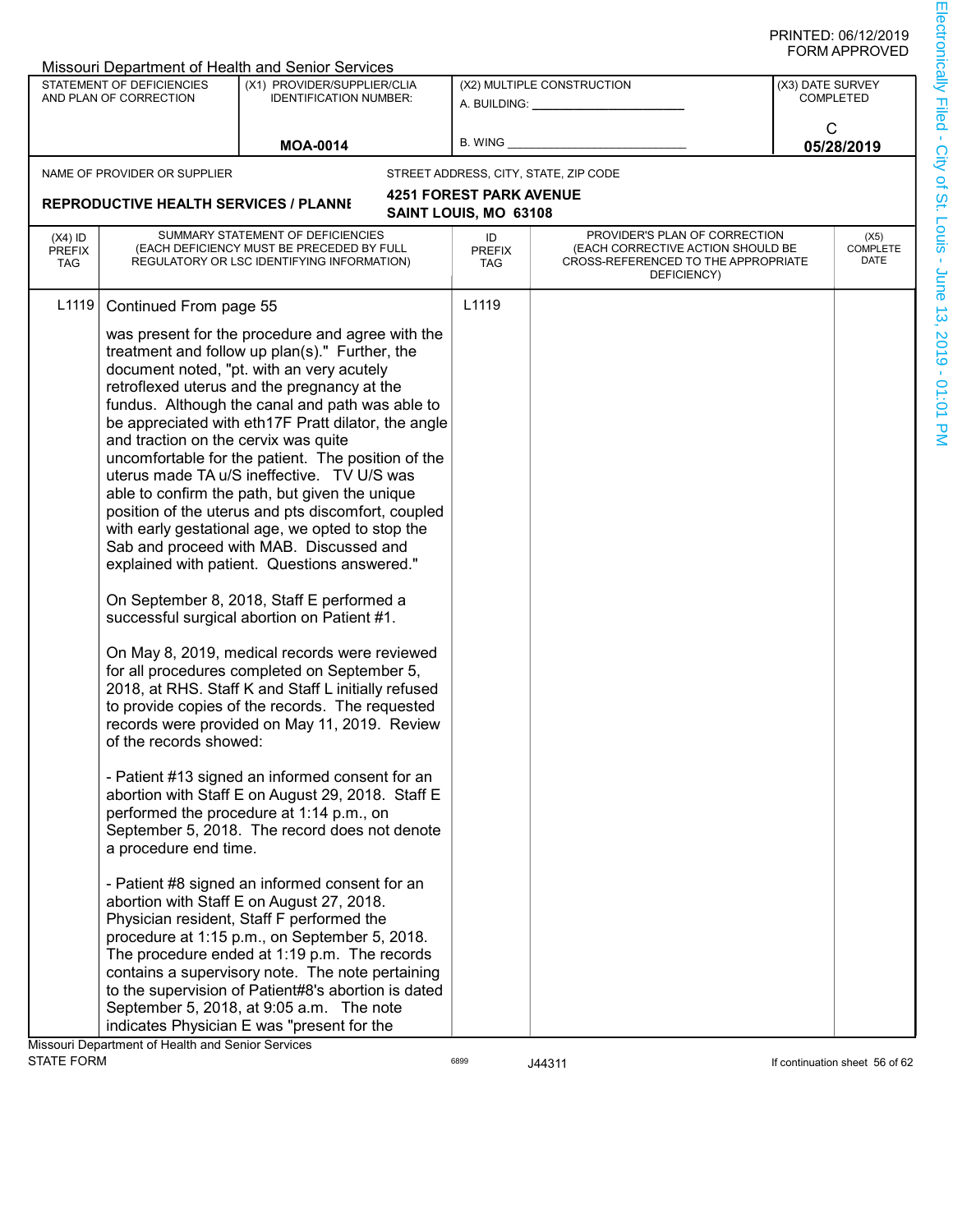| C<br><b>B. WING</b><br><b>MOA-0014</b><br>05/28/2019<br>NAME OF PROVIDER OR SUPPLIER<br>STREET ADDRESS, CITY, STATE, ZIP CODE<br><b>4251 FOREST PARK AVENUE</b><br><b>REPRODUCTIVE HEALTH SERVICES / PLANNI</b><br>SAINT LOUIS, MO 63108<br>PROVIDER'S PLAN OF CORRECTION<br>SUMMARY STATEMENT OF DEFICIENCIES<br>$(X4)$ ID<br>ID<br>(X5)<br>(EACH DEFICIENCY MUST BE PRECEDED BY FULL<br>(EACH CORRECTIVE ACTION SHOULD BE<br><b>PREFIX</b><br><b>PREFIX</b><br>DATE<br>REGULATORY OR LSC IDENTIFYING INFORMATION)<br>CROSS-REFERENCED TO THE APPROPRIATE<br><b>TAG</b><br><b>TAG</b><br>DEFICIENCY)<br>L1119<br>L <sub>1119</sub><br>Continued From page 56<br>procedure and agree the treatment and follow up<br>plan(s)."<br>On May 28, 2019, Staff E was interviewed. When<br>asked to explain why the supervisory record for<br>Patient #1 was documented as completed over<br>an hour prior to the procedure taking place, she<br>stated, "The document is generated based on the<br>patient's appointment time. So, if we looked, her<br>appointment time would have been 9:20 a.m."<br>On May 28, 2019, Staff I, RHS Medical Director<br>was interviewed. When asked if it was his<br>expectation that the medical record accurately<br>reflect the time the supervising physician was<br>present in the room during the abortion<br>procedure, he stated, "I don't know that I have an<br>expectation regarding the time."<br>To date, some physicians who provided the care<br>documented within the medical records reviewed<br>have refused to submit to interviews.<br>L <sub>1129</sub><br>L1129 19 CSR 30-30.060(3)(H) The facility shall ensure,<br>complication reprt<br>The facility shall ensure that an individual<br>complication report for any complication care<br>provided via the facility is submitted to the<br>department within forty-five (45) days of the care<br>as required by section 188.052, RSMo, and 19<br>CSR 10-15.020.<br>This regulation is not met as evidenced by:<br>Based on Department and facility record review<br>and interview, the facility failed to ensure:<br>- a complication report for 1 failed medication<br>abortion was submitted to the department, as | <b>Missouri Department of Health and Senior Services</b><br>STATEMENT OF DEFICIENCIES<br>(X1) PROVIDER/SUPPLIER/CLIA<br>AND PLAN OF CORRECTION<br><b>IDENTIFICATION NUMBER:</b> |  |  | (X2) MULTIPLE CONSTRUCTION | (X3) DATE SURVEY<br><b>COMPLETED</b> |          |
|------------------------------------------------------------------------------------------------------------------------------------------------------------------------------------------------------------------------------------------------------------------------------------------------------------------------------------------------------------------------------------------------------------------------------------------------------------------------------------------------------------------------------------------------------------------------------------------------------------------------------------------------------------------------------------------------------------------------------------------------------------------------------------------------------------------------------------------------------------------------------------------------------------------------------------------------------------------------------------------------------------------------------------------------------------------------------------------------------------------------------------------------------------------------------------------------------------------------------------------------------------------------------------------------------------------------------------------------------------------------------------------------------------------------------------------------------------------------------------------------------------------------------------------------------------------------------------------------------------------------------------------------------------------------------------------------------------------------------------------------------------------------------------------------------------------------------------------------------------------------------------------------------------------------------------------------------------------------------------------------------------------------------------------------------------------------------------------------------------------------------------------------------------------------------------------------------------------------|---------------------------------------------------------------------------------------------------------------------------------------------------------------------------------|--|--|----------------------------|--------------------------------------|----------|
|                                                                                                                                                                                                                                                                                                                                                                                                                                                                                                                                                                                                                                                                                                                                                                                                                                                                                                                                                                                                                                                                                                                                                                                                                                                                                                                                                                                                                                                                                                                                                                                                                                                                                                                                                                                                                                                                                                                                                                                                                                                                                                                                                                                                                        |                                                                                                                                                                                 |  |  |                            |                                      |          |
|                                                                                                                                                                                                                                                                                                                                                                                                                                                                                                                                                                                                                                                                                                                                                                                                                                                                                                                                                                                                                                                                                                                                                                                                                                                                                                                                                                                                                                                                                                                                                                                                                                                                                                                                                                                                                                                                                                                                                                                                                                                                                                                                                                                                                        |                                                                                                                                                                                 |  |  |                            |                                      |          |
|                                                                                                                                                                                                                                                                                                                                                                                                                                                                                                                                                                                                                                                                                                                                                                                                                                                                                                                                                                                                                                                                                                                                                                                                                                                                                                                                                                                                                                                                                                                                                                                                                                                                                                                                                                                                                                                                                                                                                                                                                                                                                                                                                                                                                        |                                                                                                                                                                                 |  |  |                            |                                      |          |
|                                                                                                                                                                                                                                                                                                                                                                                                                                                                                                                                                                                                                                                                                                                                                                                                                                                                                                                                                                                                                                                                                                                                                                                                                                                                                                                                                                                                                                                                                                                                                                                                                                                                                                                                                                                                                                                                                                                                                                                                                                                                                                                                                                                                                        |                                                                                                                                                                                 |  |  |                            |                                      | COMPLETE |
|                                                                                                                                                                                                                                                                                                                                                                                                                                                                                                                                                                                                                                                                                                                                                                                                                                                                                                                                                                                                                                                                                                                                                                                                                                                                                                                                                                                                                                                                                                                                                                                                                                                                                                                                                                                                                                                                                                                                                                                                                                                                                                                                                                                                                        |                                                                                                                                                                                 |  |  |                            |                                      |          |
| Missouri Department of Health and Senior Services                                                                                                                                                                                                                                                                                                                                                                                                                                                                                                                                                                                                                                                                                                                                                                                                                                                                                                                                                                                                                                                                                                                                                                                                                                                                                                                                                                                                                                                                                                                                                                                                                                                                                                                                                                                                                                                                                                                                                                                                                                                                                                                                                                      |                                                                                                                                                                                 |  |  |                            |                                      |          |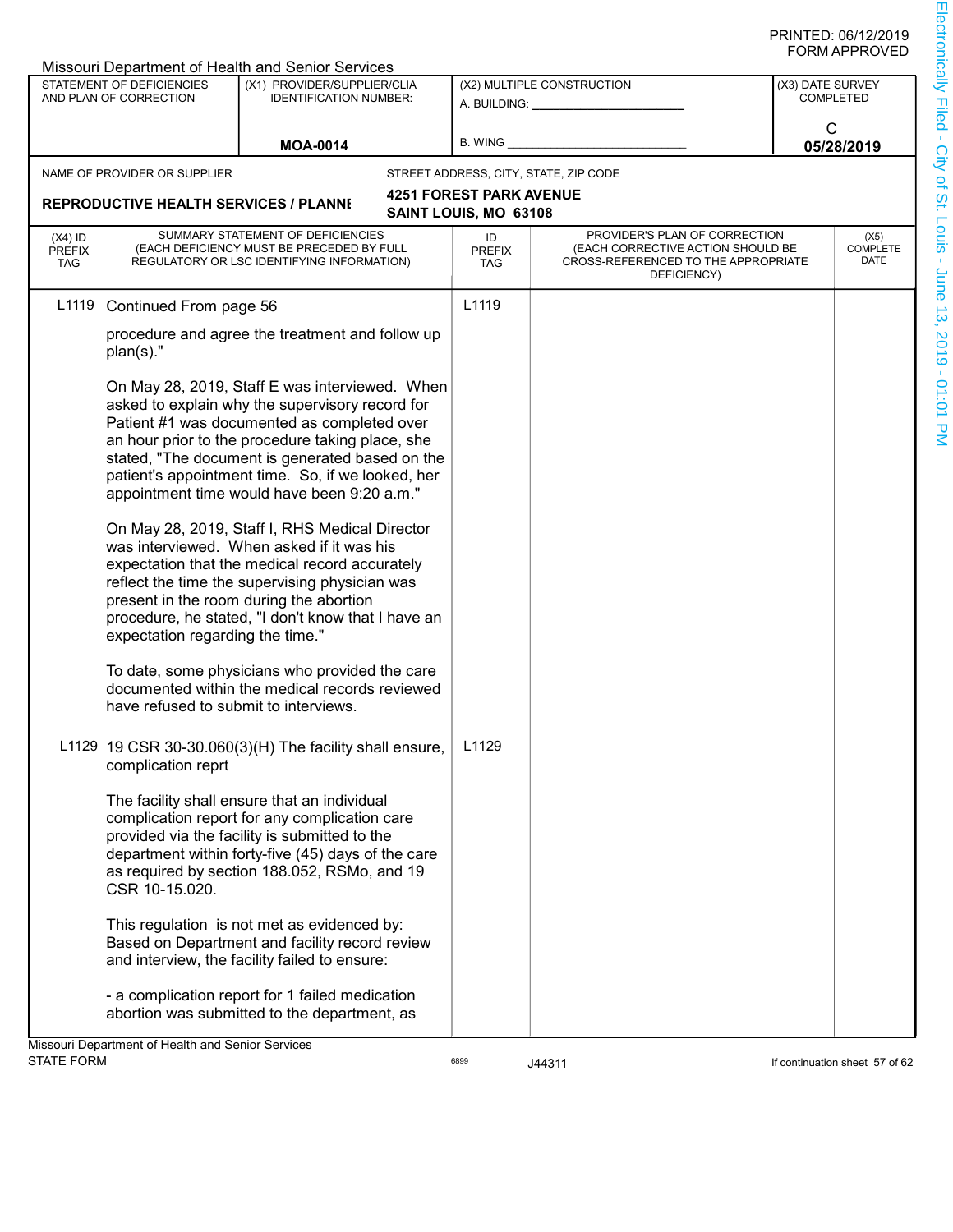|                                          |                                                     | Missouri Department of Health and Senior Services                                                                                                                                                                                                                                                                                                                                                                                                                                                                                                                                                                                                                                                                                                                                                                                                                                                                                                                                                                                                                                                                                                                                                                                                                                                                                                                                                                                                                                                                                                                                                               |                                   |                                                                                                                          |                                      |
|------------------------------------------|-----------------------------------------------------|-----------------------------------------------------------------------------------------------------------------------------------------------------------------------------------------------------------------------------------------------------------------------------------------------------------------------------------------------------------------------------------------------------------------------------------------------------------------------------------------------------------------------------------------------------------------------------------------------------------------------------------------------------------------------------------------------------------------------------------------------------------------------------------------------------------------------------------------------------------------------------------------------------------------------------------------------------------------------------------------------------------------------------------------------------------------------------------------------------------------------------------------------------------------------------------------------------------------------------------------------------------------------------------------------------------------------------------------------------------------------------------------------------------------------------------------------------------------------------------------------------------------------------------------------------------------------------------------------------------------|-----------------------------------|--------------------------------------------------------------------------------------------------------------------------|--------------------------------------|
|                                          | STATEMENT OF DEFICIENCIES<br>AND PLAN OF CORRECTION | (X1) PROVIDER/SUPPLIER/CLIA<br><b>IDENTIFICATION NUMBER:</b>                                                                                                                                                                                                                                                                                                                                                                                                                                                                                                                                                                                                                                                                                                                                                                                                                                                                                                                                                                                                                                                                                                                                                                                                                                                                                                                                                                                                                                                                                                                                                    | A. BUILDING: __________           | (X2) MULTIPLE CONSTRUCTION                                                                                               | (X3) DATE SURVEY<br><b>COMPLETED</b> |
|                                          |                                                     | <b>MOA-0014</b>                                                                                                                                                                                                                                                                                                                                                                                                                                                                                                                                                                                                                                                                                                                                                                                                                                                                                                                                                                                                                                                                                                                                                                                                                                                                                                                                                                                                                                                                                                                                                                                                 | <b>B. WING</b>                    |                                                                                                                          | С<br>05/28/2019                      |
|                                          | NAME OF PROVIDER OR SUPPLIER                        |                                                                                                                                                                                                                                                                                                                                                                                                                                                                                                                                                                                                                                                                                                                                                                                                                                                                                                                                                                                                                                                                                                                                                                                                                                                                                                                                                                                                                                                                                                                                                                                                                 |                                   | STREET ADDRESS, CITY, STATE, ZIP CODE                                                                                    |                                      |
|                                          |                                                     |                                                                                                                                                                                                                                                                                                                                                                                                                                                                                                                                                                                                                                                                                                                                                                                                                                                                                                                                                                                                                                                                                                                                                                                                                                                                                                                                                                                                                                                                                                                                                                                                                 | <b>4251 FOREST PARK AVENUE</b>    |                                                                                                                          |                                      |
|                                          | <b>REPRODUCTIVE HEALTH SERVICES / PLANNI</b>        |                                                                                                                                                                                                                                                                                                                                                                                                                                                                                                                                                                                                                                                                                                                                                                                                                                                                                                                                                                                                                                                                                                                                                                                                                                                                                                                                                                                                                                                                                                                                                                                                                 | SAINT LOUIS, MO 63108             |                                                                                                                          |                                      |
| $(X4)$ ID<br><b>PREFIX</b><br><b>TAG</b> |                                                     | SUMMARY STATEMENT OF DEFICIENCIES<br>(EACH DEFICIENCY MUST BE PRECEDED BY FULL<br>REGULATORY OR LSC IDENTIFYING INFORMATION)                                                                                                                                                                                                                                                                                                                                                                                                                                                                                                                                                                                                                                                                                                                                                                                                                                                                                                                                                                                                                                                                                                                                                                                                                                                                                                                                                                                                                                                                                    | ID<br><b>PREFIX</b><br><b>TAG</b> | PROVIDER'S PLAN OF CORRECTION<br>(EACH CORRECTIVE ACTION SHOULD BE<br>CROSS-REFERENCED TO THE APPROPRIATE<br>DEFICIENCY) | (X5)<br><b>COMPLETE</b><br>DATE      |
| L <sub>1129</sub>                        | Continued From page 57                              |                                                                                                                                                                                                                                                                                                                                                                                                                                                                                                                                                                                                                                                                                                                                                                                                                                                                                                                                                                                                                                                                                                                                                                                                                                                                                                                                                                                                                                                                                                                                                                                                                 | L1129                             |                                                                                                                          |                                      |
|                                          | required.                                           |                                                                                                                                                                                                                                                                                                                                                                                                                                                                                                                                                                                                                                                                                                                                                                                                                                                                                                                                                                                                                                                                                                                                                                                                                                                                                                                                                                                                                                                                                                                                                                                                                 |                                   |                                                                                                                          |                                      |
|                                          | Findings included:                                  |                                                                                                                                                                                                                                                                                                                                                                                                                                                                                                                                                                                                                                                                                                                                                                                                                                                                                                                                                                                                                                                                                                                                                                                                                                                                                                                                                                                                                                                                                                                                                                                                                 |                                   |                                                                                                                          |                                      |
|                                          | September 5, 2018 at 12:00p.m.                      | 1. Medical record review for Patient #1 showed<br>she presented to RHS on August 29, 2018, to<br>provide informed consent for a surgical abortion.<br>The informed consent document is present in the<br>file and is signed by the patient and Staff E.<br>Patient #1 presented to RHS for a surgical<br>abortion on September 5, 2018. Staff A<br>performed the procedure at 11:35 a.m. The<br>abortion was not performed under ultrasound.<br>The patient's cervix was dilated to 21 and a 7mm<br>cannula was used for the aspiration. The<br>physician notes that "procedure completed with<br>difficulty MVA activated with no tissue returned."<br>Additional visit comments, entered into the record<br>and dated September 5, 2018, at 12:00 p.m.,<br>state, "Uterus anteverted but retroflexed. Dilated<br>to 21Fr and 7mm cannula passed. MVA<br>deployed with no tissue or blood returned.<br>Ultrasound brought to room. Attempted again to<br>pass dilator with visualization with both<br>transvaginal and transabdominal ultrasound<br>views utilized. Unsuccessful in attempt to<br>visualize dilator on US so procedure abandoned.<br>Will plan for medication abortion." A note in the<br>record dated September 5, 2018 at 12:45 p.m.,<br>states, "Medication AB teaching completed and<br>HCG drawn. Follow up apt scheduled." The<br>record includes a "patient agreement" form for<br>the administration of Mifeprex. The agreement is<br>signed by the patient and Staff E and is dated<br>The record indicates Patient #1 contacted RHS<br>on September 7, 2018 at 12:05 p.m., and spoke |                                   |                                                                                                                          |                                      |
|                                          |                                                     | to a nurse, Staff J. The record documents the                                                                                                                                                                                                                                                                                                                                                                                                                                                                                                                                                                                                                                                                                                                                                                                                                                                                                                                                                                                                                                                                                                                                                                                                                                                                                                                                                                                                                                                                                                                                                                   |                                   |                                                                                                                          |                                      |
|                                          |                                                     | patient contact as follows, "Spoke with pt who                                                                                                                                                                                                                                                                                                                                                                                                                                                                                                                                                                                                                                                                                                                                                                                                                                                                                                                                                                                                                                                                                                                                                                                                                                                                                                                                                                                                                                                                                                                                                                  |                                   |                                                                                                                          |                                      |
| <b>STATE FORM</b>                        | Missouri Department of Health and Senior Services   |                                                                                                                                                                                                                                                                                                                                                                                                                                                                                                                                                                                                                                                                                                                                                                                                                                                                                                                                                                                                                                                                                                                                                                                                                                                                                                                                                                                                                                                                                                                                                                                                                 | 6899                              | J44311                                                                                                                   | If continuation sheet 58 of 62       |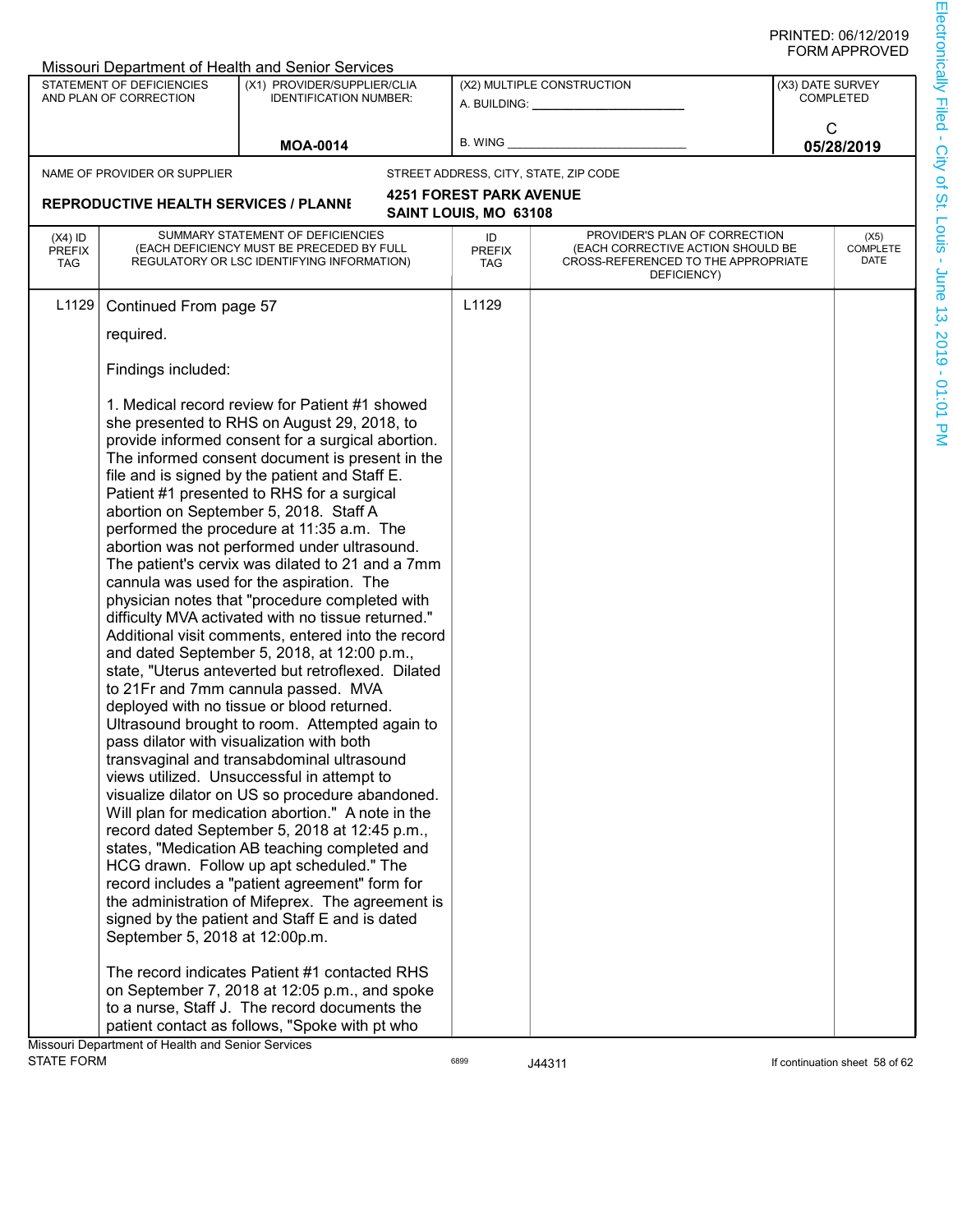|                                          |                                                                    | Missouri Department of Health and Senior Services                                                                                                                                                                                                                                                                                                                                                                                                                                                                                                                                                                                                                                                                                                                                                                                                                                                                                                                                                                                                                                                                                                                                                                                                                                                                                                                                                                                                                                                                                                                                                                                                                                                                                                                                                        |                                                         |                                                                                                                          |                                      |                          |
|------------------------------------------|--------------------------------------------------------------------|----------------------------------------------------------------------------------------------------------------------------------------------------------------------------------------------------------------------------------------------------------------------------------------------------------------------------------------------------------------------------------------------------------------------------------------------------------------------------------------------------------------------------------------------------------------------------------------------------------------------------------------------------------------------------------------------------------------------------------------------------------------------------------------------------------------------------------------------------------------------------------------------------------------------------------------------------------------------------------------------------------------------------------------------------------------------------------------------------------------------------------------------------------------------------------------------------------------------------------------------------------------------------------------------------------------------------------------------------------------------------------------------------------------------------------------------------------------------------------------------------------------------------------------------------------------------------------------------------------------------------------------------------------------------------------------------------------------------------------------------------------------------------------------------------------|---------------------------------------------------------|--------------------------------------------------------------------------------------------------------------------------|--------------------------------------|--------------------------|
|                                          | STATEMENT OF DEFICIENCIES<br>AND PLAN OF CORRECTION                | (X1) PROVIDER/SUPPLIER/CLIA<br><b>IDENTIFICATION NUMBER:</b>                                                                                                                                                                                                                                                                                                                                                                                                                                                                                                                                                                                                                                                                                                                                                                                                                                                                                                                                                                                                                                                                                                                                                                                                                                                                                                                                                                                                                                                                                                                                                                                                                                                                                                                                             |                                                         | (X2) MULTIPLE CONSTRUCTION                                                                                               | (X3) DATE SURVEY<br><b>COMPLETED</b> |                          |
|                                          |                                                                    | <b>MOA-0014</b>                                                                                                                                                                                                                                                                                                                                                                                                                                                                                                                                                                                                                                                                                                                                                                                                                                                                                                                                                                                                                                                                                                                                                                                                                                                                                                                                                                                                                                                                                                                                                                                                                                                                                                                                                                                          | B. WING                                                 |                                                                                                                          | C<br>05/28/2019                      |                          |
|                                          | NAME OF PROVIDER OR SUPPLIER                                       |                                                                                                                                                                                                                                                                                                                                                                                                                                                                                                                                                                                                                                                                                                                                                                                                                                                                                                                                                                                                                                                                                                                                                                                                                                                                                                                                                                                                                                                                                                                                                                                                                                                                                                                                                                                                          |                                                         | STREET ADDRESS, CITY, STATE, ZIP CODE                                                                                    |                                      |                          |
|                                          | <b>REPRODUCTIVE HEALTH SERVICES / PLANNI</b>                       |                                                                                                                                                                                                                                                                                                                                                                                                                                                                                                                                                                                                                                                                                                                                                                                                                                                                                                                                                                                                                                                                                                                                                                                                                                                                                                                                                                                                                                                                                                                                                                                                                                                                                                                                                                                                          | <b>4251 FOREST PARK AVENUE</b><br>SAINT LOUIS, MO 63108 |                                                                                                                          |                                      |                          |
| $(X4)$ ID<br><b>PREFIX</b><br><b>TAG</b> |                                                                    | SUMMARY STATEMENT OF DEFICIENCIES<br>(EACH DEFICIENCY MUST BE PRECEDED BY FULL<br>REGULATORY OR LSC IDENTIFYING INFORMATION)                                                                                                                                                                                                                                                                                                                                                                                                                                                                                                                                                                                                                                                                                                                                                                                                                                                                                                                                                                                                                                                                                                                                                                                                                                                                                                                                                                                                                                                                                                                                                                                                                                                                             | ID<br><b>PREFIX</b><br><b>TAG</b>                       | PROVIDER'S PLAN OF CORRECTION<br>(EACH CORRECTIVE ACTION SHOULD BE<br>CROSS-REFERENCED TO THE APPROPRIATE<br>DEFICIENCY) |                                      | (X5)<br>COMPLETE<br>DATE |
| L <sub>1129</sub>                        | Continued From page 58<br>plan."                                   | reports only mild cramping and scant bleeding<br>since taking misoprostol at 530pm last evening.<br>Encouraged pt to wait thru tonight to give<br>misoprostol the full 24 hrs to work and if she still<br>thinks she has not passed the pregnancy<br>tomorrow morning to return to clinic. Pt<br>verbalized an understanding of plan and states<br>she will comply. [Staff E] aware and agrees with<br>Patient #1 presented to RHS on September 8,<br>2018, for post-abortion care. The record, dated<br>September 8, 2018, documents an ultrasound<br>was conducted. Findings included are identified<br>as, "yolk sac, cardiac motion, fetal pole,<br>gestational sac with double ring sign, single".<br>The visit comment in the record states, "Pt<br>returned to clinic with continuing pregnancy<br>confirmed on sono. Pt desires to have<br>evacuation today if possible. Pt reports only<br>spotting and mild cramping after taking<br>misoprostol at home at 530pm on 9-6-2018<br>(more than 24 hrs ago). Discussed with [Staff E]<br>who ordered pt receive misoprostol and IV<br>sedation and will attempt in clinic procedure.<br>Discussed with pt who is in agreement. The visit<br>comment is recorded by Staff J at 11:00 a.m. on<br>September 8, 2018. The procedure was<br>performed at 12:56 p.m. by Staff E. The abortion<br>was performed under ultrasound. The patient's<br>cervix was dilated to 25 and a 9mm cannula was<br>used for the aspiration. The physician notes that<br>the procedure was completed without difficulty.<br>An additional comment in the record, dated<br>September 8, 2018, 1:05 p.m., from an unknown<br>author, states, "S/p failed Sab 2/2 dicomfotr and<br>uterune position. Attempted MAB without<br>success. USe of IVS and U/S guidance was able | L1129                                                   |                                                                                                                          |                                      |                          |
|                                          | Retroflexed".<br>Missouri Department of Health and Senior Services | to evacuate without diffciluty. Extremely RV and                                                                                                                                                                                                                                                                                                                                                                                                                                                                                                                                                                                                                                                                                                                                                                                                                                                                                                                                                                                                                                                                                                                                                                                                                                                                                                                                                                                                                                                                                                                                                                                                                                                                                                                                                         |                                                         |                                                                                                                          |                                      |                          |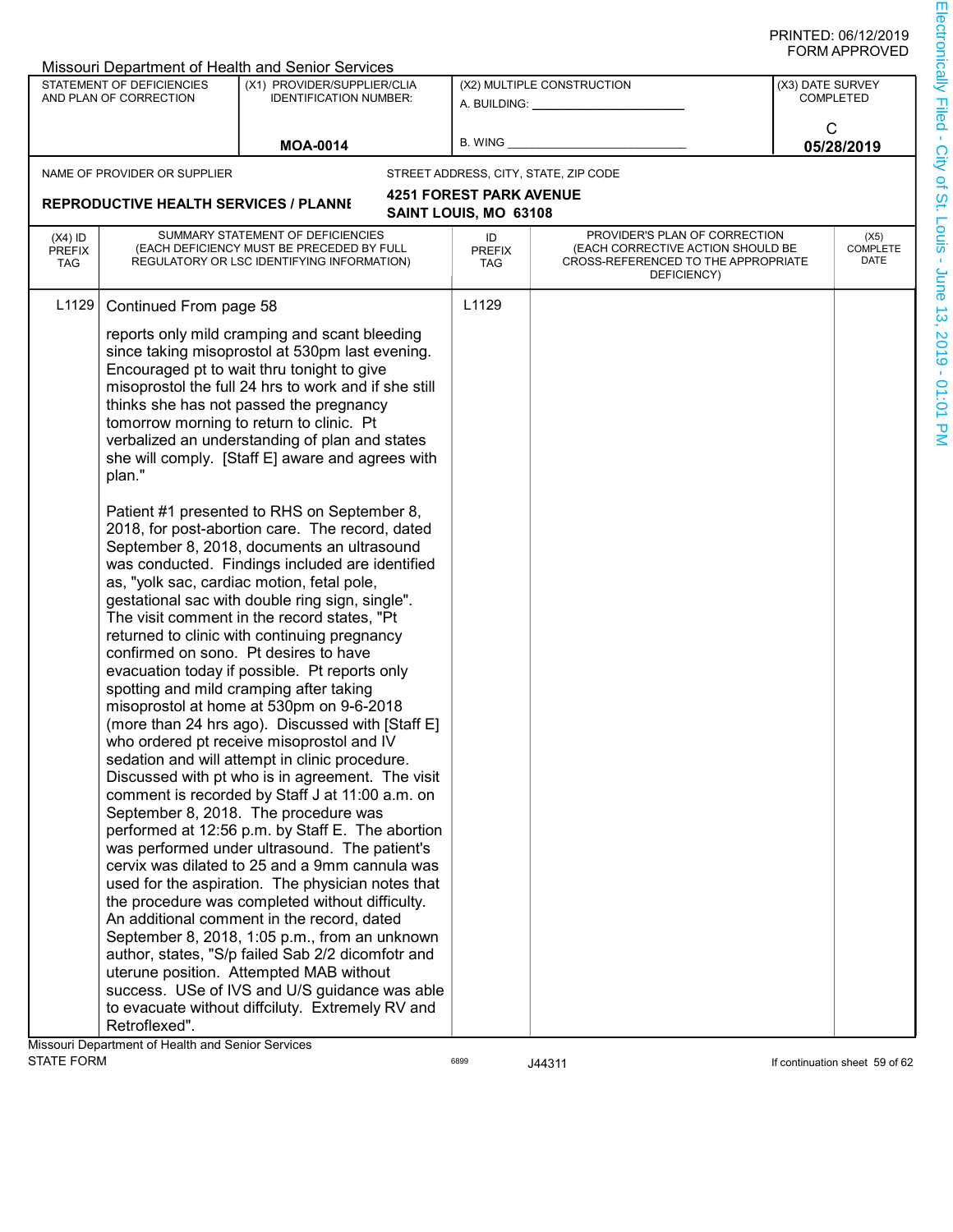|                                          | <b>Missouri Department of Health and Senior Services</b><br>STATEMENT OF DEFICIENCIES<br>(X1) PROVIDER/SUPPLIER/CLIA<br>AND PLAN OF CORRECTION<br><b>IDENTIFICATION NUMBER:</b> |                                                                                                                                                                                                                                                                                                                                                                                                                                                                                                                                                                                                                                                                                                                                                                                                                                                                                                                                                                                                                                                                                                                                                                                                                                                                                                                                                 |                                                         | (X2) MULTIPLE CONSTRUCTION<br>A. BUILDING: ________________                                                              | (X3) DATE SURVEY<br><b>COMPLETED</b> |
|------------------------------------------|---------------------------------------------------------------------------------------------------------------------------------------------------------------------------------|-------------------------------------------------------------------------------------------------------------------------------------------------------------------------------------------------------------------------------------------------------------------------------------------------------------------------------------------------------------------------------------------------------------------------------------------------------------------------------------------------------------------------------------------------------------------------------------------------------------------------------------------------------------------------------------------------------------------------------------------------------------------------------------------------------------------------------------------------------------------------------------------------------------------------------------------------------------------------------------------------------------------------------------------------------------------------------------------------------------------------------------------------------------------------------------------------------------------------------------------------------------------------------------------------------------------------------------------------|---------------------------------------------------------|--------------------------------------------------------------------------------------------------------------------------|--------------------------------------|
|                                          |                                                                                                                                                                                 | <b>MOA-0014</b>                                                                                                                                                                                                                                                                                                                                                                                                                                                                                                                                                                                                                                                                                                                                                                                                                                                                                                                                                                                                                                                                                                                                                                                                                                                                                                                                 | <b>B. WING</b>                                          |                                                                                                                          | C<br>05/28/2019                      |
|                                          | NAME OF PROVIDER OR SUPPLIER                                                                                                                                                    |                                                                                                                                                                                                                                                                                                                                                                                                                                                                                                                                                                                                                                                                                                                                                                                                                                                                                                                                                                                                                                                                                                                                                                                                                                                                                                                                                 |                                                         | STREET ADDRESS, CITY, STATE, ZIP CODE                                                                                    |                                      |
|                                          | <b>REPRODUCTIVE HEALTH SERVICES / PLANNI</b>                                                                                                                                    |                                                                                                                                                                                                                                                                                                                                                                                                                                                                                                                                                                                                                                                                                                                                                                                                                                                                                                                                                                                                                                                                                                                                                                                                                                                                                                                                                 | <b>4251 FOREST PARK AVENUE</b><br>SAINT LOUIS, MO 63108 |                                                                                                                          |                                      |
| $(X4)$ ID<br><b>PREFIX</b><br><b>TAG</b> |                                                                                                                                                                                 | SUMMARY STATEMENT OF DEFICIENCIES<br>(EACH DEFICIENCY MUST BE PRECEDED BY FULL<br>REGULATORY OR LSC IDENTIFYING INFORMATION)                                                                                                                                                                                                                                                                                                                                                                                                                                                                                                                                                                                                                                                                                                                                                                                                                                                                                                                                                                                                                                                                                                                                                                                                                    | ID<br><b>PREFIX</b><br><b>TAG</b>                       | PROVIDER'S PLAN OF CORRECTION<br>(EACH CORRECTIVE ACTION SHOULD BE<br>CROSS-REFERENCED TO THE APPROPRIATE<br>DEFICIENCY) | (X5)<br>COMPLETE<br>DATE             |
| L <sub>1129</sub>                        | Continued From page 59                                                                                                                                                          |                                                                                                                                                                                                                                                                                                                                                                                                                                                                                                                                                                                                                                                                                                                                                                                                                                                                                                                                                                                                                                                                                                                                                                                                                                                                                                                                                 | L1129                                                   |                                                                                                                          |                                      |
|                                          | October 25, 2018.                                                                                                                                                               | The record contains a completed complication<br>report, dated September 8, 2018, for the MAB<br>attempted on Patient #1 on September 5, 2018.<br>The report indicates the reason for the<br>complication was "Failed abortion/pregnancy<br>undisturbed" The document is signed by Staff E.<br>On April 3, 2019, a review of records received by<br>the DHSS Bureau of Vital Records from RHS was<br>conducted. Review of the records showed no<br>complication report submitted for Patient #1.<br>On April 3, 2019, at approximately 11:00 a.m., the<br>Clinical Quality Manager, Staff L was interviewed<br>regarding the process for submitting a<br>complication report to the State of Missouri. Staff<br>L stated that the process is manual, in that each<br>form is paper and not electronic. She further<br>noted that each complication report is bundled, by<br>month and sent via certified mail to the BVR<br>within the allowable timeframe. Staff L provided a<br>copy of the bundled record that she provided to<br>BVR representing complications that occurred in<br>September 2018. Contained within the bundle is<br>the complication report for Patient #1. Staff L<br>signed the cover letter sent to the BVR and the<br>letter is dated October 18, 2018. The certified<br>mail receipt is stamped as received at BVR on |                                                         |                                                                                                                          |                                      |
|                                          | show evidence of actio                                                                                                                                                          | L1169 19 CSR 30-30.060(8)(C) The QAPI program shall                                                                                                                                                                                                                                                                                                                                                                                                                                                                                                                                                                                                                                                                                                                                                                                                                                                                                                                                                                                                                                                                                                                                                                                                                                                                                             | L1169                                                   |                                                                                                                          |                                      |
|                                          |                                                                                                                                                                                 | The QAPI program shall show evidence of action<br>the facility took regarding problems identified and<br>shall identify opportunities for improvement.                                                                                                                                                                                                                                                                                                                                                                                                                                                                                                                                                                                                                                                                                                                                                                                                                                                                                                                                                                                                                                                                                                                                                                                          |                                                         |                                                                                                                          |                                      |
|                                          |                                                                                                                                                                                 | This regulation is not met as evidenced by:                                                                                                                                                                                                                                                                                                                                                                                                                                                                                                                                                                                                                                                                                                                                                                                                                                                                                                                                                                                                                                                                                                                                                                                                                                                                                                     |                                                         |                                                                                                                          |                                      |
| <b>STATE FORM</b>                        | Missouri Department of Health and Senior Services                                                                                                                               |                                                                                                                                                                                                                                                                                                                                                                                                                                                                                                                                                                                                                                                                                                                                                                                                                                                                                                                                                                                                                                                                                                                                                                                                                                                                                                                                                 | 6899                                                    | J44311                                                                                                                   | If continuation sheet 60 of 62       |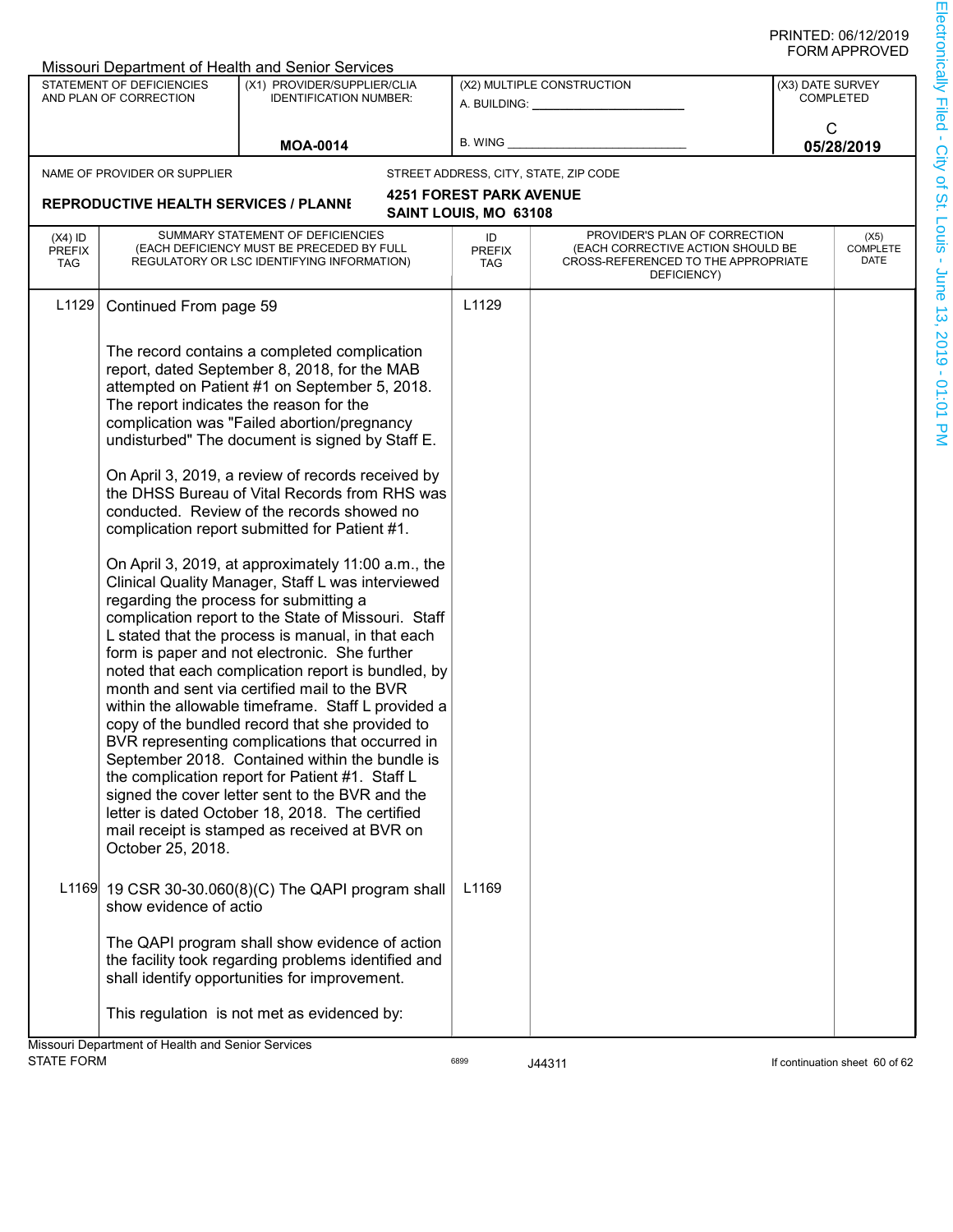|                                                                        |                                                                                                                              | Missouri Department of Health and Senior Services                                                                                                                                                                                                                                                                                                                                                       |                                                                               |                                                                                                                          |                                      |                                |
|------------------------------------------------------------------------|------------------------------------------------------------------------------------------------------------------------------|---------------------------------------------------------------------------------------------------------------------------------------------------------------------------------------------------------------------------------------------------------------------------------------------------------------------------------------------------------------------------------------------------------|-------------------------------------------------------------------------------|--------------------------------------------------------------------------------------------------------------------------|--------------------------------------|--------------------------------|
| STATEMENT OF DEFICIENCIES<br>AND PLAN OF CORRECTION<br><b>MOA-0014</b> |                                                                                                                              | (X1) PROVIDER/SUPPLIER/CLIA<br><b>IDENTIFICATION NUMBER:</b>                                                                                                                                                                                                                                                                                                                                            | (X2) MULTIPLE CONSTRUCTION<br>A. BUILDING: ________________<br><b>B. WING</b> |                                                                                                                          | (X3) DATE SURVEY<br><b>COMPLETED</b> |                                |
|                                                                        |                                                                                                                              |                                                                                                                                                                                                                                                                                                                                                                                                         |                                                                               |                                                                                                                          |                                      | C<br>05/28/2019                |
|                                                                        | NAME OF PROVIDER OR SUPPLIER                                                                                                 |                                                                                                                                                                                                                                                                                                                                                                                                         |                                                                               | STREET ADDRESS, CITY, STATE, ZIP CODE                                                                                    |                                      |                                |
|                                                                        |                                                                                                                              |                                                                                                                                                                                                                                                                                                                                                                                                         | <b>4251 FOREST PARK AVENUE</b>                                                |                                                                                                                          |                                      |                                |
|                                                                        | <b>REPRODUCTIVE HEALTH SERVICES / PLANNI</b>                                                                                 |                                                                                                                                                                                                                                                                                                                                                                                                         | SAINT LOUIS, MO 63108                                                         |                                                                                                                          |                                      |                                |
| $(X4)$ ID<br><b>PREFIX</b><br>TAG                                      | SUMMARY STATEMENT OF DEFICIENCIES<br>(EACH DEFICIENCY MUST BE PRECEDED BY FULL<br>REGULATORY OR LSC IDENTIFYING INFORMATION) |                                                                                                                                                                                                                                                                                                                                                                                                         | ID<br><b>PREFIX</b><br><b>TAG</b>                                             | PROVIDER'S PLAN OF CORRECTION<br>(EACH CORRECTIVE ACTION SHOULD BE<br>CROSS-REFERENCED TO THE APPROPRIATE<br>DEFICIENCY) | (X5)<br><b>COMPLETE</b><br>DATE      |                                |
| L <sub>1169</sub>                                                      | Continued From page 60                                                                                                       |                                                                                                                                                                                                                                                                                                                                                                                                         | L1169                                                                         |                                                                                                                          |                                      |                                |
|                                                                        | ensure:                                                                                                                      | Based on facility record review and review of the<br>standards of medical care, the facility failed to                                                                                                                                                                                                                                                                                                  |                                                                               |                                                                                                                          |                                      |                                |
|                                                                        | 2018;<br>facility, regarding the failed abortions.                                                                           | - the appropriateness of the care provided at the<br>facility was reviewed regarding the occurrence of<br>3 failed abortions documented within the medical<br>records from May 26, 2018 through September 5,<br>- that action was taken regarding problems<br>identified in the medical care provided at the                                                                                            |                                                                               |                                                                                                                          |                                      |                                |
|                                                                        | Findings included:                                                                                                           |                                                                                                                                                                                                                                                                                                                                                                                                         |                                                                               |                                                                                                                          |                                      |                                |
|                                                                        | to submit to interviews.                                                                                                     | 1. See referenced evidence of facility deficient<br>practices at: 19CSR30-30.060(1)(A)(1);<br>19CSR30-30.060(1)(A)(8); 19CSR30-30.060(3)<br>(B); and 19CSR30-30.060(3)(H). To date, some<br>physicians who provided the care documented<br>within the medical records reviewed have refused                                                                                                             |                                                                               |                                                                                                                          |                                      |                                |
|                                                                        | with this requirement.                                                                                                       | Review of RHS' Clinical Quality Assurance<br>Committee Meeting" minutes, dated December<br>19, 2018, revealed, "Reviewed #2 of 6/30 ReAsp<br>visit followed by tx @ hospital D&C &IV Antibiotic,<br>complication report completed at 6/30 visit.<br>Cardiac Motion, 6/29, most likely a pregnancy<br>missed of a twin; " The Department finds this<br>explanation is insufficient to satisfy compliance |                                                                               |                                                                                                                          |                                      |                                |
|                                                                        |                                                                                                                              | Between July 25, 2018, and September 5, 2018,<br>Staff A performed at least 2 failed abortions, as<br>documented within the medical records reviewed.<br>As of the date of this writing, Staff A has refused<br>to submit to an interview with DHSS Inspectors.                                                                                                                                         |                                                                               |                                                                                                                          |                                      |                                |
|                                                                        |                                                                                                                              | On May 28, 2019, Staff E was interviewed. When                                                                                                                                                                                                                                                                                                                                                          |                                                                               |                                                                                                                          |                                      |                                |
| <b>STATE FORM</b>                                                      | Missouri Department of Health and Senior Services                                                                            |                                                                                                                                                                                                                                                                                                                                                                                                         | 6899                                                                          | J44311                                                                                                                   |                                      | If continuation sheet 61 of 62 |